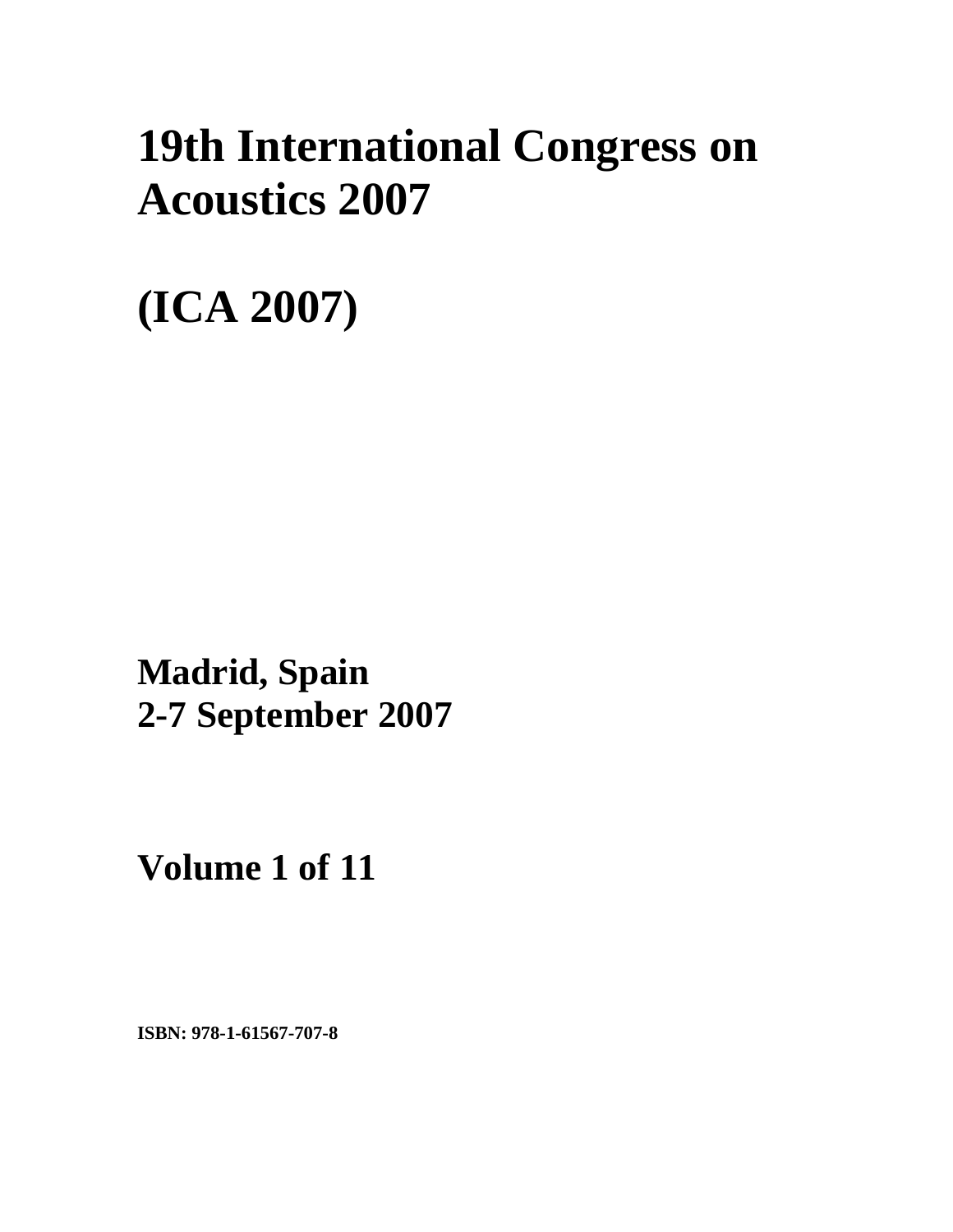### **Printed from e-media with permission by:**

Curran Associates, Inc. 57 Morehouse Lane Red Hook, NY 12571 **www.proceedings.com**

**Some format issues inherent in the e-media version may also appear in this print version.** 

Copyright© (2007) by Instituto de Acústica All rights reserved.

Printed by Curran Associates, Inc. (2010)

For permission requests, please contact Instituto de Acústica at the address below.

Instituto de Acústica C/Serrano Madrid E-28006 Spain

Phone: 34 915 618 806 Fax: 34 914 117 651

info@ia.csic.es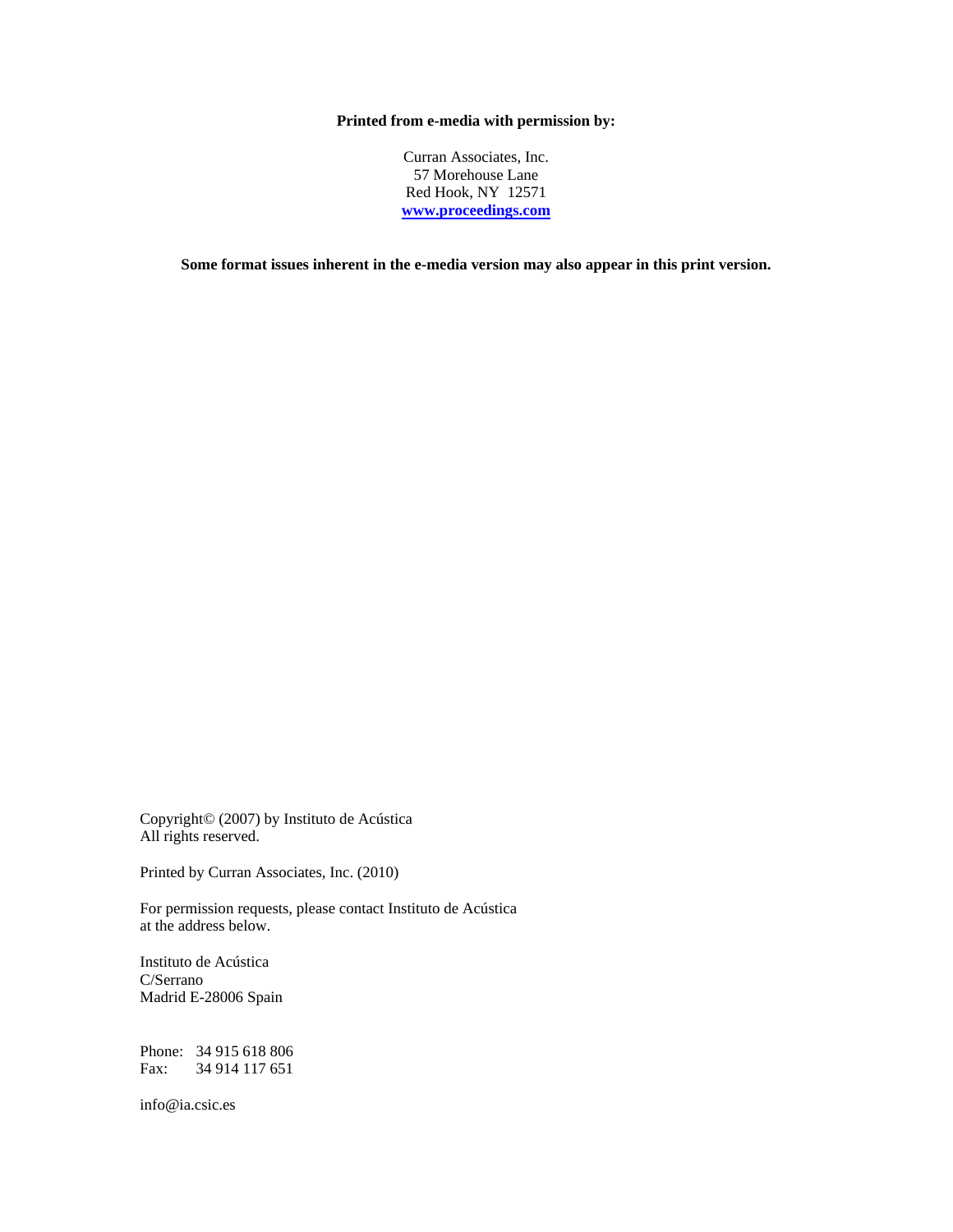### **TABLE OF CONTENTS**

### **VOLUME 1**

### **PLENARY LECTURES**

| Juan A. Gallego-Juárez                                                          |  |
|---------------------------------------------------------------------------------|--|
| PL 002. PSYCHOLOGICAL EVALUATION OF SOUND ENVIRONMENT ALONG TEMPORAL STREAM  10 |  |
| Sonoko Kuwano                                                                   |  |
|                                                                                 |  |
| Timothy G. Leighton                                                             |  |
|                                                                                 |  |
| Otto Von Estorff                                                                |  |
|                                                                                 |  |
| John S. Bradley                                                                 |  |

**TECHNICAL SESSIONS**

### **BIO - BIOACOUSTICS**

### **ANIMAL ACOUSTICS**

| BIO-01-001. INVESTIGATIONS ON THE STRUCTURE OF FISH STOCKS IN ATATURK DAM LAKE BY                                      |  |
|------------------------------------------------------------------------------------------------------------------------|--|
|                                                                                                                        |  |
| Ekin Akoglu, Ali Cemal Gucu                                                                                            |  |
| BIO-01-002, VIBRATIONS: PATHWAY TO UNDERSTANDING TERMITE FORAGING BEHAVIOUR                                            |  |
| Joseph C. S. Lai, Theodore A. Evans; Ra Inta                                                                           |  |
| <b>BIO-01-003. EXPERIMENTAL AND NUMERICAL ANALYSIS OF THE FREQUENCY RESPONSE OF THE</b>                                |  |
|                                                                                                                        |  |
| Carmelo Militello, Viana Guadalupe, Santiago V. Correa, S. Buenafuente, I. Martín, Manuel Recuero                      |  |
|                                                                                                                        |  |
| <b>AUDITORY NEUROSCIENCE AND BIOACOUSTICS</b>                                                                          |  |
|                                                                                                                        |  |
| BIO-02-001. VIBRATION CHARACTERISTICS OF DRY HUMAN SKULL USING SCANNING LASER                                          |  |
|                                                                                                                        |  |
| Romuald Bolejko, Andrzej B. Dobrucki<br>BIO-02-002. HEAT-STRESS ACTUATED PROTECTIVE MECHANISM OF THE INNER EAR AGAINST |  |
|                                                                                                                        |  |
| Michio Murakoshi, Yoko Kitsunai, Naohiro Yoshida, Koji Lida, Shun Kumano, Toshimitsu Kobayashi, Hiroshi Wada           |  |
| <b>BIO-02-003. MOSTLY MALLEUS: GROUND SOUND DETECTION BY THE REMARKABLE EAR OF THE</b>                                 |  |
|                                                                                                                        |  |
| Peter M. Narins, Urban B. Willi                                                                                        |  |

**EUROPHYSIOLOGICAL MEASUREMENTS**.........................................................................................................................................114 *Seiji Nakagawa* 

### **MARINE BIOACOUSTICS**

| María Del Mar Azorin, Manuel Castellote, José Antonio Esteban                                                                   |  |
|---------------------------------------------------------------------------------------------------------------------------------|--|
| BIO-03-002. THE TEMPORAL STRUCTURE OF THE ECHO FOR THE FISH IDENTIFICATION BY USING                                             |  |
|                                                                                                                                 |  |
| Ikuo Matsuo, Tomohito Imaizumi, Masahiko Furusawa, Tomonari Akamatsu, Yasushi Nishimori, Shinji Ogawa                           |  |
| BIO-03-003. TEMPORAL ORDER DISCRIMINATION BY A BOTTLENOSE DOLPHIN IS NOT AFFECTED                                               |  |
|                                                                                                                                 |  |
| Gennadi Zaslavski                                                                                                               |  |
|                                                                                                                                 |  |
| Manuel Castellote, Valeria Vergara, Lance G. Barret-Lennard, Jose A. Esteban                                                    |  |
|                                                                                                                                 |  |
| Nikolay Dubrovskiy, Igor Urusovskiy                                                                                             |  |
| BIO-03-006-IP. ON THE USE OF BROADBAND SIGNALS FOR THE ACOUSTICAL CHARACTERISATION                                              |  |
|                                                                                                                                 |  |
| Ester Soliveres, Víctor Espinosa, Eva Escuder, Jesús Alba, Javier Redondo, Miguel Ardida, Silvia Martínez, Miguel Jover, Vicent |  |
| D. Estruch                                                                                                                      |  |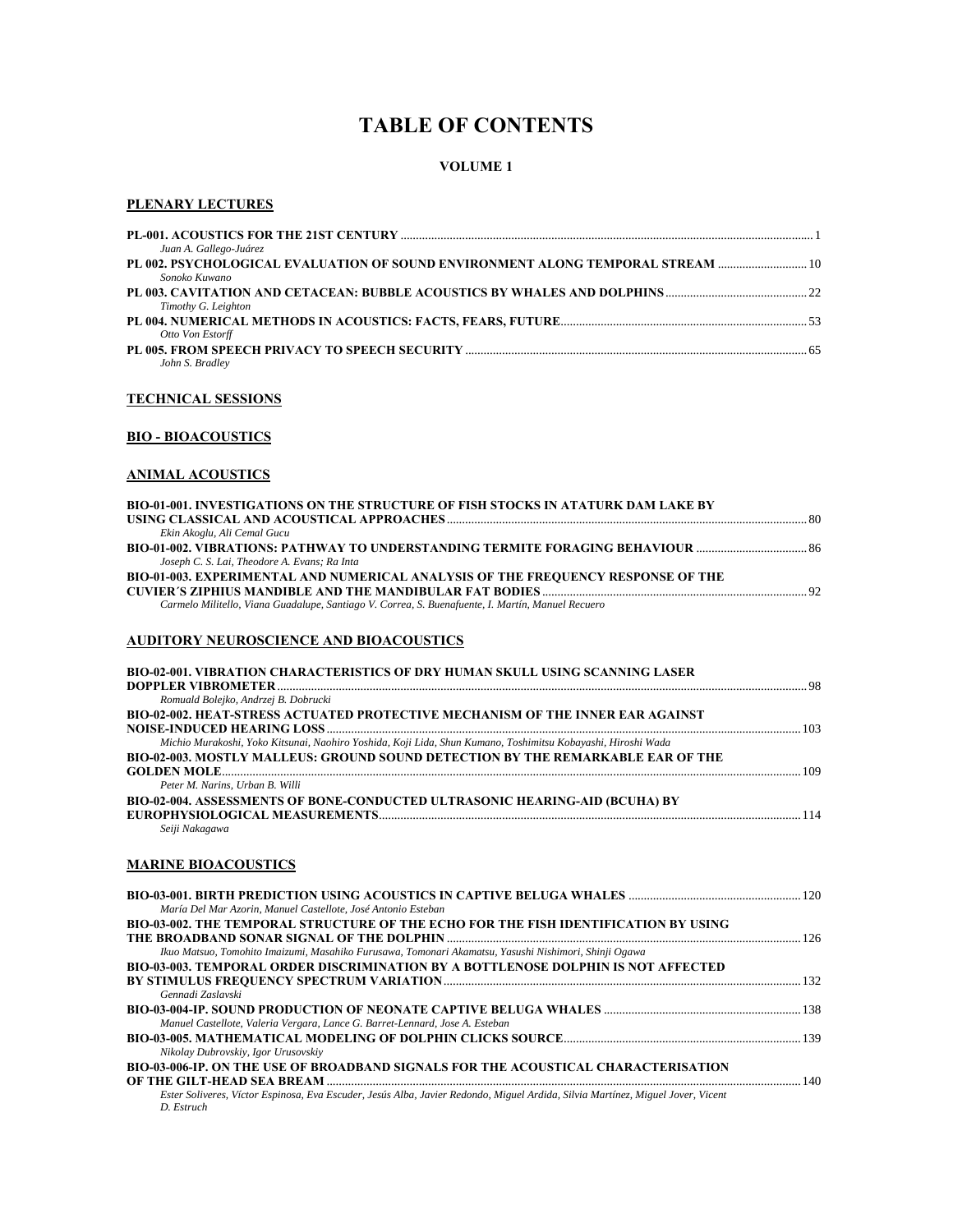### **CAS – COMMUNICATION ACOUSTICS, INCLUDING SPEECH**

### **COMMUNICATION ACOUSTICS**

| <b>CAS-01-001. TOWARD THE EVALUATION OF SPEECH QUALITY IMPACT ON USERS' BEHAVIOUR</b>                                                                                              |  |
|------------------------------------------------------------------------------------------------------------------------------------------------------------------------------------|--|
| Virginie Durin, Laetitia Gros                                                                                                                                                      |  |
| <b>CAS-01-002. A NEW APPROACH TO ACHIEVE A BETTER AUDITORY PERCEPTION INTO REMOTE</b>                                                                                              |  |
| Fernando Jose Mato-Méndez, Manuel Sobreira-Seoane, Marisol Torres-Guijarro                                                                                                         |  |
| Michel Picard                                                                                                                                                                      |  |
| <b>CAS-01-004. SPEECH ENHANCEMENT BASED ON TIME-DOMAIN &amp;-FILTER AND TIME- FREQUENCY</b>                                                                                        |  |
| Tomomi Abe, Mitsuharu Matsumoto, Shuji Hashimoto                                                                                                                                   |  |
| CAS-01-005. USER AUTHENTICATION USING THE PERSONAL AUDITORY CHARACTERISTICS 167<br>Kotaro Sonoda, Noriaki Asemi, Junji Nakazato, Katsunari Yoshioka, Daisuke Inoue, Osamu Takizawa |  |
| <b>CAS-01-006. REDUCTION METHOD OF SIDE INFORMATION FOR PACKET LOSS CONCEALMENT</b>                                                                                                |  |
| Motoyuki Suzuki, Toshiyuki Sakai, Akinori Ito, Shozo Makino                                                                                                                        |  |
| <b>CAS-01-007. INVERSE ESTIMATION OF NON ACOUSTICAL PARAMETERS OF ABSORBING</b><br>M. Garoum, M. Tajayouti, M. Rhachi, F. Simón, A. Moreno                                         |  |
| <b>CAS-01-008. DEVELOPMENT OF SMALL SOUND EQUIPMENT WITH MICRO-DYNAMIC-TYPE</b>                                                                                                    |  |
|                                                                                                                                                                                    |  |
| Hayakawa Yoshihide, Nishino Takanori, Takeda Kazuya                                                                                                                                |  |
| <b>OTO-ACOUSTIC EMISSION</b>                                                                                                                                                       |  |
| <b>CAS-02-001-IP. ARTIFACT REJECTION OF DISTORTION PRODUCT OTOACOUSTIC EMISSIONS</b>                                                                                               |  |
| Karen Reuter, Rodrigo Ordoñez, Miguel Angel Aranda De Toro, Dorte Hammershøi                                                                                                       |  |
| <b>CAS-02-002. CONTRALATERAL SUPPRESSION OF DISTORTION PRODUCT OTOACOUSTIC EMISSION</b>                                                                                            |  |
| Edward Ozimek, Andrzej Wicher                                                                                                                                                      |  |
| <b>CAS-02-003. OPTIMIZATION OF DISTORTION PRODUCT OTOACOUSTIC EMISSION (DPOAE)</b><br>Miguel Angel Aranda De Toro, Rodrigo Ordoñez, Dorte Hammershøi                               |  |
| <b>SPEECH ACOUSTICS</b>                                                                                                                                                            |  |
| R. Djeradi, A. Djeradi, J. Caelen                                                                                                                                                  |  |
| CAS-03-002. DESIGN OF A CHILEAN VOICES DATABASE BY MEANS OF A TELEPHONIC INTERFACE209<br>Guillermo Grez, Manuel Recuero                                                            |  |
| CAS-03-003. ACOUSTIC FEATURES OF DISORDERED VOICES UNDER VOCAL FOLD PATHOLOGY 215                                                                                                  |  |
| Neto Aguiar, G. Benedito, Silvana C. Costa, Joseana M. Fechine, Menaka Muppa                                                                                                       |  |
| <b>CAS-03-004. EXPERIMENTAL VALIDATION OF SIMPLIFIED FREE JET TURBULENCE MODELS</b>                                                                                                |  |
| Xavier Grandchamp, Annemie Van Hirtum, Xavier Pelorson                                                                                                                             |  |
| <b>CAS-03-005. ARTICULATORY FEATURE ESTIMATION FOR NONSTATIONARY VOWELS BASED ON A</b>                                                                                             |  |
| Masashi Ito, Masafumi Yano                                                                                                                                                         |  |
| CAS-03-006.TIME-SCALING OF CONSONANT-VOWEL TRANSITIONS USING HARMONIC-PLUS-NOISE<br>MODEL FOR IMPROVING SPEECH PERCEPTION BY LISTENERS WITH MODERATE                               |  |
| A. R. Jayan, Prem C. Pandey, Parveen K. Lehana                                                                                                                                     |  |
| <b>CAS-03-007. RUSSIAN SPEECH RECOGNITION MODEL WITH MORPHEMIC ANALYSIS AND</b>                                                                                                    |  |
| Alexey Karpov, Andrey Ronzhin                                                                                                                                                      |  |
| Marvi Hossein                                                                                                                                                                      |  |
| <b>CAS-03-009. SPEECH INTELLIGIBILITY OF TWO GROUPS OF CORDECTOMIZED PATIENTS AFTER</b>                                                                                            |  |
| J. L. Miralles, J. V. Garrigues, J. Romero, S. Cerdá, A. Giménez, R. Cibrián                                                                                                       |  |
| <b>CAS-03-010. A STUDY OF VOCAL TRACT AREA FUNCTIONS FOR SPEECH SYNTHESIS SYSTEM BASED</b>                                                                                         |  |
| Kohichi Ogata, Bing Yang                                                                                                                                                           |  |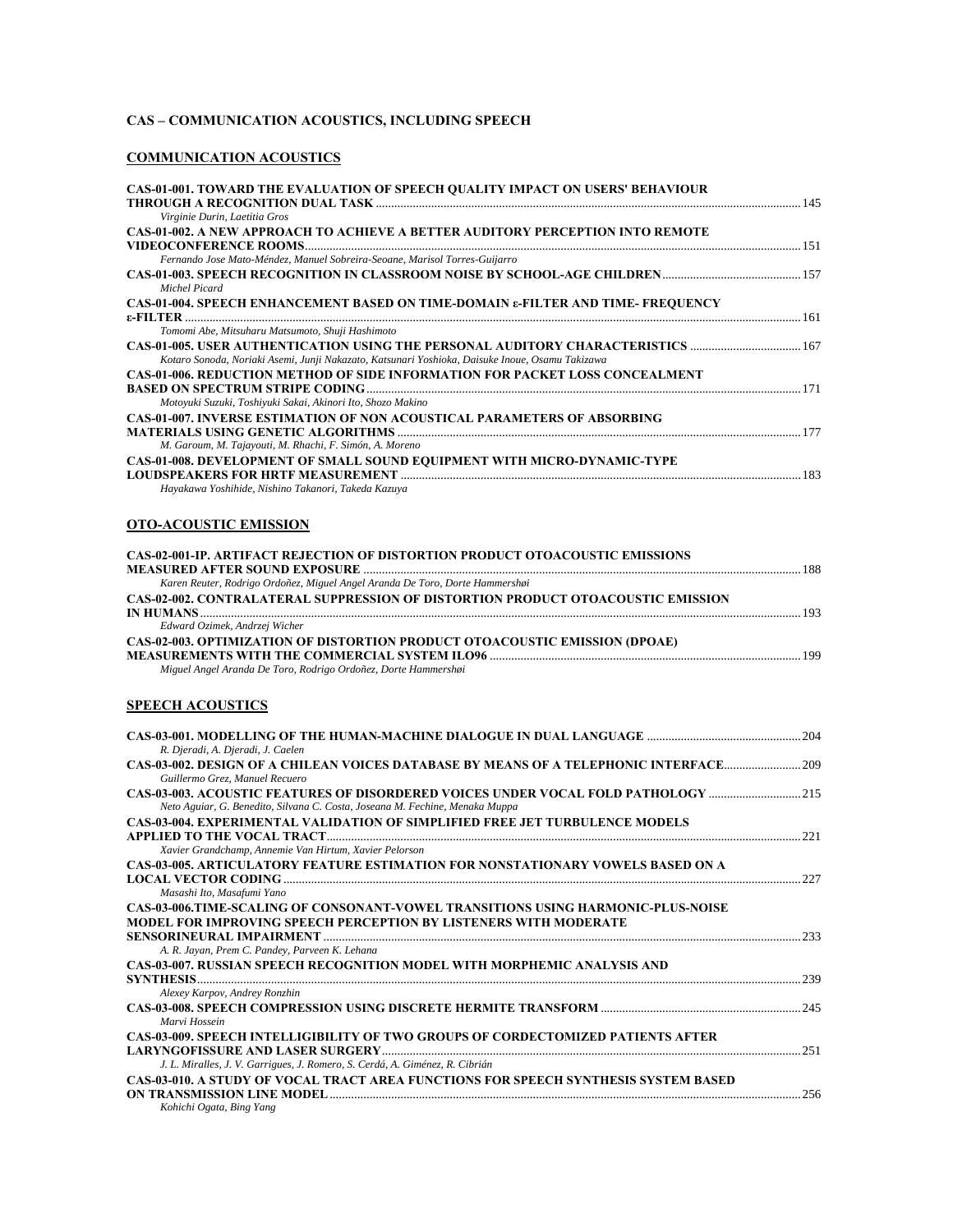| <b>CAS-03-011. SURFACE MODELING OF VOCAL TRACT SHAPES IN TRANSITION SEGMENTS OF</b>                                                                                                               |  |
|---------------------------------------------------------------------------------------------------------------------------------------------------------------------------------------------------|--|
| Milind S. Shah, Prem C. Pandey<br>CAS-03-012. HARMONICS - TO - NOISE RATIO IN IKA IGBO AND ENGLISH UTTERANCES:                                                                                    |  |
| Joy Oluchi Uguru                                                                                                                                                                                  |  |
| CAS-03-013. POLISH SENTENCE TEST FOR SPEECH INTELLIGIBILITY MEASUREMENTS IN MASKING                                                                                                               |  |
| Edward Ozimek, Dariusz Kutzner, Aleksander Sek, Andrzej Wicher<br>Orpita Bosu, Asoke Datta                                                                                                        |  |
| CAS-03-015. PERCEPTRAL IMPRESSION TO SAME UTTERANCES WITH VARIOUS SPEECH STYLES284<br>Yasukazu Kanamori, Mayo Noda                                                                                |  |
| <b>CAS-03-016. EXPERIMENTAL VALIDATION OF DIRECT AND INVERSE GLOTTAL FLOW MODELS FOR</b><br>Julien Cisonni, Annemie Van Hirtum, Jan Willems, Xavie Pelorson                                       |  |
| <b>CAS-03-017. THE INFLUENCE OF LINGUISTIC AND EXTRA-LINGUISTIC INFORMATION ON</b>                                                                                                                |  |
| Hanna Gardzielewska<br>Akinori Ito, Kota Kitadate, Motoyuki Suzuki, Shozo Makino                                                                                                                  |  |
| Dirkjan Krijnders, Maria Niessen, Tjeerd Andringa                                                                                                                                                 |  |
| Maria Niessen, Dirkjan Krijnders, Joep Boers, Tjeerd Andringa                                                                                                                                     |  |
| CAS-03-021. A NUMERICAL EXPERIMENT ON WAVEFORM FLUCTUATION WITHIN THE LARYNX 318<br>Nomura, Hideyuki; Funada, Tetsuo<br>CAS-03-022. A CROSS-LINGUISTIC PERCEPTUAL AND ACOUSTICAL STUDY OF SPEAKER |  |
| Blas Payri, Emilia V. Enríquez Carrasco, Javier Redondo, Ruben Picó                                                                                                                               |  |
| CAS-03-023. DATA HIDING IN SPEECH SIGNALS ON THE BASIS OF THE MODIFICATION OF<br>Marina Ponomar                                                                                                   |  |
| CAS-03-024. EFFECTS OF F <sub>o</sub> RANGE AND CONTOURS IN SPEECH UPON THE IMAGE OF SPEAKERS'<br>Teruhisa Uchida                                                                                 |  |
| <b>CAS-03-025. ANALYSIS OF PEAK CONTOURS IN DIFFERENT SEGMENTAL AND SUPRASEGMENTAL</b>                                                                                                            |  |
| Agnieszka Wagner<br><b>CAS-03-026. EXPERIMENTAL VALIDATION AND PHYSICAL MODELLING OF VOCAL FOLDS</b>                                                                                              |  |
| Nicolas Ruty, Claire Brutel-Vuilmet, Xavier Pelorson, Annemie Van Hirtum<br><b>CAS-03-027. BEHAVIOR OF THE SPECTRAL ENVELOPE OF THE VOCAL TRACT IN FRONT OF A</b>                                 |  |
| Lila Falek, Amar Djeradi                                                                                                                                                                          |  |
| O. Bouferroum, L. Falek, A. Djeradi<br><b>CAS-03-029. LOCUS EQUATION OF ARABIC CONSONANTS PRECEDED BY MIDDLE VOWEL</b>                                                                            |  |
| O. Bouferroum, L. Falek, A. Djeradi<br>CAS-03-030. A REAL-TIME LECTURE CAPTIONING SYSTEM USING SPEECH RECOGNITION                                                                                 |  |
| Haruo Isono, Keisuke Irikura, Junpei Yamaguchi                                                                                                                                                    |  |
| <b>CAS-03-031. A NEW ARCHITECTURE AND APPROACHES TO IMPROVE A SUBWORD-BASED OPEN</b><br>Itoh Yoshiaki, Iwata Kohei, Kojima Kazunori, Ishigame Masaaki, Tanaka Kazuyo, Shi-Wook Lee                |  |
| <b>CAS-03-032. AUDITORY REPRESENTATION OF SPECTRAL INTENSITY VARIATION IN</b>                                                                                                                     |  |
| Ewa Jacewicz, Robert Allen Fox                                                                                                                                                                    |  |
| Robert Allen Fox, Ewa Jacewicz, Lisa Wackler<br>Tetsuo Kosaka, Masaharu Katoh, Masaki Kohda                                                                                                       |  |
| <b>CAS-03-035. ESTIMATION OF AREA FUNCTION USING PRESSURE CONTOURS AND SOUND</b>                                                                                                                  |  |
| Takayoshi Nakai, Keita Mochizuki<br>CAS-03-036. A STUDY OF SUITABLE REVERBERATION CRITERIA FOR DISTANT-TALKING SPEECH                                                                             |  |
| Takanobu Nishiura, Yoshiki Hirano, Yuki Denda, Masato Nakayama<br>Kei Takahashi, Keiichi Yasu, Nao Hodoshima, Takayuki Arai, Kiyohiro Kurisu                                                      |  |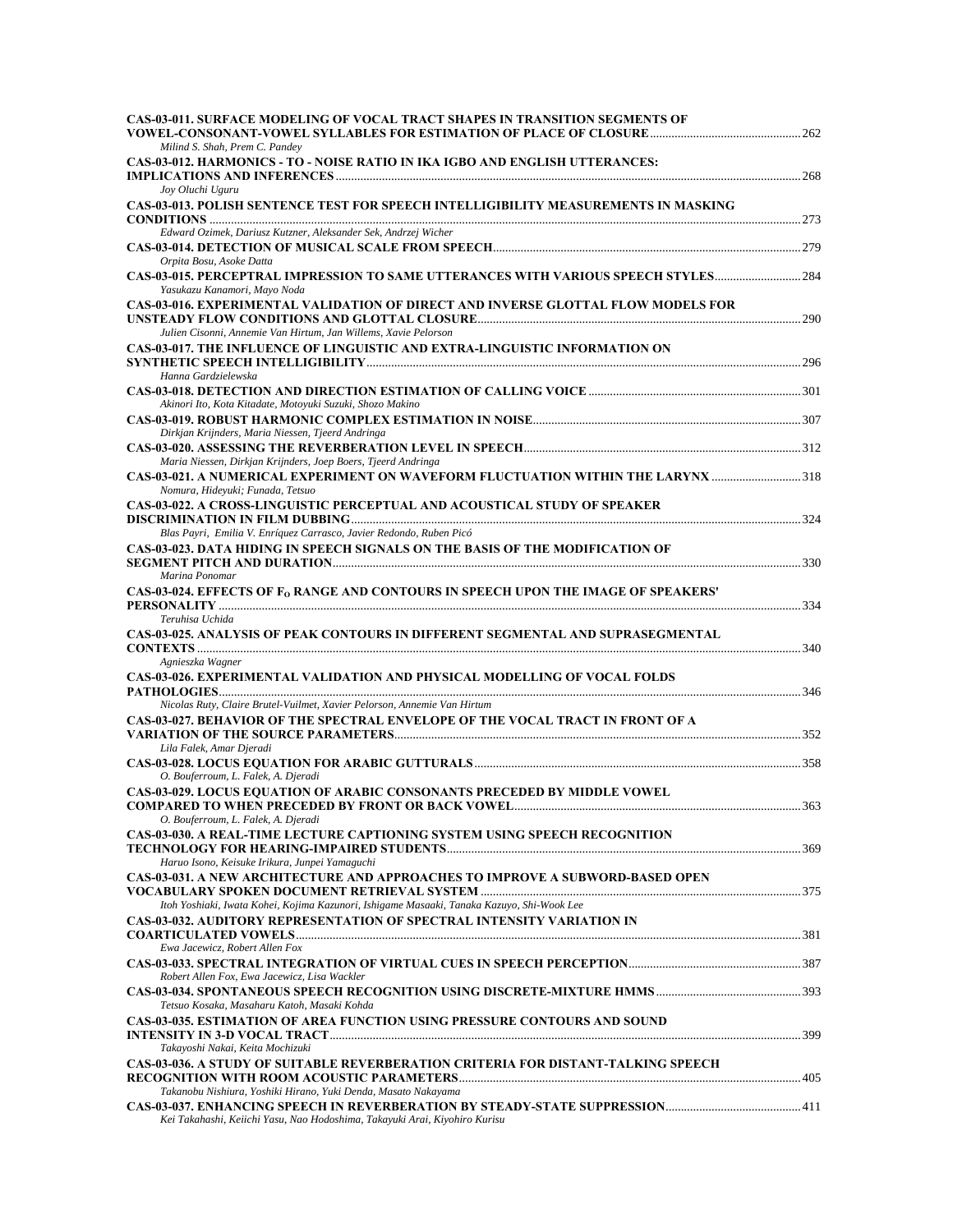| CAS-03-038. CONTINUOUS TIME-FREQUENCY COORDINATE MAPPING WITH SPARSE ANCHORING                                                                |     |
|-----------------------------------------------------------------------------------------------------------------------------------------------|-----|
| Toru Takahashi, Toshio Irino, Hideki Kawahara                                                                                                 |     |
| CAS-03-039. DISORDERED SPEECH ASSESSMENT USING DIFFERENT SPEECH PARAMETERIZATIONS 423<br>Petr Zlatník, Roman Cmejla                           |     |
| CAS-03-040. SPEECH SEGMENTATION ON SUBPHONEMIC SEGMENTS AIMED TO THE SPEECH                                                                   |     |
| Zoran Šaric, Sloodan Jovicic, Ruzica Bilibajkic                                                                                               |     |
| CAS-03-041. PERCEPTRAL IMPRESSION TO SAME UTTERANCES WITH VAIOUS SPEECH STYLES<br>Yasukazu Kanamori, Mayo Noda                                |     |
| <b>CAS - GENERAL</b>                                                                                                                          |     |
| CAS-04-001. TEACHING ACOUSTICS USING IHA'S OPEN-SOURCE TLM-PACKAGE "LAMBDA"<br>Matthias Blau                                                  |     |
| <b>CAS-04-002. SYNCHRONIZATION OF ACOUSTIC SPEECH DATA FOR MACHINE LEARNING BASED</b>                                                         |     |
|                                                                                                                                               | 447 |
| Gyorgy Takács, Attila Tihanyi, Gergely Feldhoffer, Tamas Bárdi, Balazs Oroszi                                                                 |     |
| <b>CAS-04-003. SUBSTANTIAL DIFFERENCE BETWEEN THE DYNAMIC CHARACTERISTICS OF THE</b>                                                          |     |
|                                                                                                                                               |     |
| Hiroshi Wada, Yusuke Yoshimura, Mitsuki Sugaya, Takashi Suzuki, Shinji Hamanishi, Nobuyoshi Nakae, Sachiko Matsutani,<br>Toshimitsu Kobayashi |     |
|                                                                                                                                               |     |
| Dirkjan Krijnders, Tijn Haak Van Der Zant, Andringa Koen, Schomaker Lambert Tjeerd                                                            |     |
| <b>CAS-04-005. SPEECH DATA BASE OF THE MASSENREMPULU LANGUAGE IN THE SOUTH SULAWESI</b>                                                       |     |
|                                                                                                                                               |     |
| Hirotake Nakashima. Yusuke Sawada                                                                                                             |     |
| <b>CAS-04-006. NUMERICAL SIMULATION OF ATTENUATION CHARACTERISTICS OF SOFT-TISSUE</b>                                                         |     |
| Makoto Otani, Tatsuya Hirahara, Seiji Adachi                                                                                                  |     |
| <b>CAS-04-007. 3-DIMENSIONAL SOUND SOURCE LOCALIZATION USING A DISTRIBUTED</b>                                                                |     |
|                                                                                                                                               |     |
| Kook Cho, Takanobu Nishiura, Yoichi Yamashita                                                                                                 |     |
| <b>CAS-04-008. IMPROVEMENT OF THE SPEECH RECOGNITION UNDER THE NOISY ENVIRONMENT</b>                                                          |     |

## **COM – COMPUTATIONAL ACOUSTICS**

*Midorikawa Yoichi, Akita Masanori* 

#### **ADVANCES AND APPLICATIONS OF COMPUTATIONAL METHODS FOR SOUND RADIATION AND SCATTERING**

**USING THE SAVITZKY-GOLAY SMOOTHING FILTER**...................................................................................................................472

| <b>COM-01-001-IP. A FE/FMBE-COUPLING TO MODEL THE INTERACTION OF AN ABSORBING</b>        |  |
|------------------------------------------------------------------------------------------|--|
|                                                                                          |  |
| Stefan Schneider                                                                         |  |
| COM-01-002-IP. ADAPTIVE SAMPLING FOR FRUSTUM-BASED SOUND PROPAGATION IN COMPLEX          |  |
|                                                                                          |  |
| Christian Lauterbach, Anish Chandak, Dinesh Manocha                                      |  |
| <b>COM-01-003. FAST INTEGRAL EQUATION ALGORITHM FOR LARGE SCALE SIMULATION OF</b>        |  |
|                                                                                          |  |
| E. Bleszynski, M. Bleszynski, T. Jaroszewicz                                             |  |
| <b>COM-01-004. A GENERAL PROCEDURE FOR SELECTING SUITABLE EQUIVALENT MONOPOLE SETS</b>   |  |
|                                                                                          |  |
| Yves J. R. Gounot, Ricardo E. Musafir                                                    |  |
| <b>COM-01-005. EFFICIENT AND STABLE ACOUSTIC TOMOGRAPHY USING SPARSE RECONSTRUCTION</b>  |  |
|                                                                                          |  |
| Ivana Jovanovic, Ali Hormati, Luciano Sbaiz, Matrin Vetterli                             |  |
|                                                                                          |  |
| Franz Zotter, Robert Höldrich                                                            |  |
| <b>COM-01-007. MODELLING SOUND RADIATION USING A VIBRATING WALL EXCITED BY AN IMPACT</b> |  |
|                                                                                          |  |
| Paulo Santos, Diogo Mateus                                                               |  |
|                                                                                          |  |
| Hisaharu Suzuki, Akira Omoto, Kyoji Fujiwara                                             |  |
|                                                                                          |  |
| Noha Korany                                                                              |  |
|                                                                                          |  |
| Rvuichi Shimovama                                                                        |  |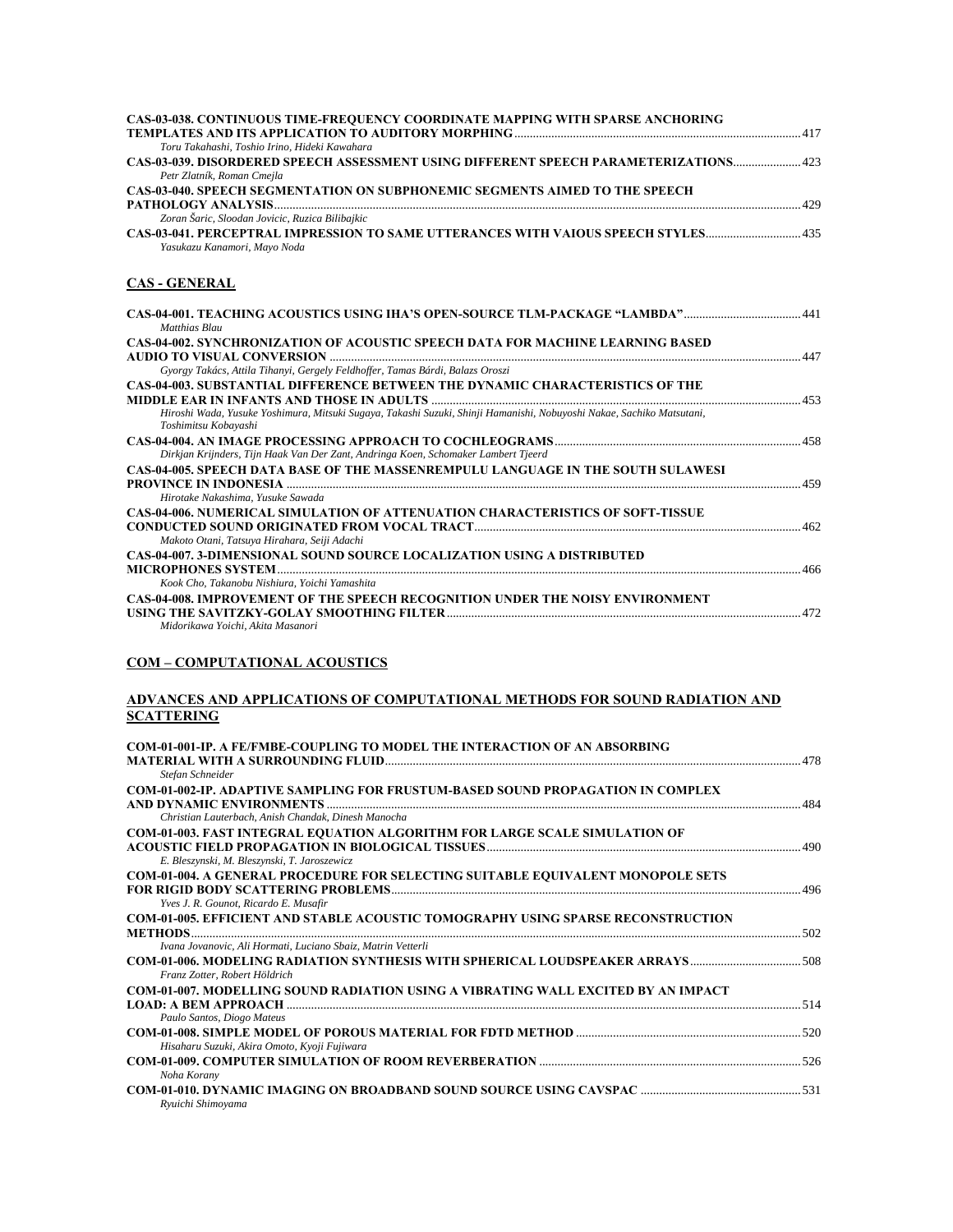| COM -01-011. COMBINATION OF ACOUSTICAL WAVE PROPAGATOR WITH PERFECTLY MATCHED                                                                      |  |
|----------------------------------------------------------------------------------------------------------------------------------------------------|--|
| Jing Lu, Zhibin Lin, Xiaoqin Chen, Boling Xu                                                                                                       |  |
| <b>BOUNDARY ELEMENT METHODS IN ACOUSTICS</b>                                                                                                       |  |
| Jean-Marc Parot, Antoine Pellicier                                                                                                                 |  |
| COM-02-002. ACOUSTIC BOUNDARY ELEMENT METHOD FORMULATION WITH TREATMENT OF<br>Vicente Cutanda Henriquez, Peter Juhl                                |  |
| Juan Jose Aznarez, David Greiner, Orlando Maeso, Gabriel Winter                                                                                    |  |
| COM-02-004. INVERSE BOUNDARY ELEMENT CALCULATIONS BASED ON STRUCTURAL MODES<br>Peter Møller Juhl                                                   |  |
| COM-02-005. SOUND TRANSMISSION ANALYSIS PROVIDED BY A SINGLE PANEL IN THE PRESENCE<br>Andreia Pereira, Antonio Tadeu                               |  |
| Alfonso Molares Rodríguez, Manuel A. Sobreira Seoane                                                                                               |  |
| <b>COM-02-007. BOUNDARY ELEMENT METHOD FOR THE ESTIMATION OF NOISE BARRIER</b>                                                                     |  |
| Holger Waubke, Zhensheng Chen, Wolfgang Kreuzer<br>Nail A. Gumerov, Ramani Duraiswami                                                              |  |
| COMPUTATIONAL METHODS IN COMBUSTION NOISE                                                                                                          |  |
| F. Zhang, P. Habisreuther, M. Hettel, H. Bockhorn                                                                                                  |  |
| COM-03-002. ZONAL APPROACHES FOR THE SIMULATION OF INDIRECT COMBUSTION NOISE 595<br>Christoph Richter, Frank Thiele                                |  |
| COM-03-003.IP. DETERMINATION OF THE SOUND RADIATION OF TURBULENT FLAMES USING AN<br>Rafael Piscoya, Martin Ochmann                                 |  |
| COM-03-004.IP. CALCULATION OF ACOUSTIC RADIATION OF AN OPEN TURBULENT FLAME WITH A<br>Michael Stütz, Martin Ochmann                                |  |
| COM-03-005.IP. VALIDATION OF A MODEL FOR PREMIXED COMBUSTION NOISE WITH OPTICAL                                                                    |  |
| Anton Winkler, Johann Wäsle, Christoph Hirsch, Thomas Sattelmayer<br>COM-03-006. IMPROVEMENT OF THE SPECTROFILTER - SEPARATION OF COHERENT SOURCES |  |
| Laurent Pruvost, Quentin Leclère, Etienne Parizet                                                                                                  |  |
| COMPUTATIONAL METHODS IN FLUID-STRUCTURE INTERACTION                                                                                               |  |
| COM-04-001-IP. AN APPROACH FOR CHARACTERIZING THE AERODYNAMICS/STRUCTURE<br>COUPLING AT THE AIRCRAFT DESIGN STAGE IN THE PRESENCE OF STRUCTURAL    |  |
| Felix Arévalo Lozano                                                                                                                               |  |
| Andrew Peplow, Svante Finnveden<br>COM-04-003. ACOUSTIC TRANSMISSION CHARACTERISTICS OF CLOSED FLEXIBLE STRUCTURES<br>Sunggyu Won, Weui Bong Jeong |  |
|                                                                                                                                                    |  |
| <u>NUMERICAL SIMULATION OF CAVITIES AND INDOOR SPACES</u>                                                                                          |  |
| Per-Anders Wernberg, Goran Sandberg                                                                                                                |  |
|                                                                                                                                                    |  |

### **VOLUME 2**

| <b>COM-05-002. PREDICTION OF LOW-FREQUENCY SOUND-PRESSURE FIELDS IN ROOMS WITH</b> |     |
|------------------------------------------------------------------------------------|-----|
| <b>OBSTACLES</b><br>Gary Chan, Murray Hodgson, Vincent Valeau                      | 646 |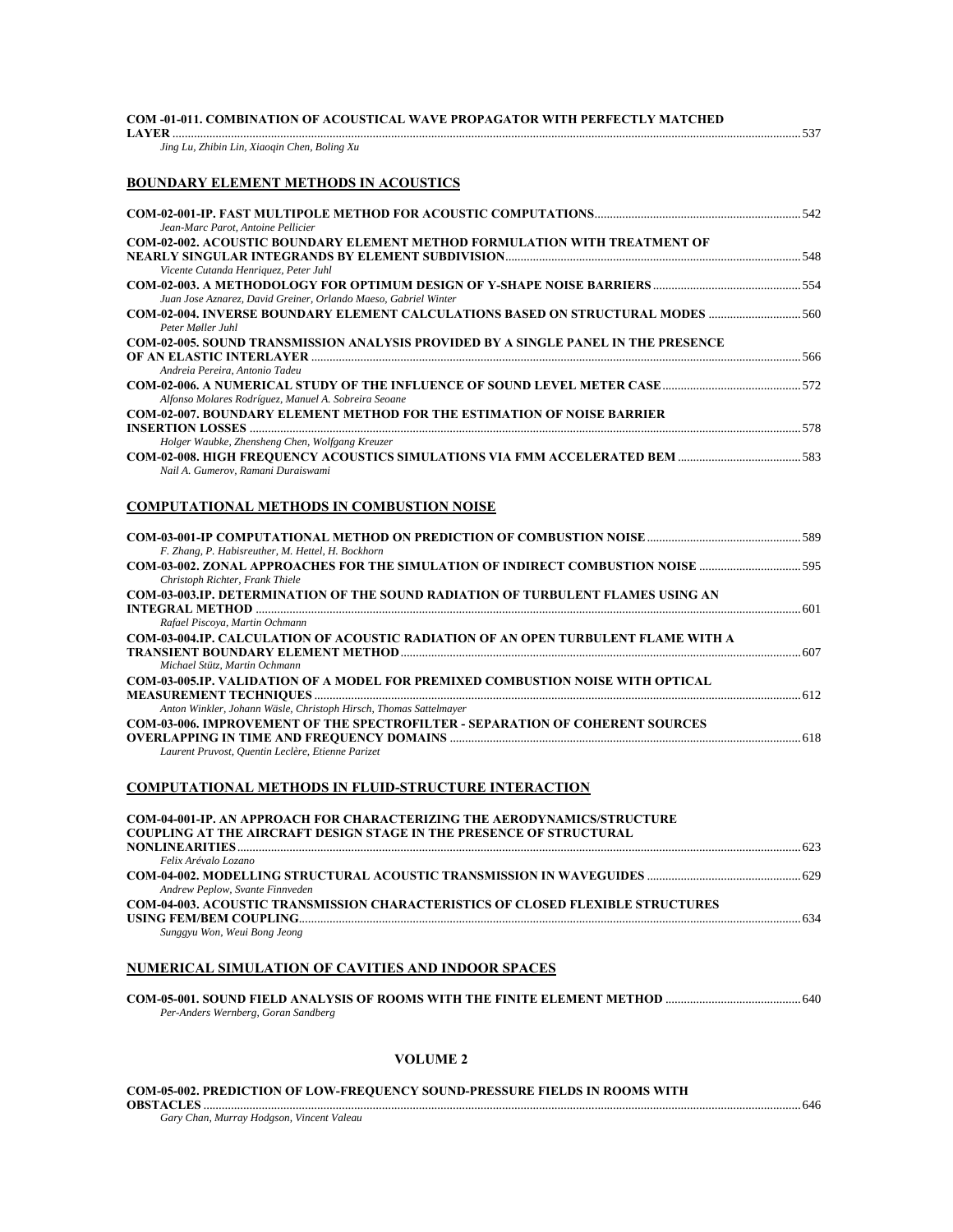| <b>COM-05-003-IP. ACCURACY OF DIRECT FREQUENCY RESPONSE ANALYSIS IN SOUND FIELD OF A</b>   |     |
|--------------------------------------------------------------------------------------------|-----|
| CAVITY USING FINITE ELEMENT METHOD BY COMPARISON WITH MODAL FREQUENCY                      |     |
|                                                                                            |     |
| Toru Otsuru, Noriko Okamoto, Takeshi Okuzono, Takayuki Kondo, Yuka Kurogi                  |     |
| <b>COM-05-004-IP. WALL STRUCTURE MODELING FOR ROOM ACOUSTIC AND BUILDING ACOUSTIC</b>      |     |
|                                                                                            | 653 |
| Andreas Franck, Marc Aretz                                                                 |     |
| COM-05-005-IP. IDENTIFICATION OF BOUNDARY CONDITIONS IN ARBITRARILY SHAPED CAVITIES        |     |
| Robert Anderssohn, Steffen Marburg                                                         |     |
| <b>COM-05-006. NUMERICAL SIMULATION OF MULTICHANNEL ACTIVE CONTROL ON CELLS WITH A</b>     |     |
|                                                                                            | 660 |
| Alfredo Bermúdez, Pablo Gamallo, Luis Maria Hervella-Nieto, Andres Prieto                  |     |
| <b>COM-05-007-IP. OPTIMAL SPACE-TIME FINITE DIFFERENCE SCHEMES FOR EXPERIMENTAL</b>        |     |
|                                                                                            |     |
| Yusuke Naka, Assad A. Oberai, Barbara G. Shinn-Cunningham                                  |     |
| <b>COM-05-008-IP. NUMERICAL ANALYSIS OF INTERIOR SOUND FIELDS USING THE FAST MULTIPOLE</b> |     |
|                                                                                            |     |
| Tetsuya Sakuma, Yosuke Yasuda                                                              |     |
| <b>COM-05-009. BOUNDARY ELEMENT ANALYSIS OF CIRCULAR DUAL-CHAMBER MUFFLERS WITH</b>        |     |
|                                                                                            |     |
| Alexander M. Pasqual, Jose Roberto De F. Arruda                                            |     |

### **COM - GENERAL**

| Juan R. Aguilar, Renato A. Salinas, Leoncio J. Briones                                                                                                    |  |
|-----------------------------------------------------------------------------------------------------------------------------------------------------------|--|
| <b>COM-06-002. CAE MODELING AND SIMULATION FOR ACOUSTIC PERFORMANCE OF INDUSTRIAL</b>                                                                     |  |
|                                                                                                                                                           |  |
| Chinsuk Hong, Deahwan Kim, Weui Song Jeong                                                                                                                |  |
| COM-06-003. METHODOLOGY FOR ELECTRO MECHANICAL SIMULATION OF PIEZOELECTRIC                                                                                |  |
|                                                                                                                                                           |  |
| Miguel Angel Morcillo López, Beatriz Cesteros Morante, Robert Cordero Izquierdo, Antonio Hidalgo Otamendi, Jose Francisco<br>Fernández                    |  |
| <b>COM-06-004. MODELLING OF ACOUSTIC WAVE PROPAGATION USING TRANSIENT INSULAR NODAL</b>                                                                   |  |
|                                                                                                                                                           |  |
| Tom De Rybel, Jose Martí, Murray Hodgson                                                                                                                  |  |
| <b>COM-06-005. ACOUSTICAL RESPONSE OF A ROOM WITH COMPUTATIONAL TECHNIQUES -</b>                                                                          |  |
| <b>IMPROVING DIRECT DIFFUSE RAYS AS AN EXTENSION OF THE SPECULAR IMAGES METHOD </b> 708                                                                   |  |
| Walter A. Feo Rodríguez                                                                                                                                   |  |
| <b>COM-06-006. AN APPLICATION OF MORPHOLOGIC FILTERS TO REMOVE NON-LINEAR</b>                                                                             |  |
|                                                                                                                                                           |  |
| G. G. Soledad, N. O. Valery, M. R. Ramón                                                                                                                  |  |
| COM-06-007. A TIME DOMAIN MODEL OF A RESONANCE TUBE CONTAINING A POROUS CERAMIC                                                                           |  |
| Stig Kleiven, Wolfgang Kropp, Krister Larsson                                                                                                             |  |
|                                                                                                                                                           |  |
| Juan Lladó, Beatriz Sánchez, Fernando Monterde, Carmelo Pina, Sergio Llorente, Pablo Hernández                                                            |  |
| <b>COM-06-009. AN INVESTIGATION OF PARAMETERS CONTROLLING THE LOWEST NATURAL</b>                                                                          |  |
|                                                                                                                                                           |  |
| Unnikrishnan Nair, C. D. Shete, Chandramouli Padmanabhan, A. Subramoniam                                                                                  |  |
| <b>COM-06-010. TRAFFIC NOISE MEASUREMENT: FREQUENCY RESPONSE AS A FUNCTION OF</b>                                                                         |  |
|                                                                                                                                                           |  |
| Frederico Miyara, Vivian Pasch, Susana Cabanellas, Marta Yanitelli, Pablo Miechi                                                                          |  |
| COM-06-011. ON THE WELL POSED PROBLEM FOR A THIRD-ORDER HYPERBOLIC EQUATION                                                                               |  |
| Antonio Magaña, Ramon Quintanilla                                                                                                                         |  |
| COM-06-012. HRTF CALCULATION IN THE FULL AUDIBLE FREOUENCY RANGE USING FMBEM                                                                              |  |
| Takayuki Masumoto, Takuya Oshima, Yosuke Yasuda, Tetsuya Sakuma, Masaaki Kabuto, Makoto Akiyama                                                           |  |
| COM-06-013. PERCEPTUAL EVALUATION OF SIMULATED HEAD-RELATED TRANSFER FUNCTIONS<br>Julia Turku, Eira Seppälä, Ole Kirkeby, Asta Kärkkäinen, Leo Kärkkäinen |  |
| COM-06-014. NUMERICAL SIMULATION OF THE ACOUSTICAL WAVES PROPAGATION IN A                                                                                 |  |
|                                                                                                                                                           |  |
| Ernesto Juliá Sanchis, Jorge Segura Alcaraz, Jesus Alba Fernández, Romina Del Rey Tormos                                                                  |  |

### **ELE – ELECTRO-ACOUSTICS AND AUDIO ENGINEERING**

### **LOUDSPEAKERS AND SOUND REINFORCEMENT**

| Wolfgang Ahnert, Stefan Feistel, Torsten Maier |  |
|------------------------------------------------|--|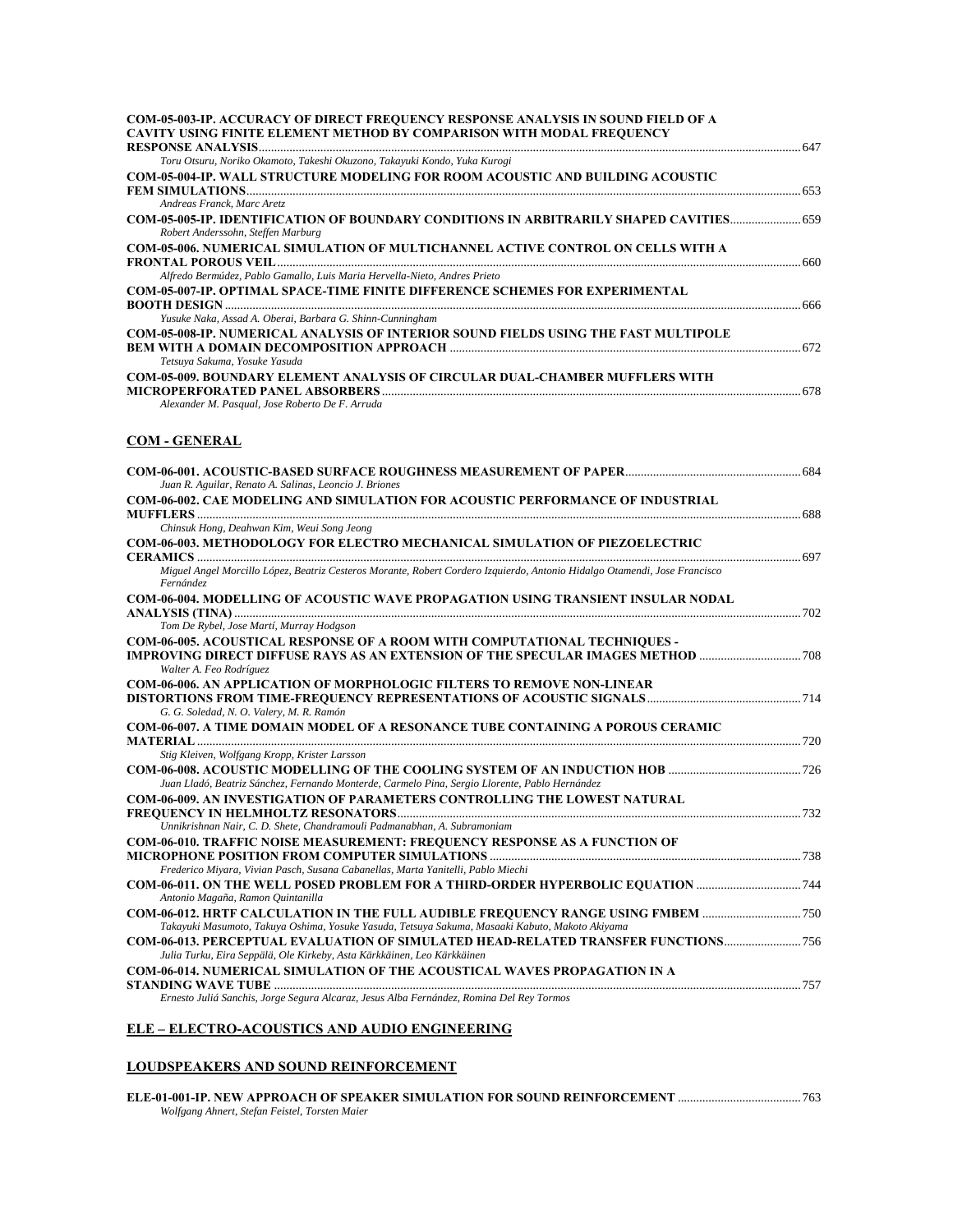| ELE-01-002. ADAPTATION OF MULTICHANNEL SOUND REPRODUCTION TO RESTRICTED SPEAKER       |  |
|---------------------------------------------------------------------------------------|--|
| Akio Ando                                                                             |  |
|                                                                                       |  |
| Andrzej Dobrucki, Lukasz Czura                                                        |  |
|                                                                                       |  |
| Matthew Jones, Stephen Elliott                                                        |  |
| ELE-01-005. EVALUATION OF THE SPATIAL FIELD OF LOUDSPEAKERS CONFIGURATION IN HOME     |  |
|                                                                                       |  |
| F. X. N. Soelami, J. Sarwono, T. Bagawan                                              |  |
| ELE-01-006. COMPARISON OF HIGHER-ORDER AMBISONICS AND WAVE FIELD SYNTHESIS WITH       |  |
|                                                                                       |  |
| Sascha Spors, Jens Ahrens                                                             |  |
| ELE-01-007. INFLUENCE OF LOUDSPEAKER DISPLACEMENT ON THE REPRODUCTION QUALITY OF      |  |
|                                                                                       |  |
| Michael J. Straub, Marco Munderloh                                                    |  |
|                                                                                       |  |
| Guy Lemarquand, Valerie Lemarquand                                                    |  |
| ELE-01-009-IP. SOUND DISTORTER BASED ON NONLINEAR MODEL OF DYNAMIC LOUDSPEAKER  810   |  |
| Bronislaw Zoltogorski, Piotr Pruchnicki                                               |  |
| ELE-01-010-IP. VIBROACOUSTICAL CHARACTERISTICS OF LOUDSPEAKERS WITH DAMAGED           |  |
|                                                                                       |  |
| Romuald Bolejko                                                                       |  |
| Keiichi Imaoka, Juro Ohga                                                             |  |
| ELE-01-012. DIRECT RADIATOR LOUDSPEAKER BY CONTINUOUS REVOLUTION OF ULTRASONIC        |  |
| Yuta Ohnuma, Yusuke Iwaki, Juro Ohga, Hirokazu Negishi, Toshio Sashida, Kazuaki Maeda |  |
|                                                                                       |  |
| Jun Yang, Peifeng Ji, Woon-Seng Gan                                                   |  |
| ELE-01-014-IP. IMAGE OF ACOUSTIC ENERGY FIELD RADIATED IN 3D SPACE BY                 |  |
|                                                                                       |  |
| Stefan Weyna                                                                          |  |
|                                                                                       |  |
| Didkovskiy Vitaly, Dobrucki Andrzej, Lunyova Svetlana                                 |  |
|                                                                                       |  |
| Nikolay Krasnenko                                                                     |  |
| ELE-01-017. DESIGN OF ACOUSTIC BOX FOR LOUDSPEAKERS WITH THE USE OF HYBRID MODEL      |  |
|                                                                                       |  |
| Juan Sabas Martín Sánchez, Roberto Cordero Izquierdo, Fernando Lobo González          |  |
| ELE-01-018. ANALYSIS AND IMPLEMENTATION OF CROSSTALK FILTERS FOR 3D SOUND             |  |
|                                                                                       |  |
| Botía Fernandez, Miguel David; Navarro Ruiz, Juan Miguel                              |  |
| ELE-01-019. A METHOD FOR ANALYZING COMPACT ACOUSTIC REPRODUCTION SYSTEMS              |  |
|                                                                                       |  |
| Nagara Vockiaki, Taujikawa Sovieti, Kajikawa Vockinobu, Novyga Vasyo                  |  |

#### *Nagase Yoshiaki, Tsujikawa Souichi, Kajikawa Yoshinobu, Nomura Yasuo*

### **MICROPHONES**

| ELE-02-001-IP. MICROMACHINED MICROPHONES WITH DIFFRACTION-BASED OPTICAL                                                                          |  |
|--------------------------------------------------------------------------------------------------------------------------------------------------|--|
| F. Levent Degertekin, Neal A. Hall, Baris Bicen, Caesar Garcia, Kamran Jeelani, Shakeel Qureshi, Murat Okandan                                   |  |
| ELE-02-002-IP. CHALLENGES OF HIGH SNR (SIGNAL-TO-NOISE) SILICON MICROMACHINED                                                                    |  |
|                                                                                                                                                  |  |
| Marc Füldner, Alfons Dehé                                                                                                                        |  |
| Jianmin Miao, Chee Wee Tan, Zhihong Wang                                                                                                         |  |
| ELE-02-004-IP. CHIP SCALE PACKAGED DIGITAL SILICON MICROPHONE, TECHNOLOGY AND                                                                    |  |
|                                                                                                                                                  |  |
| Pirmin Rombach, Faillesen Carsten, Udo Klein                                                                                                     |  |
| Ronald N. Miles, Yang Liu, Quang Su, Weili Cui                                                                                                   |  |
|                                                                                                                                                  |  |
| Christian Weistenhöfer                                                                                                                           |  |
| Jens Meyer, Gary W. Elko                                                                                                                         |  |
|                                                                                                                                                  |  |
| Reinhard Lerch, Alexander Streicher, Alexander Sutor                                                                                             |  |
| ELE-02-009-IP. PIEZOELECTRET-MICROPHONES WITH HIGH CAPACITANCE AND SENSITIVITY  918<br>Joachim Hillenbrand, Perceval Pondrom, Gerhard M. Sessler |  |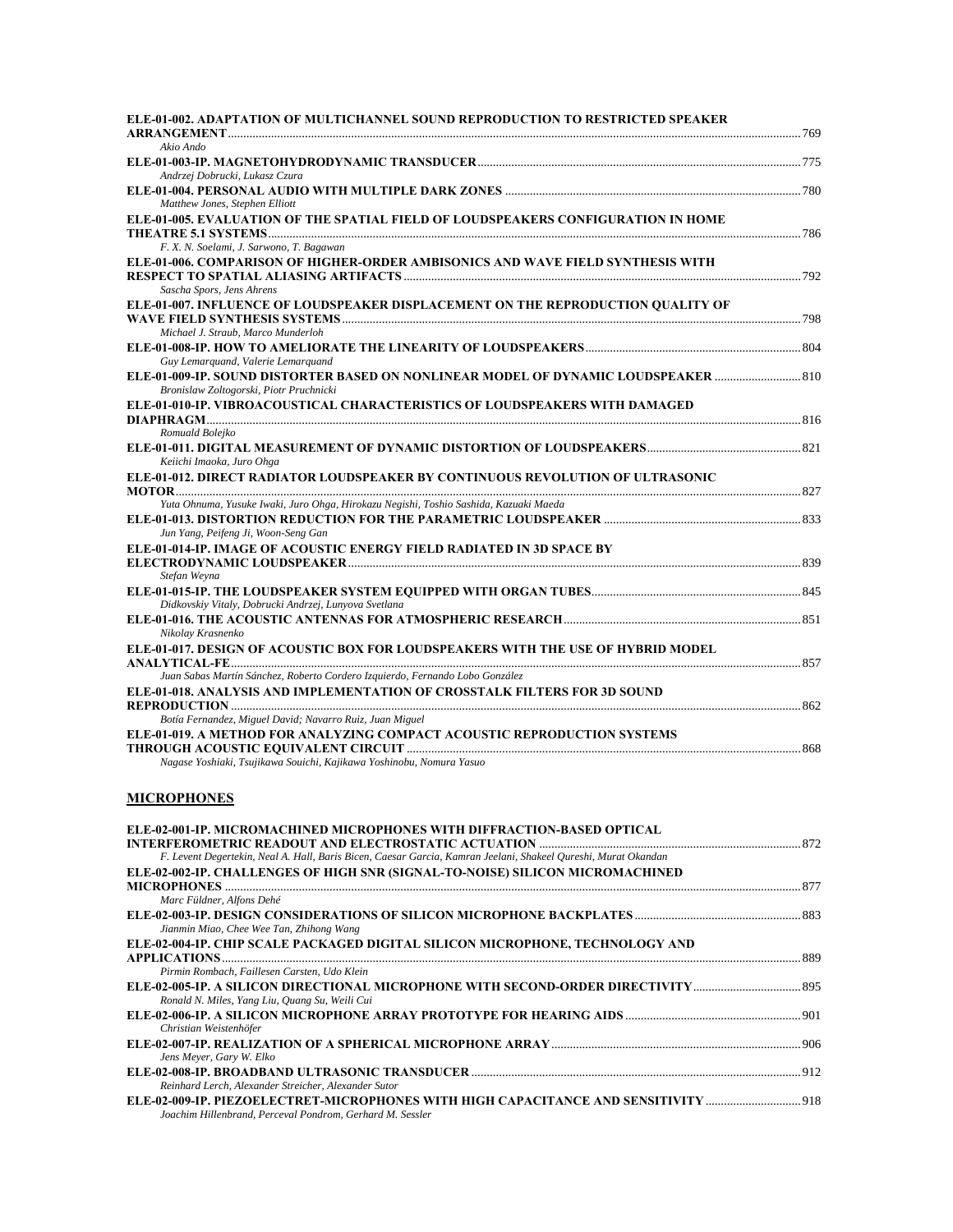| Jing Tian, Chenghao Wang, Lian Xu, Chuwei Yang, Junhong Li                         |  |
|------------------------------------------------------------------------------------|--|
| ELE-02-011. THEORETICAL STUDY OF AN ELECTROSTATIC TRANSDUCER WITH A NON PLANAR     |  |
|                                                                                    |  |
| Thierry Le Van Suu, Stephane Durand, Michel Bruneau, Petr Honzik, Pierrick Lotton  |  |
| ELE-02-012. THE ENVIRONMENTALLY RESISTANT LIMIT OF ELECTRET CONDENSER              |  |
|                                                                                    |  |
| Yasuno Yoshinobu, Miura Kenzo                                                      |  |
| ELE-02-013. AN INITIAL INVESTIGATION ON SIMULTANEOUS MEASUREMENT OF THE FREE-FIELD |  |
|                                                                                    |  |
| Salvador Barrera-Figueroa, Knud Rasmussen, Finn Jacobsen                           |  |
|                                                                                    |  |
| Lixue Wu                                                                           |  |

### **SENSOR ARRAY SYSTEM**

| ELE-03-001. TWO DIMENSIONAL DOA ESTIMATION BASED ON OBJECT RELATED TRANSFER              |  |
|------------------------------------------------------------------------------------------|--|
|                                                                                          |  |
| Tsuyoshi Usagawa, Masahiro Naganishi, Toshimichi Takada, Yoshifumi Chisaki, Masano Ebata |  |
|                                                                                          |  |
| Diemer De Vries                                                                          |  |
| ELE-03-003-IP. SPHERICAL ARRAYS FOR CAPTURING 3D SOUND FIELDS: PROTOTYPE                 |  |
| Jerome Daniel                                                                            |  |
|                                                                                          |  |
| <b>Boaz Rafaely</b>                                                                      |  |
| ELE-03-005-IP. A SECOND-ORDER CIRCULAR MICROPHONE ARRAY WITH OUT-OF-PLANE                |  |
|                                                                                          |  |
| Gary W. Elko, Jens Meyer                                                                 |  |
|                                                                                          |  |
| Adam O'Donovan, Ramani Duraiswami, Jan Neumann                                           |  |
| ELE-03-007. PLANE WAVE DECOMPOSITION AS A TOOL FOR INTERACTIVE MODIFICATION OF           |  |
|                                                                                          |  |
| Frank Melchior. Diemer De Vries                                                          |  |
| ELE-03-008. NEAR-FIELD SOUND SOURCE SEPARATION BASED ON AMPLITUDE RATIO OF NEARBY        |  |
|                                                                                          |  |
| Ryouichi Nishimura, Tatsuya Kitamura, Naomi Inoue                                        |  |
| ELE-03-009. A SOUND-SOURCE TRACKING DEVICE TO TRACK MULTIPLE TALKERS FROM                |  |
| Jonas Braasch, Nicholas Tranby                                                           |  |
|                                                                                          |  |
| Edwin Mabande, Walter Kellermann                                                         |  |
| ELE-03-011. A STUDY ON DIRECTIVITIES OF LINE MUM USED UNIDIRECTIONAL MICROPHONE          |  |
|                                                                                          |  |
| Kenzo Miura, Yasuhiko Arai                                                               |  |
| ELE-03-012. SYNERGIC INTEGRATION OF NOISE REDUCTION AND DOA ESTIMATION WITH              |  |
|                                                                                          |  |
| Mitsunori Mizumachi, Katsuyuki Niyada                                                    |  |
|                                                                                          |  |
| <b>ELE - GENERAL</b>                                                                     |  |
|                                                                                          |  |

| ELE-04-001. CHOOSING THE MOST APPROPRIATE SENSOR FOR ACOUSTIC MEASUREMENTS                      |  |
|-------------------------------------------------------------------------------------------------|--|
| D. R. Yntema, W. F. Druyvesteyn, R. J. Wiegerink                                                |  |
|                                                                                                 |  |
| Filippo Fazi, Philip Nelson                                                                     |  |
| ELE-04-003. THE DEVELOPMENT OF THE SOUND FIELD SHARING SYSTEM BASED ON THE                      |  |
|                                                                                                 |  |
| Shiro Ise, Masahiro Toyoda, Seigo Enomoto, Satoshi Nakamura                                     |  |
|                                                                                                 |  |
| Araya Takeshi, Shibayama Hideo, Makabe Yoshiaki, Okamura Eiji                                   |  |
| ELE-04-005. COMPARISION OF MEASUREMENTS METHOD FOR ANALYSIS ELECTRO-ACOUSTIC                    |  |
|                                                                                                 |  |
| Frantisek Kadlec, Antonin Novák                                                                 |  |
| ELE-04-006. IDENTIFICATION OF NONLINEARITY OF ELECTRO-ACOUSTIC SYSTEMS USING A                  |  |
|                                                                                                 |  |
| Antonin Novák.                                                                                  |  |
| ELE-04-007. INPUT BEHAVIOUR OF SMALL ACOUSTIC COMPONENTS: MEASUREMENT PROCEDURE                 |  |
|                                                                                                 |  |
| Dominique Rodriques, Cecile Guianvarc'H, Jean-Noel Durocher, Michel Bruneau, Anne-Marie Bruneau |  |

*Dominique Rodrigues, Cecile Guianvarc'H, Jean-Noel Durocher, Michel Bruneau, Anne-Marie Bruneau*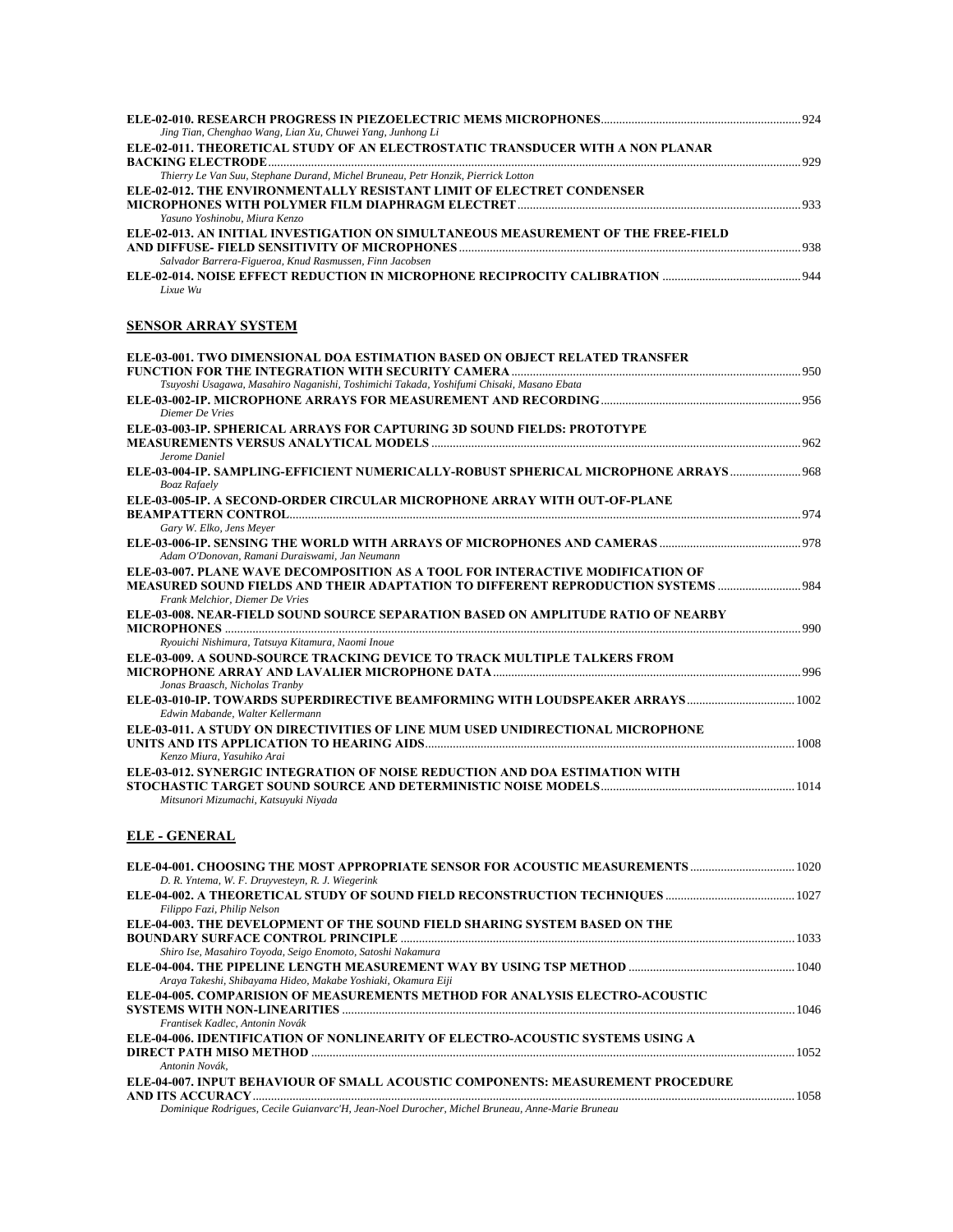| ELE-04-008. NARROW TUBES ACOUSTIC IMPEDANCE CHARACTERIZATION USING FINITE          |  |
|------------------------------------------------------------------------------------|--|
|                                                                                    |  |
| Agustin Bravo, Mariano Ruiz, Manuel Recuero, Juan Manuel López, Guillermo De Arcas |  |
| ELE-04-009. SUBJECTIVE AND OBJECTIVE QUALITY EVALUATION FOR AUDIO WATERMARKING     |  |
|                                                                                    |  |
| Akira Nishimura                                                                    |  |
| ELE-04-010. INTENSIMETRIC MONITORING OF ACOUSTIC OUADRAPHONIC RECORDINGS           |  |
|                                                                                    |  |
| Davide Bonsi, Giulio Cengarle, Domenico Stanzial                                   |  |
| ELE-04-011. DETERMINATION OF TRANSDUCTION COEFFICIENT OR RECEIVING SENSITIVITY OF  |  |
|                                                                                    |  |
| Reza Atashkhooei                                                                   |  |
| ELE-04-012. ACOUSTIC ECHO CANCELLATION IN FREQUENCY DOMAIN USING COMBINATIONS OF   |  |
|                                                                                    |  |
| Luis Antonio Azpicueta-Ruiz, Anibal Figueiras-Vidal, Jeronimo Arenas-Garcia        |  |
|                                                                                    |  |
| Joon-Hoon Park, Young-Gyu Choi, Jin-Min Kim, Sin-Do Jang                           |  |
| ELE-04-014. ESTIMATION OF THE CONNECTION STRUCTURE OF BRANCHING TUBULE BY THE      |  |
|                                                                                    |  |
| Hideo Shibayama, Takeshi Araya, Yoshiaki Makabe, Eiji Okamura                      |  |
| ELE-04-015. INFLUENCE OF THE PROFILE OF SOME VIBRATING STRUCTURES ON THEIR SOUND   |  |
|                                                                                    |  |
| Jesus Alba, Jorge Arenas, Jaime Ramis                                              |  |

### **ENV – ENVIRONMENTAL ACOUSTICS**

### **ALTERNATIVE MAPPING OF THE URBAN ENVIRONMENT**

| <b>ENV-01-001-IP. MAPPING SOUNDSCAPE EVALUATION IN URBAN OPEN SPACES WITH ARTIFICIAL</b>                                                                                             |      |
|--------------------------------------------------------------------------------------------------------------------------------------------------------------------------------------|------|
|                                                                                                                                                                                      |      |
| Lei Yu, Jian Kang, Robert Harrison                                                                                                                                                   |      |
| ENV-01-002-IP. ACOUSTIC INDICATORS OF SOUNDSCAPE OUALITY AND NOISE ANNOYANCE IN                                                                                                      |      |
|                                                                                                                                                                                      |      |
| Mats E. Nilsson, Dick Botteldooren, Bere De Coensel                                                                                                                                  |      |
| Dick Botteldooren                                                                                                                                                                    |      |
| <b>ENV-01-004. AN EXPEDITIOUS METHOD TO CONVERT NOISE MAPS REGARDING DIFFERENT TIME</b>                                                                                              |      |
|                                                                                                                                                                                      |      |
| Rui Calejo Rodrigues, Alipio Torre, Helena Correia                                                                                                                                   |      |
|                                                                                                                                                                                      |      |
| Gisela Díaz, Ana M. De La Peña, Maysel Castillo                                                                                                                                      |      |
| <b>ENV-01-006, MODEL OF NOISE PREDICTION ADAPTED TO URBAN VARIABLES. IMPLEMENTATION</b>                                                                                              |      |
|                                                                                                                                                                                      |      |
| Marcos Fuentes, Eduarso García, Jesus Cepeda, Gabriel Búrdalo, Mercedes De Barrios                                                                                                   |      |
|                                                                                                                                                                                      |      |
| Elcione Moraes, Fracisco Simón, Luis Guimarães, Antonio Moreno                                                                                                                       |      |
|                                                                                                                                                                                      |      |
| M. A. Martín Bravo, A. I. Tarrero Fernández, J. E. Arias Puga, J. González Suárez, M. Machimbarrena Gutiérrez                                                                        |      |
| <b>ENV-01-009. EVALUATION OF URBAN NOISE IN THE CITY OF CÁCERES (SPAIN) BY TWO DIFFERENT</b>                                                                                         |      |
|                                                                                                                                                                                      |      |
| Barrigón Morillas, Juan Miguel, Valentin Gómez Escobar, Laura Mateos Corchado, Elena Molano Infante, Adelaida Cancho                                                                 |      |
| Cardeñona, Jose Trujillo Carmona, Juan Antonio Méndez Sierra, Rosendo Vílchez-Gómez, Javier Carmona Del Río, Jose M.                                                                 |      |
| Vaguero                                                                                                                                                                              |      |
| ENV-01-010. NOISE MAPPING OF THE CITY OF CÁCERES (SPAIN) USING MATHEMATICAL                                                                                                          |      |
|                                                                                                                                                                                      | 1159 |
| Barrigón Morillas, Juan Miguel; Vílchez-Gómez, Rosendo; Gómez Escobar, Valentín; Méndez Sierra, Juan Antonio; Molina<br>Fernandez. Javier; Carmona Del Río, Javier; Vaquero, José M. |      |
| <b>COMMUNITY RESPONSE TO NOISE</b>                                                                                                                                                   |      |
|                                                                                                                                                                                      |      |
| <b>ENV-02-001-IP. ANNOYANCE BY COMBINED EXPOSURE TO NOISE FROM ROAD TRAFFIC AND RAIL</b>                                                                                             |      |

| ERV-02-001-IF. ANNOTANCE DT COMBINED EAFOSUKE TO NOISE FROM ROAD-TRAFFIC AND RAIL           |  |
|---------------------------------------------------------------------------------------------|--|
|                                                                                             |  |
| Dick Botteldooren, Luc Dekoninck, Bram De Greve, Bert De Coensel, Peter Lercher             |  |
| ENV-02-002-IP. NOISE SENSITIVITY: ASSOCIATIONS WITH DEMOGRAPHIC FACTORS AND HEALTH1168      |  |
| Stephen Stansfeld, Charlotte Clark                                                          |  |
|                                                                                             |  |
| Birgitta Berglund, Thomas Lindvall, Mats E. Nilsson                                         |  |
| ENV-02-004-IP. ANALYSIS OF SOME RESULTS OF PSYCHOSOCIAL NOISE IMPACT STUDIES IN SPAIN  1178 |  |
| Itziar Aspuru, M. Karmele Herranz                                                           |  |
|                                                                                             |  |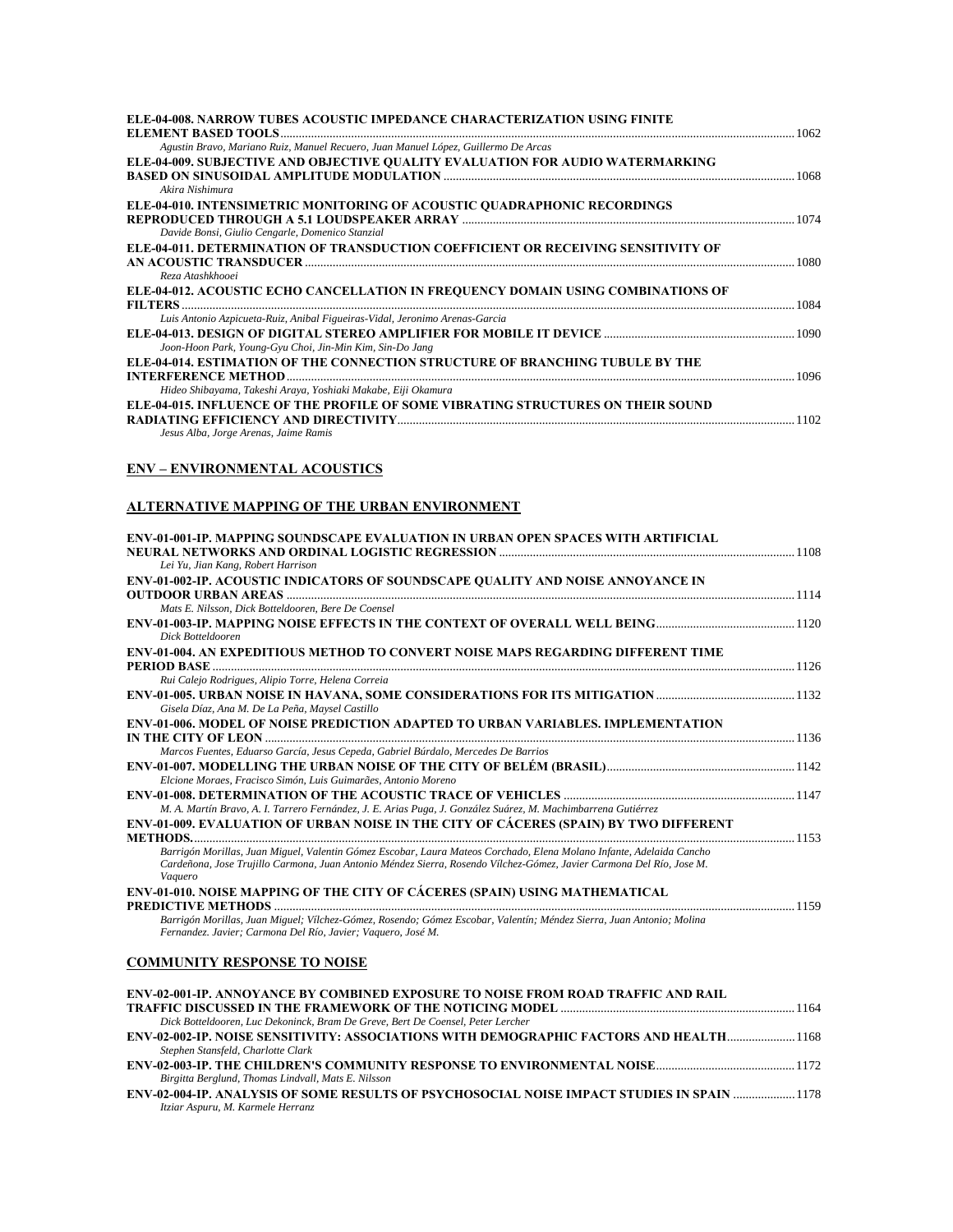| <b>Marion Burgess</b>                                                                                                                                                 | 1184 |
|-----------------------------------------------------------------------------------------------------------------------------------------------------------------------|------|
| <b>Brigitte Schulte-Fortkamp</b>                                                                                                                                      |      |
| <b>ENV-02-007. TRAFFIC NOISE EFFECTS ON PADILLA AVENUE'S NEIGHBORS. ENVIRONMENTAL</b>                                                                                 | 1194 |
| Monica Diaz, Axa Rojas, Ede Martinez<br><b>ENV-02-008. SUBJECTIVE ASSESSMENT OF ROAD TRAFFIC NOISE BY INHABITANTS OF BORDER-</b>                                      |      |
| Janusz Kompala, Adam Lipowczan                                                                                                                                        | 1200 |
| <b>ENV-02-009. APPLICATION OF PILOT SURVEY IN POPULATION EXPOSED TO NOISE LEVELS</b><br>PRODUCED BY AIR OPERATIONS OF THE INTERNATIONAL AIRPORT ARTURO MERINO BENÍTEZ |      |
| Antonio Marzzano, Manuel Recuero                                                                                                                                      | 1205 |
| <b>ENV-02-010. EVALUATION OF THE ROAD TRAFFIC NOISE AND ANOMALOUS SOUND EVENTS</b>                                                                                    | 1209 |
| Antonio J. Torija, Diego P. Ruiz, A. Ramos                                                                                                                            |      |

### **ENVIRONMENTAL NOISE POLICY**

| Jacques Beaumont                                                                                                                                                                                                                                                                                                                                              |      |
|---------------------------------------------------------------------------------------------------------------------------------------------------------------------------------------------------------------------------------------------------------------------------------------------------------------------------------------------------------------|------|
| ENV-03-002. URBAN AND BUILDING ACOUSTICS MANAGEMENT IN THE NEXT DECADES: A MATTER                                                                                                                                                                                                                                                                             |      |
|                                                                                                                                                                                                                                                                                                                                                               |      |
| João Gualberto De Azevedo Baring                                                                                                                                                                                                                                                                                                                              |      |
| ENV-03-003. EVALUATION OF ACOUSTIC NOISE FROM MUSIC ACTIVITIES. IS DB(A) CORRECT?  1227<br>Robert Barti                                                                                                                                                                                                                                                       |      |
| <b>ENV-03-004. A NATIONAL PROJECT TO EVALUATE AND REDUCE HIGH SOUND LEVELS FROM</b>                                                                                                                                                                                                                                                                           |      |
|                                                                                                                                                                                                                                                                                                                                                               |      |
| Johanna Bengtsson Ryberg, Kristina Norberg                                                                                                                                                                                                                                                                                                                    |      |
|                                                                                                                                                                                                                                                                                                                                                               |      |
| Hans Boegli, Julia Menk, Andreas Hauser, Frank Abbuehl                                                                                                                                                                                                                                                                                                        |      |
|                                                                                                                                                                                                                                                                                                                                                               |      |
| Stephen Rosen, Benjamin Sachwald                                                                                                                                                                                                                                                                                                                              |      |
| <b>ENV-03-007. SCREEN USE POSSIBILITIES AS PROTECTION FROM TRANSPORT NOISE AND</b>                                                                                                                                                                                                                                                                            |      |
|                                                                                                                                                                                                                                                                                                                                                               |      |
| Guzas Danielius, Kilmas Robertas, Tricys Vaclovas                                                                                                                                                                                                                                                                                                             |      |
| <b>ENV-03-008. COMPARISON OF MEASURED NOISE POLLUTION LEVELS IN A LARGE GERMAN CITY</b>                                                                                                                                                                                                                                                                       |      |
|                                                                                                                                                                                                                                                                                                                                                               | 1257 |
| $V_{\alpha\beta}$ and $P_{\alpha\beta}$ and $V_{\alpha\beta}$ are $V_{\alpha\beta}$ and $V_{\alpha\beta}$ and $V_{\alpha\beta}$ and $V_{\alpha\beta}$ and $V_{\alpha\beta}$ and $V_{\alpha\beta}$ are $V_{\alpha\beta}$ and $V_{\alpha\beta}$ are $V_{\alpha\beta}$ and $V_{\alpha\beta}$ are $V_{\alpha\beta}$ and $V_{\alpha\beta}$ are $V_{\alpha\beta}$ a |      |

*Kathleen Poland, Willi Nickel, Eric Aflalo* 

### **LONG-TERM EVALUATION OF THE IMPACT OF ENVIRONMENTAL NOISE**

| ENV-04-001-IP. ASSOCIATIONS BETWEEN ROAD TRAFFIC NOISE, AIRCRAFT NOISE AND NOISE                                 |  |
|------------------------------------------------------------------------------------------------------------------|--|
|                                                                                                                  |  |
| Wolfgang Babisch, Danny Houthuijs, Goran Pershagen, Ennio Cadum, Manolis Velonakis, Klea Katsouyanni, Lars Jarup |  |
| <b>ENV-04-002-IP. LONGITUDINAL EFFECTS OF A SUDDEN CHANGE IN AIRCRAFT NOISE EXPOSURE</b>                         |  |
|                                                                                                                  |  |
| Oscar Breugelmans, Danny Houthuijs, Irene Van Kamp, Rebecca Stellato, Carla Van Wiechen, Gerda Doornbos          |  |
| ENV-04-003-IP. THE EFFECTS OF CHANGES IN NOISE EXPOSURE ON PERCEIVED CONTROL OVER                                |  |
|                                                                                                                  |  |
| J. Hatfield, R. F. S. Job, A. J. Hede, P. Peploe, N. L. Carter, R. Taylor, S. Morrell                            |  |
|                                                                                                                  |  |
| Barbara Griefahn, Anke Marks, Truls Gjestland, Anna Preis                                                        |  |
| ENV-04-005-IP. THE ROLE OF ATTITUDES AND SENSITIVITY IN REACTIONS TO CHANGING NOISE                              |  |
| R. F. S. Job, J. Hatfield, A. J. Hede, P. Peploe, N. L. Carter, R. Taylor, S. Morrell                            |  |
|                                                                                                                  |  |
| Irene Van Kamp, Danny Houthuijs, Carla Van Wiechen, Rebecca. Stellato, Oscar Breugelmans                         |  |
|                                                                                                                  |  |
| <b>LOW FREQUENCY NOISE</b>                                                                                       |  |

| Martijn Vercammen |  |
|-------------------|--|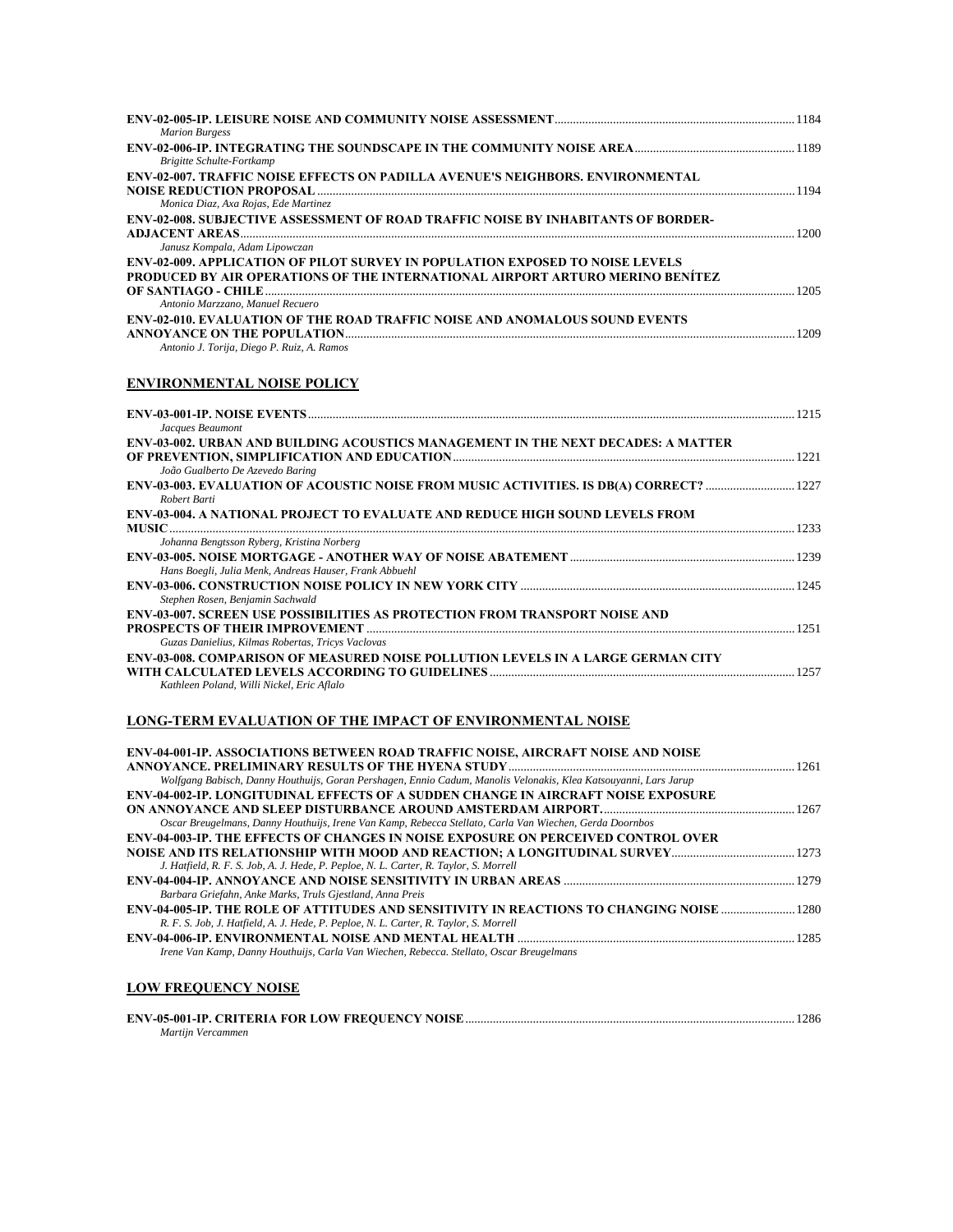### **VOLUME 3**

| ENV-05-002-IP. AN INVESTIGATION OF TWENTY-ONE CASES OF LOW-FREQUENCY NOISE                                             |  |
|------------------------------------------------------------------------------------------------------------------------|--|
| Christian Sejer Pedersen, Henrik Møller, Kerstin Persson Waye                                                          |  |
| ENV-05-003-IP. INDOOR MEASUREMENTS OF LOW-FREQUENCY NOISE FOR ANNOYANCE                                                |  |
| Steffen Pedersen, Henrik Møller, Kerstin Persson Waye                                                                  |  |
| Norm Broner                                                                                                            |  |
| <b>ENV-05-005. SENSITIVITY OF THE EXISTING ENTERTAINMENT NOISE SURVEY METHODS TO</b>                                   |  |
| Milan Stojiljkovic, Igor Vlaovic                                                                                       |  |
|                                                                                                                        |  |
|                                                                                                                        |  |
| <b>NOISE BARRIERS</b>                                                                                                  |  |
| <b>ENV-06-001-IP. PREDICTION OF NOISE BARRIER PERFORMANCE FROM INTRINSIC ACOUSTICAL</b>                                |  |
|                                                                                                                        |  |
| Cristo J. Padmos, Foort De Roo                                                                                         |  |
| <b>ENV-06-002-IP. HOW TO PREDICT THE FAR FIELD EFFECT OF BARRIER TOPS FROM DIFFRACTION</b>                             |  |
|                                                                                                                        |  |
| Foort De Roo, Cristo J. Padmos<br>ENV-06-003-IP. EFFECTS OF THE DOUBLE DIFFRACTION EDGE ON TRAFFIC NOISE LEVELS IN THE |  |
|                                                                                                                        |  |
| Renez Nota Hans Van Leeuwen                                                                                            |  |
| ENV-06-004-IP. USING CEN/TS 1793-4 TO DEVELOP AN ACOUSTICALLY EFFECTIVE ADDED DEVICE                                   |  |
|                                                                                                                        |  |
| Massimo Garai, Paolo Guidorzi                                                                                          |  |
| <b>ENV-06-005. INFLUENCE OF THE TYPE OF GROUND ON THE EFFECTIVENESS OF AN ACOUSTIC</b>                                 |  |
| A. I. Tarrero Fernández, M. A. Martín Bravo, J. González Suárez, M. Machimbarrena Gutiérrez, L. García Sastre          |  |
| <b>ENV-06-006. LIFTING PRELIMINARY OF ATTENUATION OF NOISE BY MEANS OF VEGETABLE</b>                                   |  |
| <b>ENCOUNTERED ON THE BIOMASS OF THE FENCED-IN TRACT OF LAND FOREST GROSS &amp; FOREST</b>                             |  |
|                                                                                                                        |  |
|                                                                                                                        |  |
| J. S. Almeida, I. L. Arruda                                                                                            |  |
|                                                                                                                        |  |
| <b>NOISE MAPPING AND ACTION PLANNING</b>                                                                               |  |
|                                                                                                                        |  |
| ENV-07-001-IP. NOISE MAPPING BY COMPUTER MODELLING: A PRACTICAL IMPLEMENTATION  1345                                   |  |
| Pablo Hernández Soto, Eduard Puig I Solé                                                                               |  |
| ENV-07-002-IP. GEODESIC SYSTEMS FOR NOISE MAPPING AND ACTION PLANNING - THE NEW                                        |  |
| Antonio Notario                                                                                                        |  |
|                                                                                                                        |  |
| Marine Baulac, Jerome Defrance, Xavier Olny, Bernard Miège, Claude Yvon                                                |  |
| <b>ENV-07-004. PREPARATION OF NOISE ACTION PLANS FOR MAJOR ROADS, RAILWAYS AND</b>                                     |  |
| Rudolf Cholava, Petra Markova, Petr Smekal                                                                             |  |
| ENV-07-005. OUTDOOR SOUND PROPAGATION IN MOUNTAINOUS AREAS: COMPARISON OF                                              |  |
|                                                                                                                        |  |
| Bram De Greve, Timothy Van Renterghem, Dick Botteldooren                                                               |  |
| <b>ENV-07-006. A COMPARISON OF TWO MODELS FOR OUTDOOR SOUND PROPAGATION:</b>                                           |  |
| Gunnar Birnir Jonsson, Finn Jacobsen                                                                                   |  |
|                                                                                                                        |  |
| Eoin King, Henry Rice                                                                                                  |  |
|                                                                                                                        |  |
| Francesco Pilla, Henry Rice                                                                                            |  |
| Claude Sénat, Sebastien Garrigues, Rene Gamba                                                                          |  |
| <b>ENV-07-010. COMPARISON AMONG DIFFERENT SOLUTIONS FOR THE REDUCTION OF TRAFFIC</b>                                   |  |
|                                                                                                                        |  |
| Miguel A. Morcillo, Beatriz Bragado, Antonio Hidalgo, Maria J. Hernández, Carlos García                                |  |
|                                                                                                                        |  |
| Celso Llimpe, Miguel Piaggio, Jorge Moreno                                                                             |  |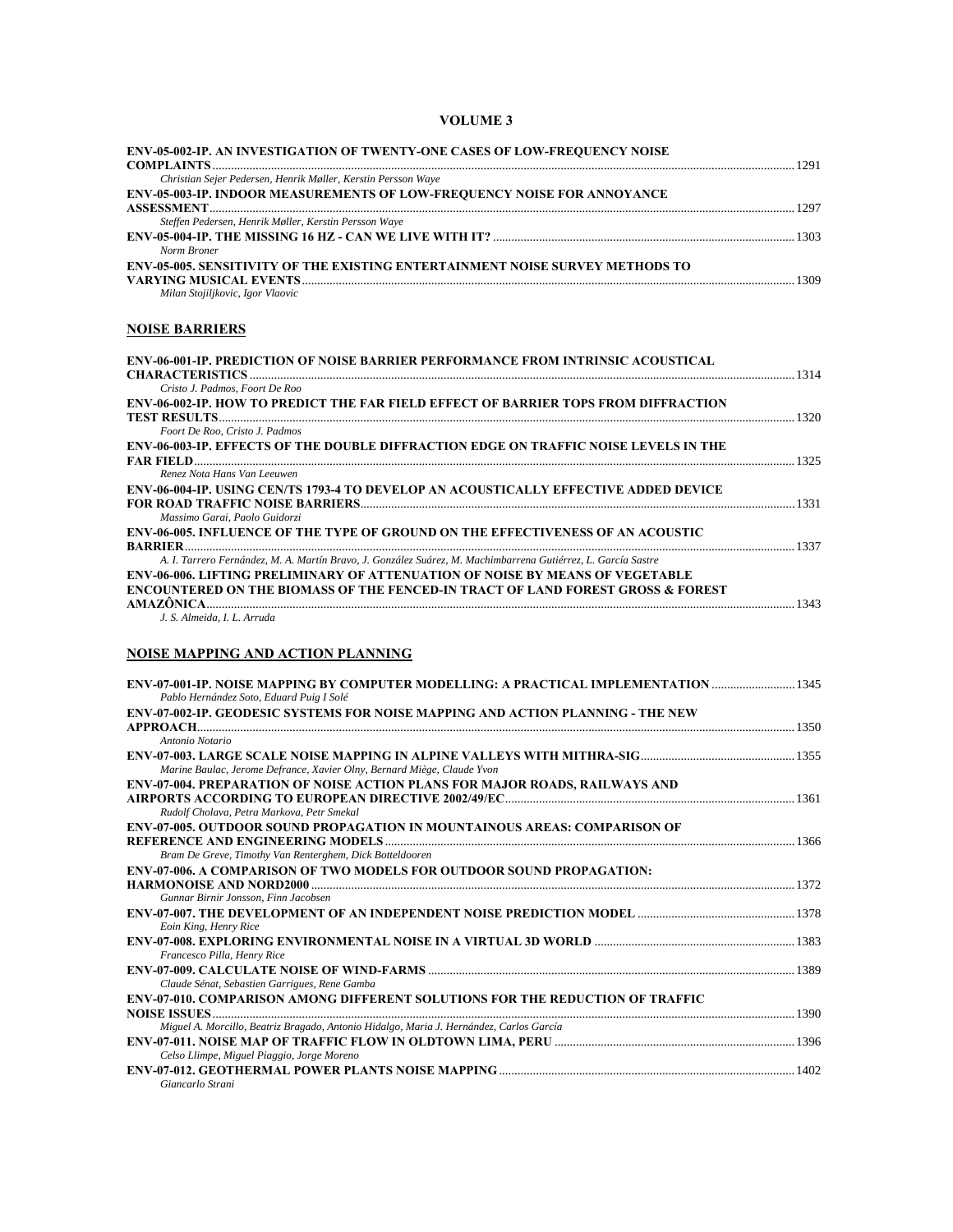### **PREDICTION OF SOUND PROPAGATION IN URBAN PLANNING**

| ENV-08-001-IP. A MARKOVIAN TECHNIQUE FOR PREDICTING NOISE PROPAGATION IN A STREET                                                       |  |
|-----------------------------------------------------------------------------------------------------------------------------------------|--|
| David Oldham, Zaiton Haron                                                                                                              |  |
| ENV-08-002-IP. SOUND FIELD MODELING IN URBAN AREAS USING THE TRANSPORT THEORY 1414<br>Judicael Picaut, Stephane Colle, Michel Bérengier |  |
| ENV-08-003-IP. COMBINED RAY-TRACING AND RADIOSITY SIMULATION FOR URBAN OPEN SPACES 1420<br>Yan Meng, Jian Kang                          |  |
| <b>ENV-08-004-IP. IMPROVING THE SHIELDING OF ROAD TRAFFIC NOISE INCOURTYARDS:</b>                                                       |  |
| Maarten Hornikx, Jens Forssén                                                                                                           |  |
| <b>ENV-08-005-IP. EFFECTS OF URBAN MORPHOLOGICAL CHARACTERISTICS ON THE NOISE</b>                                                       |  |
| Bo Wang, Jian Kang, Jie Zhou                                                                                                            |  |
| Wolfgang Probst, Bernd Huber                                                                                                            |  |
| ENV-08-007. ITALIAN RAILWAYS NOISE DESCRIPTION: COMPARISON BETWEEN MEASUREMENTS                                                         |  |
| Miguel Ausejo, Manuel Recuero, Patrizio Fausti, Guiliano Quiqueto                                                                       |  |
| <b>ENV-08-008. A METHOD FOR PREDICTION OF THE STABILIZATION TIME IN TRAFFIC NOISE</b>                                                   |  |
| Antonio J. Torija; Diego P. Ruiz, A. Ramos                                                                                              |  |
| ENV-08-009. A METHODOLOGY TO ESTIMATE THE EFFECT OF PAVEMENT MANAGEMENT ON                                                              |  |
| Michel Bérengier, Hans Bendtsen, Manfred Haider                                                                                         |  |
| <b>ENV-08-010. OBTAINING OF A FACTOR TO DESCRIBE THE ANOMALOUS SOUND EVENTS IN</b>                                                      |  |
| Antonio J. Torija, Diego P. Ruiz, A. Ramos                                                                                              |  |
| <b>ENV-08-011. NOISE POLLUTION LEVEL CORRECTED IN TERMS OF THE INCIDENT TOTAL</b>                                                       |  |
| Antonio J. Torija, Diego P. Ruiz, A. Ramos                                                                                              |  |
| <b>ENV-08-012. IMAGINE PROJECT: URBAN MEASUREMENTS OF LDEN AND LNIGHT AND</b>                                                           |  |
| Marco Paviotti, Stylianos Kephalopoulos, Hans Jonasson                                                                                  |  |
| ENV-08-013. COMPARISON OF COMPUTER SOFTWARE FOR EXTERNAL NOISE PREDICTION 1482<br>Ede Martínez, Manuel Recuero                          |  |
| ENV-08-014. CHARACTERIZATION OF THE DIFFERENT TYPES OF VEHICLES FLOW IN TRAFFIC 1486<br>Antonio J. Torija, Diego P. Ruiz, A. Ramos      |  |
| <b>ENV-08-015. INFLUENCE OF THE TYPE OF ROUTE IN THE ACOUSTIC EMISSION OF DIFFERENT</b>                                                 |  |
| Antonio J. Torija, Diego P. Ruiz, A. Ramos                                                                                              |  |
| Jacek Wierzbicki, Wojciech Batko                                                                                                        |  |
| <b>SOUND QUALITY OUTDOORS</b>                                                                                                           |  |
| <b>ENV-09-001-IP. PERCEPTION OF PRODUCT SOUND QUALITY AND SOUND QUALITY IN</b>                                                          |  |
| Brigitte Schulte-Fortkamp, Klaus Genuit, André Fiebig                                                                                   |  |
| ENV-09-002. CRITERIA FOR THE DETERMINATION OF THE AREA TO BE MAPPED AROUND ROADS                                                        |  |
|                                                                                                                                         |  |

| Giovanni Zambon, Simone Radaelli, Alessandro Bisceglie                                                                  |  |
|-------------------------------------------------------------------------------------------------------------------------|--|
| ENV-09-003-IP. NOIDESC: INCORPORATING FEATURE DESCRIPTORS INTO A NOVEL RAILWAY                                          |  |
|                                                                                                                         |  |
| Brian Gygi, Werner A. Deutsch, Anton Noll, Alexander Hirner, Timo Becker                                                |  |
| ENV-09-004-IP. PERCEPTUAL ATTRIBUTES OF LOW AMPLITUDE SONIC BOOMS AND OTHER                                             |  |
|                                                                                                                         |  |
| Andrew Marshall, Patricia Davies                                                                                        |  |
| ENV-09-005-IP. PREDICTING LISTENERS' REPORTS OF ENVIRONMENTAL SOUNDS …………………………………………………………………………………                    |  |
| Tjeerd Andringa, Maarten Van Grootel                                                                                    |  |
| ENV-09-006. ENVIRONMENTAL NOISE ANNOYANCE IN VALENCIA (SPAIN). CLASSIFICATION OF                                        |  |
|                                                                                                                         |  |
| José Romero Faus, Salvador Cerdá Jordá, Alicia Giménez, Jose Luis Miralles, José Vicente Garrigues, Rosa Cibrián, Jaume |  |
| Segura                                                                                                                  |  |
| ENV-09-007-IP. SOUNDS LIKE A PARK: A COMPUTATIONAL TECHNIOUE TO RECOGNIZE                                               |  |
|                                                                                                                         |  |

*Jean-Julien Aucouturier, Boris Defreville*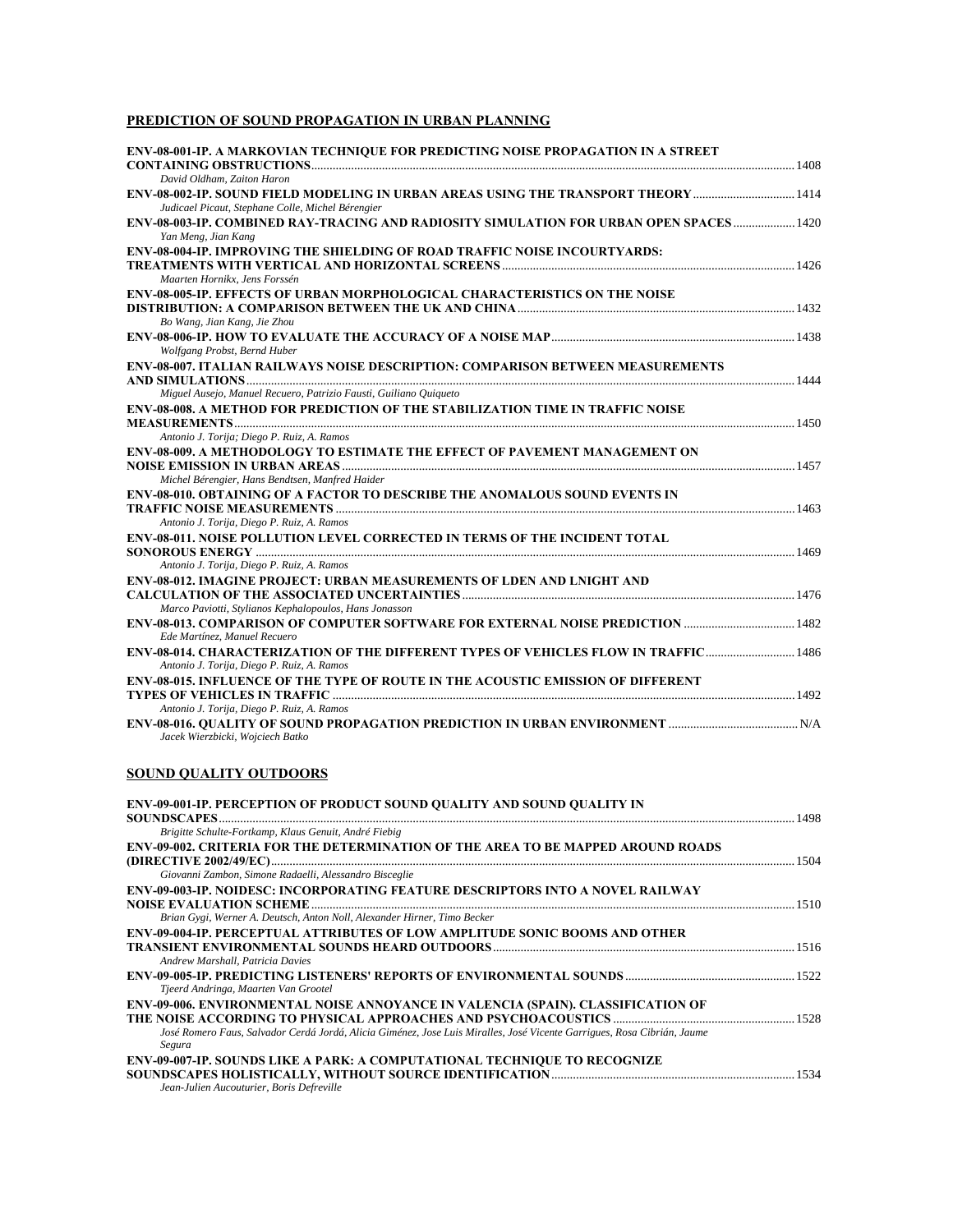| <b>ENV-09-008-IP. COGNITIVE EVALUATION OF SOUND OUALITY: BRIDGING THE GAP BETWEEN</b>   |       |
|-----------------------------------------------------------------------------------------|-------|
|                                                                                         | -1540 |
| Daniele Dubois, Catherine Guastavino                                                    |       |
| ENV-09-009-IP. THE INFLUENCE OF TRAFFIC FLOW PATTERN ON COMMUNITY NOISE ANNOYANCE  1546 |       |
| Truls Gjesland, Barbara Griefahn, Anna Preis, Honorata Hafke, Antoni Sobucki            |       |

### **SOUNDSCAPE AND CULTURAL PERCEPTION**

| ENV-10-001-IP. ACOUSTIC CARTOGRAPHIES: SUPPORTING EXPERIENTIAL LEARNING AND SHARED                                                  |      |
|-------------------------------------------------------------------------------------------------------------------------------------|------|
|                                                                                                                                     |      |
| Elisa Giaccardi, Daniela Fogli, Ilaria Gelsomini, Francesca Pedrazzi, Gianluca Sabena, Chris Speed                                  |      |
| Giovanni Brambilla, Leda De Gregorio, Luigi Maffei, Massimiliano Masullo                                                            |      |
| ENV-10-003-IP. ACOUSTIC AND VISUAL FACTORS AFFECTING THE CONSTRUCTION OF TRANQUIL                                                   |      |
|                                                                                                                                     |      |
| Robert Pheasant, Kirill Horoshenkov, Greg Watts, Brendan Barrett                                                                    |      |
|                                                                                                                                     |      |
| W. J. Davies, M. D. Adams, N. S. Bruce, R. Cain, A. Carlyle, P. Cusack, K. I. Hume, P. Jennings, C. J. Plack                        |      |
| ENV-10-005. PERCEPTION OF A FRENCH CITY SOUNDSCAPES BY HEARING IMPAIRED PEOPLE 1571<br>Laurent Saby, Gerard Guarracino, Eric Premat |      |
| ENV-10-006. SOUND ENVIRONMENT QUALITATIVE ASSESSMENT IN THE STREETS OF MARACAIBO -                                                  |      |
|                                                                                                                                     | 1577 |
| Carolina Quintero, Manuel Recuero                                                                                                   |      |
| <b>ENV-10-007. ANNOYANCE FROM INDUSTRIAL NOISE: LABORATORY STUDY REGARDING NOISES</b>                                               |      |
|                                                                                                                                     |      |
| Marion Alayrac, Catherine Marquis-Favre, Stephanie Viollon                                                                          |      |
| <b>ENV-10-008. INFLUENCE OF LOW FREQUENCY SOUND RESEMBLING OFFSHORE WIND TURBINE</b>                                                |      |
|                                                                                                                                     | 1588 |
| Christina Mueller-Blenkle, Dave Reíd, Emma G. Jones, Karin Lüdemann, Rudolf Kafemann, Andreas Elepfandt                             |      |
| ENV-10-009. IMPORTANCE OF PERSONAL, ATTITUDINAL AND CONTEXTUAL VARIABLES IN THE                                                     |      |
|                                                                                                                                     |      |
| José Domingo Guillen, Isabel López Barrio                                                                                           |      |
|                                                                                                                                     |      |
| José Domingo Guillen, Isabel López Barrio                                                                                           |      |

### **TRANSPORTATION NOISE**

| ENV-11-001-IP. CHARACTERISTICS OF VIBRATION AND LOW FREQUENCY NOISE RADIATED FROM    |  |
|--------------------------------------------------------------------------------------|--|
|                                                                                      |  |
| Fukada Saiji, Kajikawa Yasuo, Sugimoto Masanobu, Hama Hirokazu, Matsuda Tetsuo       |  |
| ENV-11-002-IP. INDUCED VIBRATIONS DUE TO HIGH-SPEED TRAINS: CÓRDOBA-MÁLAGA HIGH      |  |
|                                                                                      |  |
| Pedro Galvín, Jose Domínguez                                                         |  |
|                                                                                      |  |
| S. Molla, E. Bongini, P. E. Gautier, D. Habault, P. O. Mattéi, F. Poisson            |  |
|                                                                                      |  |
| Patrik B. U. Andersson                                                               |  |
| ENV-11-005. NOISE LEVELS NEAR ROADS OF MAJOR CITIES OF THE UNITED ARAB EMIRATES1623  |  |
| Hussein M Elmehdi, Nawal Nayfeh                                                      |  |
| ENV-11-006. NOISE LEVELS STUDY PRODUCED BY THE AIR OPERATIONS OF THE INTERNATIONAL   |  |
|                                                                                      |  |
| Antonio Marzzano, Manuel Recuero                                                     |  |
| <b>ENV-11-007. THE EFFECT OF DAMPING THE WHEELS AND VARYING WHEEL/RAIL FRICTION</b>  |  |
|                                                                                      |  |
| Jordi Vinolas, F. Javier Nieto, Ines Lopez, Javier I. Egaña                          |  |
| <b>ENV-11-008. INVESTIGATION OF NOISE IMPACT OF AIRCRAFT ENGINE RUN-UP TEST AT A</b> |  |
|                                                                                      |  |
| Hisashi Yoshioka, Ichiro Yamada                                                      |  |
| ENV-11-009. ROAD TRANSPORT NOISE: ASSESSMENT AND SIMULATION, ACTION PLANS AND        |  |
|                                                                                      |  |
| Antonio Hidalgo Otamendi, Alberto Hernández Martín, Miguel Angel Morcillo Sánchez    |  |
| ENV-11-010. INFLUENCE OF THE TRAFFIC LIGHTS IN THE NOISE LEVEL GENERATED BY THE ROAD |  |
| <b>TRAFFIC</b>                                                                       |  |
| Antonio J. Torija, Diego P. Ruiz, A. Ramos                                           |  |
|                                                                                      |  |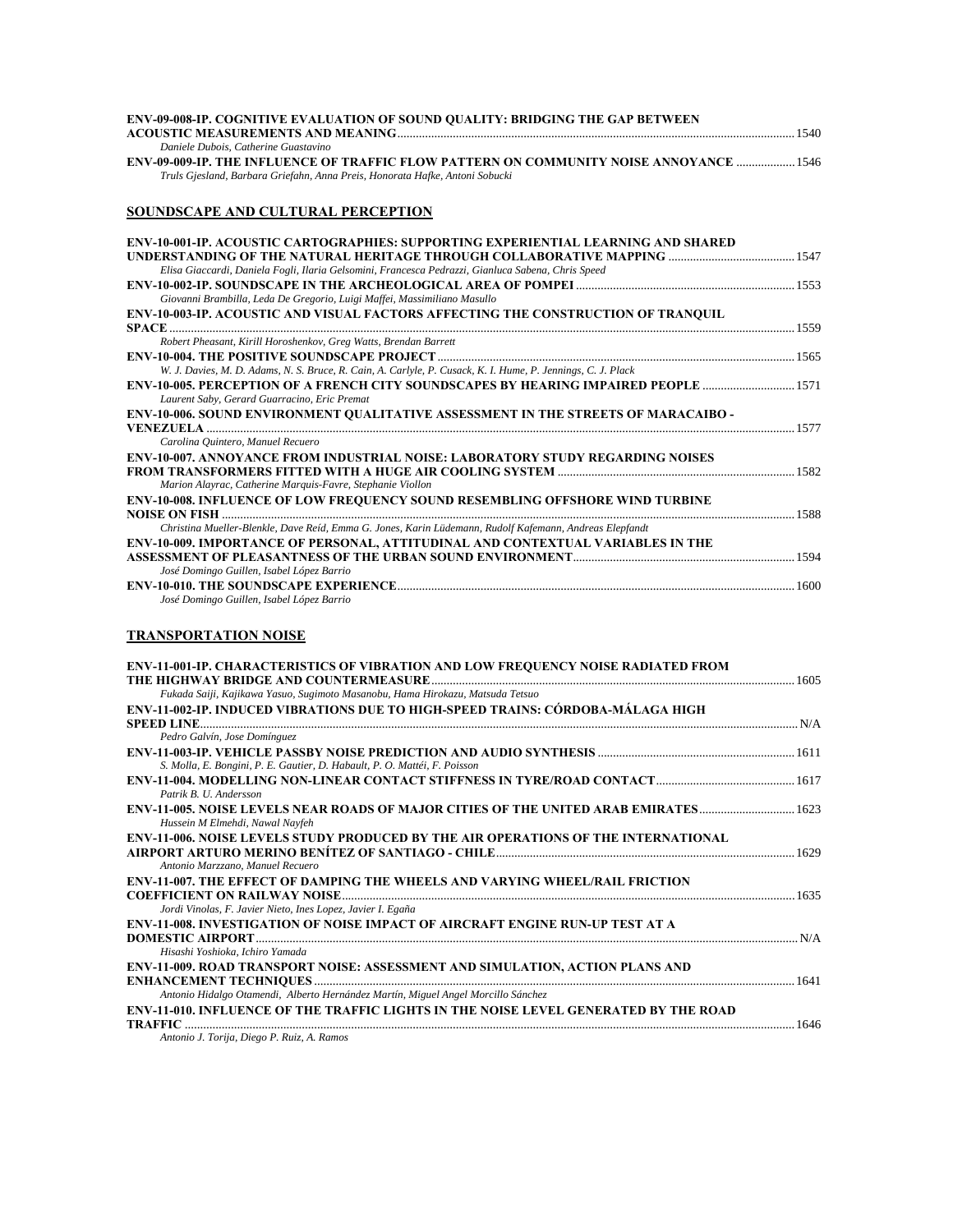### **MUS – MUSICAL ACOUSTICS**

### **ACOUSTICS OF STRINGED INSTRUMENTS**

| Christina Fan, George Bissinger<br>George Bissinger                                                                                                                               |  |
|-----------------------------------------------------------------------------------------------------------------------------------------------------------------------------------|--|
| MUS-01-003-IP. IAR AND MODAL ANALYSIS IN STRINGED TRADITIONAL MUSICAL INSTRUMENTS 1663<br>Lamberto Tronchin                                                                       |  |
| MUS-01-004-IP. THE ROLE OF VIBRATO IN VIOLIN TONE QUALITY AND HISTORIC PERFORMANCE  1669<br>Colin Gough                                                                           |  |
| Maria Jesus Elejabarrieta, Amaia Ezcurra, Carlos Santamaría                                                                                                                       |  |
| MUS-01-006-IP. A SUBSTRUCTURE METHOD FOR THE COMPUTATION OF COMPLEX STRING/BODY<br>Jose Antunes, Octavio Inácio                                                                   |  |
| MUS-01-007. NUMERICAL SIMULATION OF VIBRATING STRING SUBJECT TO SAWARI MECHANISM 1687<br>Tomoyasu Taguti                                                                          |  |
| MUS-01-008-IP. MODELLING AND NUMERICAL SIMULATION OF STRINGS BASED ON LIE GROUPS<br>Joël Bensoam, David Roze                                                                      |  |
| Anatoli Stulov, Vladimir Erofeyev, Elena Lissenkova                                                                                                                               |  |
| MUS-01-011. THREE-DIMENSIONAL INTERACTION BETWEEN STRINGS, BRIDGE AND SOUNDBOARD                                                                                                  |  |
| Jacques Cuenca, Rene Caussé<br>Adrien Mamou-Mani, Joel Frelat, Charles Besnainou                                                                                                  |  |
| MUS-01-013. EXPERIMENTAL AND THEORETICAL STUDY OF THE VIBRATION OF STRINGS IN THE<br>Philippe Zelmar, Rene Caussé                                                                 |  |
| Heidi-Maria Lehtonen, Henri Penttinen, Jukka Rauhala, Vesa Välimäki                                                                                                               |  |
| ANCIENT INSTRUMENTS AND TRADITIONAL MUSICAL INSTRUMENTS                                                                                                                           |  |
| MUS-02-001-IP. ACOUSTIC MEASUREMENTS ALONG THE HISTORY OF SAXOPHONE: FROM                                                                                                         |  |
| Vincent Gibiat, Hamid Louaked, Jerôme Selmer                                                                                                                                      |  |
| MUS-02-002. NON-LINEAR PROPAGATION CHARACTERISTICS IN THE EVOLUTION OF BRASS<br>Arnold Myers, Joel Gilbert, Robert W. Pyle, D. Murray Campbell                                    |  |
| MUS-02-003-IP. MEASUREMENT TECHNIQUES AND THE PLAYABILITY OF TERMINAL HORN                                                                                                        |  |
| Jonathan Kemp, John Chick, Murray Campbell, Darren Hendrie, Arnold Myers<br>1747 MUS-02-004-IP. WHAT HAVE WE LEARNT FROM DOM BÉDOS ABOUT PIPE ORGAN ACTIONS?                      |  |
| Alan Woolley                                                                                                                                                                      |  |
| Asier Agos Esparza, Erica Macho Stadler, Maria Jesus Elejalde García<br>MUS-02-006-IP. ACOUSTICAL STUDIES OF HISTORICAL KEYBOARD INSTRUMENTS IN THE ROYAL                         |  |
| Andrew Earis, Melissa Daly, Fei J. L. Sun, Richard C. Thompson                                                                                                                    |  |
| MUS-02-007-IP. ACOUSTICS OF KOREAN HISTORICAL PERCUSSION INSTRUMENTS PYEONGYEONG<br>Yoo Junehee, Suyoung Jin, Hyunsoo Kim, Koeng-Mo Sung, Junguk Noh, Hyun-Woo Ko, Thomas Rossing |  |
|                                                                                                                                                                                   |  |
| Celso Llimpe, Jorge Moreno, Miguel Piaggio<br>MUS-02-009. ACOUSTIC TRANSFER FUNCTION OF THE ANJOK: A BRIDGE OF THE KOREAN                                                         |  |
| Hyun-Woo Koh, Jung Uk Noh, Sangha Park, Koeng-Mo Sung                                                                                                                             |  |
| MUS-02-010. ACOUSTIC RADIATION PATTERN OF THE SANJO GAYAGEUM: A KOREAN                                                                                                            |  |
| Jung Uk Noh, Hyun-Woo Koh, Koeng-Mo Sung                                                                                                                                          |  |
| Sangha Park, Jung Uk Noh, Ah-Reum Lee, Koeng-Mo Sung                                                                                                                              |  |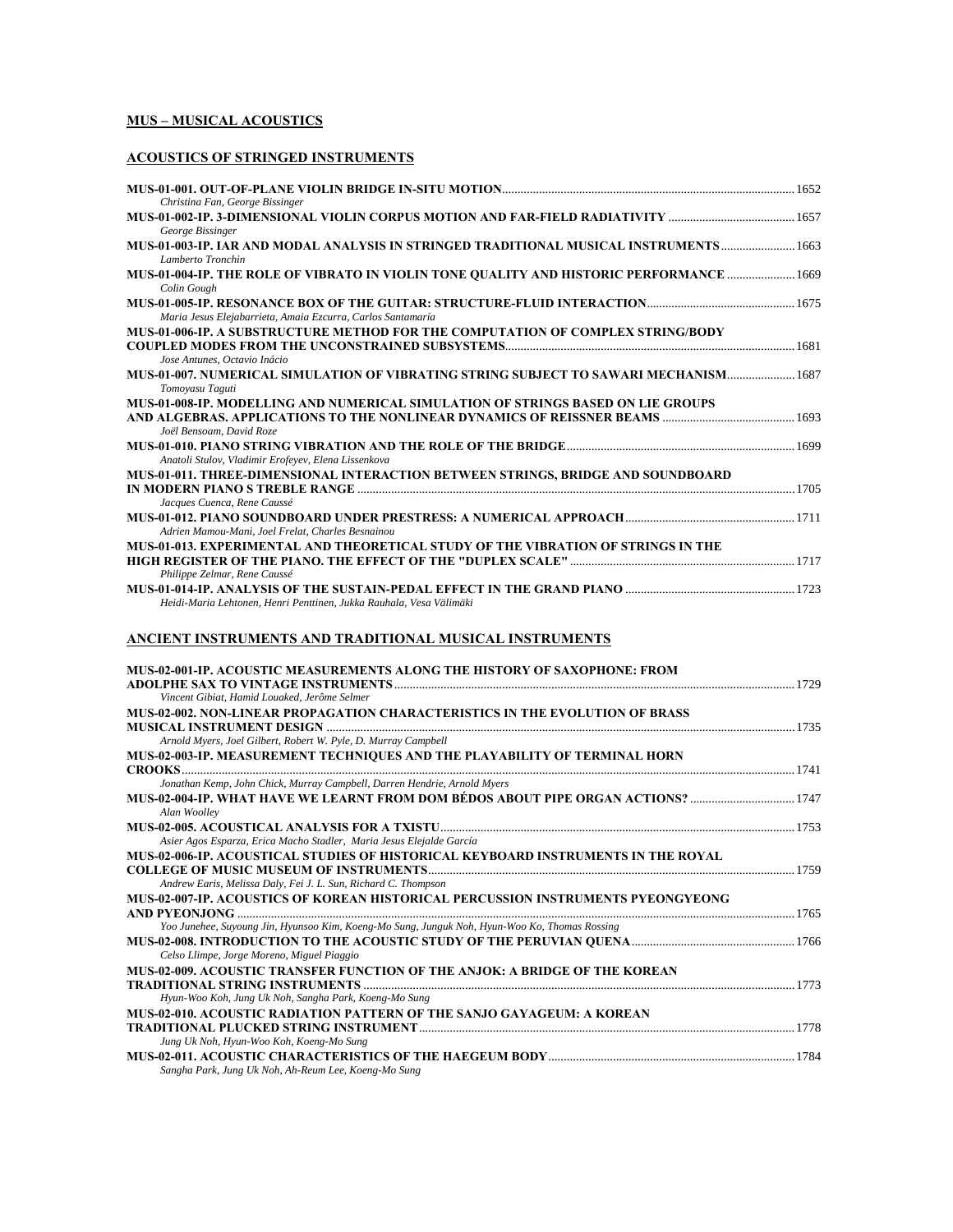### **CHOIR ACOUSTICS**

| David M. Howard                                                                                      |  |
|------------------------------------------------------------------------------------------------------|--|
|                                                                                                      |  |
| Sten Ternström, Gustaf Kalin                                                                         |  |
| MUS-03-003-IP. DIRECTIVITY MEASUREMENTS OF ADJACENT SINGERS IN A CHOIR …………………………………………………………………………… |  |
| Harald Jers                                                                                          |  |
| <b>MUS-03-004-IP. MUSICIANS' ADJUSTMENT OF PERFORMANCE TO ROOM ACOUSTICS - PART I:</b>               |  |
|                                                                                                      |  |
| Kanako Ueno, Kosuke Kato, Keiji Kawai                                                                |  |
| MUS-03-005-IP. MUSICIANS ADJUSTMENT OF PERFORMANCE TO ROOM ACOUSTICS, PART II:                       |  |
|                                                                                                      |  |
| Kosuke Kato, Kanako Ueno, Keiji Kawai                                                                |  |
| MUS-03-006-IP. VOICE ASSESSMENT IN CHOIR SINGERS USING A VIRTUAL CHOIR ENVIRONMENT 1819              |  |
| Angela Libeaux, Tobias Lentz, Diana Houben, Malte Kob                                                |  |

### **LINEAR AND NONLINEAR MODES IN MUSICAL ACOUSTICS**

| MUS-04-001-IP. THEORETICAL AND EXPERIMENTAL INVESTIGATIONS OF HARP S SYMPATHETIC                                 |      |
|------------------------------------------------------------------------------------------------------------------|------|
| Jean-Loic Le Carrou, Francois Gautier, Roland Badeau                                                             |      |
|                                                                                                                  |      |
| Octavio Inácio, Jose Antunes<br><b>MUS-04-003-IP. EFFECTS OF A STATIC TRANSVERSE LOAD ON NONLINEAR DYNAMICAL</b> |      |
|                                                                                                                  |      |
| Adrien Mamou-Mani, Joel Frelat, Charles Besnainou                                                                |      |
| MUS-04-004-IP. NON LINEAR MODAL APPROACH FOR ELECTRODYNAMIC LOUDSPEAKER                                          |      |
|                                                                                                                  |      |
| Nicolas Quaegebeur, Antoine Chaigne                                                                              |      |
| MUS-04-005-IP. NON-LINEAR VIBRATIONS OF SHALLOW SPHERICAL CAPS WITH IMPERFECTIONS:                               |      |
| Olivier Thomas, Cédric Camier, Cyril Touzé                                                                       |      |
| MUS-04-006-IP. MODAL REPRESENTATIONS AND COMPUTATIONAL COMPLEXITY IN PHYSICAL                                    |      |
|                                                                                                                  |      |
| Stefan Bilbao                                                                                                    |      |
| MUS-04-007. SIMULATION OF SINGLE REED INSTRUMENTS OSCILLATIONS BASED ON MODAL                                    |      |
|                                                                                                                  |      |
| F. Silva, V. Debut, J. Kergomard, C. Vergez, A. Deblevid, P. Guillemain                                          |      |
| Stefania Serafin                                                                                                 | 1861 |
|                                                                                                                  |      |
| David Roze, Thomas Hélie                                                                                         |      |
| MUS-04-010. ON THE PROPERNESS CONDITION FOR THE COMPLEX MODES IN VIBROACOUSTIC                                   |      |
|                                                                                                                  |      |
| Emmanuel Foltete, Morvan Ouiss                                                                                   |      |

### **PHYSICAL MODELS AND VIRTUAL MUSICAL INSTRUMENTS**

| Mitsuko Aramaki, Richard Kronland-Martinet, Thierry Voinier, Solvi Ystad                                                                      |      |
|-----------------------------------------------------------------------------------------------------------------------------------------------|------|
| MUS-05-002-IP. SOME COMMENTS ON COMPUTATIONAL ISSUES IN MODULARIZED PHYSICAL                                                                  |      |
| Stefan Bilbao                                                                                                                                 | 1880 |
| MUS-05-003-IP. A BRIEF SURVEY OF THE LATTICE BOLTZMANN METHOD IN MUSICAL ACOUSTICS  1886<br>Andrey R. Da Silva, Helmut Kuehnelt, Gary Scavone |      |
|                                                                                                                                               |      |
| N. Giordano, C. P. McKinney                                                                                                                   |      |
|                                                                                                                                               |      |
| Damian Murphy, Simon Shelley, Sten Ternström, David Howard                                                                                    |      |
| MUS-05-006-IP. COMBINING PERFORMANCE ACTIONS WITH SPECTRAL MODELS FOR VIOLIN                                                                  |      |
|                                                                                                                                               | 1904 |
| Alfonso Perez, Jordi Bonada, Esteban Maestre, Enric Guaus, Merlijn Blaauw                                                                     |      |
| MUS-05-007-IP. RECENT ADVANCES IN REAL-TIME BOWED STRING SYNTHESIS: EVALUATION OF                                                             |      |
|                                                                                                                                               | 1910 |
| Stefania Serafin, Diana Young                                                                                                                 |      |
|                                                                                                                                               |      |
| Tamara Smyth, Jonathan Abel                                                                                                                   |      |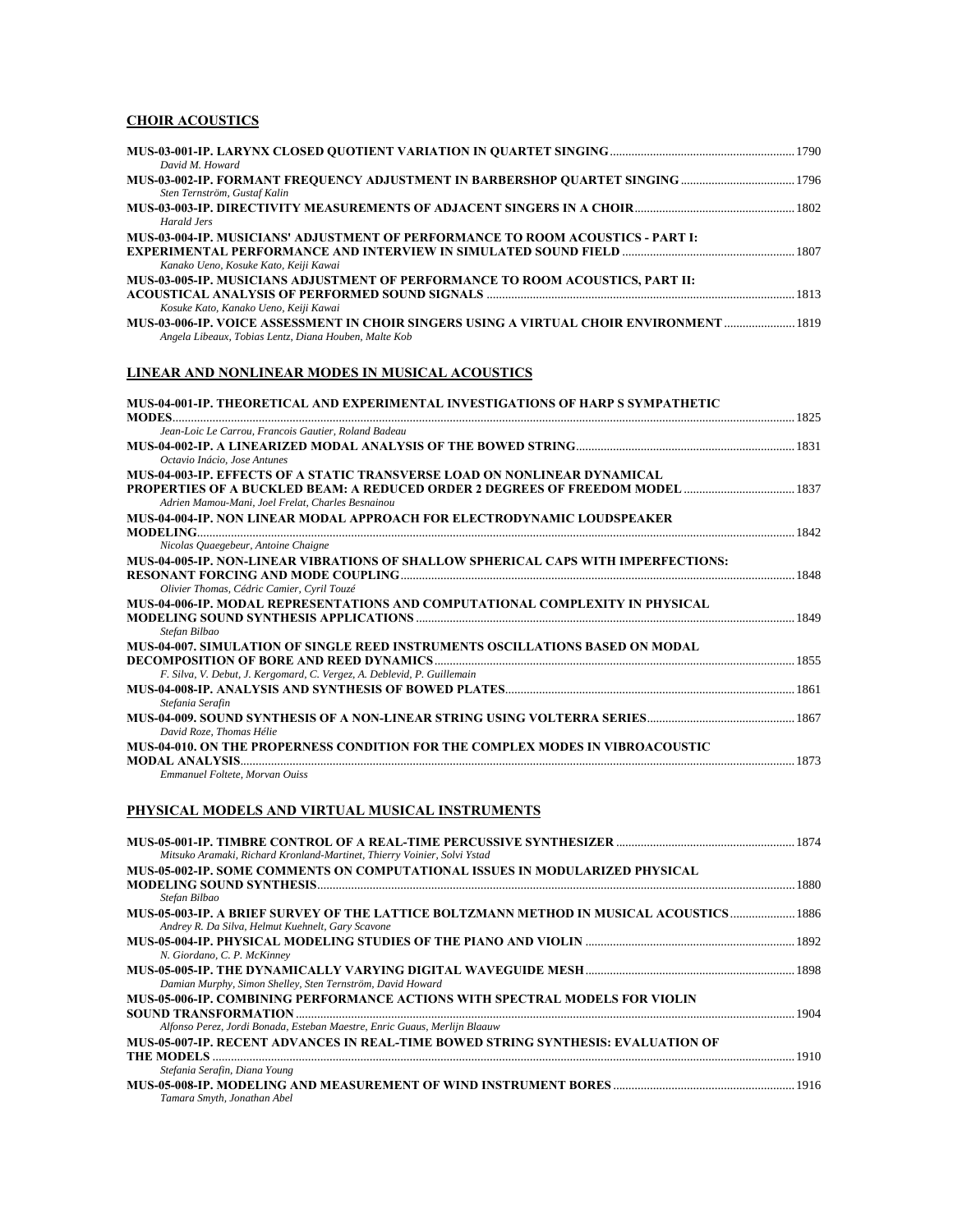| Maarten Van Walstijn, Giovanni De Sanctis                                      |      |
|--------------------------------------------------------------------------------|------|
|                                                                                |      |
| Kevin Arcas                                                                    |      |
| MUS-05-011. CYMATIC: A REAL-TIME TACTILE-CONTROLLED PHYSICAL MODELLING MUSICAL |      |
|                                                                                | 1934 |
|                                                                                |      |

*David M. Howard, Damian T. Murphy* 

### **VOLUME 4**

| MUS-05-012. ASPECTS ON PHYSICAL MODELLING OF A CHINESE STRING INSTRUMENT - THE                           |      |
|----------------------------------------------------------------------------------------------------------|------|
|                                                                                                          | 1940 |
| Henri Penttinen, Jyri Pakarinen, Vesa Välimäki, Mikael Laurson, Mika Kuuskankare, Henbing Li, Marc Leman |      |
|                                                                                                          |      |
| Diego Rovetta, Augusto Sarti, Gabriele Scarparo, Stefano Tubaro                                          |      |
| MUS-05-014. THE ESTIMATION OF THE VIBROACOUSTIC PARAMETERS OF THE SOUNDING BOARDS                        |      |
|                                                                                                          | 1952 |
| Sergey Shlychkov                                                                                         |      |

### **PRODUCTION AND PERCEPTION OF SINGING VOICES**

| Viggo Pettersen                                                                           |      |
|-------------------------------------------------------------------------------------------|------|
| MUS-06-002-IP. VOCAL REGISTERS AND LARYNGEAL MECHANISMS, A CASE STUDY: THE FRENCH         |      |
|                                                                                           |      |
| Michele Castellengo, Sylvain Lamesch, Nathalie Henrich                                    |      |
|                                                                                           |      |
| John Smith, Nathalie Henrich, Joe Wolfe                                                   |      |
|                                                                                           |      |
| Brian F. G. Katz, Christophe D'Alessandro                                                 |      |
| MUS-06-005-IP. VOCAL DIRECTIVITY OF EIGHT OPERA SINGERS IN TERMS OF SPECTRO-SPATIAL       |      |
|                                                                                           |      |
| Densil Cabrera, Pamela J. Davis, Anna Connolly                                            |      |
| MUS-06-006-IP. SPECTRAL CORRELATES OF CARRYING POWER IN SPEECH AND WESTERN                |      |
|                                                                                           |      |
| Claire Pillot, Jacqueline Vaissière                                                       |      |
| MUS-06-007. WHAT ARE THE SPECTRAL DIFFERENCES FOR SINGING SOUNDS PRODUCED BY              |      |
| Sylvain Lamesch, Boris Doval                                                              |      |
|                                                                                           |      |
| MUS-06-008. AN ACOUSTIC STUDY ON SINGING VOICES TAUGHT WITH DIFFERENT SINGING             |      |
| Antoni Sobucki                                                                            |      |
| 2007                                                                                      |      |
| Ken-Ichi Sakakibara, Hiroshi Imagawa, Miwako Kimura, Isao Tokuda, Niro Tayama             |      |
| MUS-06-010. EXPLORATION OF VOCAL-FOLDS AND VENTRICULAR-BANDS INTERACTION IN               |      |
|                                                                                           |      |
| Lucie Bailly, Nathalie Henrich, Mal Webb, Frank Müller, Anna-Katharina Licht, Markus Hess |      |
| MUS-06-011-IP. APPLICATION AND EXTENSIONS OF STRAIGHT-BASED MORPHING FOR SINGING          |      |
|                                                                                           |      |
| Hideki Kawahara                                                                           |      |
| MUS-06-012-IP. PHYSICAL MODELLING OF THE HUMAN VOICE - INFLUENCE OF HIGH FREQUENCY        |      |
|                                                                                           | 2022 |
| Claire Brutel-Vuilmet, Xavier Pelorson, Annemie Van Hirtum, Nicolas Ruty                  |      |

### **MUS - GENERAL**

| Jer-Ming Chen, Dan Laurin, John Smith, Joe Wolfe                                                     |      |
|------------------------------------------------------------------------------------------------------|------|
|                                                                                                      |      |
| James P. Cottingham                                                                                  |      |
| MUS-07-003. PHYSICAL BASIS OF MUSICAL CONSONANCE AND ITS APPLICATION TO THE                          |      |
|                                                                                                      | 2040 |
| Olaya Fernandez-Herrero, Miguel Lorente                                                              |      |
| MUS-07-004. TIMBRAL ADJECTIVES FOR THE CONTROL OF A MUSIC SYNTHESIZER ……………………………………………………………………………… |      |
| David M. Howard, Alastair C. Disley, Andrew D. Hunt                                                  |      |
| MUS-07-005. AN ALGORITHM TO EVALUATE THE APPROPRIATENESS FOR PLAYING SCALES ON                       |      |
| THE PIANO                                                                                            | 2052 |
| Cathy Abinese Magamahi, Minna, Nauta Funna, Vanastila Magusa                                         |      |

*Seiko Akinaga, Masanobu Miura, Norio Emura, Yanagida Masuzo*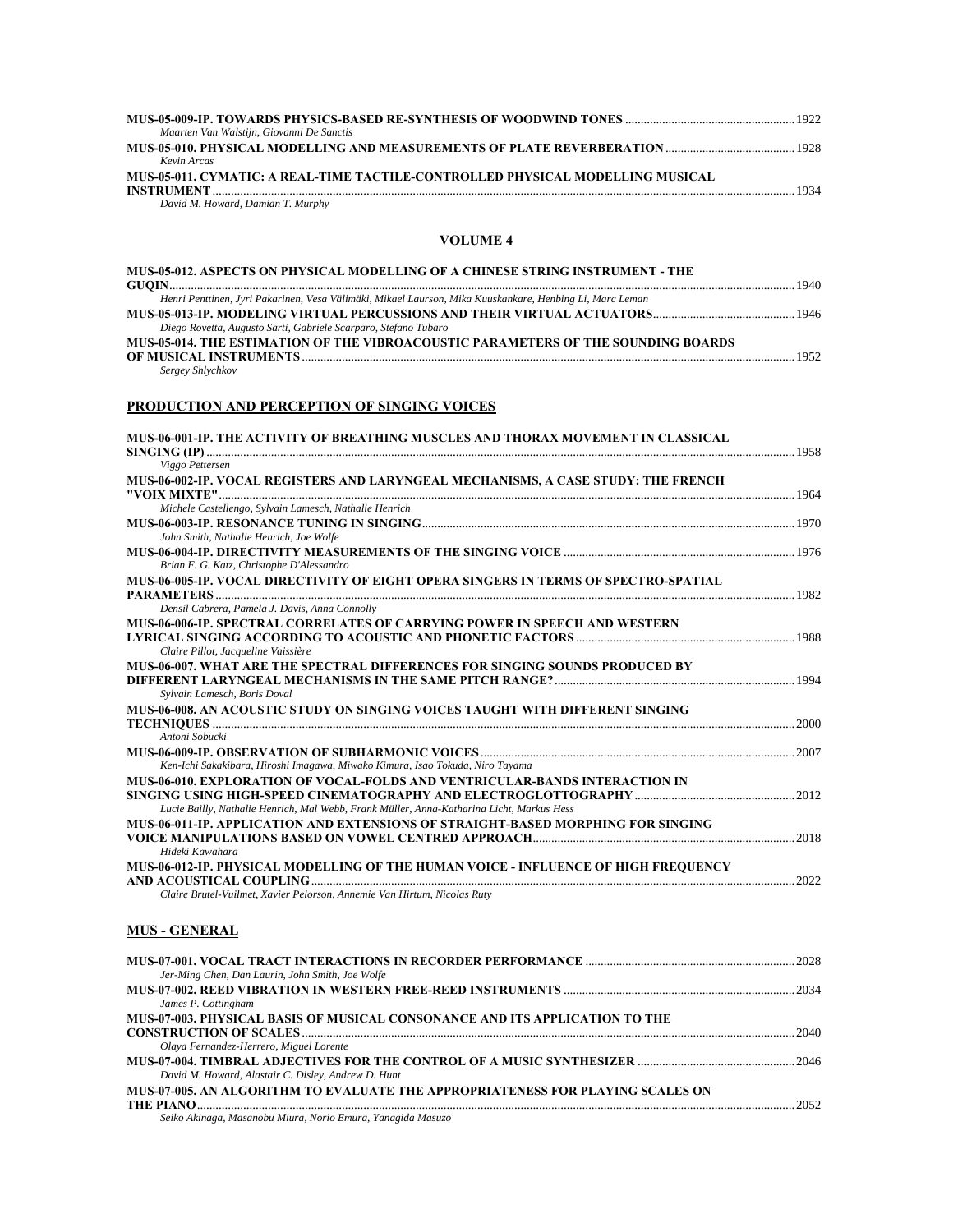| MUS-07-006. FEM SIMULATION OF WALL VIBRATIONS OF BRASS INSTRUMENTS ………………………………………………………………………………………<br>Torunn Smevik                |  |
|--------------------------------------------------------------------------------------------------------------------------------------|--|
|                                                                                                                                      |  |
| Naoya Takahashi, Mitsuharu Matsumoto, Shuji Hashimoto                                                                                |  |
|                                                                                                                                      |  |
| Joe Wolfe, Neville Fletcher, Lloyd Hollenberg, Ben Lange, John Smith, Alex Tarnopolsky                                               |  |
|                                                                                                                                      |  |
| Charu Pathak, V. G. Das, V. Prem Pyara, V. Prem                                                                                      |  |
|                                                                                                                                      |  |
| M. Caniato, S. Favretto, E. Lucchini                                                                                                 |  |
| MUS-07-011. MODELS OF TIMBRE USING SPECTRO-TEMPORAL RECEPTIVE FIELDS:                                                                |  |
|                                                                                                                                      |  |
| Mounya Elhilali, Shihab Shamma, Simon J. Thorpe, Daniel Pressnitzer                                                                  |  |
|                                                                                                                                      |  |
| Satoshi Oode, Johann Ichiro Bomer, Atsushi Imai, Akio Ando, Takashi Taniguchi                                                        |  |
| MUS-07-013. AN HMM BASED INVESTIGATION OF DIFFERENCES BETWEEN MUSICAL                                                                |  |
|                                                                                                                                      |  |
| Matthias Eichner, Matthias Wolff, Rudiger Hoffmann                                                                                   |  |
| MUS-07-014. A SUPPORT SYSTEM FOR PRACTICING THE DRUMS USING VISUAL FEEDBACK2098                                                      |  |
| Iwami Naoki, Miura Masanobu                                                                                                          |  |
| MUS-07-015. ESTIMATING A CHROD NAME FOR A SET OF NOTES PLAYED WITH A MIDI-GUITAR 2104<br>Yasushi Konoki, Norio Emura, Masanobu Miura |  |
| MUS-07-016. AUTOMATIC SCORE REDUCTION FOR SMALL-SIZED WIND-ORCHESTRAS FROM A                                                         |  |
|                                                                                                                                      |  |
| Maekawa Hirosh, Norio Emura, Masanobu Miura, Yanagida Masuzo                                                                         |  |
| MUS-07-017. A SYSTEM YIELDING HARMONY TO GIVEN MELODIES BASED ON THE THEORY OF                                                       |  |
|                                                                                                                                      |  |
| Morita Hikaru, Noria Emura, Masanobu Miura, Yanagida Masuzo                                                                          |  |
| MUS-07-018. GENERATION OF SUITABLE PHRASES FOR BASIC TRAINING TO OVERCOME WEAK                                                       |  |
|                                                                                                                                      |  |
| Mukai Masahiro, Noria Emura, Masanobu Miura, Yanagida Masuzo                                                                         |  |
| MUS-07-019. AN INDEX FOR EVALUATING THE PERFORMANCE PROFICIENCY OF TREMOLO                                                           |  |
|                                                                                                                                      |  |
| Nozomiko Yasui, Masafumi Kinou, Masanobu Miura                                                                                       |  |
| MUS-07-020. MUSIC THERAPY WITH A LARGE-SCALE MIDI CONTROLLER USING A MAT SWITCH 2128                                                 |  |
| Takuya Niikawa, Kazuaki Yamagishi, Eri Onishi, Ryosuke Kawachi, Kotaro Minato, Tatsuo Yoshihara, Naoya Terayama                      |  |
| MUS-07-021. A MODULAR SYSTEM YIELDING JAZZ-STYLE VOICING FOR A GIVEN SET OF A                                                        |  |
|                                                                                                                                      |  |
| Norio Emura, Masanobu Miura, Yanagida Masuzo                                                                                         |  |
| MUS-07-022. COMPARISON BETWEEN DIFFERENT RESONANCE WOODS BY A NEW SCIENTIFIC                                                         |  |
|                                                                                                                                      |  |
| M. Caniato, S. Favretto, E. Lucchini                                                                                                 |  |
| MUS-07-023. "SET PHASORS TO STUN": AN ALGORITHM TO IMPROVE PHASE COHERENCE ON                                                        |  |
|                                                                                                                                      |  |
| Justin Paterson                                                                                                                      |  |

### **NLA – NONLINEAR ACOUSTICS**

### **CAVITATION AND BUBBLE MEDIA**

| NLA-01-001-IP. CAVITATION NUCLEI AND THRESHOLDS OF ACOUSTIC CAVITATION IN OCEAN              |       |
|----------------------------------------------------------------------------------------------|-------|
| WATER                                                                                        | 2163  |
| Victor Akulichev                                                                             |       |
| NLA-01-002-IP. OPTIMIZATION OF THE CAVITATION ACTIVITY IN PULSED ULTRASOUND FIELDS 2169      |       |
| Nikolai Dezhkunov, Alberto Francescutto, Franco Calligaris, Piero Ciuti, Michael Fedorynchic |       |
|                                                                                              |       |
| Daniel Fuster, Guillermo Hauke, Cesar Dopazo                                                 |       |
| NLA-01-004-IP. DYNAMICS OF AN ACOUSTICALLY DRIVEN ENCAPSULATED GAS BUBBLE                    |       |
|                                                                                              | .2181 |
| Javier Jiménez-Fernández                                                                     |       |
| NLA-01-005-IP. NUMERICAL SIMULATION OF NONLINEAR ULTRASONIC WAVES IN BUBBLY LIQUID           |       |
|                                                                                              |       |
| Christian Vanhille, Cleofe Campos-Pozuelo                                                    |       |
| NLA-01-006-IP. EXPERIMENTAL OBSERVATION OF NONLINEAR SELF-FOCUSING IN THE                    |       |
|                                                                                              | 2191  |
| Cleofe Campos-Pozuelo, Christian Granger, Christian Vanhille, Bertrand Dubus                 |       |
| NLA-01-007. DISPERSIVE AND NONLINEAR EFFECTS DURING WAVE PROPAGATION IN BIOT                 |       |
|                                                                                              |       |
| Vladimir Erofeyev, Anton Pegushin, Sergey Sheshenin                                          |       |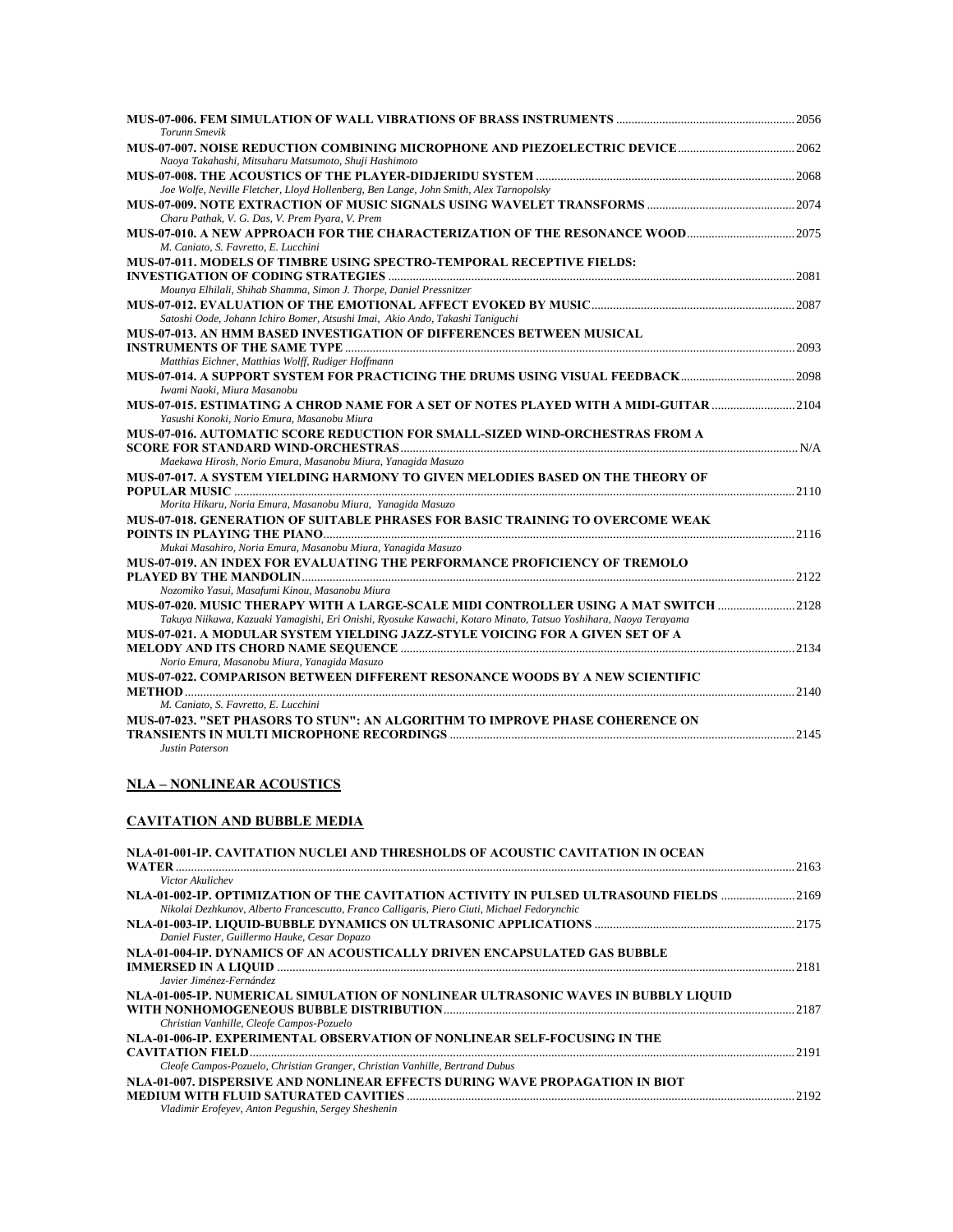| Robert Mettin, Jann-Ohle Claussen, Cleofe Campos-Pozuelo                                                                         |  |
|----------------------------------------------------------------------------------------------------------------------------------|--|
| NLA-01-009. NONLINEAR INTERACTION OF ELASTIC WAVES IN SOLID POROUS MATERIAL 2002                                                 |  |
| Anton Pegushin, Vladimir Erofeyev, Sergey Sheshenin                                                                              |  |
| NLA-01-010. THE EFFECT OF HIFU-RELEVANT RATES OF HEATING ON THE GROWTH AND                                                       |  |
|                                                                                                                                  |  |
| Ian R. Webb, Manish Arora, Jamie R. T. Collin, Stephen J. Payne, Ronald A. Roy, Constantin-C Coussios                            |  |
|                                                                                                                                  |  |
| Rory Dijkink, Clause-Dieter Ohl, Andrea Prosperetti<br>NLA-01-013-IP. INFLUENCE OF AMBIENT BUBBLE RADIUS ON SONOLUMINESCENCE AND |  |
|                                                                                                                                  |  |
| Kyuichi Yasui, Toru Tuziuti, Teruyuki Kozuka, Atsuya Towata, Yasuo IIda                                                          |  |
| NLA-01-014-IP. RECONSTRUCTION OF SONOLUMINESCENT OH BANDS. FROM HYDRODYNAMICS                                                    |  |
|                                                                                                                                  |  |
| Thierry Lepoint, Bertrand Dubus                                                                                                  |  |
|                                                                                                                                  |  |
| Michiel Postema                                                                                                                  |  |
| NLA-01-016-IP. SOUNDWAVES MICROBUBBLE INTERACTIONS: THE EFFECTS OF BIOMATERIALS IN                                               |  |
| Siew Wan Fong, Evert Klaseboer, Boo Cheong Khoo                                                                                  |  |
|                                                                                                                                  |  |
| D. Felipe Gaitan, Ross A. Tessien, Robert A. Hiller                                                                              |  |
| NLA-01-018. SONOLUMINESCENCE IN HETERO ORGANIC VOLATILE SOLVENTS AT ROOM                                                         |  |
|                                                                                                                                  |  |
| Adriano Troia Adriano, Daniele Madonna-Ripa, Renato Spagnolo                                                                     |  |
|                                                                                                                                  |  |
| GENERATION, MEASUREMENT AND MODELLING OF HIGH POWER SOUND WAVES IN LIQUID OR AIR                                                 |  |
|                                                                                                                                  |  |
| NLA-02-001-IP. HIGH POWER ULTRASOUND SOURCES EMPLOYED IN LITHOTRIPSY AND HIFU                                                    |  |
|                                                                                                                                  |  |
| Dominique Cathignol                                                                                                              |  |
| NLA-02-002-IP. HIGH PRESSURE PULSES GENERATED BY PIEZOELECTRIC HALF- AND FULL-                                                   |  |
| Rainer E. Riedlinger, Thomas Emter, Marko Liebler                                                                                |  |
| NLA-02-003-IP. HIGH POWER FOCUSED ULTRASOUND FIELDS IN THERAPEUTIC MEDICAL                                                       |  |
| APPLICATIONS: MODELING AND MEASUREMENTS WITH A FIBER OPTIC HYDROPHONE ……………………………………2244                                         |  |
| Michael R. Bailey, Michael S. Canney, Vera A. Khokhlova, Oleg A. Sapozhnikov, Lawrence A. Crum                                   |  |
| NLA-02-004-IP. EXPERIMENTAL STUDY OF A SPARK DISCHARGE AS AN ACOUSTIC SOURCE 2248                                                |  |
| Christophe Ayrault, Philippe Bequin, Mathieu Legros                                                                              |  |
| NLA-02-005-IP. MEASUREMENTS OF ACOUSTIC PULSES IN SHOCK WAVE LITHOTRIPSY IN THE                                                  |  |
|                                                                                                                                  |  |
| Yuri Pishchalnikov, Wayen Kreider, James McAteer, James Williams, Irina Pishchalnikova, Michael Bailey                           |  |
| NLA-02-006-IP. MICROORGANISM INACTIVATION BY ACOUSTIC CAVITATION PRODUCED WITH                                                   |  |
| Achim Loske, Ulises Álvarez, Areceli Ramírez, Francisco Fernández, Arturo Méndez                                                 |  |
| NLA-02-007. SPARK-GENERATED N-WAVES FOR LABORATORY-SCALE PROPAGATION                                                             |  |
|                                                                                                                                  |  |
| Sebastien Ollivier, Mikhail A. Averiyanov, Petr V. Yuldashev, Vera A. Khokhlova, Philippe Blanc-Benon                            |  |
| NLA-02-008. IMPROVEMENT OF A DIRECTIONAL LOUDSPEAKER BY COUPLING OF A                                                            |  |
|                                                                                                                                  |  |
| Alexandre Ritty, Bruno Gazengel, Pierrick Lotton, Pascal Hamery                                                                  |  |
|                                                                                                                                  |  |
| X. Y. Huang, N. T. Nguyen, C. Luo                                                                                                |  |
| NLA-02-010. A STUDY ON EFFECTS OF THE VALVES OF ACOUSTIC COMPRESSORS ON THEIR                                                    |  |
| Mitsuhiro Masuda, Shintaro Kawashima                                                                                             |  |
| NLA-02-011. AN EXPERIMENTAL STUDY OF THE SCATTERING SOUND BY SOUND REFLECTED FROM                                                |  |
|                                                                                                                                  |  |
| Umut Sayin, Rosell Turull Ivana                                                                                                  |  |
|                                                                                                                                  |  |

### **NONLINEAR ACOUSTICS IN MEDICAL ULTRASOUND**

| NLA-03-001-IP. INFLUENCE OF A BIFREQUENCY EXCITATION ON THE ULTRASONIC CAVITATION |  |
|-----------------------------------------------------------------------------------|--|
|                                                                                   |  |
| Bruno Gilles, Izella Saletes, Jean-Christophe Béra                                |  |
| NLA-03-002-IP. EFFICIENT HEATING AND LOCALIZED MILLISECOND BOILING IN TISSUE      |  |
|                                                                                   |  |
| Vera Khokhlova, Michael Canney, Michael Bailey, Lawrence Crum                     |  |
|                                                                                   |  |
| Mark S. Wochner, Mark F. Hamilton, Yurii A. Ilinskii, Evgenia A. Zabolotskaya     |  |
|                                                                                   |  |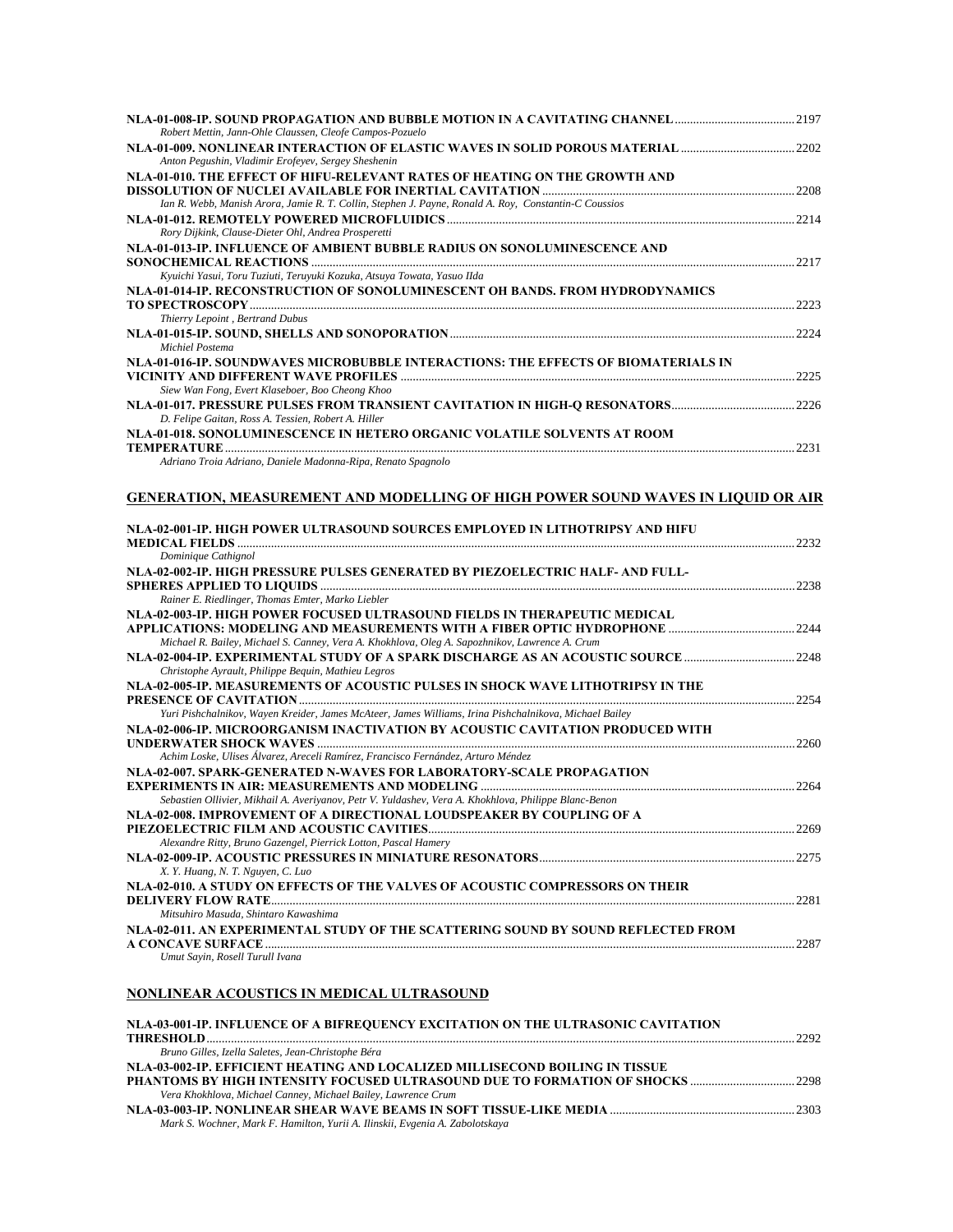| NLA-03-004. FREQUENCY ANALYSIS OF SHOCK WAVE SCATTERING TO IDENTIFY KIDNEY STONE                                                                                                                                                                        |  |
|---------------------------------------------------------------------------------------------------------------------------------------------------------------------------------------------------------------------------------------------------------|--|
| Neil Owen, Michael Bailey, Oleg Sapozhnikov, Lawrence Crum<br>NLA-03-005. NONLINEAR AND DIFFRACTION EFFECTS IN HIGH INTENSITY FOCUSED ULTRASOUND                                                                                                        |  |
| Olga Bessonova, Vera Khokhlova                                                                                                                                                                                                                          |  |
| NONLINEAR DYNAMIC AND CHAOS                                                                                                                                                                                                                             |  |
| Vincent Gibiat                                                                                                                                                                                                                                          |  |
|                                                                                                                                                                                                                                                         |  |
| M. Abel, S. Bergweiler<br>Hans-Peter Herzel                                                                                                                                                                                                             |  |
| NLA-04-004-IP. CAVITY SOLITONS AND PATTERN FORMATION IN ACOUSTIC RESONATORS                                                                                                                                                                             |  |
| Isabel Pérez-Arjona, V. J. Sánchez Morcillo, Germán J. De Valcárcel, Joan Martínez- Mora, Javier Redondo<br>NLA-04-005. MODELING OF LOW FREQUENCY ELECTRODYNAMICAL LOUDSPEAKER AS                                                                       |  |
| Antonio Petosic, Ivan Djurek, Danijel Djurek                                                                                                                                                                                                            |  |
| <b>Ulrich Parlitz</b><br>V. J. Sánchez-Morcillo, J. Martínez-Mora, J. Redondo                                                                                                                                                                           |  |
| NONLINEAR INTERACTIONS OF VIBRATION MODES IN SOLID STRUCTURES                                                                                                                                                                                           |  |
| NLA-05-001-IP. NON LINEAR DOWN-FREQUENCY CONVERSION EFFECTS IN HIGH INTENSITY                                                                                                                                                                           |  |
| A. Alippi, A. Bettucci, E. Riera, J. A. Gallego Juarez<br>NLA-05-002-IP. NONLINEAR INFLUENCES OF A LOCALIZED DEFECT IN A SOLID RESONATOR 2356<br>Laurent Fillinger, Vladimir Zaitsev, Vitalyi Gusev                                                     |  |
| Igor Solodov                                                                                                                                                                                                                                            |  |
| NLA-05-004. THE EFFECT OF VIBRATION ON STICK-SLIP BEHAVIOUR IN SHEARED GRANULAR<br>Paul Johnson, Heather Savage, Malt Knuth, Joan Gomberg, Chris Marone                                                                                                 |  |
| NONLINEAR METHODS IN THE EVALUATION OF MATERIAL  MICRODAMAGE                                                                                                                                                                                            |  |
| NLA-06-001-IP. ELASTIC WAVE NONLINEARITY FOR MONITORING OF LOCALIZED DAMAGE IN                                                                                                                                                                          |  |
| Igor Solodov, Gerhard Busse<br>NLA-06-002-IP. NONLINEARITY BASED DIAGNOSIS AND LOCALIZATION TECHNIQUES FOR                                                                                                                                              |  |
| Koen Van Den Abeele. Pierre-Yves Le Bas                                                                                                                                                                                                                 |  |
| NLA-06-003-IP. ADVANCES IN TIME REVERSAL NONLINEAR ELASTIC WAVE SPECTROSCOPY (TR<br>NEWS) FOR APPLICATION TO NONLINEAR NONDESTRUCTIVE EVALUATION, IMAGING AND                                                                                           |  |
| Paul Johnson, T. J. Ulrich, Brian Anderson<br>NLA-06-004-IP. ULTRASONIC INTER-MODULATION FOR GLOBAL NON-DESTRUCTIVE TESTING2376<br>C. R. P. Courtney, B. W. Drinkwater, S. A. Neild, P. D. Wilcox                                                       |  |
| NLA-06-005-IP. MONITORING FATIGUE DAMAGE IN CORTICAL BONE USING NONLINEAR ELASTIC                                                                                                                                                                       |  |
| T. J. Ulrich, Paul A. Johnson, Marie Muller, Pascal Laugier, Maryline Talmant, David Mitton<br>NLA-06-006-IP. HIGHER HARMONIC IMAGING OF MICRO DAMAGE AND TIGHT CRACKS ………………………………………………………………………<br>Kawashima Koichiro, Murase Morimasa, Fujita Fumio |  |
| NLA-06-007-IP. IS STICK-SLIP AN IMPORTANT CAUSE OF ACOUSTIC DISSIPATION IN DAMAGED                                                                                                                                                                      |  |
| Laurent Fillinger, Vitalyi Gusev<br>NLA-06-008. TR-NEW AND NEWS-TR EXPERIMENTS FOR AN IMAGING OF THE LOCAL                                                                                                                                              |  |
| Serge Dos Santos, Pierre-Yves Le Bas, Koen Van Den Abeele, Thomas Goursolle, Olivier Bou Matar<br>NLA-06-009-IP. EXPERIMENTAL STUDY OF THE INFLUENCE OF CORROSION ON THE NONLINEAR                                                                      |  |
| Ignacio Tinao Perez-Miravete, R. Rodríguez-Montejano, C. Campos-Pozuelo                                                                                                                                                                                 |  |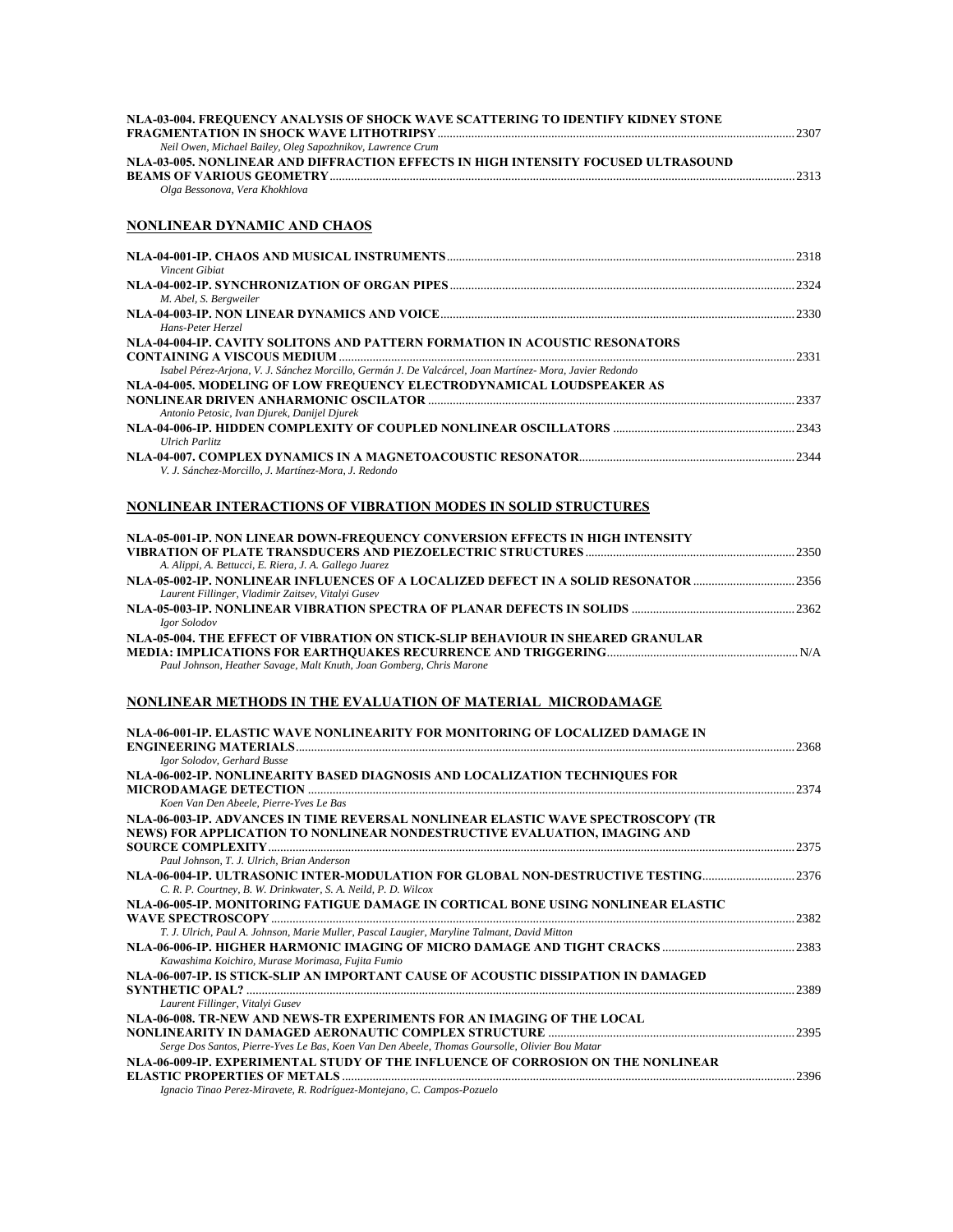### **NLA-06-010. STRUCTURAL DAMAGE OF ALUMINUM ALLOY 6082 DETERMINED BY NONLINEAR ELASTIC WAVE MODULATION SPECTROSCOPY**..........................................................................................................................2402

| <b>ASTIC WAVE MODULATION SPECTROSCOPY</b> |  |
|-------------------------------------------|--|
|-------------------------------------------|--|

*Ladislav Straka, Yuriy Yagodzinskyy, Hannu Hänninen* 

### **NUMERICAL METHODS IN NON-LINEAR ACOUSTICS**

| NLA-07-001-IP. NUMERICAL SIMULATION OF ACOUSTICAL SHOCK WAVE PROPAGATION IN       |      |
|-----------------------------------------------------------------------------------|------|
| Francois Coulouvrat, Regis Marchiano, Lili Ganjehi, Christian Rollet              |      |
| NLA-07-002-IP. NUMERICAL SIMULATION OF TWO-DIMENSIONAL HIGH-AMPLITUDE ACOUSTIC    |      |
|                                                                                   |      |
| Milan Cervenka                                                                    |      |
| NLA-07-003-IP. ACOUSTIC STREAMING IN A RESONANCE FIELD OF CYLINDRICAL STANDING    |      |
| Takeru Yano                                                                       | 2420 |
| NLA-07-004-IP. INVESTIGATION OF AMPLITUDE DEPENDENCE ON NONLINEAR ACOUSTICS USING |      |
|                                                                                   |      |
| Amanda D. Hanford, Kyke N. Long                                                   |      |
| NLA-07-005-IP. 2D AND 3D PSEUDO SPECTRAL TIME DOMAIN SIMULATIONS OF ELASTIC WAVES |      |
| PROPAGATION IN NONLINEAR HYSTERETIC HETEROGENEOUS SOLIDS: APPLICATION TO TIME     |      |
|                                                                                   |      |
| Olivier Bou Matar, Thomas Goursolle, Serge Dos Santos, Samuel Calle               |      |
| NLA-07-006-IP. NUMERICAL STUDY OF PARTICLE MOTION IN A STANDING WAVE INCLUDING    |      |
|                                                                                   |      |
| Icíar González                                                                    |      |
| NLA-07-007-IP. RADIATION FORCE FROM SCATTERING CALCULATIONS: BEAMS AND OTHER      |      |
| Philip L. Marston, David B. Thiessen                                              |      |
| NLA-07-008. 3D TIME-DOMAIN MODELING OF NONLINEAR MEDICAL ULTRASOUND WITH A        |      |
|                                                                                   |      |
| Jacob Huijssen, Martin D. Verweij, Nico De Jong                                   |      |
|                                                                                   |      |

### **SONIC BOOM**

|                                                                                                                                                                                | 2448    |
|--------------------------------------------------------------------------------------------------------------------------------------------------------------------------------|---------|
| Kenneth J. Plotkin                                                                                                                                                             |         |
| NLA-08-002-IP. SONIC-BOOM RESEARCH AND LOW-BOOM DEMONSTRATOR PROJECT IN JAXA                                                                                                   | 2454    |
| Yoshikazu Makino, Yusuke Naka                                                                                                                                                  |         |
|                                                                                                                                                                                | $-2460$ |
| Nicolas Heron, Golbert Rogé, Zdenek Johan, Francois Coulouvrat, Franck Dagrau                                                                                                  |         |
| NLA-08-004-IP. EXPERIMENTAL SIMULATION OF THE SONIC BOOM AT THE LABORATORY SCALE 2466<br>Jeanlouis Thomas, Francois Coulouvrat, Regis Marchiano, Michael Baudoin, Lili Ganjehi |         |
| NLA-08-005-IP. ACQUSTIC PROPAGATION AND ATMOSPHERE CHARACTERISTICS DERIVED FROM                                                                                                |         |
|                                                                                                                                                                                |         |
| Olaf Gainville, Elisabeth Blanc, Alexis Le Pichon, Pierre-Franck Piserchia, Philippe Blanc- Benon                                                                              |         |
| NLA-08-006-IP. A SEMANTIC DIFFERENTIAL STUDY OF LOW AMPLITUDE SUPERSONIC AIRCRAFT                                                                                              |         |
|                                                                                                                                                                                | 2478    |
| Andrew Marshall, Patricial Davies                                                                                                                                              |         |
| NLA-08-007. A COMPLETE PROCESS FOR SONIC BOOM ASSESSMENT WITH ATMOSPHERIC AND                                                                                                  |         |
|                                                                                                                                                                                | 2484    |
| Franck Dagrau, Francois Coulouvrat, Nicolas Heron, Regis Marchiano, Gilbert Rogé, Zdenek Johan                                                                                 |         |
| NLA-08-008. NUMERICAL SIMULATION OF "LOW LEVEL" SONIC BOOM PROPAGATION THROUGH                                                                                                 |         |
|                                                                                                                                                                                | 2490    |
| Sebastien Ollivier, Philippe Blanc-Benon                                                                                                                                       |         |
| NLA-08-009. NONLINEAR PROPAGATION OF SHOCK WAVES THROUGH HETEROGENEOUS MEDIA 2496                                                                                              |         |
| Lili Ganjehi, Regis Marchiano, Francois Coulouvrat, Jean-Louis Thomas                                                                                                          |         |
| NLA-08-010. PERCEIVED LOUDNESS FLUCTUATIONS IN LOW-BOOM SIGNATURES DUE TO                                                                                                      |         |
| <b>ATMOSPHERIC TURBULENCE.</b>                                                                                                                                                 | 2502    |
| Lance L. Locey. Victor W. Sparrow                                                                                                                                              |         |

#### **SUBHARMONIC GENERATIONS IN ACOUSTIC RESONATORS**

| M. A. Breazeale, L. Ostrovsky                                    |  |
|------------------------------------------------------------------|--|
|                                                                  |  |
| V. J. Sánchez Morcillo, V. Espinosa, I. Pérez-Arjona, J. Redondo |  |
|                                                                  |  |
| Michael S. McPherson, M. A. Breazeale, Alem Teklu                |  |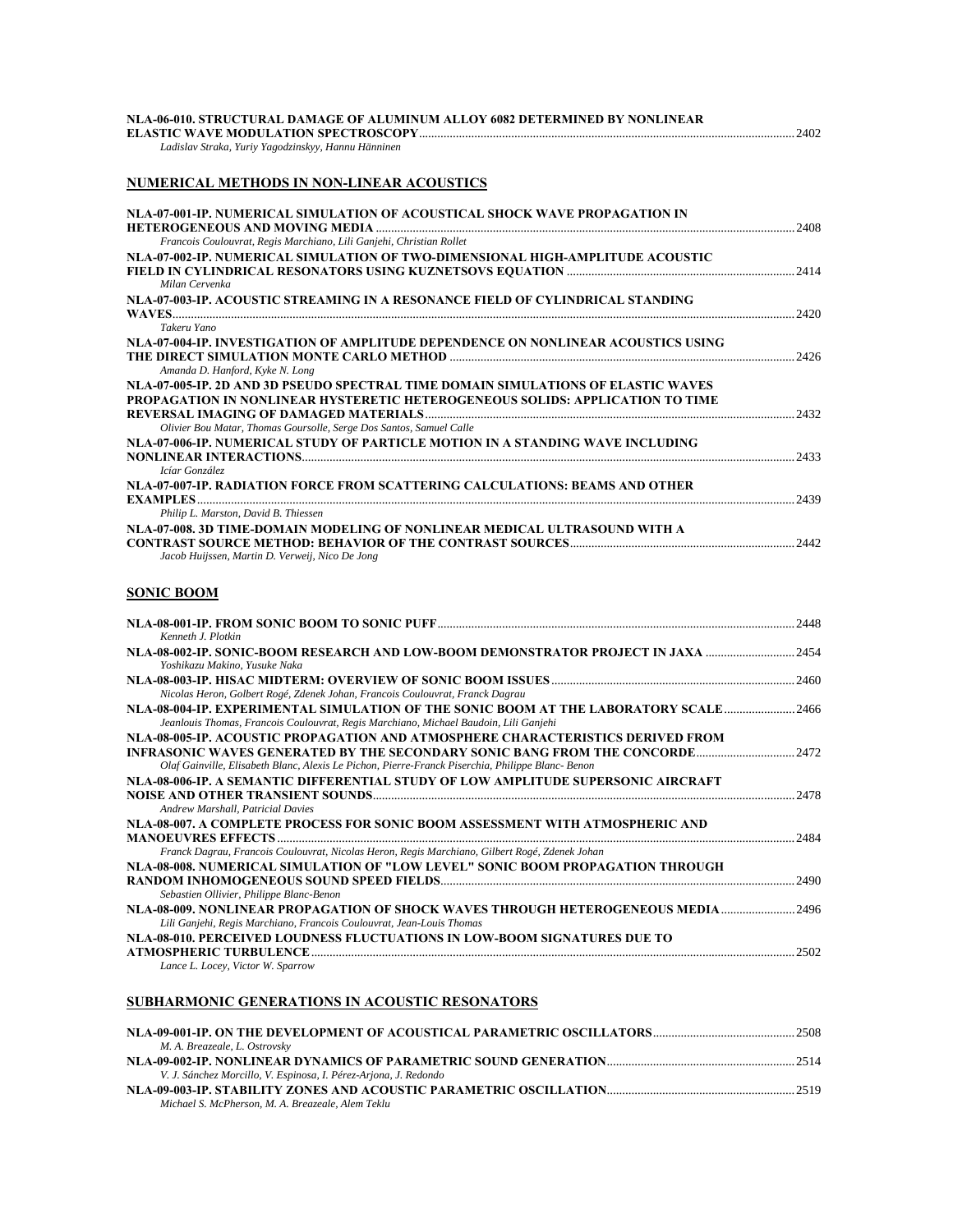#### **NLA-09-004-IP. A PARAMETRIC ULTRASONIC METHOD FOR THE EVALUATION OF ADHESIVE LAYER** ..........................................................................................................................................................................................................2524

*S. I. Rokhlin, L. Adler* 

### **NLA - GENERAL**

| NLA-10-001. OPTICAL MEASUREMENT AND NUMERICAL SIMULATIONS OF THE SELF-MODULATED                                                                 | $-2530$ |
|-------------------------------------------------------------------------------------------------------------------------------------------------|---------|
| Mathieu Rénier, Christophe Barriére, Regis Marchiano, Francois Coulouvrat, Daniel Royer                                                         |         |
| NLA-10-002. STUDY OF THE NONLINEAR FLOW DUE TO A CHANGE OF SECTION IN AN ACOUSTIC                                                               |         |
|                                                                                                                                                 | 2536    |
| David Marx, Helene Bailliet, Jean-Christophe Valière                                                                                            |         |
| NLA-10-003. LDV MEASUREMENT OF FAST ACOUSTIC STREAMING IN A STANDING WAVE GUIDE 2542<br>Solenn Moreau, Helene Bailliet, Jean-Christophe Valière |         |
|                                                                                                                                                 |         |
| Alexander Voronovich                                                                                                                            |         |
| NLA-10-005. NONLINEAR ACOUSTIC IMAGING OF ISOECHOGENIC OBJECTS AND FLOWS USING                                                                  |         |
|                                                                                                                                                 |         |
| Philippe Pernod, Vladimir Preobrazhensky, Yuri Pylönov, Leonid Krutyansky                                                                       |         |
| NLA-10-006-IP. ACOUSTIC VIRTUAL LABORATORY: A MODELING TOOL FOR WAVE PROCESSES                                                                  |         |
|                                                                                                                                                 |         |
| Francesco P. Curra, Steven G. Kargl                                                                                                             |         |
| NLA-10-007. STUDY OF THE NONLINEAR FLOW DUE TO A CHANGE OF SECTION IN AN ACOUSTIC                                                               |         |
|                                                                                                                                                 | 2555    |
| David Marx, Helene Bailliet, Jean-Christophe Valière                                                                                            |         |
|                                                                                                                                                 |         |
| O. P. Chimankar, V. A Tabhane                                                                                                                   |         |
| NLA-10-009. DESCRIPTION OF PLANE PROGRESSIVE NONLINEAR WAVES IN ELASTIC TUBES2565<br>Michal Bednarik                                            |         |
| NLA-10-010. PROPERTIES OF THE NONLINEAR STANDING WAVES GENERATED BY A VIBRATING                                                                 |         |
|                                                                                                                                                 |         |
| <b>Petr Konicek</b>                                                                                                                             |         |
| Petr Yuldashev, Vera Khokhlova, Mikhail Averiyanov, Philippe Blanc-Benon                                                                        |         |

### **NOI – NOISE SOURCES AND CONTROL**

#### **AIRCRAFT NOISE**

| NOI-01-001-IP. EFFECT OF ATMOSPHERIC ABSORPTION ON AIRCRAFT NOISE PROPAGATION IN |      |
|----------------------------------------------------------------------------------|------|
|                                                                                  | 2580 |
| Yasuaki Okada, Koichi Yoshihisa, Teruo Iwase                                     |      |
| NOI-01-002-IP. RECENT PROGRESS IN DEVELOPMENT OF AIRPORT NOISE MODELS IN JAPAN   |      |
| Ichiro Yamada                                                                    |      |

#### **VOLUME 5**

| NOI-01-003-IP. ARCHITECTURAL MEASURES AIMED AT SOLVING THE PROBLEM OF AIRCRAFT<br>Joan-Lluis Zamora-Mestre                                      | 2586  |
|-------------------------------------------------------------------------------------------------------------------------------------------------|-------|
| NOI-01-004-IP. THE USE OF SOUND INTENSITY FOR THE DETERMINATION OF THE ACOUSTIC                                                                 | 2591  |
| Giovanni Moschioni, Bortolino Saggin, Marco Tarabini<br>Benoit Barbot, Catherine Lavandier                                                      | .2597 |
| NOI-01-006. EFFECT OF NOISE GENERATED BY VF-5 AIRPLANES ON THE FUNCTION OF THE HEART<br>F. Méndez, M. Recuero                                   | -2603 |
| NOI-01-007. INTERIOR ACTIVE NOISE CONTROL IN TURBOFAN AIRCRAFT: NUMERICAL<br>Ernesto Monaco, Francesco Franco, Michele Ladevaia, Leonardo Lecce | 2609  |
| NOI-01-008. AEROACOUSTIC RESEARCH AT THE UNIVERSITY OF ADELAIDE: DEVELOPMENT OF<br>Damien Leclercq, Con Doolan, Capucine Roux                   |       |
| NOI-01-009, RECONSTRUCTION OF ACOUSTIC SOURCE STRENGTHS FOR BROADBAND NOISE<br>Teresa Bravo, Cedric Maury                                       | 2621  |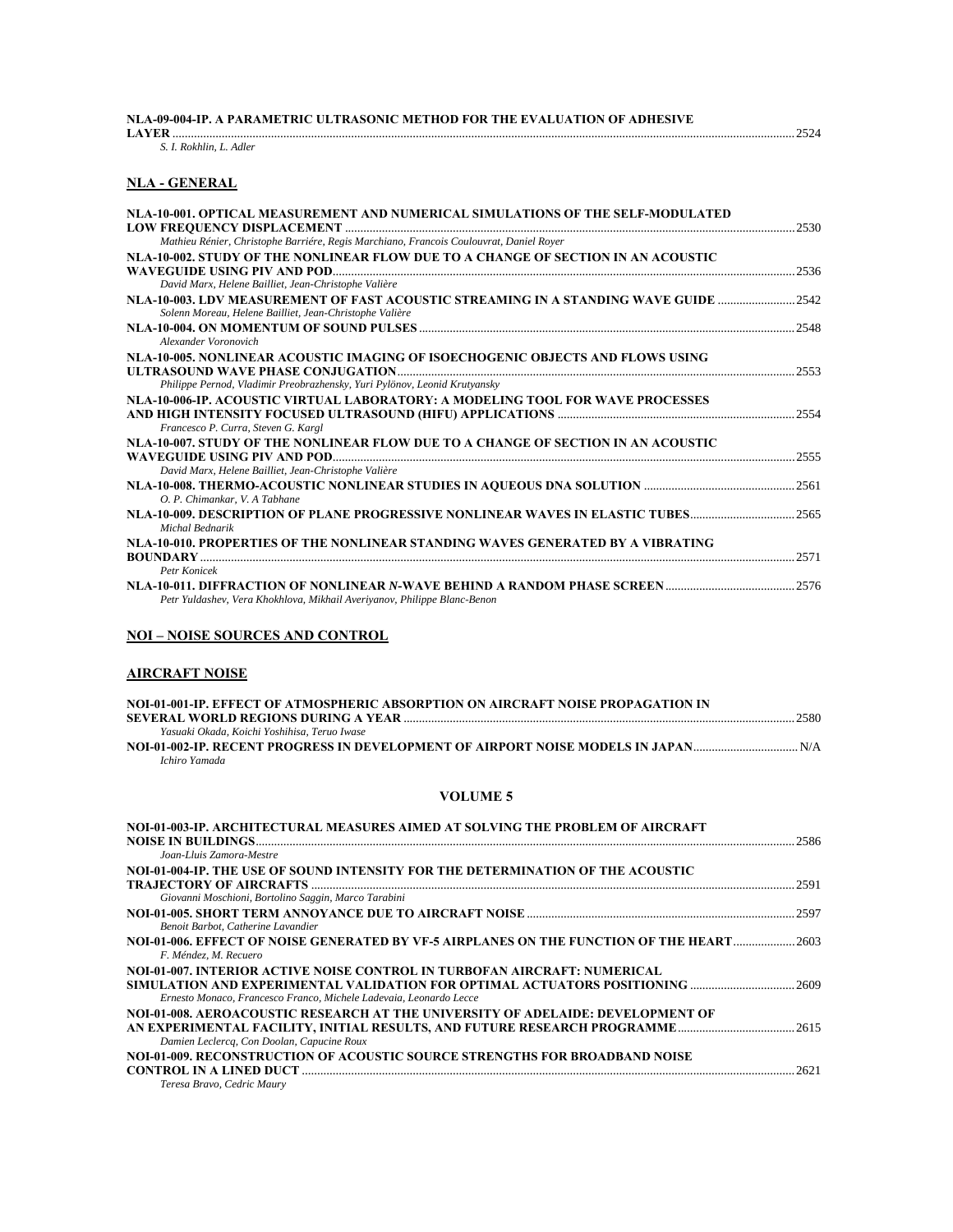| NOI-01-010. ANALYTICAL AND EXPERIMENTAL STUDIES OF THE HERSCHEL-QUINCKE TUBES BY |               |
|----------------------------------------------------------------------------------|---------------|
|                                                                                  | $\ldots$ 2627 |

*Benjamin Poirier, Felix Foucart, Cedric Maury, Jean-Michel Ville* 

### **AUTOMOTIVE ACOUSTICS**

| Leonardo Miranda, Jorge D. Alvarez, Finn Jacobsen<br>NOI-02-002. ACTIVE NOISE CONTROL INSIDE THE AMBULANCE, DOING A COMPARATIVE STUDY 2647<br>Rosely M. V. Campos, Rodrigo Caputo, Aline U. Santos<br>NOI-02-003. NOISE FROM ROAD TRAFFIC AND ITS EFFECTS ON THE CENTRAL NERVOUS SYSTEM<br>OF INFORMAL AND FORMAL COMMERCIAL TRADERS IN THE CENTRE OF BAROUISIMETO 2653<br>Luz Mariana Diaz, Manuel Recuero<br>NOI-02-004. EXPERIMENTAL INVESTIGATION OF ACOUSTIC PROPERTIES OF MUFFLERS WITH |      |
|-----------------------------------------------------------------------------------------------------------------------------------------------------------------------------------------------------------------------------------------------------------------------------------------------------------------------------------------------------------------------------------------------------------------------------------------------------------------------------------------------|------|
|                                                                                                                                                                                                                                                                                                                                                                                                                                                                                               | 2634 |
|                                                                                                                                                                                                                                                                                                                                                                                                                                                                                               |      |
|                                                                                                                                                                                                                                                                                                                                                                                                                                                                                               |      |
|                                                                                                                                                                                                                                                                                                                                                                                                                                                                                               |      |
|                                                                                                                                                                                                                                                                                                                                                                                                                                                                                               |      |
|                                                                                                                                                                                                                                                                                                                                                                                                                                                                                               |      |
|                                                                                                                                                                                                                                                                                                                                                                                                                                                                                               | 2659 |
| Ying Guo, Andreas Dolinar, Mats Åbom, Sabry Allam                                                                                                                                                                                                                                                                                                                                                                                                                                             |      |
| NOI-02-005. THEORETICAL PREDICTION OF GROUND VIBRATIONS FROM HEAVY MILITARY                                                                                                                                                                                                                                                                                                                                                                                                                   |      |
|                                                                                                                                                                                                                                                                                                                                                                                                                                                                                               |      |
| V. V. Krylov, J. McNuff, S. Pickup                                                                                                                                                                                                                                                                                                                                                                                                                                                            |      |
| NOI-02-006. EXPERIMENTAL INVESTIGATION OF SOUND POWER RADIATION FORM PARTLY OPEN                                                                                                                                                                                                                                                                                                                                                                                                              |      |
|                                                                                                                                                                                                                                                                                                                                                                                                                                                                                               | 2671 |
| Eskil Lindberg, Patrik B. U. Andersson                                                                                                                                                                                                                                                                                                                                                                                                                                                        |      |
| NOI-02-007. ACOUSTIC BEHAVIOUR OF CIRCULAR MUFFLERS WITH SINGLE INLET AND DOUBLE                                                                                                                                                                                                                                                                                                                                                                                                              |      |
| 2677                                                                                                                                                                                                                                                                                                                                                                                                                                                                                          |      |
| Antoine G. Antebas, Ana M. Pedrosa, Francisco D. Denia, F. Javier Fuenmayor                                                                                                                                                                                                                                                                                                                                                                                                                   |      |
| Gunnar Rasmussen, Per Rasmussen                                                                                                                                                                                                                                                                                                                                                                                                                                                               |      |
| NOI-02-009. FEM/BEM NUMERICAL MODELING OF A DIESEL ENGINE ACOUSTIC EMISSION 2689<br>Daniela Siano, Francesco Amoroso                                                                                                                                                                                                                                                                                                                                                                          |      |
| NOI-02-010-IP. PSYCHOACOUSTIC ANALYSIS OF RATTLING NOISE INSIDE VEHICLE CABINS …………………………………2695<br>Frederico Rossi, Andrea Nicolini                                                                                                                                                                                                                                                                                                                                                          |      |
|                                                                                                                                                                                                                                                                                                                                                                                                                                                                                               |      |
| NOI-02-011. SUBJECTIVE EVALUATION OF AIR-CONDITIONING SOUND IN A VEHICLE USING                                                                                                                                                                                                                                                                                                                                                                                                                | 2701 |
| Ryota Nakasaki, Hiroshi Hasegawa, Yukio Ozeki, Masaharu Onda, Masao Kasuga                                                                                                                                                                                                                                                                                                                                                                                                                    |      |
|                                                                                                                                                                                                                                                                                                                                                                                                                                                                                               |      |

### **INDUSTRIAL NOISE**

| NOI-03-001-IP. DOES EXPOSURE TO DIFFERENT REALISTIC INDUSTRIAL NOISES CAUSE       |      |
|-----------------------------------------------------------------------------------|------|
|                                                                                   |      |
| Edeltraut Emmerich, Volker Linss, Werner Linss, Frank Richter                     |      |
| NOI-03-002. AN EXAMINATION OF SOME NOISY PLANTS IN ISTANBUL ACCORDING TO THE      |      |
|                                                                                   |      |
| Nuri Ilgürel, Mujgan Serefhanoglu Sozen                                           |      |
| NOI-03-003. PSYCHOACOUSTIC CHARACTERISATION OF THE NOISE AT THE OPERATOR POSITION |      |
|                                                                                   |      |
| Eleonora Carletti, Camilla Casazza, Francesca Pedrielli                           |      |
| NOI-03-004. AEROACOUSTIC COUPLING OF A MISALIGNED JET-SLOT-OSCILLATOR WITH NON-   |      |
|                                                                                   |      |
| Martin Glesser, Alexis Billon, Vincent Valeau, Anas Sakout                        |      |
| NOI-03-005. EFFECT OF VANED DIFFUSER ON NOISE GENERATED BY VACUUM CLEANER SUCTION |      |
|                                                                                   |      |
| Mirko Cudina, Jurij Prezelj                                                       |      |
| NOI-03-006, MITIGATION OF NOISE GENERATED BY TRANSFORMERS OF HIGH TENSION         |      |
|                                                                                   |      |
| Raffaella Bellomini, Sergio Luzzi, Francesco Borchi, Alberto Giorgi, Manuel Gori  |      |
|                                                                                   |      |
| Milica Gomzi                                                                      |      |
| NOI-03-008. THE IDENTIFICATION OF ULTRASONIC NOISE BASED ON THE QUESTIONNAIRE     |      |
|                                                                                   | 2746 |
| Bozena Smagowska, Witold Mikulski                                                 |      |
| NOI-03-009. EVALUATION OF NOISE CHARACTERISTICS FOR SOUND ABSORBENT MATERIALS AND |      |
|                                                                                   |      |
| Polidor Bratu                                                                     |      |
| NOI-03-010. TECHNICAL MEANS INTENDED TO REDUCE NOISE INSIDE CABINS PROVIDED ON    |      |
|                                                                                   |      |
| Polidor Bratu                                                                     |      |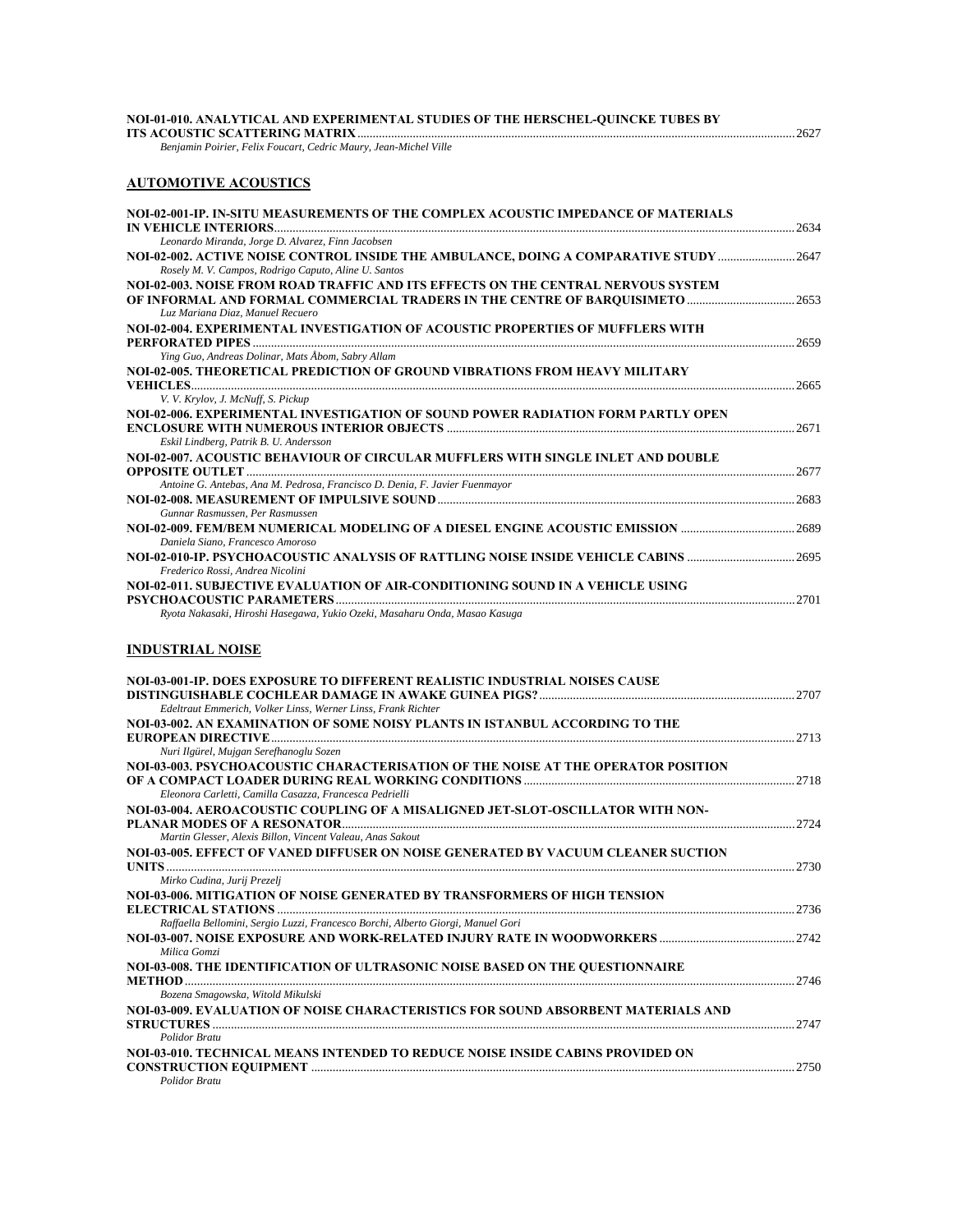| NOI-03-011. STRUCTURAL AND FUNCTIONAL ANALYSIS OF THE VIBRATION INSULATION IN CASE   |  |
|--------------------------------------------------------------------------------------|--|
| Aurelia Mihalcea                                                                     |  |
| NOISE MEASUREMENTS                                                                   |  |
|                                                                                      |  |
| Nicola Rusciano, Massimo Viscardi, Leonardo Lecce                                    |  |
| NOI-04-002. COMPUTER AIDED SYSTEM FOR ACOUSTICAL DATA ACQUISITION, UPDATING AND      |  |
| Bartlomiej Borkowski                                                                 |  |
| NOI-04-003. THE VIRGINIA TECH STABILITY WIND TUNNEL FROM AN AERODYNAMIC INTO AN      |  |
| Hugo Camargo, Marcel Remillieux, Ricardo Burdisso, Erin Crede, William Devenport     |  |
| NOI-04-004. IDENTIFICATION AND QUANTIFICATION OF ACOUSTIC AMPLIFICATION FOR          |  |
| Jose A. Córdova, Rafael De La Guardia, Willem M. Beltman                             |  |
|                                                                                      |  |
| Svend Gade, Tommy Schack, Ole Thorhauge                                              |  |
| NOI-04-006. A PROPOSAL OF THE CRITERION FOR ELIMINATING ABNORMAL SOUNDS              |  |
| Yuichi Kato, Tetsuro Saeki, Tamotsu Kitagawa                                         |  |
| NOI-04-007. MEASUREMENT AND ASSESSMENT OF EXPOSURE TO NOISE IN A WORKING             |  |
|                                                                                      |  |
| Fabien Krajcarz                                                                      |  |
| NOI-04-008. TRAFFIC AND INDUSTRIAL NOISE PROTECTION IN URBAN AREAS - EXPERIENCE FROM |  |
|                                                                                      |  |
| Stjepan Lakusic, Dragcevic Vesna, Bartos Dalibor                                     |  |
| NOI-04-009. CORRELATION FACTORS BETWEEN STATISTICAL PASS-BY AND CLOSE-PROXIMITY      |  |
| Gaetano Licitra, Massimo Losa, Luca Alfinito, Mauro Cerchiai                         |  |
| NOI-04-010. SPHERICAL NEARFIELD ACOUSTICAL HOLOGRAPHY WITH INTERCEPTING TARGET       |  |
|                                                                                      |  |
| Igor Machetta, Eugene J. M. Nijman                                                   |  |
| NOI-04-011. ASSESSMENT OF IMPULSE NOISE REDUCTION FROM EARMUFF COMPLEX               |  |
|                                                                                      |  |
| Rafal Mlynski, Jan Zera                                                              |  |
| NOI-04-012. WHY AND HOW TO DETERMINE PEAK WORKPLACE NOISE PRESSURE MEASUREMENT       |  |
| Krzysztof Rudno-Rudzinski                                                            |  |
|                                                                                      |  |
| Takafumi Shimizu, Daiji Takahashi                                                    |  |
| NOI-04-014. NOISE EXPOSURE AND SPEECH INTELLIGIBILITY IN ELEMENTARY SCHOOLS IN       |  |
|                                                                                      |  |
| Renato Sisto, Aldo Pieroni, Cinzia Delucis                                           |  |
| NOI-04-015. APPLICATION OF AUDITORY BRAINSTEM RESPONSE FOR PREDICTING HEARING        |  |
|                                                                                      |  |
| Jan Zera, Krzysztof Kochanek, Adam Pilka, Rafal Mlynski                              |  |
| NOI-04-016. STUDY ON ACOUSTIC PERFORMANCE EVALUATION OF EDGE-MODIFIED NOISE          |  |
| Yoshiharu Namikawa, Hiroshi Yoshinaga, Yuichiro Yamamoto                             |  |
| NOI-04-017. EXPERIMENTAL DETERMINATION OF SAMPLING ROAD NOISE MEASUREMENT            |  |
|                                                                                      |  |
| Barbara Rudno-Rudzinska                                                              |  |

### **OUTDOOR SOUND PROPAGATION**

| NOI-05-001-IP. MODEL EXPERIMENTS ON SHOCK WAVE INTERACTION WITH THE GROUND …………………………………2856<br>Keith Attenborough, Oin Oin                                                                                                                                                                                                 |              |
|-----------------------------------------------------------------------------------------------------------------------------------------------------------------------------------------------------------------------------------------------------------------------------------------------------------------------------|--------------|
| Kurt Heutschi                                                                                                                                                                                                                                                                                                               |              |
| NOI-05-003-IP. A BENCHMARK ON ANALYTICAL AND NUMERICAL MODELS FOR ROAD TRAFFIC<br>Michel Bérengier, Denis Duhamel, Benoit Gauvreau, Bettina Droste, Markus Auerbach<br>NOI-05-004-IP. NUMERICAL SIMULATION ON LONG RANGE OUTDOOR SOUND PROPAGATION OVER<br>Yokota Takatoshi, Makino Koichi, Hirao Yoshihiro, Yamamoto Kohei | 2868<br>2874 |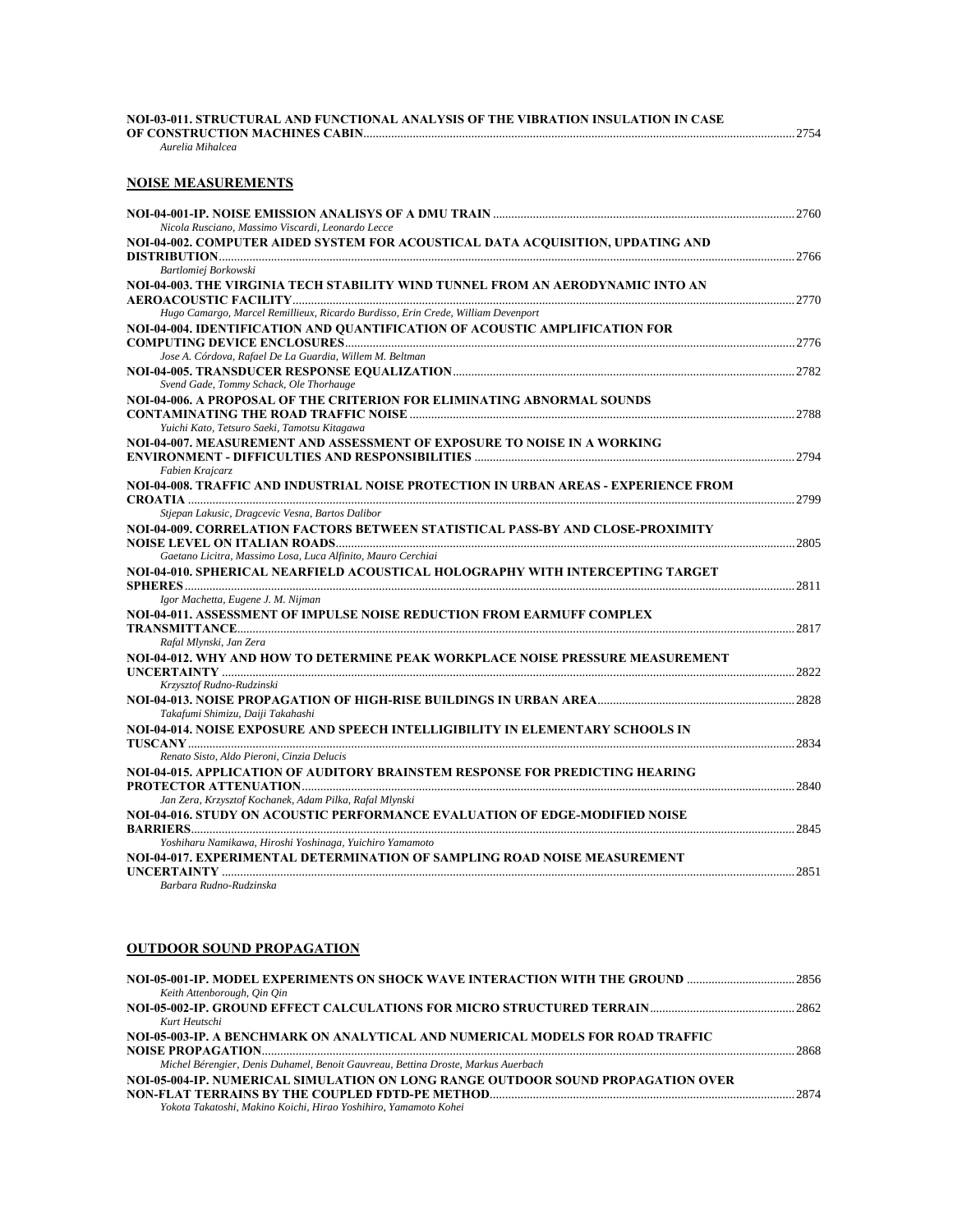| NOI-05-005-IP. SOUND PROPAGATION IN A VALLEY-SLOPE CONFIGURATION: MEASUREMENTS              |        |
|---------------------------------------------------------------------------------------------|--------|
|                                                                                             | 2878   |
| Timothy Van Renterghem, Dick Botteldooren, Peter Lercher                                    |        |
| NOI-05-006-IP. METEOROLOGICAL CLASSIFICATION FOR ENVIRONMENTAL ACOUSTICS -                  |        |
|                                                                                             |        |
| Fabrice Junker, Benoit Gauvreau, David Ecotière, Coar Crémézi-Charlet, Philippe Blanc-Benon |        |
| NOI-05-007-IP. TEMPORAL FLUCTUATION OF ATMOSPHERIC ABSORPTION OF SOUND IN VARIOUS           |        |
|                                                                                             | 2888   |
| Koichi Yoshihisa, Yasuaki Okada, Kenji Tatsuda, Teruo Iwase                                 |        |
| NOI-05-008-IP. COMPUTATIONAL STUDY OF SOUND PROPAGATION OVER UNDULATING WATER 2894          |        |
| Erik Salomons                                                                               |        |
| NOI-05-009. EFFECT OF THE SNOW COVER ON NEAR-GROUND SOUND WAVE PROPAGATION IN THE           |        |
|                                                                                             | 2900   |
| Nikolay Krasnenko, Denis Rakov                                                              |        |
|                                                                                             | - 2904 |
| Martina Kästner, Dietrich Heimann                                                           |        |

#### **RAILWAY NOISE**

| NOI-06-001-IP. ACOUSTIC SOURCES CHARACTERISATION ON RAILWAY VEHICLE FOR PREDICTION                               |       |
|------------------------------------------------------------------------------------------------------------------|-------|
|                                                                                                                  | .2910 |
| Estelle Bongini, Stephane Molla, Pierre-Etienne Gautier, Dominique Habault, Pierre-Oliver Mattei, Franck Poisson |       |
|                                                                                                                  |       |
| Benjamin Cotté, Philippe Blanc-Benon, Cora Cremezi-Charlet, Franck Poisson                                       |       |
| NOI-06-003-IP. HIGH SPEED TRAINS EXTERNAL NOISE:RECENT RESULTS IN THE TGV CASE ……………………………                       | -2922 |
| Pierre-Etienne Gautier, Franck Poisson, Fabien Létourneaux                                                       |       |
| NOI-06-004-IP. PSYCHOMECHANICS APPLIED TO A PLATE/CAVITY SYSTEM AND TRAIN COACHES 2928                           |       |
| Emmanuelle Guibert, Dominique Habault, Pierre-Etienne Gautier, Franck Poisson                                    |       |
| NOI-06-005-IP. THE REDUCTION OF RAILWAY NOISE IN THE EUROPEAN INTEGRATED PROJECT                                 |       |
| SILENCE                                                                                                          | 2934  |
| Franck Poisson, Pierre-Etienne Gautier                                                                           |       |
| NOI-06-006-IP. SENSITIVE STRUCTURES SUBJECT TO GROUND VIBRATIONS …………………………………………………………………………………………              |       |
| Cesar Sagaseta, Jose M. Sánchez-Alciturri                                                                        |       |
| NOI-06-007. EXPERIMENTAL CHARACTERIZATION AND NUMERICAL MODELLING OF THE SOUEAL                                  |       |
|                                                                                                                  | 2947  |
| Olivier Chiello, Xavier Lorang, Jean-Francois Cordier, Florence Margiocchi                                       |       |
| NOI-06-008. NOISE MAPPING FOR RAILWAY NOISE: ASSESSMENT OF NMPB METHOD AS                                        |       |
|                                                                                                                  | .2953 |
| Nagore Tellado, Pierre-Etienne Gautier, Franck Poisson, Stephanie Pinaqui                                        |       |
| NOI-06-009. NOISE AND VIBRATION MEASUREMENTS OF CURVE SOUEAL NOISE DUE TO TRAMS ON                               |       |
| THE TRACK                                                                                                        | 2959  |
| Rudi Volz, Joachim Feldmann                                                                                      |       |

#### **NOI - GENERAL NOI-07-001. DYNAMIC URBAN TRAFFIC NOISE: DO INDIVUALIZED EMISSION LAWS IMPROVE ESTIMATION?** ............................................................................................................................................................................................2964 *Arnaud Can, Ludovic Leclercq, Joel Lelong*  **NOI-07-002. A PROPOSED ACOUSTICAL STANDARD FOR CORRECTIONAL FACILITY HOUSING UNITS** ............................................................................................................................................................................................................2970 *Jerry P. Christoff*  **NOI-07-003. METHOD OF QUANTIFICATION OF THE SUBJECTIVE SATISFACTION BY THE INCREASE OF THE HOUSE VALUE BEFORE THE ATTENUATION/ELIMINATION OF THE TRANSIT NOISE IN THE GREAT ARTERIES DUE TO PERFORMANCES OF URBAN REHABILITATION IN BARCELONA** .....................................2976 *Francesc Daumal, Jimena De Gortari*  **NOI-07-004. KARAOKE: ANOTHER 2 EDGES ACOUSTIC SOURCE** ............................................................................................2982 *Fernando J. Elizondo-Garza, Jose De Jesus Villalobos-Luna*  **NOI-07-005. NOISY AUDIO SOURCES SEPARATION BY INDEPENDENT COMPONENT ANALYSIS AND EMPIRICAL MODAL DISTRIBUTION** .................................................................................................................................................2988 *Fergani Lamya, Houacine Amrane*  **NOI-07-006. OPTIMAL STEP SIZE OF FREQUENCY DOMAIN ADAPTIVE ALGORITHM FOR ACTIVE NOISE CONTROL SYSTEMS USING SIMULTANEOUS EQUATIONS METHOD** ......................................................................2994 *Fujii Kensaku, Iwamatsu Yusuke, Ujino Tadashi, Muneyasu Mitsuji*  **NOI-07-007. THE INTEGRAL FIGHT AGAINST THE URBAN NOISE. PERFORMANCES IN THE CITY OF LEON (SPAIN)**.............................................................................................................................................................................................3000 *E. García Ortiz, M. Fuentes Robles, J. Cepeda Riaño, G. Búrdalo Salcedo, M. De Barrios Carro, D. García De La Peña*  **NOI-07-008. SCREEN USE POSSIBILITIES AS PROTECTION FROM TRANSPORT NOISE AND PROSPECTS OF THEIR IMPROVEMENT** ...........................................................................................................................................3006

*Danielius Gužas, Robertas Klimas, Vaclovas Tricys*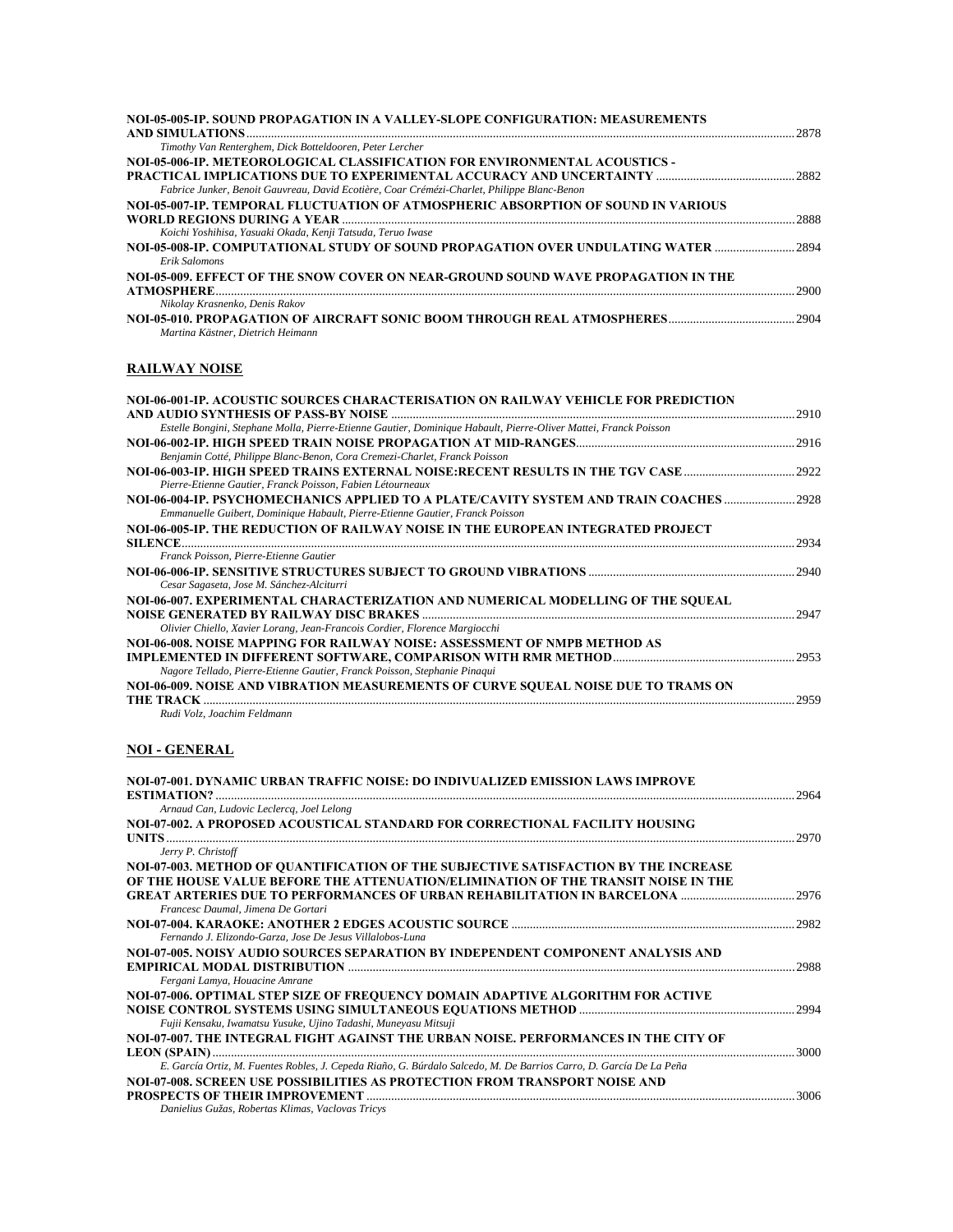| NOI-07-009, DEVELOPMENT OF A SOCIAL SURVEY METHOD ON TRAFFIC NOISE USING THE          |       |
|---------------------------------------------------------------------------------------|-------|
|                                                                                       |       |
| Jiro Kaku, Takatoshi Yokota, Seiichiro Namba, Seigou Ogata, Ichiro Yamada             |       |
| NOI-07-010. A STUDY OF SOUND SHIELDING EFFICIENCY OF EAR MUFFS COMBINED WITH          |       |
|                                                                                       |       |
| Hidekazu Kodama, Munehiro Date, Kohei Yamamoto, Eiichi Fukada                         |       |
| NOI-07-011. THE ASSESSMENT OF NOISE NUISANCE IN THE NEIGHBOURHOOD - ÖAL GUIDELINE     |       |
| 3023                                                                                  |       |
| Christoph Lechner, Werner Talasch                                                     |       |
| NOI-07-012. ASSESSMENT OF OCCUPATIONAL NOISE EXPOSURE IN QUARRIES AND GRAVEL PITS     |       |
|                                                                                       | .3029 |
| Ignacio Pavón, Manuel Recuero                                                         |       |
| NOI-07-013. APPROXIMATE RECONSTRUCTION OF SOUND FIELDS CLOSE TO THE SURFACE OF        |       |
|                                                                                       |       |
| Jens Prager, Bjoern A. T. Petersson                                                   |       |
| NOI-07-014. QCITY - A CONCEPT FOR NOISE MAPPING, RANKING, HOT SPOT DETECTION AND      |       |
|                                                                                       | 3040  |
| <b>Wolfgang Probst</b>                                                                |       |
| NOI-07-015. MANY LAWS AND LITTLE NOISE IN THE LOCAL AGENDA: POLICY AND MANAGEMENT     |       |
|                                                                                       |       |
| Mercedes Ferrer, Carolina Quintero                                                    |       |
| NOI-07-016. REDUCTION OF ANNOYANCE BY MASKING WITH A STEADY OR FLUCTUATING SOUND 3051 |       |
| Takahiro Tamesue, Tetsuro Saeki, Kazunori Itoh                                        |       |
| NOI-07-017. A SUGGESTION OF NOISE REDUCTION WALL WITH ACOUSTIC FRESNEL LENS AND       |       |
|                                                                                       | 3057  |
| Hiroaki Ishii, Masato Nakayama, Takanobu Nishiura, Shinichi Nakagawa                  |       |
| NOI-07-018. CHARACTERIZATION OF THE NOISE EMITTED BY TROLLEY BUSES AND                |       |
|                                                                                       |       |
| Joel Lelong, Roger Chatagnon                                                          |       |

### **PHY – PHYSICAL ACOUSTICS**

### **ACOUSTICS OF POROUS MEDIA**

| PHY-02-001.COMPARISON OF DIFFERENT INVERSION TECHNIQUES FOR DETERMINING PHYSICAL |       |
|----------------------------------------------------------------------------------|-------|
|                                                                                  | -3069 |
| Paolo Bonfiglio, Francesco Pompoli                                               |       |
| PHY-02-002. INFLUENCE OF THE ACOUSTICAL PROPERTIES OF MATERIALS ON THE           |       |
|                                                                                  | 3075  |
| Erasmo F. Vergara, Samir N. Y. Gerges                                            |       |
|                                                                                  | 3081  |
| Nesrine Amirouche, Emmanuel Gourdon, François-Xavier Bécot                       |       |
|                                                                                  | 3087  |
| Nor-Edine Kellati, Abdelmajid El Bouardi, Taib Ajzoul, Hassan Ezbakhe            |       |
| PHY-02-005. STUDY AND DESIGN OF A COMPOSITE ACOUSTIC SENSOR TO CHARACTERIZE AN   |       |
|                                                                                  |       |
| Nassar Georges, Skaf Alain, Lefebvre Fabrice, Nongaillard Bertrand               |       |
|                                                                                  |       |

### **ACOUSTICS OF UNCONSOLIDATED GRANULAR MEDIA**

| PHY-03-001-IP. MECHANICAL ENERGY PROPAGATION IN GRANULAR ALIGNMENTS: BASIC         |      |
|------------------------------------------------------------------------------------|------|
|                                                                                    | 3097 |
| Surajit Sen                                                                        |      |
| PHY-03-002-IP. ULTRASONIC WAVE TRANSPORT IN PHONONIC CRYSTAL AND DISORDERED        |      |
|                                                                                    |      |
| John Page, Hefei Hu                                                                |      |
| PHY-03-003-IP. TIME-FREQUENCY ANALYSIS OF DISPERSION RELATION IN A CONSTRAINED     |      |
|                                                                                    | 3104 |
| Christophe Coste, Bruno Gilles                                                     |      |
|                                                                                    |      |
| Vincent Tournat, Vitalyi Gusev                                                     |      |
| PHY-03-005-IP. SOUND PROPAGATION IN DENSE GRANULAR PACKINGS AND ITS IMPLICATION TO |      |
|                                                                                    | 3116 |
| Xiaoping Jia, Paul A. Johnson                                                      |      |
| PHY-03-006-IP. NONLINEAR ACOUSTIC PRECURSORS OF AVALANCHE-TYPE EVENTS IN GRANULAR  |      |
|                                                                                    | 3117 |
| V. Yu. Zaitsev, P. Richard, R. Delannay, V. Tournat, V. E. Gusev                   |      |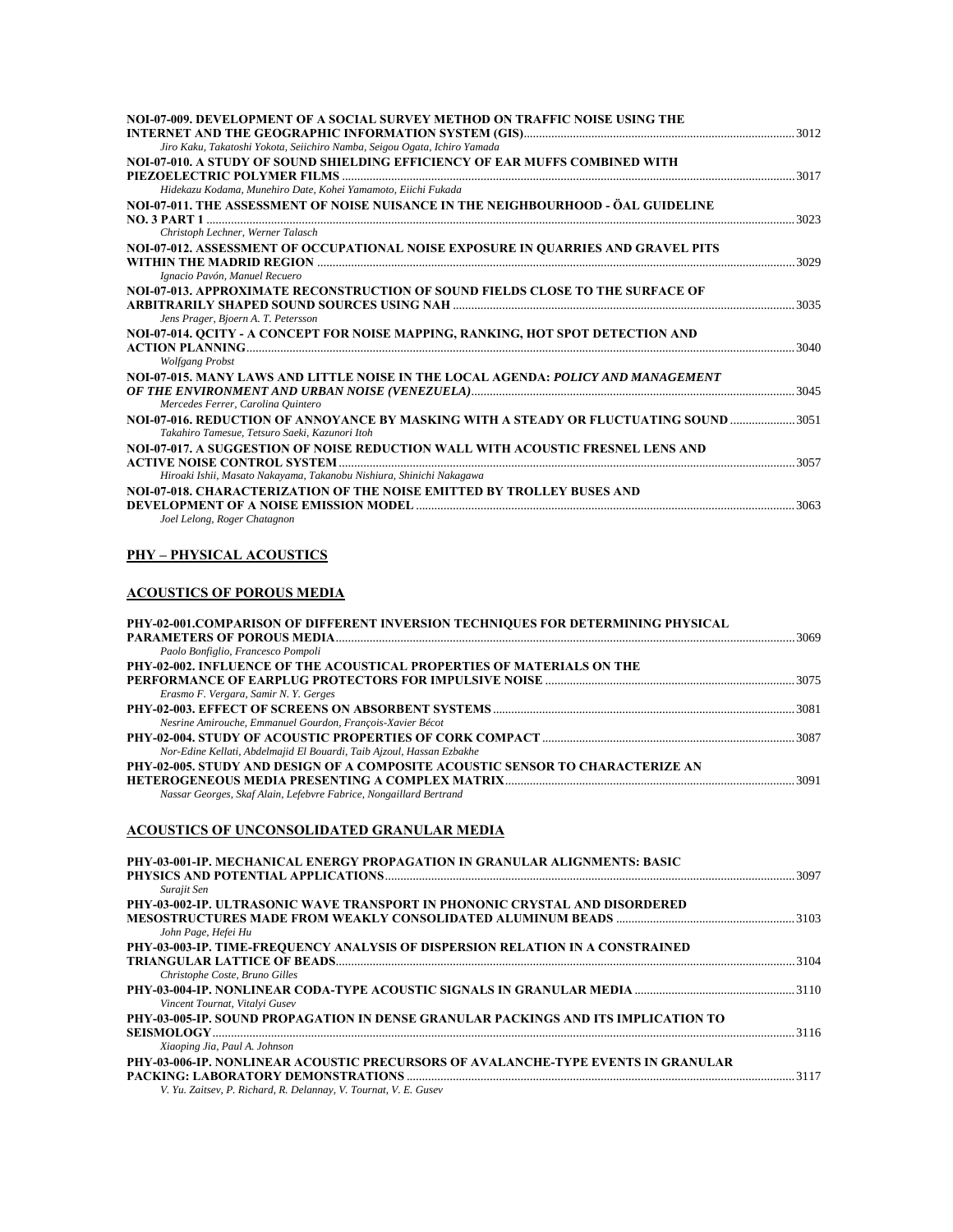| PHY-03-007-IP. SURFACE ELASTIC WAVES IN GRANULAR MEDIA UNDER GRAVITY AND THEIR              |        |
|---------------------------------------------------------------------------------------------|--------|
|                                                                                             |        |
| Bruno Andreotti                                                                             |        |
| PHY-03-008-IP. EXPERIMENTAL DETERMINATION OF THE PHASE VELOCITIES OF GUIDED                 |        |
|                                                                                             | - 3123 |
| X. Jacob, P. Leclaire, V. Aleshin, V. Tournat, O. Dazel, W. Lauriks, J. F. Allard, V. Gusev |        |
| PHY-03-009-IP. EVALUATION OF THE MECHANICAL PROPERTIES OF GRANULAR MEDIA AT LOW             |        |
|                                                                                             | - 3124 |
| Xavier Jacob, Vincent Tournat, Vladislav Aleshin, Vitali Gusev                              |        |
|                                                                                             |        |
| Claude Inserra, Vincent Tournat, Vitalyi Gusev                                              |        |
| PHY-03-011. GUIDING OF ACOUSTIC WAVES BENEATH THE SURFACE OF AN UNCONSOLIDATED              |        |
|                                                                                             |        |
| Vitalyi Gusev, Vincent Tournat                                                              |        |
| PHY-03-012. NEW SEMI-EMPIRICAL MODEL FOR SOUND PROPAGATION IN ADSORBING                     |        |
|                                                                                             |        |
|                                                                                             |        |

### *Fouad Bechwati, Olga Umnova, Trevor J. Cox*

### **ADAPTIVE AND ACTIVE MATERIALS**

| PHY-04-001-IP. COMPONENT MODE SYNTHESIS FINITE ELEMENT MODEL OF A SMART DOUBLE-     |       |
|-------------------------------------------------------------------------------------|-------|
|                                                                                     | .3143 |
| Cedric Batifol, Mohamed Ichchou, Marie-Annick Galland                               |       |
|                                                                                     |       |
| Pierre Leroy, Alain Berry, Noureddine Atalla, Philippe Herzog                       |       |
| PHY-04-003-IP. MODELLING OF POROELASTIC LAYERS WITH MASS IMPLANTS IMPROVING         |       |
|                                                                                     |       |
| Tomasz G. Zielinski                                                                 |       |
|                                                                                     |       |
| Akhmedzhanov Farkhad                                                                |       |
| PHY-04-005-IP. REDUCTION OF THE NOISE TRANSMITTED BY AN ENCLOSURE THANKS TO ACTIVE  |       |
|                                                                                     | 3168  |
| Jean-Baptiste Dupont, Marie-Annick Galland                                          |       |
| PHY-04-006-IP. CONTROL OF LOW-FREQUENCY WALL REFLECTIONS IN AN ANECHOIC ROOM:       |       |
|                                                                                     |       |
| Alexandre Gintz, Emmanuel Friot                                                     |       |
| PHY-04-007-IP. DIRECT ASSESSMENT OF ACOUSTIC OUANTITIES WITHIN ACTIVE MATERIALS3179 |       |
| Herve Lissek                                                                        |       |
|                                                                                     |       |
| Isabelle Schmich, Paul Chervin, Julien Maillard, Christophe Rougier                 |       |

### **AEROACOUSTIC SENSING FOR URBAN WARFARE APPLICATIONS**

| <b>Tien Pham</b>                                                                                                                                                         |      |
|--------------------------------------------------------------------------------------------------------------------------------------------------------------------------|------|
| PHY-05-002-IP. ACOUSTIC DETECTION AND LOCALIZATION FOR DEFENSE AND SECURITY                                                                                              | 3197 |
| Pierre Naz, Sebastien Hengy, Pascal Hamery, Christophe Marty                                                                                                             |      |
| PHY-05-003-IP. PERFORMANCE METRICS FOR ACOUSTIC SMALL ARMS LOCALIZATION SYSTEMS 3203<br>Jacques Bédard                                                                   |      |
|                                                                                                                                                                          |      |
| Allyne Hubbard, David Anderson, Matt Chiu, David Freedman, Gore, Christian Karl, David Mountain, Marianne Nourzad, Yirong<br>Pu, Zosuls Aleksandrs, Deligeorges Socrates |      |
| Konstatin Naugolnykh, Samuil Rybak                                                                                                                                       | 3214 |
| PHY-05-006. UTILIZING DISTINGUISHABLE ACQUSTIC FEATURES OF MORTAR AND ARTILLERY                                                                                          | 3218 |
| Sachi Desai, Myron Hohil, Amir Morcos                                                                                                                                    |      |

### **DISPERSION AND ATTENUATION OF SOUND IN VARIOUS MATERIALS**

| PHY-06-001. A SELF-CONSISTENT EFFECTIVE MEDIUM THEORY FOR THE SOUND PROPAGATION IN                   |  |
|------------------------------------------------------------------------------------------------------|--|
|                                                                                                      |  |
| Michael Baudoin, Jean-Louis Thomas, Francois Coulouvrat, Daniel Lhuillier                            |  |
| PHY-06-002. MEASURE IN TUBE OF IMPEDANCE OF DIFFERENT TYPES OF WOOD …………………………………………………………………………………… |  |
| M. Teresa Lorenzana Lorenzana, J. Canedo Monasterio, L. García Sastre, J. González Suárez            |  |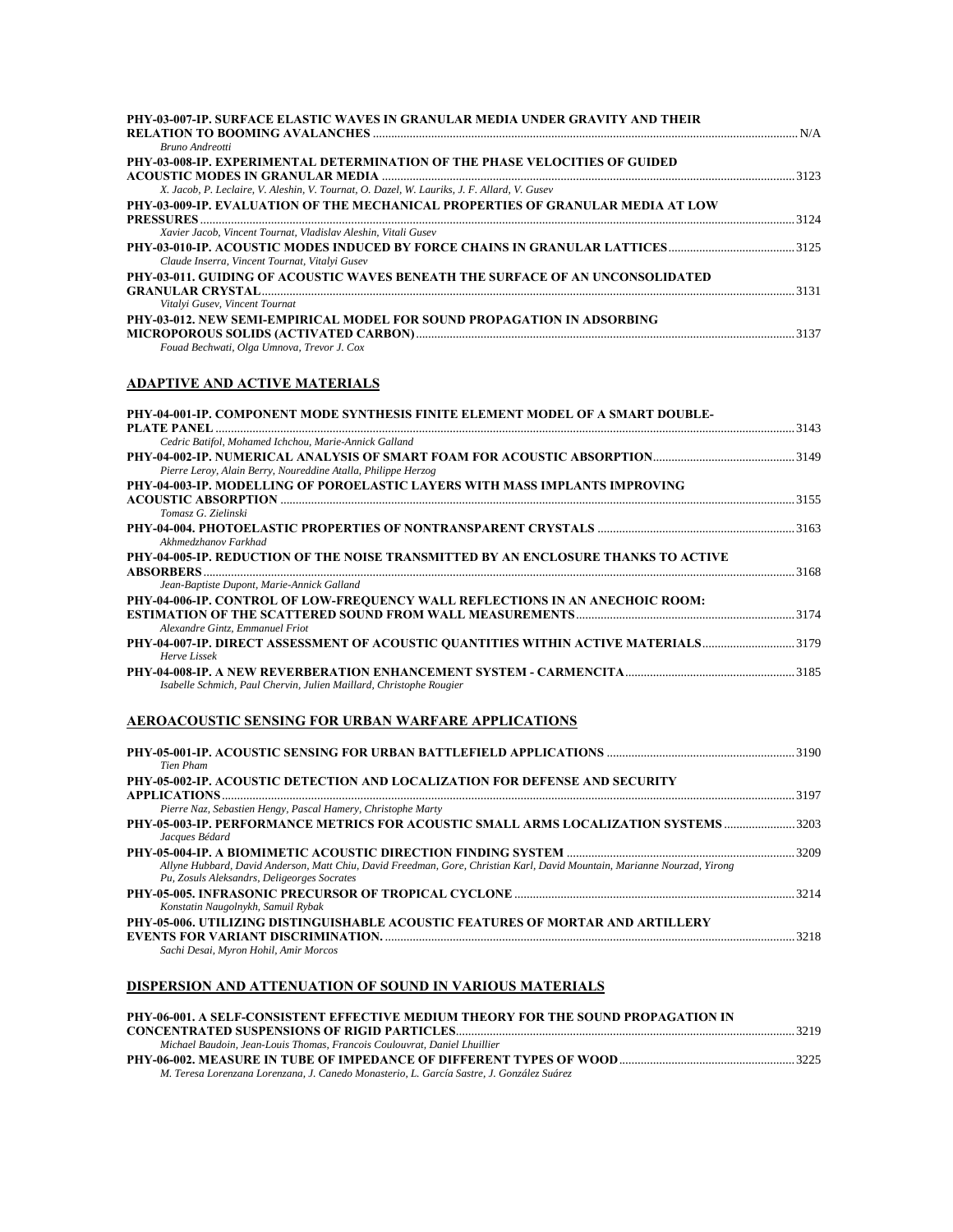### **VOLUME 6**

| PHY-06-003. ULTRASONIC ATTENUATION AND PIEZOELECTRIC PROPERTIES AT PHASE                                                                                                                                                         |  |
|----------------------------------------------------------------------------------------------------------------------------------------------------------------------------------------------------------------------------------|--|
| Vytautas Samulionis, Juras Banys, Yulian Vysochanskii                                                                                                                                                                            |  |
| R. K. Singh, Rishipal Singh, M. P. Singh                                                                                                                                                                                         |  |
| PHY-06-005. COHERENT WAVE IN A FLUID SLAB-LIKE REGION CONTAINING A RANDOM<br>Alain Tinel, Francine Luppé, Jean-Mark Conoir                                                                                                       |  |
| Oliver Wright, Dieter Profunser, Osamu Matsuda, Abdelkrim Khelif, Vincent Laude, Sarah Benchabane, Yukihiro Tanaka                                                                                                               |  |
| PHY-06-007. ANALYSIS OF ACOUSTIC FIELDS IN ELASTIC MEDIA WITH MICRODEFECTS BY USING                                                                                                                                              |  |
| Julia Zhitluhina, Dmitry Perov, Anatoly Rinkevich<br>PHY-06-008. ANALYSIS OF GUIDED ACOUSTIC WAVES IN PIEZOELECTRIC SEMICONDUCTOR                                                                                                |  |
| <b>Bernard Collet</b><br>PHY-06-009. THE USE OF ULTRASONIC SIGNALS TO ESTIMATE THE DAMAGE CONDITION OF<br>V. V. Mishakin                                                                                                         |  |
| PHY-06-010. THE ENERGY CHARACTERISTICS OF ACOUSTIC WAVES IN DISSIPATIVE                                                                                                                                                          |  |
| Andrei Teplykh, Boris Zaitsev, Iren Kuznetsova<br>PHY-06-011. ACOUSTO-OPTIC METHOD DEVELOPMENT FOR THE ACOUSTIC BEHAVIOUR STUDY                                                                                                  |  |
| Kouider Ferria, Naamane Laouar<br>PHY-06-012. OPTIMIZATION OF THE ACOUSTIC ATTENUATION OF SONIC CRYSTALS BY MEANS OF                                                                                                             |  |
| Elies Fuster-Garcia, Vicent Romero-García, L. Miguel García Raffi, J. Vicente Sánchez-Pérez, Xavier Blasco, J. Manuel Herrero<br>PHY-06-013. THE BROADBAND ULTRASONIC ABSORPTION IN THE WATER-BASED MAGNETIC<br>Tomasz Hornowski |  |
| PHY-06-014. REFRACTION INDEX BEHAVIOUR OF SONIC CRYSTALS IN THE RANGE OF LOW                                                                                                                                                     |  |
| Elies Fuster-Garcia, Vicent Romero-García, L. Miguel García Raffi, J. Vicente Sánchez-Pérez<br>Vicent Romero-García, Elies Fuster-Garcia, L. Miguel García Raffi, J. Vicente Sánchez-Pérez                                       |  |
| <b>STANDING WAVES</b>                                                                                                                                                                                                            |  |
| PHY-07-001-IP, RESONANCES, RAYS, AND ACOUSTIC BEAMS: APPLICATIONS TO SCATTERING 3301<br>Philip L. Marston                                                                                                                        |  |
| PHY-07-002-IP. RESONANCE MODES OF IMMERSED TYPE I AND TYPE II TRANSVERSELY ISOTROPIC                                                                                                                                             |  |
| Sina Sodagar, Farhang Honarvar, Anthony N. Sinclair<br>Michel Tran-Van-Nhieu                                                                                                                                                     |  |
| Jean-Marc Conoir                                                                                                                                                                                                                 |  |
| PHY-07-005-IP. CLASSIFICATION OF AN OBJECT BURIED IN SAND BY AN ACOUSTIC RESONANCE<br>Gérard Maze, Dominique Decultot, Katia Cacheleux                                                                                           |  |
| PHY-07-006-IP. EDGE RESONANCES IN SEMI-INFINITE THICK PIPE: THEORETICAL PREDICTIONS                                                                                                                                              |  |
| Madis Ratassepp, Aleksander Klauson, Farid Chati, Fernand Léon, Gerard Maze<br>PHY-07-007-IP. THREE-DIMENSIONAL EDGE WAVES IN SEMI-INFINITE ELASTIC PLATES 3334<br>Julius Kaplunov, Danila Prikazchikov, Victor Zernov           |  |
| PHY-07-008. EXPERIMENTAL IDENTIFICATION OF VERY LOW FREOUENCY FLEXURAL VIBRATION                                                                                                                                                 |  |
| Dominique Décultot, Farid Chati, Gerard Maze, Aleksander Klauson<br>E. Rosenkrantz, J. Y. Ferrandis, J. Mathieu, G. Lévêque                                                                                                      |  |
| Tetsushi Biwa, Taichi Yazaki                                                                                                                                                                                                     |  |
| PHY-07-011. ASTRIDE LOCALIZATION IN CAVITIES FILLED WITH AN IRREGULAR ABSORBER3355<br>Simon Félix, Bernard Sapoval, Marcel Filoche, Mark Asch                                                                                    |  |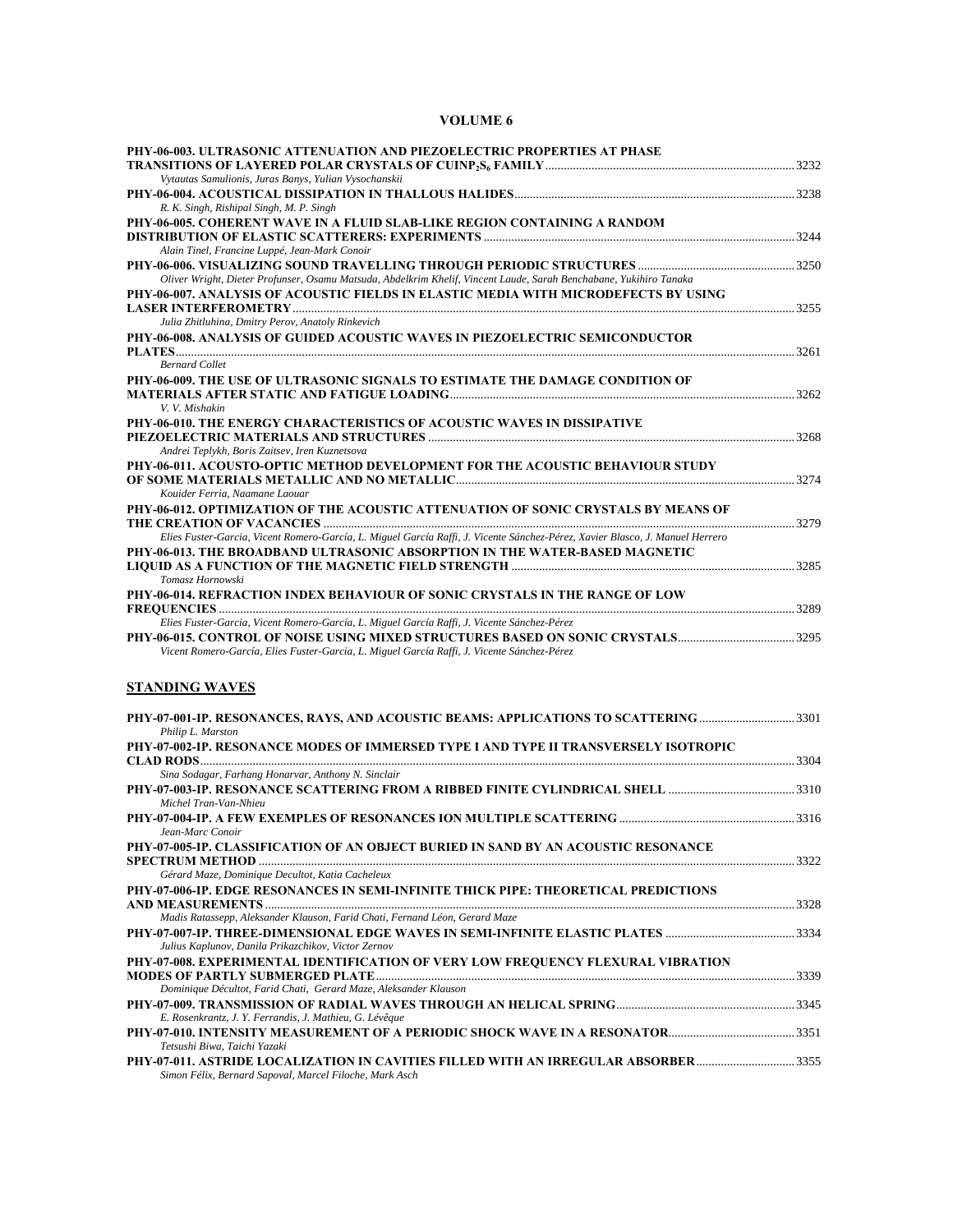#### **PHY-07-012. PROPOSAL AN EMPIRICAL MODEL FOR ABSORBENT ACOUSTICAL MATERIALS BASED IN KENAF**.....................................................................................................................................................................................................3361

*Romina Del Rey Tormos, Fernandez Alba, Sanchis Vicente Jesús* 

### **PHY – GENERAL**

| PHY-08-001. SOUND ATTENUATION IN DUCTS UTILIZING SPATIALLY PERIODIC AREA CHANGES                                                                                                                                                      |  |
|---------------------------------------------------------------------------------------------------------------------------------------------------------------------------------------------------------------------------------------|--|
| Donald Bliss, Linda Franzoni, Lisa Burton                                                                                                                                                                                             |  |
| PHY-08-002. A NONITERATIVE LINEAR METHOD FOR LOCATING SOURCES BASED ON MEASURING                                                                                                                                                      |  |
| Carmelo Militello, Sergio Buenafuente<br>PHY-08-003. ENHANCED ACOUSTICAL TRANSMISSION THROUGH A SUBWAVELENGTH APERTURE                                                                                                                |  |
| Johan Christensen, Francisco Jose Garcia-Vidal                                                                                                                                                                                        |  |
| PHY-08-004. EXPERIMENTAL WAVE NUMBER SEPARATION OF WALL-PRESSURE FLUCTUATIONS                                                                                                                                                         |  |
| Sebastien Debert, Marc Pachebat, Vincent Valeau, Yves Gervais<br>PHY-08-005. ACOUSTIC AND HYDRODYNAMIC MODES GENERATED BY A POINT SOURCE IN A DUCT                                                                                    |  |
| Simon Félix, Vincent Pagneux                                                                                                                                                                                                          |  |
| PHY-08-006. ACOUSTIC FIELD MODELLING IN A QUASI-SPHERICAL RESONATOR FOR THE<br>Cevile Guianvarc'H, Laurent Pitre, Michel Bruneau, Anne-Marie Bruneau                                                                                  |  |
| PHY-08-007. SOUND ABSORPTION BY AN ACTIVE RESONATOR IN A TUBE AND IN AN ENCLOSURE 3401<br>Nikolay Kanev, Mikhail Mironov                                                                                                              |  |
| PHY-08-008. LINEAR WAVES IN BUBBLY LIQUID AND EQUILIBRIUM BUBBLE SIZE DISTRIBUTION3406<br>Kovinskaya Svetlana                                                                                                                         |  |
| PHY-08-009. DYNAMIC SPECTRAL ANALYSIS OF THE IR HETEROLASER RADIATION CHANGE<br>Ludmila Kulakova, Ilya Tarasov, Eduard Yakhkind                                                                                                       |  |
| PHY-08-010. NEW METHOD FOR THE CALCULATION OF THE THERMODYNAMICAL PROPERTIES OF                                                                                                                                                       |  |
| Simona Lago, Alberto Giuliano Albo, Daniele Madonna Ripa<br>PHY-08-011. ACOUSTIC PROPERTIES OF THIN-WALLED ELASTIC TUBE, CONTAINING POLYMERIC                                                                                         |  |
| Semyon Levitsky, Rudolf Bergman, Jehuda Haddad                                                                                                                                                                                        |  |
| PHY-08-012. ULTRASONIC INVESTIGATIONS OF WATER MIXTURES WITH POLYETHYLENE<br>Wioletta Zwirbla, Anna Sikorska, Bogumil, B. J. Linde                                                                                                    |  |
| PHY-08-013. ATTENUATION OF EIGEN MODES IN WELLS AND PIPES DUE TO THEIR SCATTERING                                                                                                                                                     |  |
| German Maximov, Kirill Horoshenkov, Elina Ortega, Evgeny Podjachev, Samuil Rybak<br>Victor Espinosa, Victor J. Sánchez Moricillo, Isabel Pérez-Arjona, Kestutis Staliunas, Javier Redondo                                             |  |
| PHY-08-015. APPLICATION OF PHASE ADJUSTER FOR IMPROVEMENT IN THE EFFICIENCY OF<br>Shin-Ichi Sakamoto, Masahiro Nishikawa, Takahiro Ishino, Yoshiaki Watanabe                                                                          |  |
| PHY-08-016. APPLICATION OF PHOTOACOUSTIC TECHNIQUE FOR DETECTING ASSOCIATED                                                                                                                                                           |  |
| Anna Sikorska, Bogumil Linde, Antoni Sliwinski<br>PHY-08-017. ACOUSTIC RADIATION FORCE: A UNIQUE TOOL FOR ELASTICITY IMAGING AND HIFU                                                                                                 |  |
| Ralph Sinkus, Mickael Tanter, Jean-Francois Aubry, Jean-Luc Gennisson, Mathias Fink                                                                                                                                                   |  |
| A. A. Zakharenko                                                                                                                                                                                                                      |  |
| PHY-08-019. APPLICATION POSSIBILITIES OF THE ARTIFICIAL INTELLIGENCE ELEMENTS FOR<br>RECOGNIZING THE ACOUSTIC EMISSION SIGNALS GENERATED BY PARTIAL DISCHARGES3459<br>Sebastian Borucki, Andrzej Cichon, Marcin Lorenc, Tomasz Boczar |  |
| PHY-08-020. OPTIMIZATION OF THE ACOUSTIC ATTENUATION OF SONIC CRYSTALS BY MEANS OF                                                                                                                                                    |  |
| Juan Vicente Sánchez Pérez, Vicent Romero-García, Elies Fuster-Garcia, Luis Miguel García-Raffi                                                                                                                                       |  |
| PHY-08-021-IP. NEW CLASS OF SURFACE ACOUSTIC WAVES IN THE UNMAGNETIC DIELECTRIC 3466<br>Tetyana Lapteva, S. V. Tarasenko, V. G. Shavrov                                                                                               |  |
| PHY-08-022. SOUND WAVE REFLECTION FROM THE CORRUGATED PLANE STREAMED BY THE<br>Vasilisa Solntseva, Mikhail Mironov, Victor Kopiev                                                                                                     |  |
| PHY-08-023. THE COMPARISON OF THE CALIBRATION METHOD OF MEASUREMENT PATHS USED                                                                                                                                                        |  |
| Marcin Lorenc, Tomasz Boczar, Sebastain Borucki, Andrzej Cichon                                                                                                                                                                       |  |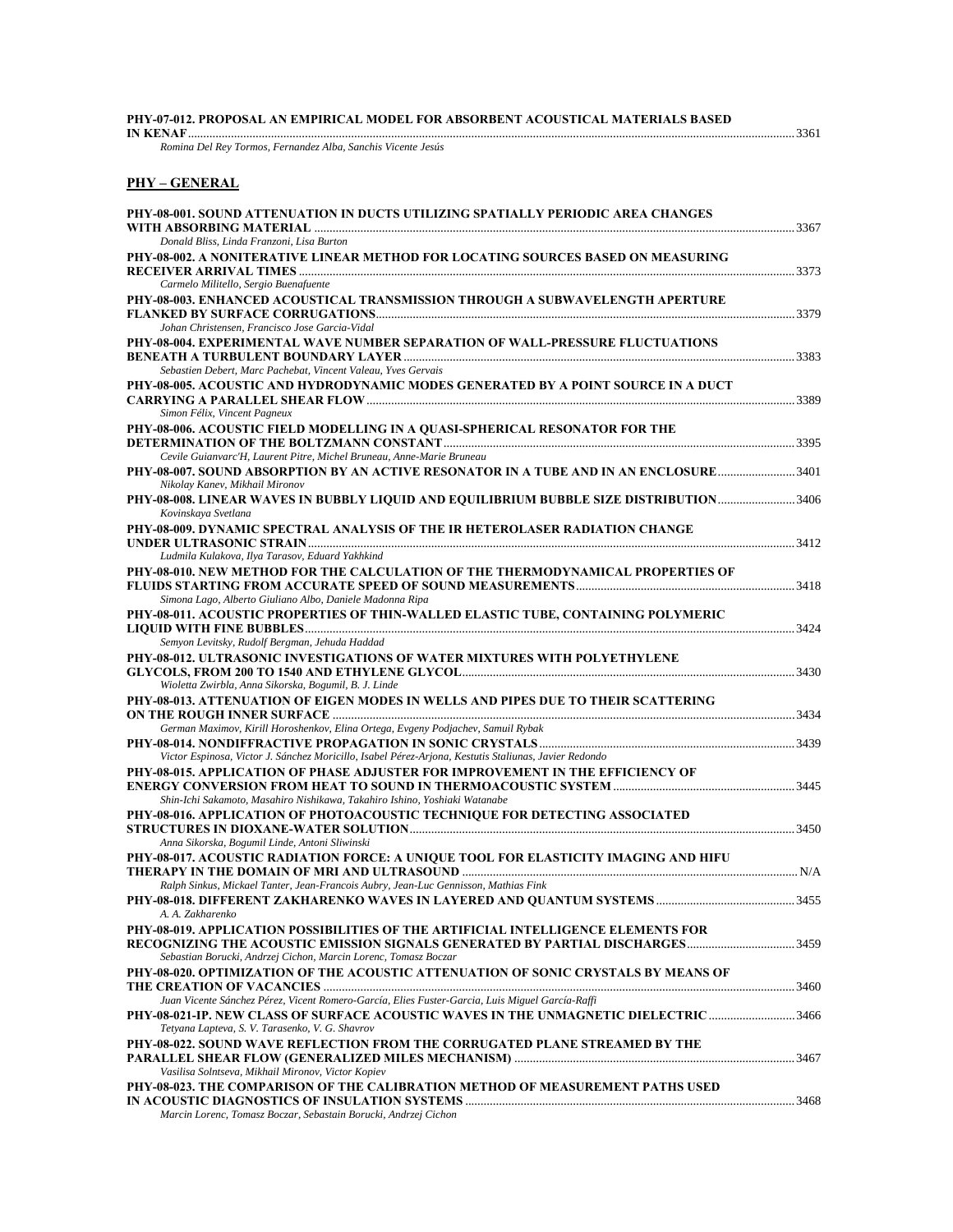| PHY-08-024. THE NEGATIVE ACOUSTIC REFRACTION OF 1D MAGNETIC PHONONIC CRYSTAL3469<br>Olga Tarasenko, S. V. Tarasenko, V. M. Yurchenko |  |
|--------------------------------------------------------------------------------------------------------------------------------------|--|
|                                                                                                                                      |  |
| Yangze Dong, Peng Sun, Pingxiang Liu                                                                                                 |  |
| PHY-08-026. IMPROVING ENERGY CONVERSION EFFICIENCY IN A THERMOACOUSTIC COOLING                                                       |  |
| SYSTEM ~ PROPERTY OF ENERGY CONVERSION PLACING HIGH HEAT CONDUCTIVITY MATERIAL                                                       |  |
|                                                                                                                                      |  |
| Naoki Miya, Shin-Ichi Sakamoto, Masahiro Kondo, Yoshiaki Watanabe                                                                    |  |
| PHY-08-027. THE ACOUSTIC PULSE SIGNAL DIFFRACTION ON DIFFERENT REFLECTORS IN AN                                                      |  |
|                                                                                                                                      |  |
| Dmitry Perov, Anatoly Rinkevich                                                                                                      |  |
| <b>PHY-08-028. BASIC STUDY FOR THE MINIATURIZATION OF THERMOACOUSTIC COOLER ~</b>                                                    |  |
|                                                                                                                                      |  |
| Yoshiyuki Tsuji, Shin-Ichi Sakamoto, Takahiro Ishino, Yoshiaki Watanabe                                                              |  |
| PHY-08-029, BASIC STUDY FOR THE MINIATURIZATION OF THERMOACOUSTIC COOLING SYSTEM                                                     |  |
|                                                                                                                                      |  |
| Tetsuya Wakata, Shin-Ichi Sakamoto, Masahiro Nishikawa, Yoshiaki Watanabe                                                            |  |
|                                                                                                                                      |  |

### **PPA – PHISIOLOGICAL AND PSYCHOLOGICAL ACOUSTICS**

### **ALGORITHMIC MUSIC ANALYSIS AND PROCESSING**

| David Wessel, Kelly Fitz, Eric Battenberg, Andrew Schmeder, Brent Edwards         |  |
|-----------------------------------------------------------------------------------|--|
| PPA-01-002-IP. PERCEPTUAL CONSTRAINTS FOR MUSIC INFORMATION RETRIEVAL SYSTEMS3498 |  |
| Martin F. McKinney, Janto Skowronek, Alberto Novello                              |  |
|                                                                                   |  |
| Gael Richard, Pierre Leveau, Laurent Daudet, Slim Essid, Bertrand David           |  |
|                                                                                   |  |
| Simon Dixon                                                                       |  |

### **APPLICATIONS OF PSYCHOACOUSTICS**

| Birgitta Berglund, Mats E. Nilsson                                                                                       |  |
|--------------------------------------------------------------------------------------------------------------------------|--|
| PPA-02-002-IP. DISSIMILARITY RATINGS OF IN-CAR SOUNDS: COMPARISON BETWEEN IN-SITU AND                                    |  |
|                                                                                                                          |  |
| Etienne Parizet, Sabine Langlois, Florent Richard                                                                        |  |
| Anna Preis, Honorata Hafke, Tomasz Kaczmarek                                                                             |  |
| PPA-02-004-IP. THE FUNCTIONAL IMAGERY AND SOUND QUALITY OF AUDITORY SIGNALS3533                                          |  |
| Shin-Ichiro Iwamiya, Aiko Fujita, Manabu Taguchi                                                                         |  |
| PPA-02-005-IP. NONMONOTONIC BEHAVIOUR OF PSYCHOACOUSTIC UNPLEASANTNESS AS A                                              |  |
|                                                                                                                          |  |
| Reinhard Weber, Reef Eilers                                                                                              |  |
| PPA-02-006-IP. JUST NOTICEABLE SOUND DIFFERENCES IN CARS - RESULTS OF PSYCHOACOUSTIC                                     |  |
| Otto Martner, Rolf Schirmacher, Carsten Zerbs, Laura Simon                                                               |  |
| <b>PPA-02-007-IP. SLOW SINUSOIDAL PHASE ROTATION AS A CARRIER FOR EMBEDDING</b>                                          |  |
| Yoiti Suzuki, Ryouichi Nishimura, Aleksander Sek                                                                         |  |
| PPA-02-008-IP. SPATIAL PSYCHOACOUSTICS AS THE BASIS FOR INNOVATIONS IN THE FIELD OF                                      |  |
| Jeroen Breebaart, Armin Kohlrausch, Steven Van De Par                                                                    |  |
|                                                                                                                          |  |
| <b>PPA-02-009-IP. GENERATION OF QUALITY TAXONOMIES FOR AUDITORY VIRTUAL</b>                                              |  |
| Andreas Silzle                                                                                                           |  |
| PPA-02-010-IP. AUDITORY SCENE ANALYSIS AND THE PRECEDENCE-EFFECT WITH COCHLEAR                                           |  |
|                                                                                                                          |  |
| Bernhard U. Seeber                                                                                                       |  |
|                                                                                                                          |  |
| Hugo Fastl, Christine Patsouras, Stephan Bayer, Thomas Beckenbauer                                                       |  |
|                                                                                                                          |  |
| Klaus Genuit, Sandro Guidati, Sebastian Rossberg                                                                         |  |
|                                                                                                                          |  |
| <b>Rudolf Bisping</b>                                                                                                    |  |
|                                                                                                                          |  |
| PPA-02-014-IP. SOUND OUALITY OF RAILWAY NOISE WITH AND WITHOUT BARRIER - A<br>LABORATORY STUDY Experience of the studies |  |
| Shafiquzzaman Khan                                                                                                       |  |
|                                                                                                                          |  |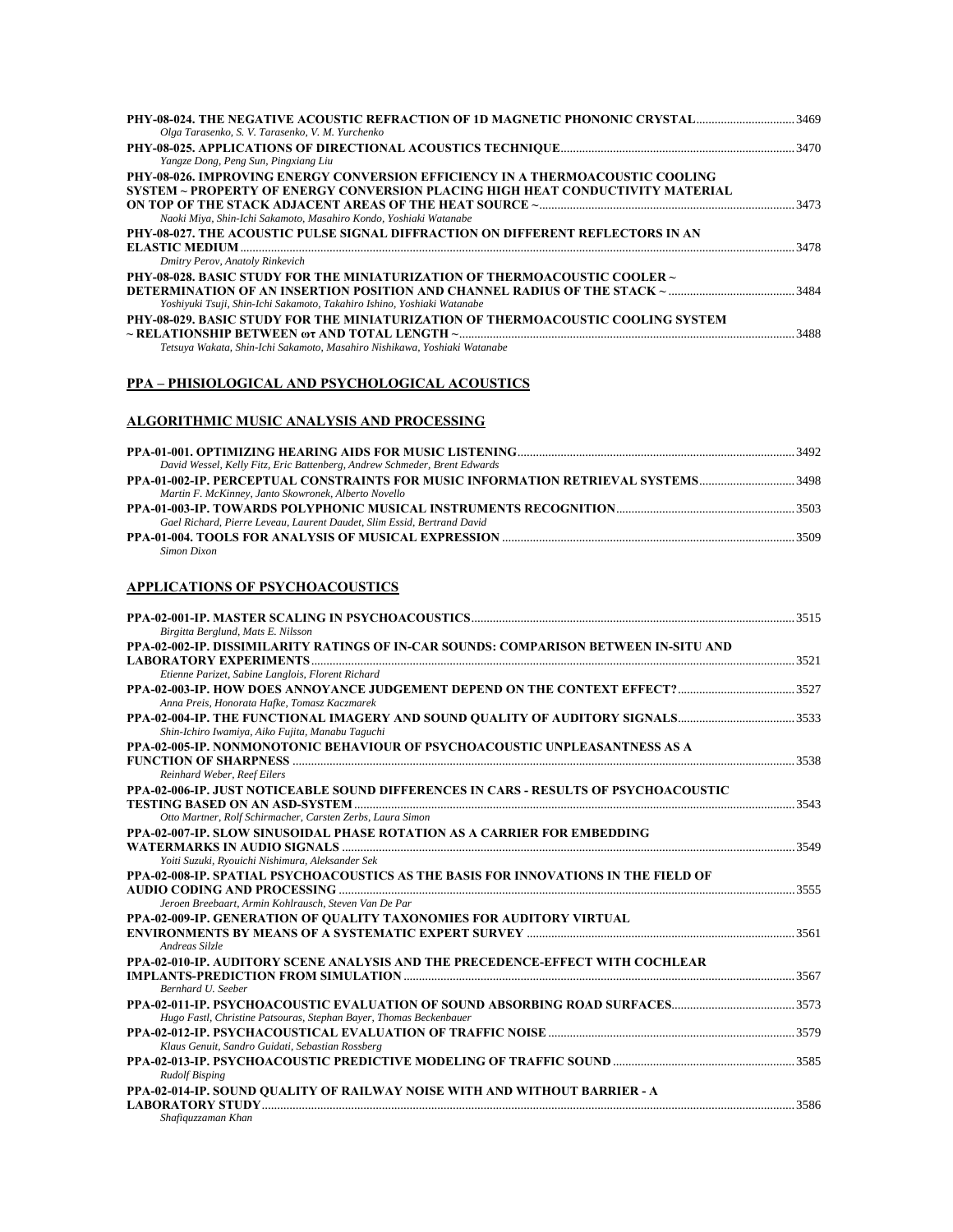| PPA-02-015-IP. APPLICATION OF VIBRO-ACOUSTIC AND PSYCHOACOUSTIC PROTOCOLS FOR THE                                                                         |  |
|-----------------------------------------------------------------------------------------------------------------------------------------------------------|--|
| Volker Mellert, Reinhard Weber, Reinhard                                                                                                                  |  |
| PPA-02-016. DEVELOPMENT OF LOCAL SOUND RESOURCES TO INTRODUCE THE CONCEPT OF                                                                              |  |
| Sang-Woo Kang, Ji-Hyeon Jeon, Chan Kook                                                                                                                   |  |
| PPA-02-017. IMPROVEMENT OF THE WORKING PLACE THROUGH PSYCHOACOUSTIC ASSESSMENT                                                                            |  |
| Marcos D. Fernandez, Manuel Recuero, Jose A. Ballesteros, Jose M. Blas                                                                                    |  |
| PPA-02-018. EVALUATION OF THE SAFRS APPLICATION TO CREATE ENVIRONMENTAL FRIENDLY                                                                          |  |
| Ji-Hyeon Jeon, Chan Kook, Gil-Soo Jang                                                                                                                    |  |
| PPA-02-019. AUDITORY EVALUATION OF SOUNDS RADIATED FROM A VIBRATING PLATE INSIDE A<br>Arnaud Trollé, Nacer Hamzaoui, Catherine Marquis-Favre              |  |
| PPA-02-020. CAR DOOR CLOSURE SOUNDS: CHARACTERIZATION OF PERCEPTUAL PROPERTIES                                                                            |  |
| Marie-Celine Bézat, Vincent Roussarie, Thierry Voinier, Richard Kronland-Martinet, Solvi Ystad                                                            |  |
|                                                                                                                                                           |  |
| Arne Nykänen, Orjan Johansson                                                                                                                             |  |
| PPA-02-022. ACOUSTIC SIGNATURE OF HARD, CRISPY, CRACKLY, CRUNCHY AND SNAPPY<br>Boris Reynaud, Nicolas Antille, Elisabeth Voirol-Baliguet, Nathalie Martin |  |
| PPA-02-023. JUST NOTICEABLE DIFFERENCE OF SOUND QUALITY METRICS OF REFRIGERATOR                                                                           |  |
|                                                                                                                                                           |  |
| Jin You, Jin Yong Jeon,                                                                                                                                   |  |
| PPA-02-024. EVALUATION OF HUMAN EMOTIONS DEPENDING ON VARIATIONS IN AUDIO-VISUAL                                                                          |  |
| Yong-Gyu Shin, Ji-Hyeon Jeon, Chan Kook, Sun-Woo Kim                                                                                                      |  |
| PPA-02-025. A STUDY ON THE DEGREE OF DISTURBANCE BY MEANINGFUL AND MEANINGLESS                                                                            |  |
| Sohei Tsujimura, Yukiko Yamada                                                                                                                            |  |
| PPA-02-026. PERCEPTUAL CONSEQUENCES OF CHANGE IN VOCODED SPEECH PARAMETERS FOR                                                                            |  |
| Szymon Drgas, Magdalena Blaszak                                                                                                                           |  |
| PPA-02-027. AN ATTEMPT TO CONSTRUCT A QUANTITATIVE SCALE OF THE CHEERFULNESS OF                                                                           |  |
| Masashi Yamada                                                                                                                                            |  |
| PPA-02-028. AN EFFICIENT ALTERNATIVE TO THE PAIRED COMPARISON METHOD FOR THE                                                                              |  |
| Patrick Chevret, Etienne Parizet                                                                                                                          |  |
| PPA-02-029. ENHANCING PERCEIVED SPORTINESS OF VEHICLES BY MEANS OF SOUND                                                                                  |  |
| Alfred Zeitler                                                                                                                                            |  |
| PPA-02-030. PSYCHOACOUSTICAL INDICATORS OF ACOUSTICAL COMFORT INSIDE TRAINS FOR                                                                           |  |
| I. Boullet, G. Rabau, S. Meunier, F. Poisson                                                                                                              |  |
| PPA-02-031. SUBJECTIVE EVALUATION OF ARTIFACTS OF VARIOUS SOUND COMPRESSING                                                                               |  |
| Libor Husník, Marcelo Herrera-Martinez                                                                                                                    |  |
| AUDIO-VISUAL INTERACTION                                                                                                                                  |  |
| PPA-03-001-IP. AUDITORY-VISUAL PERCEPTION OF ROOM SIZE IN VIRTUAL ENVIRONMENTS3685<br>Pontus Larsson, Aleksander Väljamäe                                 |  |
| PPA-03-002-IP. EFFECTS OF AUDITORY AND VISUAL INFORMATION ON THE PERCEIVED                                                                                |  |
| Shuichi Sakamoto, Yôiti Suzuki, Jiro Gyoba                                                                                                                |  |
|                                                                                                                                                           |  |
| Georg Meyer, Alexander Crocker-Buque, Sophie Wuerger                                                                                                      |  |
| Roberto Muñoz, Manuel Recuero                                                                                                                             |  |
| David Alais, David Burr, Simon Carlile                                                                                                                    |  |
| PPA-03-006. SYNCHRONIZATION BETWEEN AUDITORY AND VISUAL STIMULI; THE EFFECT OF                                                                            |  |
| Kohei Washikita, Takuya Takahashi, Masashi Yamada                                                                                                         |  |
| PPA-03-007-IP. A SYSTEMATIC INFLUENCE OF STIMULUS TYPE ON AUDIO-VISUAL SYNCHRONY                                                                          |  |

**PERCEPTION**..............................................................................................................................................................................................3719

*Armin Kohlrausch, Rob L. J. Van Eijk, Steven Van De Par, James F. Juola*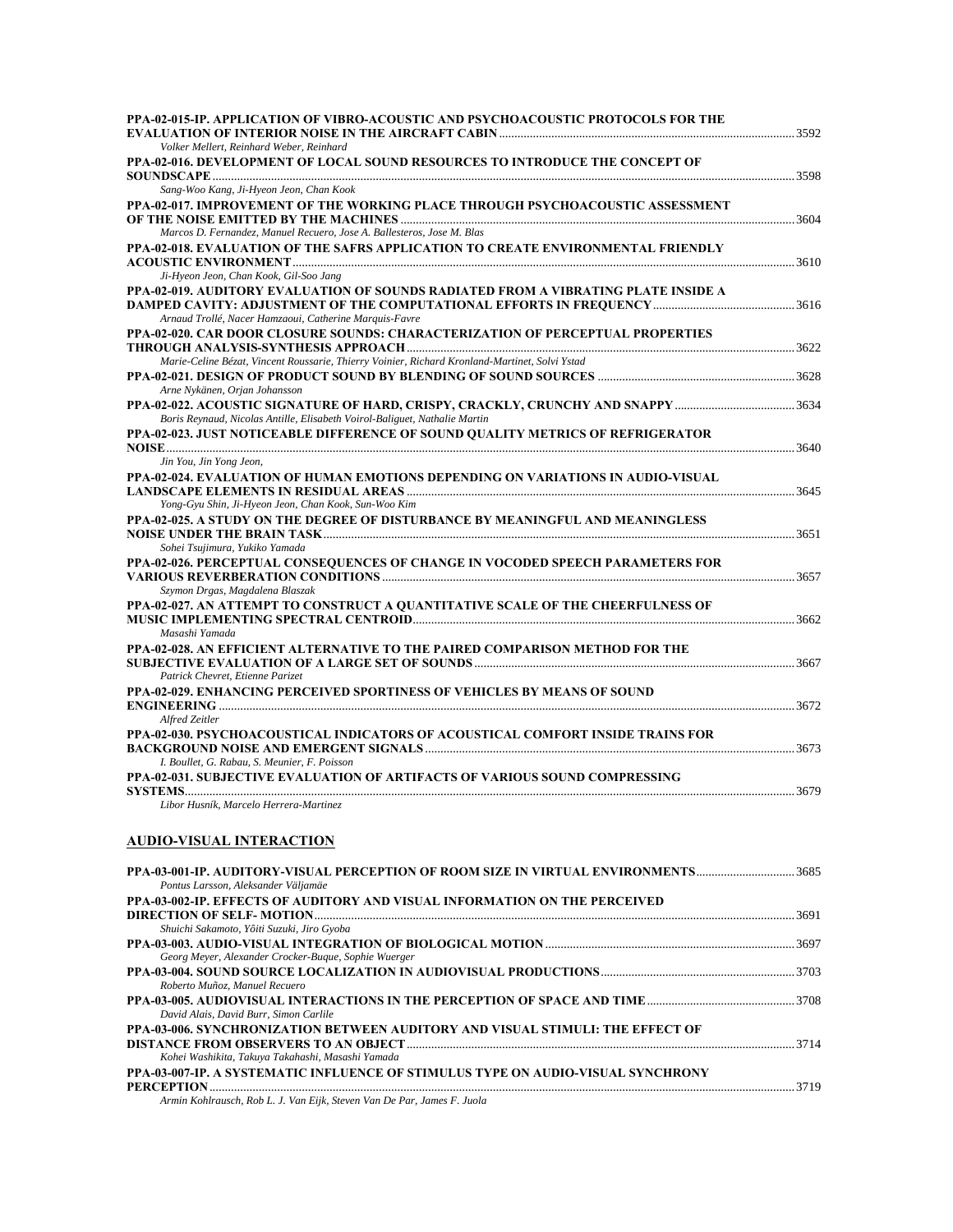| PPA-03-008-IP. AUDITORY-VISUAL SPEECH PERCEPTION AND INTERMODAL ASYNCHRONY …………………………………………………………………<br>Akihiro Tanaka, Shuichi Sakamoto, Yo-Iti Suzuki, Komi Tsumura |      |
|-----------------------------------------------------------------------------------------------------------------------------------------------------------------------|------|
|                                                                                                                                                                       |      |
| Roberto Muñoz, Manuel Recuero, Gonzalo San Martín, Francisco Fuenzalida                                                                                               |      |
| <b>PPA-03-010-IP. MID-LEVEL, FEATURE BASED PROCESSING FOR AUDIO-VISUAL TEMPORAL</b>                                                                                   |      |
|                                                                                                                                                                       | 3737 |
| Waka Fujisaki, Shin'Ya Nishida                                                                                                                                        |      |
| PPA-03-011-IP. AUDIO-VISUAL INTERACTIONS IN DYNAMIC SCENES: IMPLICATIONS FOR                                                                                          |      |
|                                                                                                                                                                       | 3741 |
| Aleksander Väljamäe, Salvador Soto-Faraco                                                                                                                             |      |
| PPA-03-012-IP. AMBIGUITY SOLVING IN VISUAL EVENT PERCEPTION BY AUDITORY SIGNALS<br>Katsumi Watanabe                                                                   |      |
|                                                                                                                                                                       |      |
| Shin-Ichiro Iwamiya                                                                                                                                                   |      |
| PPA-03-014. MULTIMODAL APPROACH OF VIBRO-ACOUSTIC COMFORT IN VEHICLES: INFLUENCE                                                                                      |      |
|                                                                                                                                                                       | 3752 |
| Mael Amari, Etienne Parizet, Vincent Roussarie                                                                                                                        |      |
| PPA-03-015. CROSSMODAL BINDING: EVALUATING THE 'UNITY ASSUMPTION' USING COMPLEX                                                                                       |      |
|                                                                                                                                                                       | 3758 |
| Argiro Vatakis, Charles Spence                                                                                                                                        |      |

### **AUDITION OF SOUND SOURCE AND ITS PROPERTIES**

| PPA-04-001-IP. PERCEIVING LOOMING SOUNDS: THE IMPORTANCE OF AUDITORY MOTION AS A                      |      |
|-------------------------------------------------------------------------------------------------------|------|
|                                                                                                       | 3764 |
| John G. Neuhoff                                                                                       |      |
|                                                                                                       |      |
| Tomasz Kaczmarek                                                                                      |      |
|                                                                                                       |      |
| Catherine Guastavino, Pascal Belin                                                                    |      |
|                                                                                                       |      |
| Jose Luis Miralles, Jose Vicente Garrigues, Alicia Giménez, Jose Romero, Rosa Cibrián, Salvador Cerdá |      |
|                                                                                                       |      |
| Jesse Flint. Richard Pastore                                                                          |      |
| <b>PPA-04-006. ABSOLUTE THRESHOLD OF HEARING CHANGE BY PERCEIVING VARIOUS PREVIOUS</b>                |      |
|                                                                                                       |      |
| Hiroshi Hasegawa, Junji Yoshida, Kasuga Masao                                                         |      |
| <b>PPA-04-007. APPLICATION OF THE GEDDES-LEE MODEL FOR THE SUBJECTIVE EVALUATION OF</b>               |      |
|                                                                                                       | 3795 |
| Joan Cruañes Catala, Jorge Francés Monllor, Jaime Ramis Soriano, Jesus Alba Fernández                 |      |

### **BINAURAL HEARING AND SPATIAL PERCEPTION**

| PPA-05-001-IP. MODELING THE PRECEDENCE EFFECT FOR PERCUSSIVE SOUNDS WITH DIFFERENT |      |
|------------------------------------------------------------------------------------|------|
|                                                                                    |      |
| Jonas Braasch, Hari V. Savitala, Jens Blauert                                      |      |
|                                                                                    |      |
| H Steven Colburn, Suzanne Carr, Rui Wan                                            |      |
| PPA-05-003-IP. A MODEL OF THE HEAD-RELATED TRANSFER FUNCTION BASED ON SPECTRAL     |      |
|                                                                                    |      |
| Kazuhiro IIda, Motokuni Itoh, Atsue Itagaki, Masayuki Morimoto                     |      |
| PPA-05-004-IP. A CLOSER LOOK AT THE REPRESENTATION OF INTERAURAL DIFFERENCES IN A  |      |
|                                                                                    |      |
| Nicolas Le Goff, Armin Kohlrausch, Jeroen Breebaart                                |      |
| PPA-05-005-IP. THE DUPLEX-THEORY OF LOCALIZATION INVESTIGATED UNDER NATURAL        |      |
|                                                                                    |      |
| Berhard U. Seeber                                                                  |      |
| PPA-05-006-IP. LEAD-LAG PRECEDENCE PARADIGM AS A FUNCTION OF RELATIVE LEVEL AND    |      |
|                                                                                    |      |
| William A. Yost                                                                    |      |
| PPA-05-007. PERCEPTUAL MOVEMENT OF SOUNDS FED THROUGH MULTIWAY LOUDSPEAKERS        |      |
|                                                                                    |      |
| Yu Agatsuma, Eiichi Miyasaka                                                       |      |
| PPA-05-008. PERCEPTUAL DISTANCES FROM SOUND SOURSES IN THE CASE OF WEARING HEARING |      |
|                                                                                    | 3843 |
| Yasuhiko Arai, Shota Murashita                                                     |      |
| PPA-05-009. COMPUTATIONAL COUNT-COMPARISON MODELS FOR ITD AND ILD DECODING3849     |      |
| Ville Pulkki. Toni Hirvonen                                                        |      |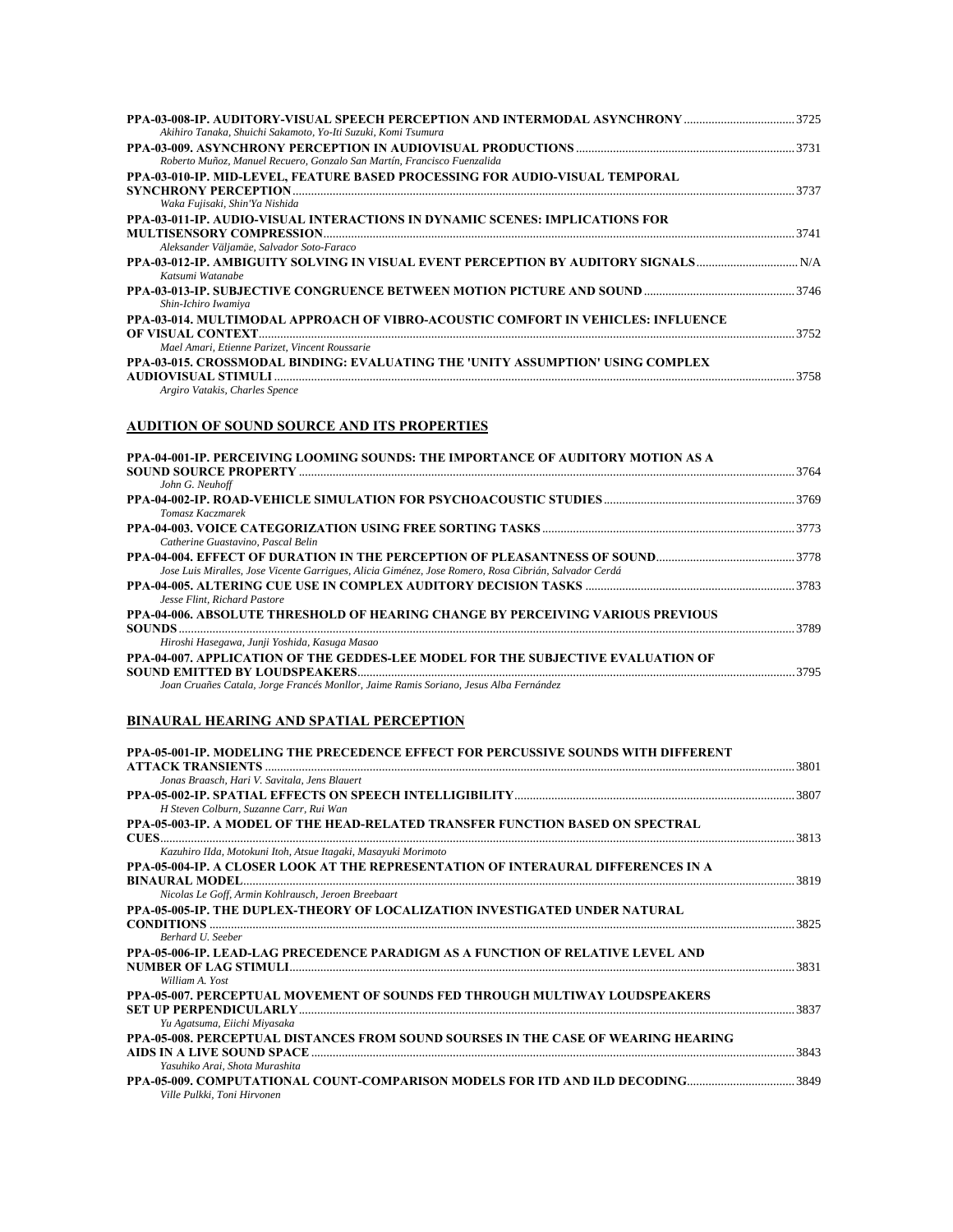| PPA-05-010. A COMPARISON OF DETECTION AND LATERALIZATION OF INTERAURALLY TIME-  |  |
|---------------------------------------------------------------------------------|--|
|                                                                                 |  |
| Steven Van De Par, Armin Kohlrausch, Othmar Schimmel                            |  |
| PPA-05-011. COMODULATION MASKING RELEASE AND INTERAURAL PHASES DIFFERENCES 3861 |  |
| Jesko L. Verhey, Bastian Epp                                                    |  |
|                                                                                 |  |
| David Heavens, Tim Pearce                                                       |  |
|                                                                                 |  |
| Tatsuya Hirahara, Hiroyuki Sagara, Makoto Otani                                 |  |

### **VOLUME 7**

| PPA-05-014. EXPERIMENTS ON THE UTILIZATION OF SPACE AS A MUSICAL LANGUAGE RESOURCE 3879 |      |
|-----------------------------------------------------------------------------------------|------|
| Jose Luis Miralles Bono, Blas Payri, Javier Redondo, Ruben Picó                         |      |
| <b>PPA-05-015. PERCEPTUAL EVALUATION OF HRTF NOTCHES VERSUS PEAKS FOR VERTICAL</b>      |      |
|                                                                                         | 3885 |
| Raphael Greff, Brian F. G. Katz                                                         |      |
| PPA-05-016. LATERALIZATION OF AMPLITUDE-MODULATED BONE-CONDUCTED ULTRASOUNDS:           |      |
| DISCRIMINATION OF INTERAURAL TIME AND INTENSITY DIFFERENCES AND TIME-INTENSITY          |      |
|                                                                                         | 3891 |
| Takuya Hotehama, Seiji Nakagawa                                                         |      |
| <b>PPA-05-017. NUMERICAL STUDY ON SOURCE DISTANCE DEPENDENCY OF HEAD-RELATED</b>        |      |
|                                                                                         | 3897 |
|                                                                                         |      |

*Makoto Otani, Tatsuya Hirahara* 

### **BINAURAL TECHNOLOGY**

| PPA-06-001-IP. IMPLEMENTATION AND EVALUATION OF A MEASUREMENT PROCEDURE FOR THE                                                        |  |
|----------------------------------------------------------------------------------------------------------------------------------------|--|
|                                                                                                                                        |  |
| <b>Thomas Fedtke</b>                                                                                                                   |  |
| PPA-06-002-IP. EAR CANAL IMPEDANCES OF CHILDREN AND ADULTS - INVESTIGATIONS WITH                                                       |  |
|                                                                                                                                        |  |
| Janina Fels, Jan Paprotny, Lars Feickert                                                                                               |  |
|                                                                                                                                        |  |
| Michael R. Stinson, Gilles A. Daigle                                                                                                   |  |
|                                                                                                                                        |  |
| Dorte Hammershøi                                                                                                                       |  |
| PPA-06-005-IP. A FAST MEASUREMENT SYSTEM FOR THE LISTENER'S OWN HEAD-RELATED                                                           |  |
|                                                                                                                                        |  |
| Kimitoshi Fukudome, Kazuki Takenouchi, Masato Kashida, Toshiya Samejima, Naoki Ono                                                     |  |
|                                                                                                                                        |  |
| Norbert Kopco, Scott Santarelli, Virginia Best, Barbara Shinn-Cunningham                                                               |  |
| PPA-06-007-IP. HIGH FIDELITY MODELING AND EXPERIMENTAL EVALUATION OF BINAURAL BONE                                                     |  |
|                                                                                                                                        |  |
| B. N. Walker, R. M. Stanley, A. Przekwas, X. G. Tan, Z. J. Chen, H. W. Yang, P. Wilkerson, V. Harrand, C. Chancey, A. J. M.<br>Houtsma |  |
| PPA-06-008-IP, APPLICATIONS OF BINAURAL PROCESSING TO AUTOMATIC SPECH RECOGNITION3942                                                  |  |
| Richard M. Stern, Evandro Gouvea, Hyung-Min Park, Govindarajan Thattai                                                                 |  |
| PPA-06-009-IP. ROUND ROBIN COMPARISON OF HRTF MEASUREMENT SYSTEMS: PRELIMINARY                                                         |  |
|                                                                                                                                        |  |
| Brian F. G. Katz, Durand R. Begault                                                                                                    |  |
|                                                                                                                                        |  |
| Klaus Genuit, Andre Fiebig                                                                                                             |  |
| PPA-06-011. DEVELOPMENT OF SELECTABLE VIEWPOINT AND LISTENING POINT SYSTEM FOR                                                         |  |
|                                                                                                                                        |  |
| Niwa Kenta, Nishino Takanori, Takeda Kazuya                                                                                            |  |

### **COMPUTATIONAL MODELS OF THE AUDITORY SYSTEM**

| Johannes Baumgart, Roger Grundmann                                         |        |
|----------------------------------------------------------------------------|--------|
|                                                                            |        |
| Alberto López-Nájera, Ray Meddis, Enrique Alejandro López-Poveda           |        |
| PPA-07-003-IP. A COMPUTATIONAL AUDITORY MODEL WITH A NONLINEAR COCHLEA AND |        |
|                                                                            | - 3973 |
| Toshio Irino, Tom C. Walters, Roy D. Patterson                             |        |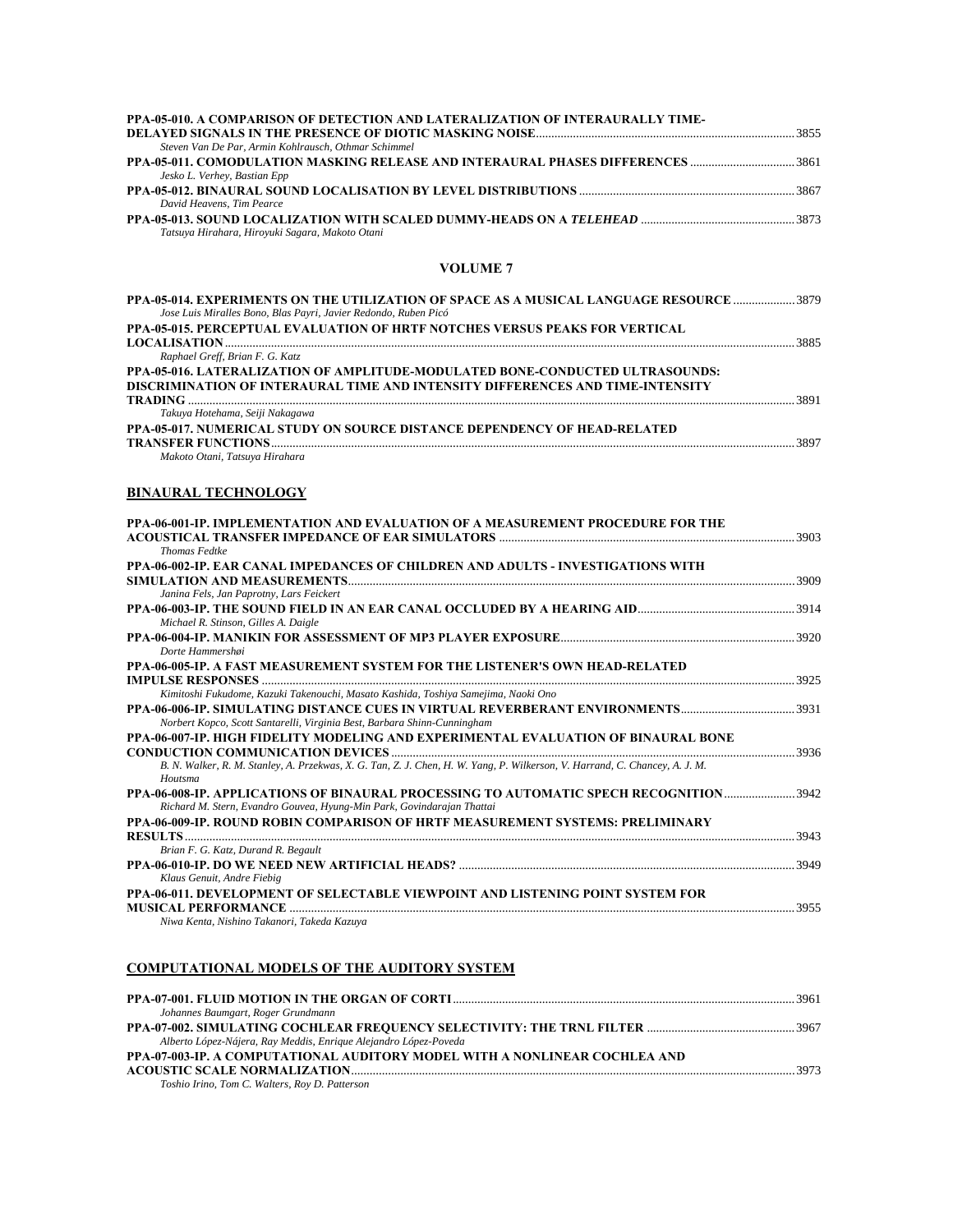| PPA-07-004-IP. COMPUTATIONAL MODELLING OF THE CAT AUDITORY PERIPHERY: RECENT  |  |
|-------------------------------------------------------------------------------|--|
| Ian C. Bruce, Muhammad S. A. Zilany                                           |  |
|                                                                               |  |
| H. Steven Colburn, Yi Zhou, Andrew Brughera, Yoojin Chung                     |  |
| PPA-07-006-IP. THE REPRESENTATION OF HIGH-FREQUENCY SPECTRAL NOTCHES IN THE   |  |
|                                                                               |  |
| Enrique A. Lopez-Poveda, Ana Alves-Pinto, Alan R. Palmer, A. Eustaquio-Martín |  |
| Wendy Lecluyse, Ray Meddis                                                    |  |
| PPA-07-008-IP. THE TEMPORAL WINDOW MODEL AND THE LINEARITY OF TEMPORAL        |  |
|                                                                               |  |
| Christopher J. Plack                                                          |  |
| PPA-07-009-IP. MODELING SPECTRAL AND TEMPORAL MASKING IN THE HUMAN AUDITORY   |  |
| Torsten Dau, Morten L. Jepsen, Stephan D. Ewert                               |  |
|                                                                               |  |
| Andrew J. Oxenham, C. Micheyl, Joshua G. Bernstein, Andrea M. Simonson        |  |
| PPA-07-011-IP. THE ROBUSTNESS OF BIO-ACOUSTIC COMMUNICATION AND THE ROLE OF   |  |
|                                                                               |  |
| Roy D. Patterson, Ralph Van Dinther, Toshio Irino                             |  |
| PPA-07-012-IP. MODELS OF TIMBRE USING SPECTRO-TEMPORAL RECEPTIVE FIELDS:      |  |
|                                                                               |  |
| Daniel Pressnitzer, Mounya Elhilali, Shamma Shihab                            |  |
|                                                                               |  |
| Susan Denham, Martin Coath, Emili Balaguer-Ballester                          |  |
| PPA-07-014. AUDITORY PROCESSING OF SPECTRAL MODULATIONS PRODUCED BY EARLY     |  |
|                                                                               |  |
| Jörg Matthias Buchholz                                                        |  |
| PPA-07-015. EVALUATION OF INTERAURAL TIME AND INTENSITY DIFFERENCES: A NEURAL |  |
| 4044                                                                          |  |
| <b>Zbynek Bures</b>                                                           |  |
| PPA-07-016. PROCESSING CAPACITY FOR PERCEPTUAL INFORMATION IN GAUSSIAN NOISE  |  |
|                                                                               |  |
| Tom Goossens, Steven Van De Par, Armin Kohlrausch                             |  |
| PPA-07-017-IP. A CORTICAL VIEW ON AUDITORY SCENE ANALYSIS: A PHYSIOLOGICAL &  |  |
|                                                                               |  |
| Mounya Elhilali, Shihab Shamma                                                |  |
| PPA-07-018. COMPARATIVE EVALUATION OF SUCCESSIVE COCHLEAR MODELING STAGES AS  |  |
|                                                                               |  |
| Tamas Harczos, Waldo Nogueira, Gero Szepannek, Frank Klefenz                  |  |

### **VIRTUAL AND REAL AUDITIORY ENVIRONMENTS – AUDITORY DISPLAY**

| Simon Carlile, Toby Blackman, Joel Cooper                                                 |      |
|-------------------------------------------------------------------------------------------|------|
|                                                                                           |      |
| Pavel Zahorik                                                                             |      |
|                                                                                           |      |
| Virginia Best, Antje Ihlefeld, Christine Mason, Gerald Kidd Jr., Barbara Shinn-Cunningham |      |
|                                                                                           |      |
| Russell Martin, Ken McAnally, Ranmalee Eramudugolla, Dexter Irvine, Jason Mattingley      |      |
|                                                                                           |      |
| Douglas S. Brungart, Brian D. Simpson, Nandini Lyer                                       |      |
|                                                                                           |      |
| Graham Naylor                                                                             |      |
| PPA-08-007-IP. IMPACT OF HEARING IMPAIRMENT AND HEARING AIDS ON BENEFITS DUE TO           |      |
|                                                                                           |      |
| Sridhar Kalluri, Brent Edwards                                                            |      |
| PPA-08-008-IP. DISPLAYING AUDITORY INFORMATION IN COCHLEAR IMPLANTS: INSIGHTS FROM        |      |
|                                                                                           | 4106 |
| Andrew J. Oxenham. Andrea M. Simonson                                                     |      |
|                                                                                           |      |
| Stephen Barrass                                                                           |      |
| PPA-08-010. EFFECTS OF AUDITORY CONTEXT ON THE IDENTIFICATION OF ENVIRONMENTAL            |      |
|                                                                                           |      |
| Brian Gygi, Valeriy Shafiro                                                               |      |
|                                                                                           |      |
| M. Jones, S. J. Elliott, T. Takeuchi, J. Beer                                             |      |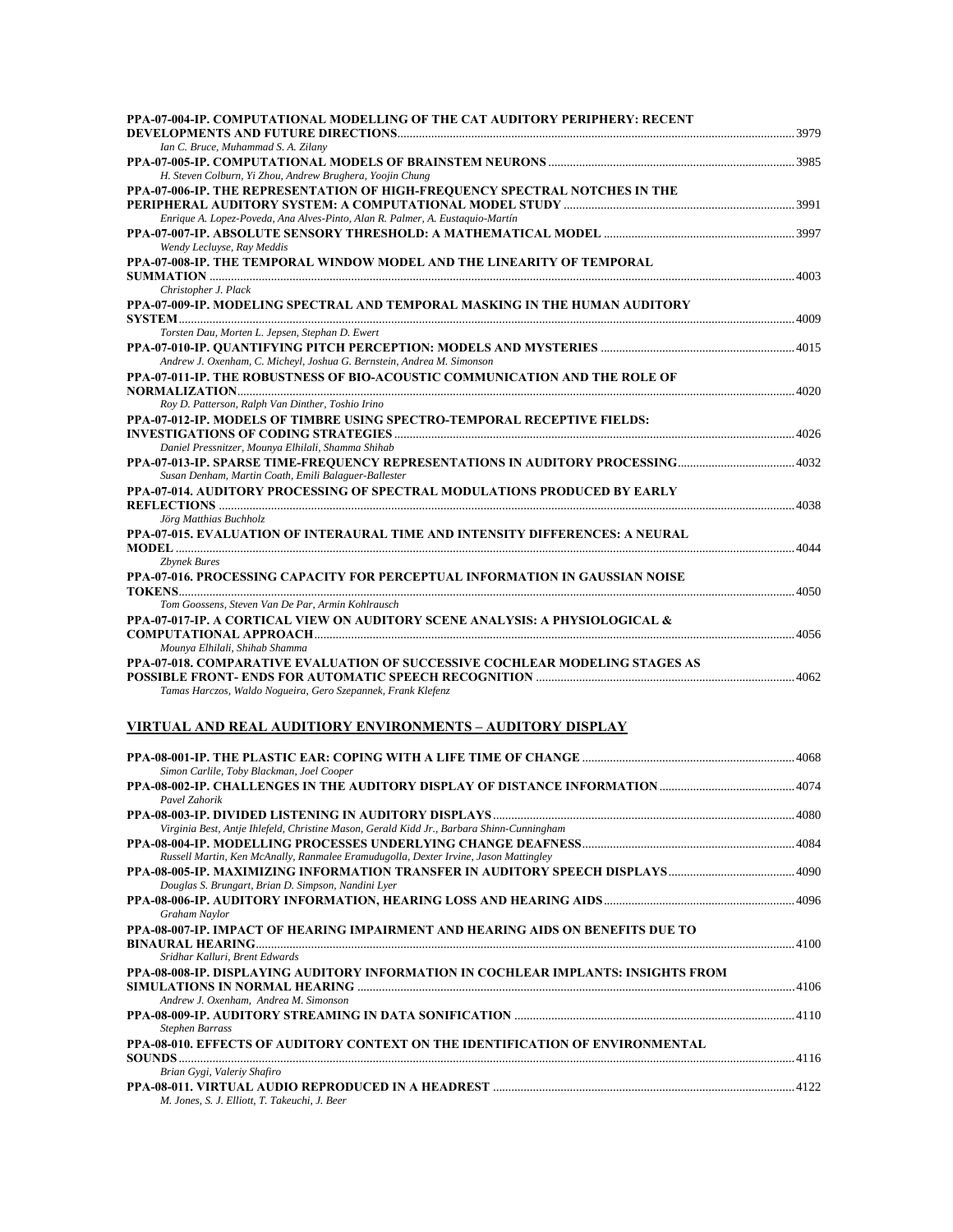| <b>PPA-08-012. ON THE IMPROVEMENT OF VIRTUAL LOCALIZATION IN VERTICAL DIRECTIONS</b> |  |
|--------------------------------------------------------------------------------------|--|
|                                                                                      |  |
| $\alpha$ $\alpha$ $\beta$                                                            |  |

### *Gyorgy Wersényi*

### **PPA - GENERAL**

| PPA-09-001. PSYCHOSOCIAL VARIABLES IN A HEARING CONSERVATION PROGRAMM ADDRESED                                                                                        |  |
|-----------------------------------------------------------------------------------------------------------------------------------------------------------------------|--|
|                                                                                                                                                                       |  |
| Ester C. Biassoni, Mario R. Serra, Zulema Bie, Yamila Layum, Mildred Díaz, Natalia Almada, Silvia Joekes, Maria R. Yacci                                              |  |
| Dejan Ciric, Dorte Hammershøi                                                                                                                                         |  |
| Trevor J. Cox                                                                                                                                                         |  |
| PPA-09-004. PRELIMNARY ANALYSIS OF COMMUNITY RESPONSE TO ROAD TRAFFIC NOISE IN                                                                                        |  |
|                                                                                                                                                                       |  |
| M. Garoum, W. Kharbaoui, A. Bahoussa, M. Rhachi, A. Moreno                                                                                                            |  |
| PPA-09-005. EFFECT OF BINAURAL DICHOTIC PRESENTATION WITH CRITICAL BANDWIDTH BASED                                                                                    |  |
|                                                                                                                                                                       |  |
| Pandurangarao N. Kulkarni, Prem C. Pandey                                                                                                                             |  |
| PPA-09-006. MODULATION MASKING FOR MASKERS OF DIFFERENT STATISTICAL AND SPECTRAL                                                                                      |  |
| Dariusz Jan Kutzer                                                                                                                                                    |  |
| PPA-09-007. DEFINING THE LIMITS OF TUNING FOR TONES WITH AND WITHOUT VIBRATO<br>Rachel Van Besouw, Jude Brereton, David Howard                                        |  |
| PPA-09-008. NON-OCCUPATIONAL NOISE EXPOSURE IN THE YOUNG: DEVELOPMENT OF A                                                                                            |  |
|                                                                                                                                                                       |  |
| Mario R. Serra, Ester C. Biassoni, Marta Pavlik, Jorge Perez Villalobo, Carlos Curet, Maria Hinalaf, Silvia Joekes, Maria R.<br>Yacci, Gloria Minoldo, Silvia Abraham |  |
| PPA-09-009. COCHLEAR NONLINEARITY AND TRANSIENT EVOKED OTOACOUSTIC EMISSION                                                                                           |  |
|                                                                                                                                                                       |  |
| Renato Sisto, Arturo Moleti, Angelo Tirabasso                                                                                                                         |  |
| PPA-09-010. JUDGING SEX AND AGE: EFFECT OF GLOTTAL-PULSE RATE, VOCAL-TRACT LENGTH                                                                                     |  |
| David R. R. Smith, Thomas C. Walters, Roy D. Patterson                                                                                                                |  |
| PPA-09-011. INDIVIDUAL DIFFERENCES OF ELECTROENCEPHALOGRAM UNDER SOUND STIMULI4193<br>Yukiko Yamada, Sohei Tsujimura                                                  |  |
| PPA-09-012. AUDITORY EVOKED MAGNETIC FIELDS AND LOUDNESS IN RELATION TO BANDPASS                                                                                      |  |
|                                                                                                                                                                       |  |
| Yoshiharu Soeta, Seiji Nakagawa                                                                                                                                       |  |
| PPA-09-013. QUANTITATIVE EVALUATION ON SUBJECTIVE IMPRESSION OF SONORITY OF CHORDS                                                                                    |  |
|                                                                                                                                                                       |  |
| Hiroki Inoue, Norio Emura, Masanobu Miura, Masuzo Yanagida                                                                                                            |  |
| PPA-09-014. PERCEPTION OF BONE-CONDUCTED ULTRASOUND ASSESSED BY ITS LOUDNESS                                                                                          |  |
| Kazuhito Ito, Seiji Nakagawa                                                                                                                                          |  |
| PPA-09-015. EFFECTS OF MOOD ON MUSICAL PREFERENCE: EXPERIMENTS AND RESEARCH ON                                                                                        |  |
|                                                                                                                                                                       |  |
| Matsumoto Junko                                                                                                                                                       |  |
| PPA-09-016. THE NONLINEAR COMPONENT 2F1-F2 AND THE PITCH OF TWO-COMPONENT                                                                                             |  |
|                                                                                                                                                                       |  |
| Adam Mielczarek                                                                                                                                                       |  |
| PPA-09-017. ASSESSMENTS OF BONE-CONDUCTED ULTRASONIC HEARING-AID (BCUHA):                                                                                             |  |
|                                                                                                                                                                       |  |
| Seiji Nakagawa, Yosuke Okamoto, Kiyoshi Fujimoto                                                                                                                      |  |
| RBA – ROOM AND BUILDIGN ACOUSTICS                                                                                                                                     |  |
|                                                                                                                                                                       |  |
| ACOUSTICS AND SUSTAINABLE BUILDNG                                                                                                                                     |  |
|                                                                                                                                                                       |  |
| Javier Serra                                                                                                                                                          |  |
|                                                                                                                                                                       |  |

| Peter Rogers                                                                        |  |
|-------------------------------------------------------------------------------------|--|
| RBA-01-003. SUSTAINABILITY, ACOUSTICS AND GREEN BUILDING RATING SYSTEMS; OR: HOW TO |  |
|                                                                                     |  |
| Alexis Kurtz                                                                        |  |
|                                                                                     |  |
| Kenneth Roy, Anita Snader                                                           |  |
| RBA-01-005-IP. ANALYSIS OF THE SUSTAINABILITY PERFORMANCE OF VARIOUS RESIDENTIAL    |  |
|                                                                                     |  |
| Chia Jen Yu, Jian Kang                                                              |  |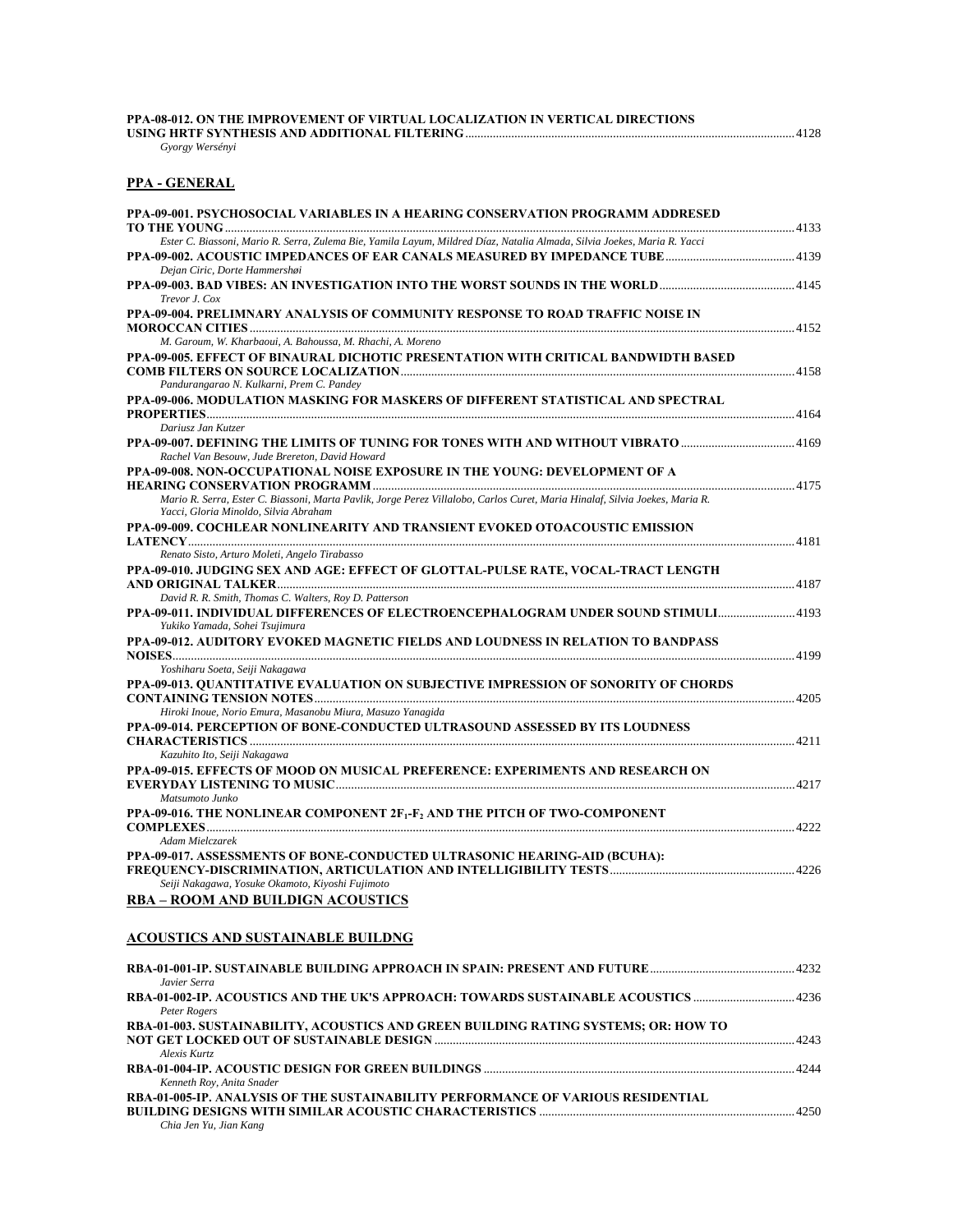| Murray Hodgson, Rosamund Hyde, Blair Fulton, Catherine Taylor-Hell                                                                                        |  |
|-----------------------------------------------------------------------------------------------------------------------------------------------------------|--|
| RBA-01-007-IP. FIELD MEASUREMENT OF THE ACOUSTICAL PERFORMANCE OF GREEN ROOFS                                                                             |  |
| Maureen Connelly, Alireza Khaleghi, Murray Hodgson                                                                                                        |  |
| RBA-01-008-IP. GREEN AND SUSTAINABLE MATERIALS FOR NOISE CONTROL IN BUILDINGS<br>Francesco Asdrubali                                                      |  |
| RBA-01-009-IP. AN EXPERIMENTAL INVESTIGATION OF THE POTENTIAL OF BIOMASS MATERIALS                                                                        |  |
| R. D. Cookson, D. J. Oldham, C. A. Egan, G. Seiffert                                                                                                      |  |
| RBA-01-010-IP. VIBRO-ACOUSTIC PROPERTIES OF POROUS MEDIA FROM RECYCLED GRANULATES 4275                                                                    |  |
| Horoshenkov Khan, Patel Benkreira<br>RBA-01-011-IP. THE DEVELOPMENT OF TECHNIQUES FOR ASSESSING THE COMBINED ACOUSTIC                                     |  |
| D. J. Oldham, M. H. De Salis, S. Sharples                                                                                                                 |  |
| RBA-01-012-IP. RELATIONSHIP BETWEEN VENTILATION, AIR QUALITY AND ACOUSTICS IN 'GREEN'                                                                     |  |
| Alireza Khaleghi, Karen Bartlett, Murray Hodgson                                                                                                          |  |
| RBA-01-013-IP. IMPROVING THE ACOUSTICAL PERFORMANCE OF A GREEN OFFICE BUILDING                                                                            |  |
| Max Richter, Zohreh Razavi, Catherine Taylor-Hell, Murray Hodgson, Alireza Khaleghi                                                                       |  |
| Hans Cauberg, Martin Tenpierik                                                                                                                            |  |
| RBA-01-015. PILOT PROJECT ABOUT THE IMPLEMENTATION OF ACOUSTICS IMPROVEMENTS FOR                                                                          |  |
| Marta Fuente, Fernando Fernández, Karmele Herranz                                                                                                         |  |
| RBA-01-016. INVERSE ESTIMATION OF NON ACOUSTICAL PARAMETERS OF ABSORBING                                                                                  |  |
| M. Garoum, M. Tajayouti, M. Rhachi, F. Simón, A. Moreno                                                                                                   |  |
| RBA-01-017. ACOUBAT-DBMAT: THE IMPORTANCE OF ACOUSTIC MODELLING OF BUILDINGS IN                                                                           |  |
| Ivan Portas                                                                                                                                               |  |
|                                                                                                                                                           |  |
| Martijn Vercammen, Theo Scheers                                                                                                                           |  |
| Rui Calejo Rodrigues, Eduarda Silva, Tiago Ferreira                                                                                                       |  |
| RBA-01-020. THE ACOUSTICAL POTENTIAL OF REED PANELS FOR PARTITIONS IN SUSTAINABLE                                                                         |  |
| Montana Jiménez; Cesar Díaz, David Oldham, Jose Fernández-Cabo, Antonio Pedrero, Luis Torres                                                              |  |
|                                                                                                                                                           |  |
| ACOUSTICS OF ANCIENT THEATERS: THEIR USE FOR ACOUSTICAL PERFORMANCES                                                                                      |  |
| RBA-02-001-IP. THE ACOUSTICS OF THE HELLENISTIC THEATRE OF EPIDAURUS: THE IMPORTANT                                                                       |  |
|                                                                                                                                                           |  |
| Nico F. Declercq, Cindy S. A. Dekeyser<br>RBA-02-002-IP. ACOUSTICS AS A TOOL TO SUPPORT THE ARCHAEOLOGICAL RECONSTRUCTION                                 |  |
|                                                                                                                                                           |  |
| Franco Gugliermetti, Fabio Bisegna, Andrea Monaco<br>RBA-02-003-IP. THE ACOUSTICS OF TWO ANCIENT ROMAN THEATRES IN POMPEII ……………………………………………………………………………… |  |
| Raffaele Dragonetti, Carmine Ianniello, Francesco Mercogliano, Rosario Romano                                                                             |  |
|                                                                                                                                                           |  |
| Kalliopi Chourmouziadou, Jian Kang<br>RBA-02-005-IP. THE MODERN USE FOR ACOUSTICAL PERFORMANCES OF THE ANCIENT ROMAN                                      |  |
|                                                                                                                                                           |  |
| Leda De Gregorio, Gino Iannace, Luigi Maffei, Massimiliano Masullo                                                                                        |  |
| RBA-02-006-IP. TYPES OF ANCIENT THEATRES AND THEIR ACOUSTICAL CHARACTERISTICS<br>Jens Holger Rindel                                                       |  |
| RBA-02-007. STUDY OF THE ITALIAN STYLE THEATRE´S ACOUSTIC PERFORMANCE THROUGHOUT                                                                          |  |
| Arturo Barba Sevillano, Alicia Giménez Pérez, Rosa M. Cibrián Ortiz De Anda, Salvador Cerdá Jordá, Jose Romero Faus, Radu                                 |  |
| George Lacatis                                                                                                                                            |  |
| Andrea Farnetani, Nicola Prodi, Roberto Pompoli                                                                                                           |  |
|                                                                                                                                                           |  |
| Jorge Antonio Cruz Calleja<br>RBA-02-010. SOUND CHARACTERISTICS IN SMALL HISTORICAL MEDITERRANEAN THEATRES                                                |  |
| Lamberto Tronchin, Ilaria Durvilli, Valerio Tarabusi                                                                                                      |  |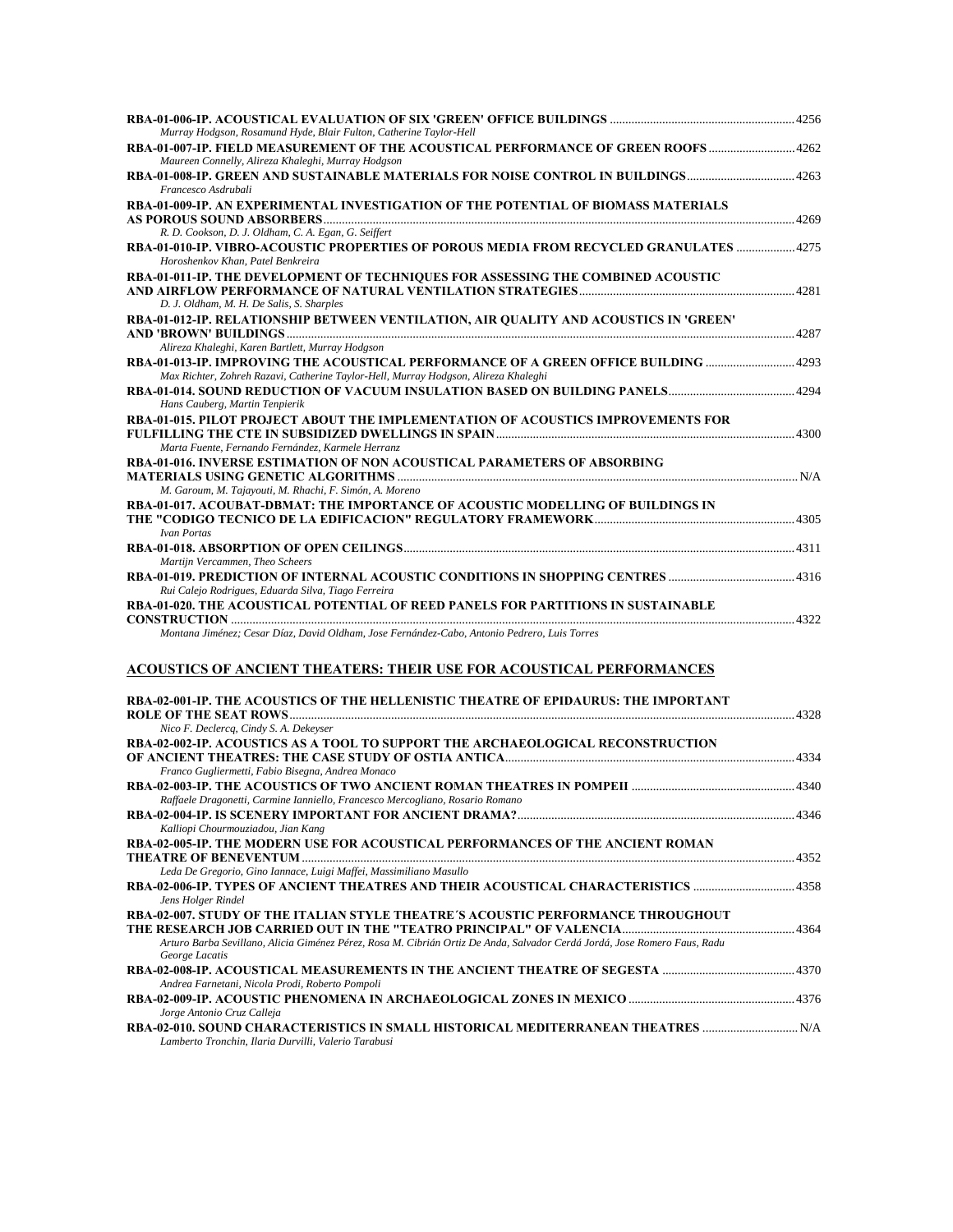### **AIRBORNE SOUND AND UNSULATION**

| RBA-03-001-IP. VALIDITY OF CALCULATION METHODS FOR SOUND TRANSMISSION THROUGH                                                                                      |      |
|--------------------------------------------------------------------------------------------------------------------------------------------------------------------|------|
| Singh Mahavir, Sharma Omkar, Mohanan Vellur                                                                                                                        | 4381 |
| RBA-03-002. COMPARISON OF AIRBORNE SOUND INSULATION FIELD MEASUREMENTS WITH THE                                                                                    |      |
|                                                                                                                                                                    | 4387 |
| Daniel Cramond, Jian Kang, Steve Sharples                                                                                                                          |      |
| RBA-03-003. EFFICIENT ACOUSTIC WALL BACKINGS BASED ON THIN HOLLOW BRICK PLATES  4393<br>Antonio Moreno, Francisco Simón, Carlos De La Colina, Maria Jose Fernández |      |
| RBA-03-004. ESTIMATION METHOD FOR PARAMETERS OF CONSTRUCTION ON PREDICTING                                                                                         |      |
|                                                                                                                                                                    |      |
| Shinsuke Nakanishi, Motoki Yairi, Atsuo Minemura                                                                                                                   |      |
| RBA-03-005. NUMERICAL ANALYSIS OF OUTDOOR NOISE REDUCTION DUE TO BUILDING                                                                                          |      |
|                                                                                                                                                                    | 4405 |
| Yosuke Yasuda, Shigetoshi Gohara, Tetsuya Sakuma, Shinichi Sakamoto                                                                                                |      |
| RBA-03-006. AIRBORNE SOUND INSULATION OF WINDOWS WITH BUILT-ON SHUTTER AND                                                                                         |      |
| 4410                                                                                                                                                               |      |
| Cesar Díaz, Antonio Pedrero, M. Angeles Navacerrada                                                                                                                |      |
| RBA-03-007. ABOUT THE INFLUENCE OF THE POLYMERIC INTERLAYER SHEAR MODULUS IN THE                                                                                   |      |
|                                                                                                                                                                    |      |
| Tomás Baenas, Jenaro Vera, Jesús Alba, Jaime Ramis                                                                                                                 |      |
| Jesus Alba, Vincent Marant, Juan Luis Aguilera, Jaime Ramis                                                                                                        |      |
| RBA-03-009. CORRELATION OF THERMAL AND ACOUSTICS FEATURES IN ELEMENTS OF FAÇADE                                                                                    |      |
|                                                                                                                                                                    | 4422 |
| Leonardo Meza, Manuel Recuero                                                                                                                                      |      |
|                                                                                                                                                                    |      |
| Lucia Busa, Simone Secchi                                                                                                                                          |      |

### **CLASS ROOM'S ACOUSTICS**

| David Lubman, Louis C. Sutherland                                                                                    |  |
|----------------------------------------------------------------------------------------------------------------------|--|
|                                                                                                                      |  |
| Stephen Stansfeld, Charlotte Clark                                                                                   |  |
| RBA-04-003-IP. "MODERN TEACHING" NEEDS MODERN CONDITIONS - ROOM ACOUSTICS AS AN                                      |  |
|                                                                                                                      |  |
| Markus Oberdörster, Gerhart Tiesler                                                                                  |  |
|                                                                                                                      |  |
| Gerhart Tiesler, Markus Oberdörster                                                                                  |  |
| RBA-04-005-IP. MEASUREMENT OF TEACHER'S VOICE LEVELS IN PRIMARY SCHOOL CLASSROOMS 4454<br>Bridget Shield, Anne Carey |  |
| RBA-04-006-IP. CLASSROOM ACOUSTICS - REVERBERATION AND THE CAFE EFFECT IS THE                                        |  |
|                                                                                                                      |  |
| James A. T. Whitlock, George Dodd                                                                                    |  |
|                                                                                                                      |  |
| Monica Rychtáriková, Jamina Fels, Gerrit Vermeir, Jan Wouters, Michael Vorländer                                     |  |
| RBA-04-008-IP. MINIMAL CLASSROOM REQUIREMENTS FOR OPTIMAL ACOUSTIC ACCESS TO                                         |  |
| Frank Iglehart                                                                                                       |  |
| RBA-04-009-IP. EXTREME ACOUSTICS IN EXTREME LEARNING CONDITIONS: AN OPEN PLAN                                        |  |
|                                                                                                                      |  |
| Emma Greenland, Bridget Shield                                                                                       |  |
| RBA-04-010-IP. CEILING BAFFLES AND REFLECTORS FOR CONTROLLING LECTURE-ROOM SOUND                                     |  |
|                                                                                                                      |  |
| Murray Hodgson, Wonyoung Yang                                                                                        |  |
| RBA-04-011. EFFECTS OF SOUND DIFFUSERS AND PANEL ABSORBERS ON THE SOUND CLARITY IN                                   |  |
| 4487                                                                                                                 |  |
| Shin Sang-Bong, Chan-Hoon Haan                                                                                       |  |
| RBA-04-012. OPTIMAL REVERBERATION TIME FOR SPEECH INTELLIGIBILITY FOR NORMAL AND                                     |  |
|                                                                                                                      |  |
| Wonyoung Yang, Murray Hodgson                                                                                        |  |
|                                                                                                                      |  |
| Ning Han, Cheuk Ming Mak, Xiaojun Oiu                                                                                |  |
|                                                                                                                      |  |
| Martin Lisa, Jurgeb Nickel, Bernhard Becker                                                                          |  |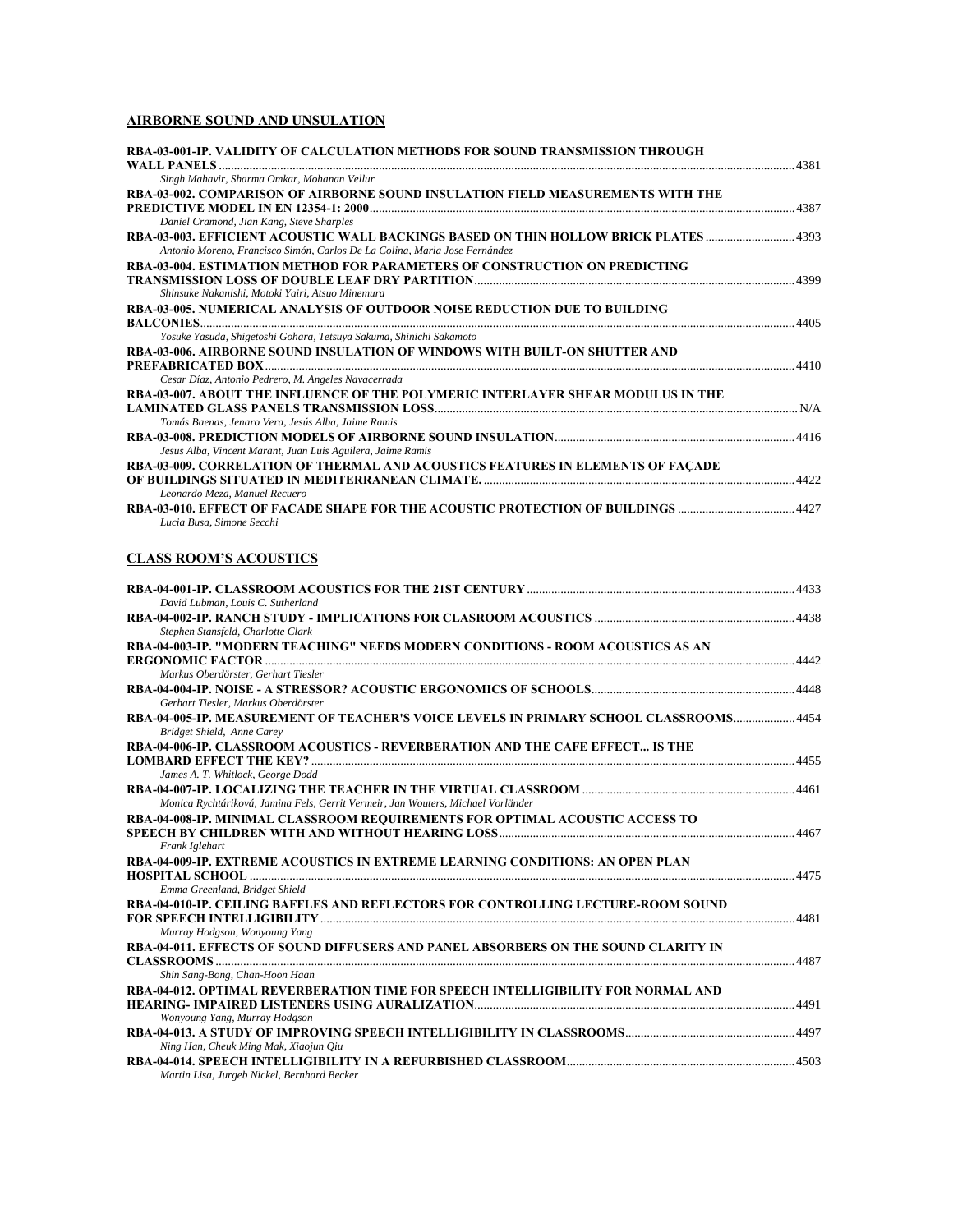### **COMPUTATIONAL METHODS FOR ROOM ACOUSTICS**

| Bill Kapralos, Michael Jenkin, Evangelos Milios                                 |  |
|---------------------------------------------------------------------------------|--|
| RBA-05-002-IP. SIMULATION, VISUALIZATION, AND VIRTUAL REALITY BASED MODELING OF |  |
|                                                                                 |  |
| Eduard Deines, Frank Michel, Martin Hering-Bertram, Jan Mohring, Hans Hagen     |  |
|                                                                                 |  |
| Dirk Schröder, Michael Vorländer                                                |  |

#### **VOLUME 8**

| <b>RBA-05-004-IP. AN IMPROVED ENERGETIC APPROACH TO DIFFRACTION BASED ON THE</b><br>Uwe M. Stephenson, U. Peter Svensson                                      |  |
|---------------------------------------------------------------------------------------------------------------------------------------------------------------|--|
| RBA-05-005-IP. EXTENDING GEOMETRICAL ACOUSTICS TO HIGHLY DETAILED ARCHITECTURAL                                                                               |  |
| Nicolas Tsingos, Sylvain Lefebvre, Carsten Dachsbacher, Matteo Dellepiane                                                                                     |  |
| RBA-05-006-IP. INVESTIGATION ON HIGHER ORDERS OF SPHERICAL HARMONICS EQUATIONS FOR                                                                            |  |
| Yun Jing, Ning Xiang                                                                                                                                          |  |
| Pau Ling Yap, Yan Meng, Jian Kang                                                                                                                             |  |
|                                                                                                                                                               |  |
| Samuel Siltanen, Tapio Lokki; Lauri Savioja Savioja                                                                                                           |  |
| RBA-05-009-IP. APPLICATIONS OF LARGE-SCALE FINITE ELEMENT SOUND FIELD ANALYSIS ONTO                                                                           |  |
| Toru Otsuru, Noriko Okamoto, Takeshi Okuzono, Toshihide Sueyoshi                                                                                              |  |
| RBA-05-010-IP. STEADY-STATE AND TIME-DECAYING SOUND FIELDS IN ENCLOSURES USING<br>ENERGY- INTENSITY BOUNDARY ELEMENTS WITH TIME DELAY ANALYSIS AND ABSORPTION |  |
|                                                                                                                                                               |  |
| Donald Bliss, Linda Franzoni, Krista Michalis                                                                                                                 |  |
| RBA-05-011-IP. TREATMENT OF ABSORBING BOUNDARY CONDITION FOR FDTD ANALYSIS ON                                                                                 |  |
| Shinichi Sakamoto; Hiroshi Nagatomo; Takumi Asakura                                                                                                           |  |
| Nail A. Gumerov, Ramani Duraiswami                                                                                                                            |  |
| RBA-05-013-IP. A PREDICTION SOFTWARE INTERFACE FOR ROOM ACOUSTIC OPTIMIZATION4579                                                                             |  |
| Bengt-Inge Dalenbäck, U. Peter Svensson                                                                                                                       |  |
| RBA-05-014-IP. EFFICIENT REPRESENTATION OF EDGE DIFFRACTION IMPULSE RESPONSES4585<br>Ville Pulkki, U. Peter Svensson, Tuomas Paatero                          |  |
| RBA-05-015-IP. EVALUATING THE PERCEPTUAL ACCURACY OF MODEL-BASED AURALIZATION 4591<br>Jason E. Summers, Charles F. Gaumond, Ralph N. Baer, Derek Brock        |  |
| RBA-05-016. INTRODUCTION AND APPLICATIONS OF PHASED BEAM TRACING METHOD: CAN WE                                                                               |  |
| Cheol-Ho Jeong, Jeong-Guon Ih                                                                                                                                 |  |
| RBA-05-017-IP. DIFFUSION-BASED MODELS FOR PREDICTING SOUND FIELDS IN ROOMS WITH                                                                               |  |
| Cedric Foy, Alexis Billon, Judicael Picaut, Vincent Valeau, Anas Sakout, Murray Hodgson                                                                       |  |
| RBA-05-018-IP. IMPROVED METHODS FOR CALCULATING ROOM IMPULSE RESPONSES WITH EASE                                                                              |  |
| Stefan Feistel, Wolfgang Ahnert, Alex Miron, Oliver Schmitz                                                                                                   |  |
| Jonathan A. Hargreaves, Trevor J. Cox                                                                                                                         |  |
| RBA-05-020. PREDICTION OF SOUND PRESSURE AND INTENSITY FIELDS IN ROOMS AND NEAR                                                                               |  |
| Owen Cousins, Murray Hodgson, Vincent Valeau                                                                                                                  |  |
| RBA-05-021. IMPLEMENTATION AND COMPARISON OF ROOM ACOUSTICAL SIMULATION                                                                                       |  |
| Marcio H. De Avelar Gomes                                                                                                                                     |  |
| RBA-05-022. CALCULATION OF THE TEMPORAL EVOLUTION OF SOUND PRESSURE LEVELS IN                                                                                 |  |
| Guillaume Cazard, Claude Senat, Rene Gamba                                                                                                                    |  |
| RBA-05-023. ACOUSTIC MODEL OF THE PRE-ROMANESOUE CHURCH OF SANTA MARIA DE                                                                                     |  |
| Cesar Díaz, Antonio Pedrero, M. Angeles Navacerrada                                                                                                           |  |
| <b>RBA-05-024. GENERATING ROOM SHAPES USING ELLIPTIC FOURIER DESCRIPTORS FOR</b>                                                                              |  |

*Kazuma Hoshi, Hanyu Toshiki, Katsuaki Sekiguchi*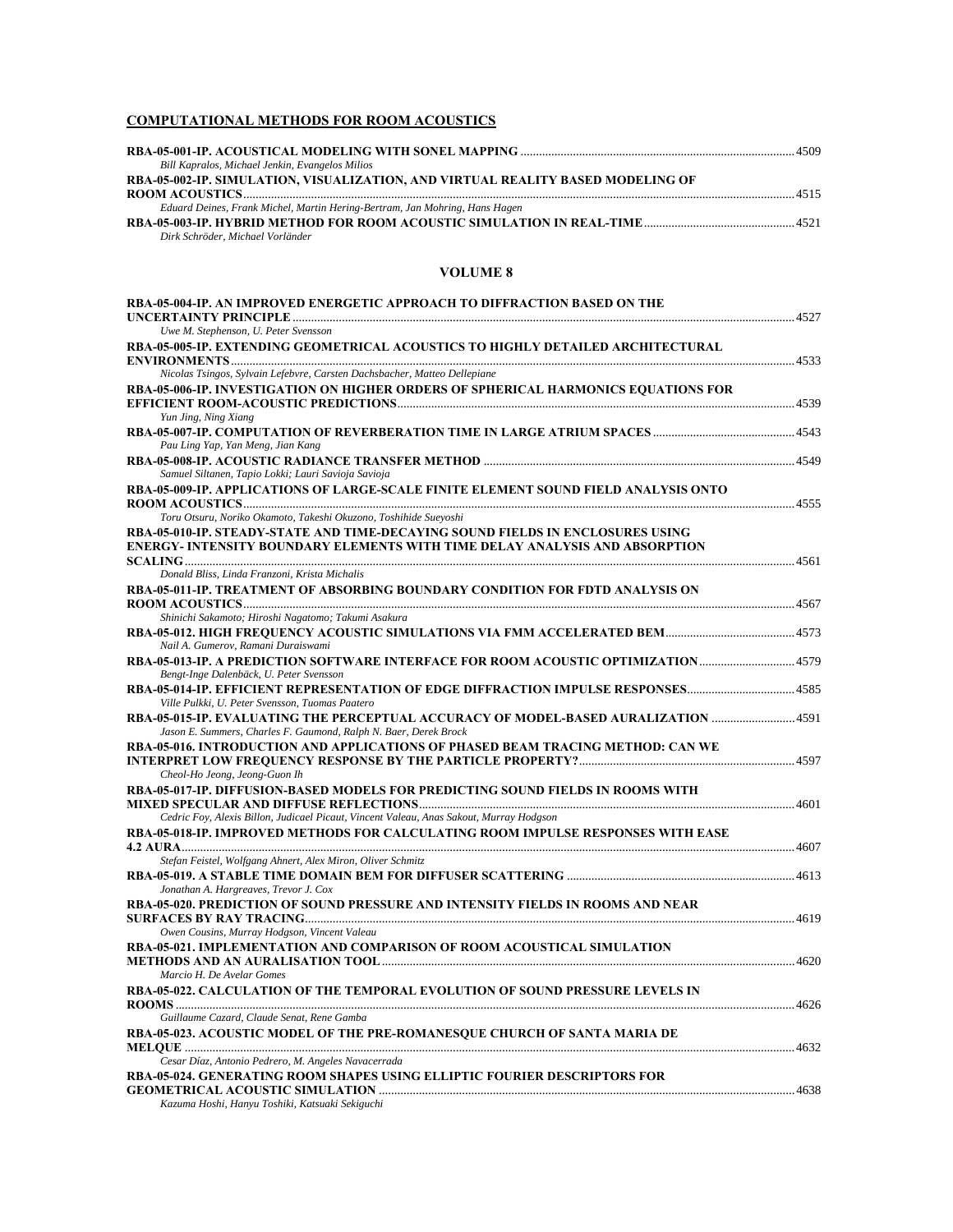### **CONCERT HALL ACOUSTICS**

| Leo L. Beranek                                                                                                                          |  |
|-----------------------------------------------------------------------------------------------------------------------------------------|--|
| Leo L. Beranek                                                                                                                          |  |
| Jurgen Meyer                                                                                                                            |  |
| RBA-06-004-IP. AUDITORY QUALITY OF PERFORMANCE SPACES FOR MUSIC - THE PROBLEM OF                                                        |  |
| Jens Blauert, Ute Jekosch                                                                                                               |  |
| <b>Daniel Commins</b>                                                                                                                   |  |
| Mike Barron<br>RBA-06-007-IP. THE ACOUSTIC DESIGN OF THE MOLINA DE SEGURA THEATER-AUDITORIA 4682                                        |  |
| Higini Arau-Puchades                                                                                                                    |  |
| W. Ahnert, S. Feistel, M. Vorländer<br>RBA-06-009-IP. SOUND SOURCE FOR THE MEASUREMENT OF ROOM IMPULSE RESPONSES FOR                    |  |
| Gottfried, K. Behler<br>RBA-06-010-IP. COMPUTATION AND APPLICATIONS OF DIRECTIONAL ECHOGRAMS IN ROOM AND                                |  |
| Jean-Jacques Embrechts                                                                                                                  |  |
| RBA-06-011-IP. NEW METHOD FOR AURALIZING THE RESULTS OF ROOM ACOUSTICS                                                                  |  |
| Lorenzo Rizzi, Angelo Farina, Paolo Galaverna, Paolo Martignon, Lorenzo Conti, Andrea Rosati                                            |  |
| <b>Tor Halmrast</b><br>RBA-06-013-IP. REVERBERATION TIME, MEAN FREE PATH AND SOUND ABSORPTION IN CONCERT                                |  |
| Takayuki Hidaka, Noriko Nishihara                                                                                                       |  |
| RBA-06-014-IP. THE MODELLING OF FREQUENCY DEPENDENT BOUNDARY CONDITIONS IN FDTD                                                         |  |
| Hyok Jeong, Ian Drumm, Brian Horner, Yiu Wai Lam                                                                                        |  |
| Raf Orlowski                                                                                                                            |  |
| RBA-06-016-IP. THE CONCERT HALL ACOUSTIC DESIGN OF THE BEIJING NATIONAL GRAND                                                           |  |
|                                                                                                                                         |  |
| Isabelle Schmich, Jean-Paul Vian                                                                                                        |  |
| <b>RBA-06-017-IP. EFFECTS OF DIRECTIVITY OF A SOUND SOURCE ON SPEECH INTELLIGIBILITY IN</b>                                             |  |
| Takahashi Daiji, Kuroki Saori                                                                                                           |  |
| RBA-06-018-IP. ACOUSTICAL DESIGN OF NEW CONCERT HALL IN MARIINSKY THEATRE, ST.                                                          |  |
| Yasuhisa Toyota, Keiji Oguchi, Komoda Motoo                                                                                             |  |
|                                                                                                                                         |  |
| Renz Van Luxemburg, C. C. J. M. Hak, B. H. M. Kok, E. Van Den Braak                                                                     |  |
| RBA-06-020-IP. ASSESSMENT OF THE UNCERTAINTY IN ROOM ACOUSTICAL MEASUREMENTS4758<br>Ingo B. Witew; Pascal Dietrich                      |  |
| RBA-06-021-IP. BAYESIAN ANALYSIS IN CHARACTERIZING SOUND ENERGY DECAY: A                                                                |  |
|                                                                                                                                         |  |
| Ning Xiang, Paul M. Goggans, Tomislav Jasa                                                                                              |  |
| Shigeru Yoshikawa, Takafumi Narita, Yasuko Nishimoto<br>RBA-06-023. TWO NEW SOLUTIONS FOR ADJUSTABLE ACOUSTICS IN MULTI PURPOSE CONCERT |  |
| Anders Agren                                                                                                                            |  |
| RBA-06-024. THE INTERPRETATION OF OBJECTIVE MEASUREMENTS ON THE STAGE BY MEANS OF                                                       |  |
|                                                                                                                                         |  |
| Arianna Astolfi, Maria Giovannini, Guilio Barbato, Filippi Marco Filippi, Marco                                                         |  |
| RBA-06-025. "LE GRAND THÉÂTRE DE PROVENCE": THE AIX-EN-PROVENCE OPERA HOUSE                                                             |  |
| <b>Daniel Commins</b>                                                                                                                   |  |
| <b>RBA-06-026. EARLY SUBJECTIVE AND OBJECTIVE STUDIES OF CONCERT HALL STAGE</b>                                                         |  |
| Jens Jorgen Dammerud, Mike Barron<br>RBA-06-027. THE SUBJECTIVE INVESTIGATION OF ACOUSTIC PERCEPTION OF MUSICIANS: A                    |  |
| Gianfranco Genta, Maria Giovannini, Arianna Astolfi, Guilio Barbato                                                                     |  |
|                                                                                                                                         |  |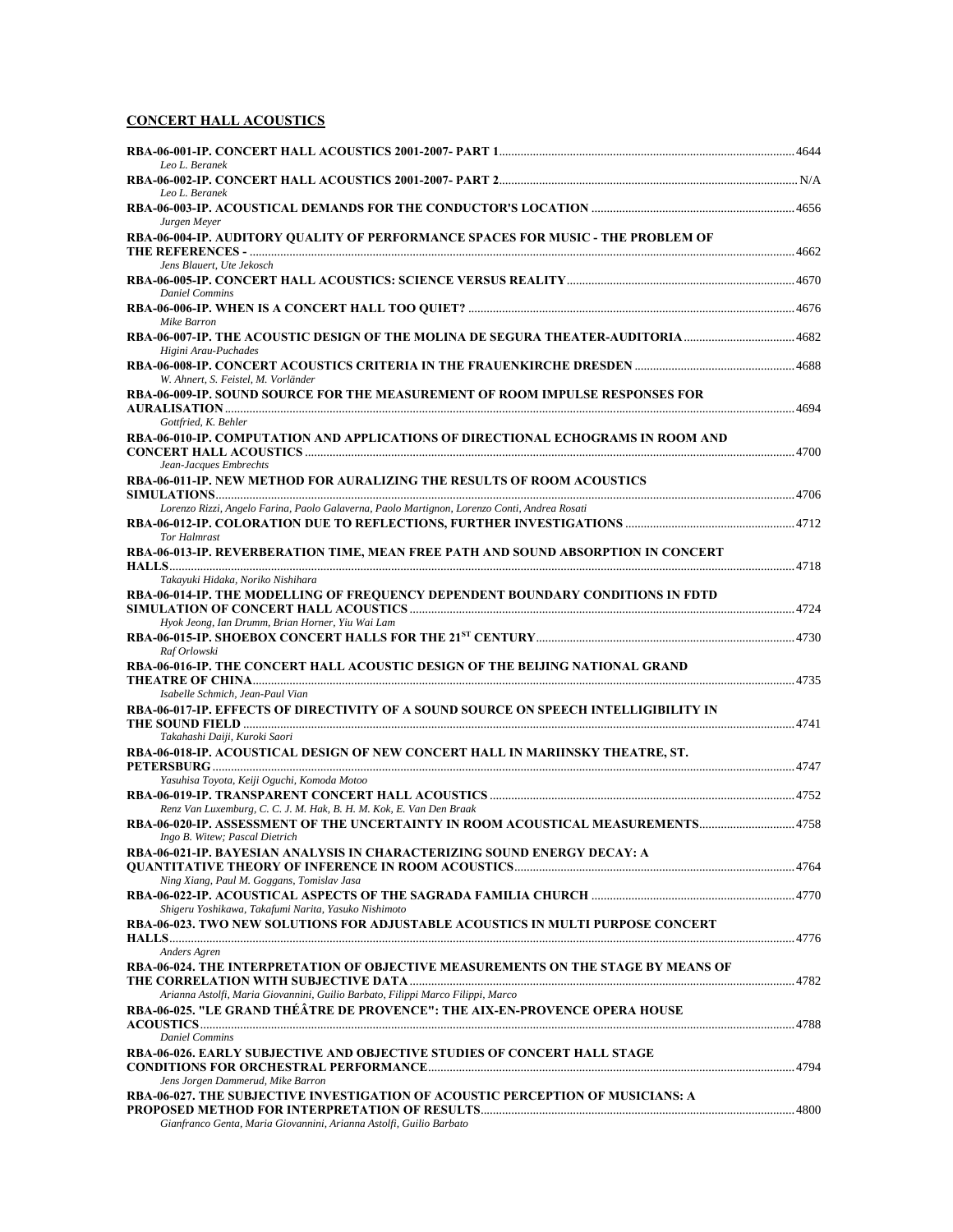| RBA-06-028. ACOUSTICAL EVALUATION OF DIFFERENT ACOUSTIC CONDITIONS IN THE QUEEN'S                                                                                                                                                                                                                      |  |
|--------------------------------------------------------------------------------------------------------------------------------------------------------------------------------------------------------------------------------------------------------------------------------------------------------|--|
|                                                                                                                                                                                                                                                                                                        |  |
| Maria Giovannini, Anders Christian Gade                                                                                                                                                                                                                                                                |  |
| RBA-06-029. EVALUATION OF STAGE ACOUSTICS IN CONCERT HALLS BY INVESTIGATING                                                                                                                                                                                                                            |  |
|                                                                                                                                                                                                                                                                                                        |  |
| Yong Hee Kim; Chun Ki Seo, Jin Yong Jeon                                                                                                                                                                                                                                                               |  |
| RBA-06-030. QUALITATIVE ANALYSIS OF UNDER-BALCONY ACOUSTICS IN CONCERT HALLS WITH                                                                                                                                                                                                                      |  |
| <b>MILTIPLE DIRECTIONAL SOURCES</b> 4818                                                                                                                                                                                                                                                               |  |
| Youngmin Kwon, Gary Siebein, Martin Gold                                                                                                                                                                                                                                                               |  |
|                                                                                                                                                                                                                                                                                                        |  |
| Daniel Ottobre, Manuel Recuero                                                                                                                                                                                                                                                                         |  |
| RBA-06-032. SOUND TRANSMISSION BETWEEN MUSICIANS IN A SYMPHONY ORCHESTRA ON A                                                                                                                                                                                                                          |  |
|                                                                                                                                                                                                                                                                                                        |  |
| Magne Skålevik                                                                                                                                                                                                                                                                                         |  |
|                                                                                                                                                                                                                                                                                                        |  |
| <b>Jason E. Summers</b>                                                                                                                                                                                                                                                                                |  |
| RBA-06-034, 1/16 SCALE MODEL EXPERIMENT FOR ROOM ACOUSTICS: PHYSICAL PROPERTIES AND                                                                                                                                                                                                                    |  |
|                                                                                                                                                                                                                                                                                                        |  |
| Yasuhiko Tahara, Hidemaro Shimoda                                                                                                                                                                                                                                                                      |  |
| <b>RBA-06-035. A BASIC STUDY ON STAGE ACOUSTICS FOR AN ORCHESTRA CONDUCTOR TO</b>                                                                                                                                                                                                                      |  |
|                                                                                                                                                                                                                                                                                                        |  |
| Yasunobu Tokunaga, Takane Terashima                                                                                                                                                                                                                                                                    |  |
| RBA-06-036. STUDY ON NON-LINEAR SYSTEM MODEL OF ORCHESTRA PERFORMANCE IN                                                                                                                                                                                                                               |  |
|                                                                                                                                                                                                                                                                                                        |  |
| Takane Terashima, Yasunobu Tokunaga,                                                                                                                                                                                                                                                                   |  |
|                                                                                                                                                                                                                                                                                                        |  |
| Mingchiu Tu                                                                                                                                                                                                                                                                                            |  |
|                                                                                                                                                                                                                                                                                                        |  |
| A. Giménez, R. Cibrián, J. Romero, S. Cerda, J. L. Miralles, J. Segura                                                                                                                                                                                                                                 |  |
| <b>RBA-06-039. AUDITORY EVALUATION OF IMPULSE RESPONSE RECONSTRUCTED BY</b>                                                                                                                                                                                                                            |  |
|                                                                                                                                                                                                                                                                                                        |  |
| $\mathbf{v}$ $\mathbf{v}$ and $\mathbf{v}$ and $\mathbf{v}$ and $\mathbf{v}$ and $\mathbf{v}$ and $\mathbf{v}$ and $\mathbf{v}$ and $\mathbf{v}$ and $\mathbf{v}$ and $\mathbf{v}$ and $\mathbf{v}$ and $\mathbf{v}$ and $\mathbf{v}$ and $\mathbf{v}$ and $\mathbf{v}$ and $\mathbf{v}$ and $\mathbf$ |  |

### *Itakura Toru, Shibayama Hideo*

### **MEASURING METHODS AND STANDARDS IN ROOM AND BUILDING ACOUSTICS**

| RBA-07-001-IP. MEASUREMENT UNCERTAINTY OF SOUND INSULATION AND SOUND ABSORPTION 4875   |  |
|----------------------------------------------------------------------------------------|--|
| Anna Izewska, Kazimierz Czyzewski                                                      |  |
| RBA-07-002. UNCERTAINTIES INVESTIGATION IN FIELD MEASUREMENTS OF SOUND INSULATION4881  |  |
| Ranny Nascimento, Daiana Ferreira, Marco Nabuco                                        |  |
| RBA-07-003. UNCERTAINTY EVALUATION FOR AIRBORNE NOISE ACOUSTIC INSULATION              |  |
|                                                                                        |  |
| Javier Castillo Cid, Manuel A. Sobreira Seoane                                         |  |
| RBA-07-004-IP. SOUND INSULATION OF PLASTERBOARD FRAME WALLS BASED ON THE SURFACE       |  |
|                                                                                        |  |
| Jacek Nurzynski                                                                        |  |
| RBA-07-005-IP. LABORATORY MEASUREMENTS OF THE FLANKING TRANSMISSION FOR BRICK          |  |
| Luca Barbaresi, Giovanni Semprini                                                      |  |
|                                                                                        |  |
| RBA-07-006-IP. A METHODOLOGY TO MEASURE THE ACOUSTIC PERFORMANCE OF ACCESS             |  |
| Francesco Asdrubali, Francesco D'Alessandro                                            |  |
| <b>RBA-07-007-IP. EVALUATION OF COMPRESSIBILITY AND COMPRESSIVE BEHAVIOUR OF</b>       |  |
|                                                                                        |  |
| Alessandro Schiavi, Franco Alasia, Andrea Pavoni Belli, Francesco Russo, Mario Corallo |  |
| RBA-07-008. ON THE DYNAMIC STIFFNESS OF MATERIALS USED UNDER FLOATING FLOORS:          |  |
| ANALYSIS OF THE RESONANT FREQUENCY DEPENDENCE BY EXCITATION FORCE AMPLITUDE            |  |
|                                                                                        |  |
| F. Bettarello, P. Fausti, A. Schiavi                                                   |  |
| RBA-07-009-IP. VALIDATION OF A SIMULATION PROGRAM FOR PREDICTING IMPACT NOISE          |  |
| <b>INSULATION OF FLOATING FLOORS AND A NEW METHOD TO DETERMINE THE ELASTIC</b>         |  |
|                                                                                        |  |
| Nathalie Geebelen, Laurens Boeckx, Gerrit Vermeir, Walter Lauriks                      |  |
| RBA-07-010-IP. MEASURING SPATIAL IMPULSE RESPONSES IN CONCERT HALLS AND OPERA          |  |
|                                                                                        |  |
| Farina Angelo, Capra Andrea, Conti Lorenzo, Martignon Paolo, Fazi Filippo              |  |
| RBA-07-011. ON THE USE OF A NON-ENVIRONMENTAL CONTROL ROOM AS A 5.1 SURROUND           |  |
|                                                                                        |  |
| Soledad Torres-Guijarro, Antonio Pena, Manuel A. Sobreira-Seoane                       |  |
|                                                                                        |  |
| C. C. J. M. Hak. J. S. Vertegaal                                                       |  |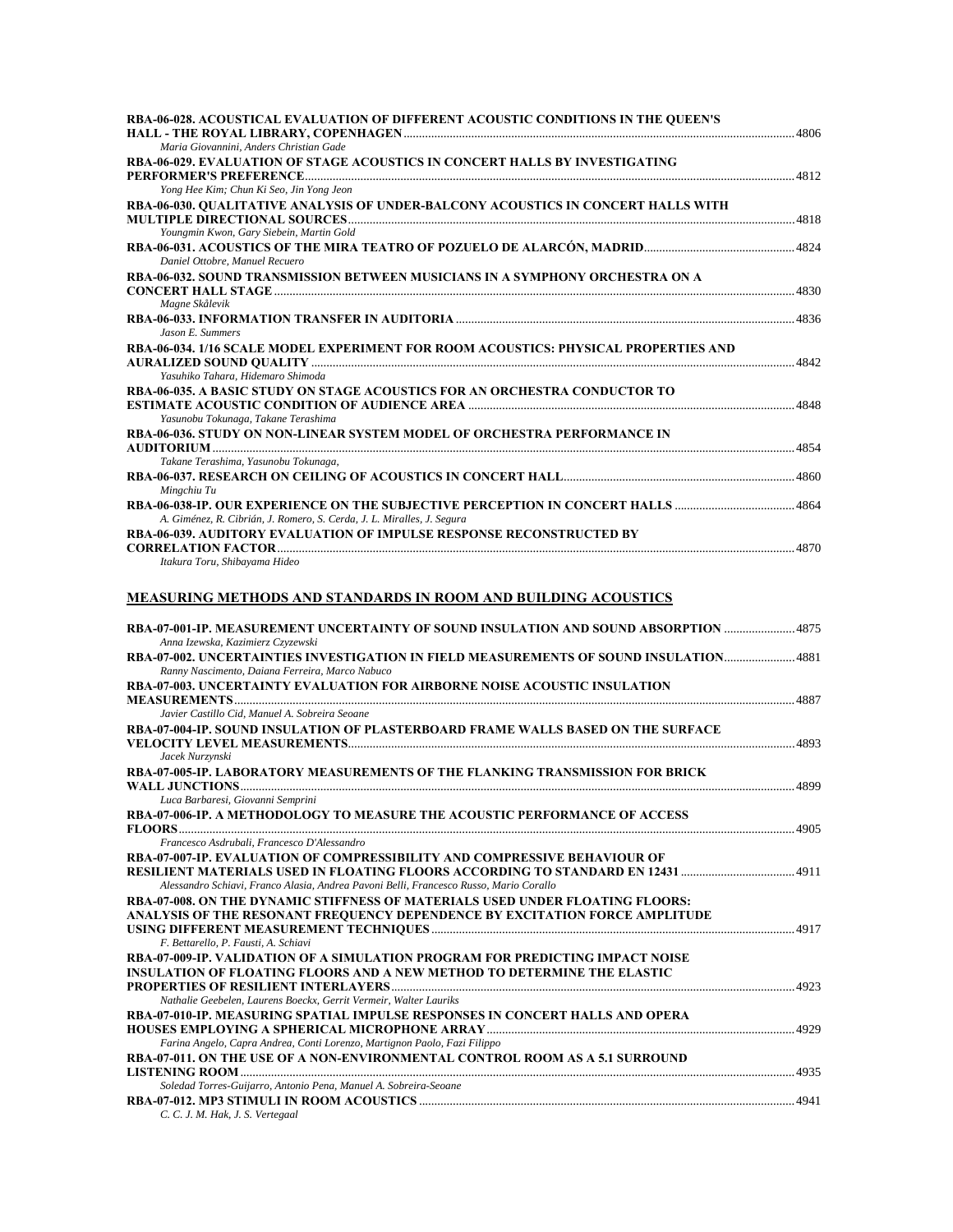| RBA-07-013. BLIND ESTIMATION OF CLARITY, CENTRE TIME AND DEUTLICHKEIT FROM SPEECH                                                                                  | . 4946 |
|--------------------------------------------------------------------------------------------------------------------------------------------------------------------|--------|
| Paul Kendrick, Trevor J. Cox, Francis F. Li, Yonggang Zhang, Jonathon Chambers<br>RBA-07-014. THE AUDITORIUMS OF THE POLYTECHNIC UNIVERSITY OF VALENCIA LIKE PILOT |        |
|                                                                                                                                                                    |        |
| Radu George Lacatis, Alicia Giménez Pérez, Jose Romero Faus, Salvador Cerdá Jordá, Hervas Navasquillo, Arturo Barba<br>Sevillano                                   |        |
| RBA-07-015. ACCURATE ESTIMATION OF REVERBERATION PARAMETERS WITH NATURAL SOUND                                                                                     |        |
| Francis Li, Trevor Cox, Paul Kendrick, Yonggang Zhang, Jonathon Chambers<br>RBA-07-016. ACCEPTABLE TEMPERATURE CHANGES DURING SYNCHRONOUS AVERAGING FOR            |        |
|                                                                                                                                                                    |        |
| Funmiaki Satoh, Masato Sano, Yukiteru Hayashi, Shinichi Sakamoto, Hideki Tachibana<br>RBA-07-017. CONTINUOUS REVERBERATION TIME ESTIMATION APPLIED TO OBTAIN       |        |
|                                                                                                                                                                    |        |
| Jamie L. Undurraga, Rodolfo C. Venegas<br>RBA-07-018. SPEECH INTELLIGIBILITY MEASUREMENTS IN A NON-DIFFUSE SPACE USING OPEN                                        |        |
|                                                                                                                                                                    |        |
| Lousi Gomez, Christos Nestoras, Stephen Dance, Sal Murano                                                                                                          |        |
| RBA-07-019. SPEECH INTELLIGIBILITY MEASUREMENTS IN A DIFFUSE SPACE USING OPEN AND                                                                                  |        |
| Christos Nestoras, Louis Gomez, Stephen Dance, Sal Murano                                                                                                          |        |
| 888-17-020. COMPARISON OF INFLUENCE OF DISTORTION IN MLS AND SINE SWEEP TECHNIQUE4988<br>Dejan Ciric                                                               |        |
| RBA-07-021. EFFECT OF STIMULUS SPEED ERROR ON MEASURED ROOM ACOUSTIC PARAMETERS 4994<br>Constant Hak, Jan Hak                                                      |        |
| RBA-07-022. DIFFUSE SOUND ABSORPTION COEFFICIENT DETERMINATION FROM IN SITU                                                                                        |        |
| Sebastian Rolón, Adrian Montoya, Ricardo Pesse                                                                                                                     |        |
| Antonio Carbonari, Ettore Cirillo, Francesco Martellotta, Paola Ricciardi                                                                                          |        |
| RBA-07-024. EVALUATION OF OBJECTIVE AND SUBJECTIVE ACOUSTIC PARAMETERS OF THE                                                                                      |        |
| Nicolás Bravo, Felipe Contreras, María José Marsano<br>RBA-07-025. ON THE SPATIAL VARIATION OF ACOUSTICAL PARAMETERS IN CHURCHES 5018                              |        |
| Ettore Cirillo, Francesco Martellotta                                                                                                                              |        |
| RBA-07-026. ACOUSTIC CHARACTERISTICS OF CHURCHES OF THE ALTIPLANO ANDINO,<br>Jorge Villegas, Manuel Recuero                                                        |        |
| RBA-07-027-IP. DUTCH PRACTICAL GUIDELINE NPR 3438 - ERGONOMICS - NOISE AT THE                                                                                      |        |
| Ruud Geerligs, Carsten Svensson                                                                                                                                    |        |
| RBA-07-028. THE EFFECT OF SOUND FIELD CHARACTERISTICS ON THE MEASUREMENT OF HEAVY-                                                                                 |        |
| Seung Yup Yoo, Sin Young Lee, Jin Yong Jeon                                                                                                                        |        |
| RBA-07-029-IP. AIRBORNE SOUND TRANSMISSION, ISO 140 AND INFLUENCE OF ISO 717-1 SPECTRUM                                                                            |        |
| Sean Smith, Russel Macdonald, Daniel Lurcock, Robin Mackenzie                                                                                                      |        |
| 5047-30-IP. INTER-COMPARISON OF LABORATORY MEASUREMENTS OF DYNAMIC STIFFNESS  5047<br>P. Fausti, F. Bettarello                                                     |        |
| RBA-07-031-IP. INFLUENCE OF NOT-LINEARITY IN THE UNCERTAINTY ON ROOM ACOUSTICS                                                                                     |        |
| Lamberto Tronchin, Ilaria Durvilli, Valerio Tarabusi<br>RBA-07-032. PROPAGATION SPEED AND ABSORPTION COEFFICIENT CHARACTERISTICS OF                                |        |
| Kenichi Aoki, Tomoo Kamakura                                                                                                                                       |        |
| RBA-07-033-IP. LABORATORY EVALUATION OF AIRBORNE SOUND INSULATION OF LIGHTWEIGHT                                                                                   |        |
| Antonino Di Bella<br>RBA-07-034. UNCERTAINTIES IN BUILDING ACOUSTIC SINGLE NUMBER QUANTITIES. HOW APPLY                                                            |        |
| Sónia Monteiro Antunes                                                                                                                                             |        |
|                                                                                                                                                                    |        |
| <b>MICROPERFERORATED MATERIALS</b>                                                                                                                                 |        |
|                                                                                                                                                                    |        |

| RBA-08-001-IP. FROM MPA TO STRATEGICALLY DESIGNED ABSORBERS USING SOLID FREEFORM |      |
|----------------------------------------------------------------------------------|------|
|                                                                                  | 5076 |
| Oliver Godbold, Jian Kang, Rupert Soar, Richard Buswell                          |      |
|                                                                                  | 5082 |
| I Made Miasa                                                                     |      |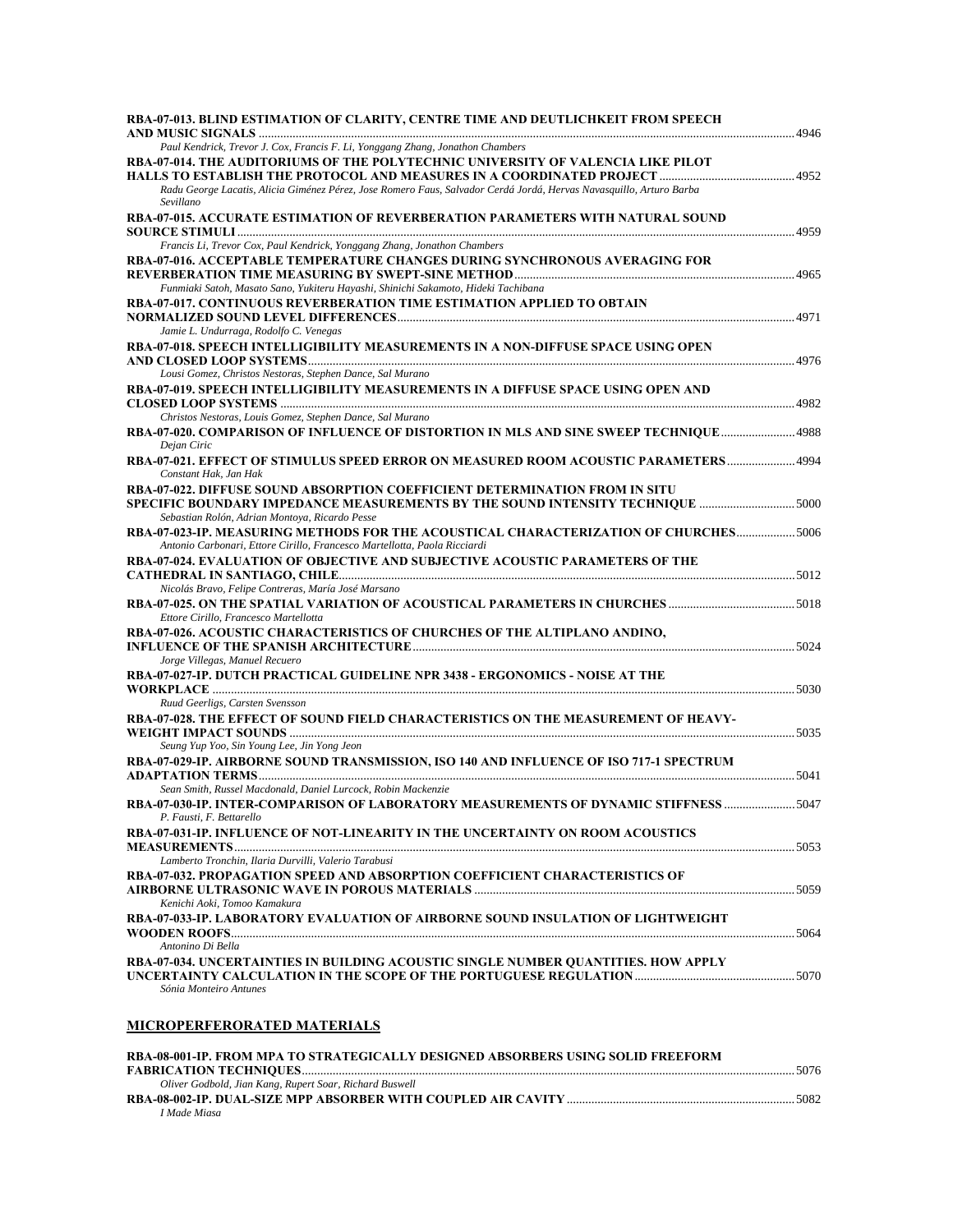| Yong Shen, Han Wang                                                                    |      |
|----------------------------------------------------------------------------------------|------|
| RBA-08-004-IP. DOUBLE-LEAF MICROPERFORATED PANEL SPACE ABSORBERS: A REVISED            |      |
|                                                                                        | 5092 |
| Kimihiro Sakagami, Tomohito Nakamori, Masayuki Morimoto, Motoki Yairi                  |      |
| RBA-08-005-IP. DOUBLE LEAF MICROPERFORATED PANEL SPACE ABSORBERS: AN EXPERIMENTAL      |      |
|                                                                                        | 5098 |
| Motoki Yairi, Kimihiro Sakagami, Masayuki Morimoto                                     |      |
| RBA-08-006-IP. SOUND INSULATION CHARACTERISTICS OF A MICROPERFORATED PANEL WITH A      |      |
|                                                                                        |      |
| Masahiro Toyoda, Takahashi Daiji                                                       |      |
|                                                                                        |      |
| François-Xavier Bécot, Luc Jaouen, Emmanuel Gourdon                                    |      |
|                                                                                        |      |
| Lu Yadong, Tang Huide, Tian Jing, Li Honggi                                            |      |
|                                                                                        |      |
| Kirill V. Horoshenkov, Mark J. Swift, Siow N. Ting                                     |      |
| RBA-08-010-IP. VIBRO-ACOUSTIC PROPERTIES OF POROUS MEDIA FROM RECYCLED GRANULATES 5122 |      |
| Horoshenkov Khan, Patel Benkreira                                                      |      |

### **NEW MATERIALS AND SYSTEMS IN BUILDING ACOUSTICS**

| RBA-09-001-IP. ACOUSTICAL PERFORMANCE OF CLAMPED AND PERFORATED POROELASTIC                                      |      |
|------------------------------------------------------------------------------------------------------------------|------|
|                                                                                                                  | 5128 |
| Keith Attenborough, Haydar Aygun                                                                                 |      |
| RBA-09-002-IP. FREQUENCY DEPENDENCY AND ANISOTROPY OF THE ELASTIC CONSTANTS OF                                   |      |
| (NON-)POROUS MATERIALS AND THEIR INFLUENCE ON THE USAGE IN BUILDING ACOUSTICAL                                   |      |
| Laurens Boeckx, Jan Descheemaeker, Geebelen Nathalie, Poonam Khurana, Gerrit Vermeir, Wim Desmet, Walter Lauriks |      |
|                                                                                                                  |      |
| RBA-09-003. ACOUSTICAL AND PHYSICAL CHARACTERISATION OF A NEW POROUS ABSORBING                                   |      |
| Francesco Pompoli, Paolo Bonfiglio                                                                               |      |
|                                                                                                                  |      |
| Anthony Nash                                                                                                     |      |
| RBA-09-005-IP. ACOUSTICAL AND MECHANICAL CHARACTERIZATION OF AN INNOVATIVE                                       |      |
| <b>EXPANDED SINTERED ELASTICIZED POLYSTYRENE (EPS-E) USED AS UNDERLAYER IN FLOATING</b>                          |      |
|                                                                                                                  |      |
| Alessandro Schiavi, Andrea Pavoni Belli, Francesco Russo, Mario Corallo                                          |      |
|                                                                                                                  |      |
| Martin Schneider, Heinz-Martin Fischer                                                                           |      |
| RBA-09-007-IP. IN-SITU EVALUATION OF SOUND INSULATION USING TRANSFER FUNCTION                                    |      |
|                                                                                                                  |      |
| Rodolfo C. Venegas, Jaime L. Undurraga                                                                           |      |
| RBA-09-008, VALIDATION OF A DIFFERENCE POTENTIAL BASED ACTIVE NOISE CONTROL SYSTEM 5169                          |      |
| Hyun Lim, Sergei V. Utyuzhnikov, Yiu W. Lam, Mark R. Avis, Ali Turan                                             |      |
| RBA-09-009. PRODUCT STANDARDS - MEASURING STANDARDS - PREDICTION STANDARDS                                       |      |
| <b>Frigyes Reis</b>                                                                                              |      |
| RBA-09-010. THE USE OF SINTERED ALUMINIUM FOR ACOUSTIC COMFORT IN FIBRELESS, HUMID,                              |      |
|                                                                                                                  |      |
| <b>Wouter Rottiers</b>                                                                                           |      |

### **VOLUME 9**

| RBA-09-011-IP. BOTTOM-UP APPROACH FOR MICROSTRUCTURE OPTIMIZATION OF SOUND        |  |
|-----------------------------------------------------------------------------------|--|
|                                                                                   |  |
| Camille Perrot, Fabien Chevillotte, Raymond Panneton, Xavier Olny                 |  |
| RBA-09-012-IP. VARIATIONS OF FLOOR IMPACT SOUND INSULATION PERFORMANCE FOR HEAVY- |  |
| WEIGHT IMPACT SOURCE ACCORDING TO THE TYPES OF RESILIENT LAYER IN APARTMENT       |  |
|                                                                                   |  |
| Sun Kim, Sang-Hoon Lee                                                            |  |
| RBA-09-013. INFLUENCE OF THICKNESS AND STRUCTURAL PARAMETERS ON SOUND ABSORPTION  |  |
|                                                                                   |  |
| Maarianna Mirowska, Kazimierz Czysewski                                           |  |
|                                                                                   |  |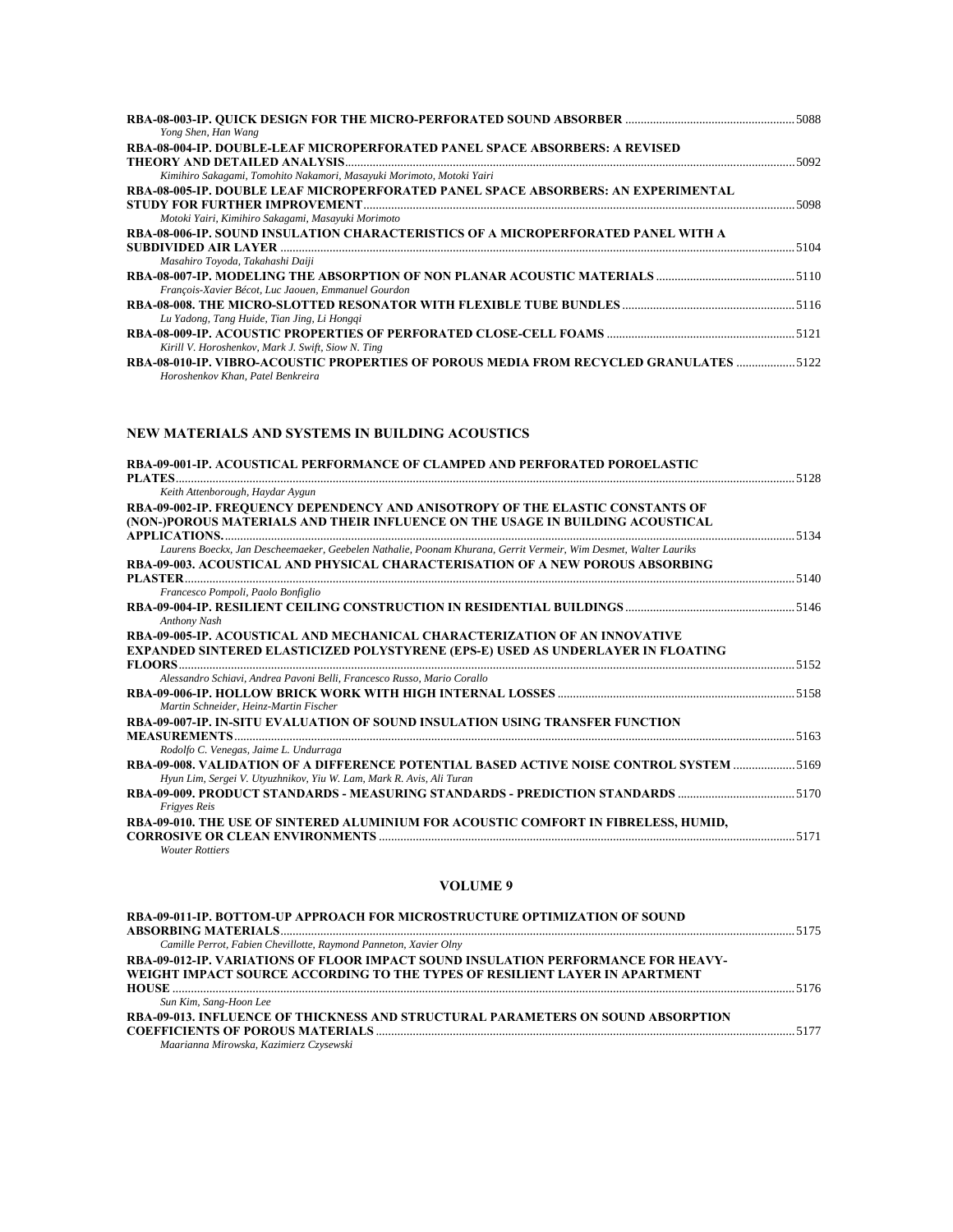### **OPEN-PLAN OFFICE ACOUSTICS**

| RBA-10-001. ACOUSTIC ENVIRONMENT IN FINNISH OFFICES - THE SUMMARY OF OUESTIONNAIRE                   |      |
|------------------------------------------------------------------------------------------------------|------|
|                                                                                                      |      |
| Riikka Helenius, Esko Keskinen, Annu Haapakangas, Valtteri Hongisto                                  |      |
| Valtteri Hongisto                                                                                    |      |
| RBA-10-003-IP. BACKGROUND SPEECH VARYING IN INTELLIGIBILITY - EFFECTS ON COGNITIVE                   |      |
| Sabine J. Schlittmeier, Andreas Liebl, Jurgen Hellbrück, Rainer Thaden, Michael Vorländer            |      |
| RBA-10-004-IP. ALTERNATIVE ROOM ACOUSTIC DESCRIPTORS FOR OPEN OFFICES - PROGRESSES                   |      |
|                                                                                                      |      |
| Pierre Chigot                                                                                        |      |
| <b>RBA-10-005-IP. DETERMINATION OF ACOUSTIC CONDITIONS IN OPEN OFFICES AND SUGGESTIONS</b>           | 5207 |
| Valtteri Hongisto, Petra Virjonen, Jukka Keränen                                                     |      |
| Jukka Keränen, Petra Virjonen, Valtteri Hongisto                                                     |      |
|                                                                                                      |      |
| John S. Bradley                                                                                      |      |
| Fabien Krajcarz                                                                                      |      |
| RBA-10-009-IP. ACOUSTIC DESIGN IN THE NEW ARCHITECTURAL TREND OF "EXPOSED                            |      |
|                                                                                                      |      |
| Kenneth Roy                                                                                          |      |
| Marc Asselineau                                                                                      |      |
| Benjamin Markham                                                                                     |      |
| RBA-10-012-IP. DESIGNING FOR SPEECH PRIVACY IN OPEN PLAN HEALTHCARE ENVIRONMENTS 5248<br>Kenneth Roy |      |
| David Sykes, William Cavanaugh, Kurt Rockstroh                                                       |      |

### **REFLECTIONS, SCATTERING, AND DIFFRACTION IN ROOM ACOUSTICS**

| Magne Skålevik                                                                               |  |
|----------------------------------------------------------------------------------------------|--|
| RBA-11-002-IP. SCATTERED RESPONSES FROM SUSPENDED REFLECTOR PANELS WITH ROUNDED              |  |
|                                                                                              |  |
| Jonathan Rathsam, Lily M. Wang                                                               |  |
| RBA-11-003-IP. CULLING INSIGNIFICANT DIFFRACTION COMPONENTS FOR INTERACTIVE                  |  |
|                                                                                              |  |
| Paul T. Calamia, U. Peter Svensson                                                           |  |
| RBA-11-004-IP. SUBJECTIVE EVALUATIONS OF SOUND DIFFUSION USING A SCALE MODEL HALL5279        |  |
| Jin Yong Jeon, Jong Kwan Ryu                                                                 |  |
|                                                                                              |  |
| Konstantinos Dadiotis, Trevor J. Cox, James A. S. Angus                                      |  |
| RBA-11-006-IP. INVESTIGATING THE SCATTERING BEHAVIOR OF INCIDENT PLANE WAVES USING           |  |
|                                                                                              |  |
| Mahesh Bansal, Stefan Feistel, Wolfgang Ahnert, Steffen Bock                                 |  |
| RBA-11-007-IP. ROOM ACOUSTICS: COMPACT REPRESENTATION FOR MULTI-SOURCE BINAURAL              |  |
|                                                                                              |  |
| Ramani Duraiswami, Dmitry N. Zotkin, Nail A. Gumerov                                         |  |
| <b>RBA-11-008. OBJECTIVE EVALUATIONS OF SOUND SCATTERING BY USING SCALE MODELS AND</b>       |  |
|                                                                                              |  |
| Shin-Ichi Sato, Yong Hee Kim, Hye Mi Lee, Jin Yong Jeon                                      |  |
| RBA-11-009, SOUND ABSORPTION MEASUREMENT USING MLS METHOD, HOW MUCH IS THE FINAL             |  |
|                                                                                              |  |
| Paolo Guidorzi, Massimo Garai                                                                |  |
| RBA-11-010, STUDY OF SCATTERING PANEL PAIRS IN A VIRTUALLY ANECHOIC ENVIRONMENT 5315         |  |
| Lorenzo Rizzi, Angelo Farina, Paolo Galaverna, Paolo Martignon, Lorenzo Conti, Andrea Rosati |  |
| RBA-11-011. SCATTERING AND ABSORPTION OF AN OBLIQUE INCIDENT PLANE WAVE BY A FINITE          |  |
| 5321<br><b>IMPEDANCE STRIP</b>                                                               |  |
| K. S. Sum. J. Pan                                                                            |  |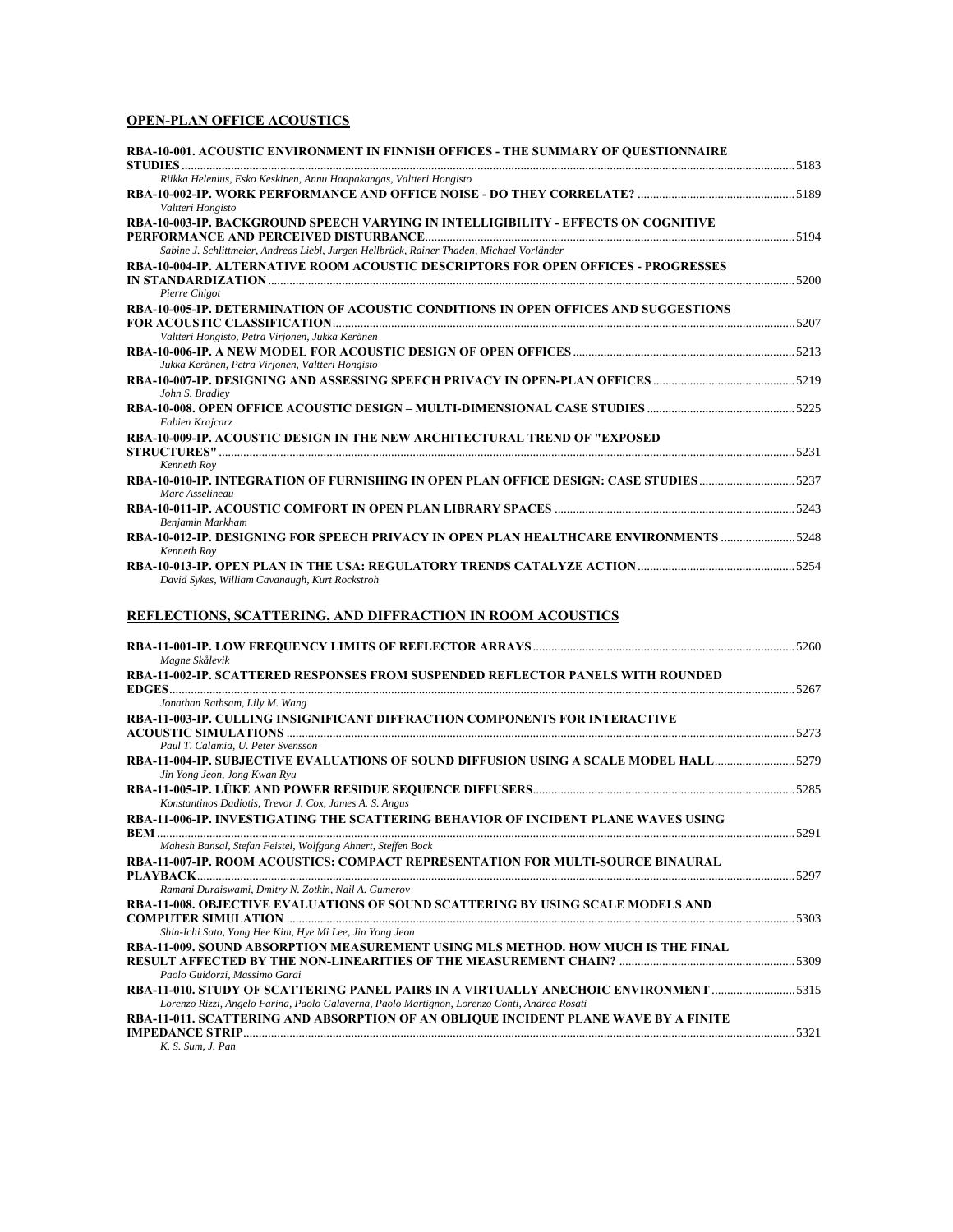### **SOUND INSULATION BETWEEN DWELLINGS**

| <b>RBA-12-001-IP. OPTIMIZATION OF CERAMIC BRICK DOUBLE WALLS WITH PERIPHERAL</b>                                           |  |
|----------------------------------------------------------------------------------------------------------------------------|--|
| Susana Arines, Azucena Cortés, Marta Fuente, Catherine Guigou-Carter, Martin Claude, Michel Villot                         |  |
| RBA-12-002-IP. INFLUENCE OF SEALS IN SOUND INSULATION PREDICTION OF STEEL DOUBLE                                           |  |
|                                                                                                                            |  |
| Jose Herrera, Manuel Recuero                                                                                               |  |
| RBA-12-003-IP. PARAMETRIC SURVEY OF FACTORS CONTROLLING LOW FREQUENCY IMPACT                                               |  |
|                                                                                                                            |  |
| Albano Neves E Sousa, Barry Gibbs                                                                                          |  |
|                                                                                                                            |  |
| George Dodd, Ming Li                                                                                                       |  |
|                                                                                                                            |  |
| Tai Gang Lee, Hang Kim, Sun Woo Kim                                                                                        |  |
| RBA-12-006. IN SITU MEASUREMENTS OF THE STRUCTURAL REVERBERATION TIME OF SEVERAL                                           |  |
|                                                                                                                            |  |
| Jesus Alba, Juan Venero, Romina Del Rey, Jaime Ramis Soriano, Eva Escuder                                                  |  |
| RBA-12-007. IN SITU MEASUREMENTS OF THE STRUCTURAL REVERBERATION TIME OF SEVERAL                                           |  |
|                                                                                                                            |  |
| Jesus Alba, Juan Venero, Romina Del Rey, Jaime Ramis Soriano, Eva Escuder, Raquel Gavaldà                                  |  |
| RBA-12-008. VIBRATION REDUCTION INDEX OF DIFFERENT JUNCTIONS MEASURED IN SITU5367                                          |  |
| Jesus Alba, Juan Venero, Romina Del Rey, Jaime Ramis Soriano, Eva Escuder                                                  |  |
|                                                                                                                            |  |
| Jaime Delannoy, Manuel Recuero                                                                                             |  |
| RBA-12-010. DEPENDENCE OF RW WITH LOSS FACTOR FOR PLASTERBOARD AND PERCEPTION ON                                           |  |
|                                                                                                                            |  |
| Jaime Delannoy, Manuel Recuero                                                                                             |  |
| RBA-12-011. REDUCTION OF THE FLANKING TRANSMISSION OF GYPSUM WALLS BY ELASTIC                                              |  |
|                                                                                                                            |  |
| Andreas Ruff, Heinz-Martin Fischer                                                                                         |  |
|                                                                                                                            |  |
| <b>Andrew Koster</b>                                                                                                       |  |
| RBA-12-013. EFFECT OF IACC ON SUBJECTIVE RESPONSE TO HEAVY-WEIGHT IMPACT SOUNDS5394                                        |  |
| Pyoung Jik Lee, Jae Ho Kim, Shin-Ichi Sato, Jin Yong Jeon                                                                  |  |
| RBA-12-014. COMPARATIVE ANALYSIS OF AIRBORNE AND IMPACT SOUND INSULATION OF                                                |  |
|                                                                                                                            |  |
| Suarez J. González, Sastre L. García, Fernandez A. Barrero, M. A. Bravo Martín, Lorenzana T. Lorenzana, Requena J. F. Sanz |  |

### **SPATIAL HEARING IN CONCERT AUDITORIA**

| RBA-13-001-IP. SPATIAL PERCEPTION OF DISTANCE, AZIMUTH, AND ENVELOPMENT WHEN THE         |  |
|------------------------------------------------------------------------------------------|--|
|                                                                                          |  |
| David Griesinger                                                                         |  |
|                                                                                          |  |
| Densil Cabrera, Dae-Up Jeong                                                             |  |
|                                                                                          |  |
| Henrik Möller, Jerald R. Hyde                                                            |  |
| RBA-13-004-IP. 3-D SOUND FIELD SIMULATION OF CONCERT HALLS FOR PERFORMING MUSICIANS 5425 |  |
| Kanako Ueno, Sakae Yokoyama, Hideki Tachibana                                            |  |
|                                                                                          |  |
| A. Harold Marshall                                                                       |  |
| RBA-13-006-IP. ACOUSTICAL RENOVATION OF THE QUEEN ELIZABETH THEATRE, VANCOUVER:          |  |
|                                                                                          |  |
| John O'Keefe                                                                             |  |
| RBA-13-007-IP. THE IMPORTANCE OF REFLECTIVE WALLS FAR FROM THE STAGE FOR AUDIENCE        |  |
|                                                                                          |  |
| Toshiki Hanvu                                                                            |  |

### **STRUCTURE BORNE SOUND SOURCES (IMPACT NOISE AND EQUIPMENT NOISE)**

| RBA-14-001-IP. ATTENUATION AND FLANKING TRANSMISSION IN LIGHTWEIGHT STRUCTURES5446        |      |
|-------------------------------------------------------------------------------------------|------|
| Jonas Brunskog, Alice Lhomond, Mogens Ohlrich                                             |      |
| <b>RBA-14-002-IP. PREDICTION OF RE-RADIATED NOISE FROM STRUCTURE BORN VIBRTION DUE TO</b> |      |
|                                                                                           | 5452 |
| Guillaume Coquel, Michel Villot, Philippe Jean, Raphael Duée                              |      |
| RBA-14-003-IP. EXPERIMENTAL STUDY OF THE ACTIVITY AND MOBILITY OF STRUCTURE-BORNE         |      |
|                                                                                           | 5458 |
| <b>Barry Gibbs</b>                                                                        |      |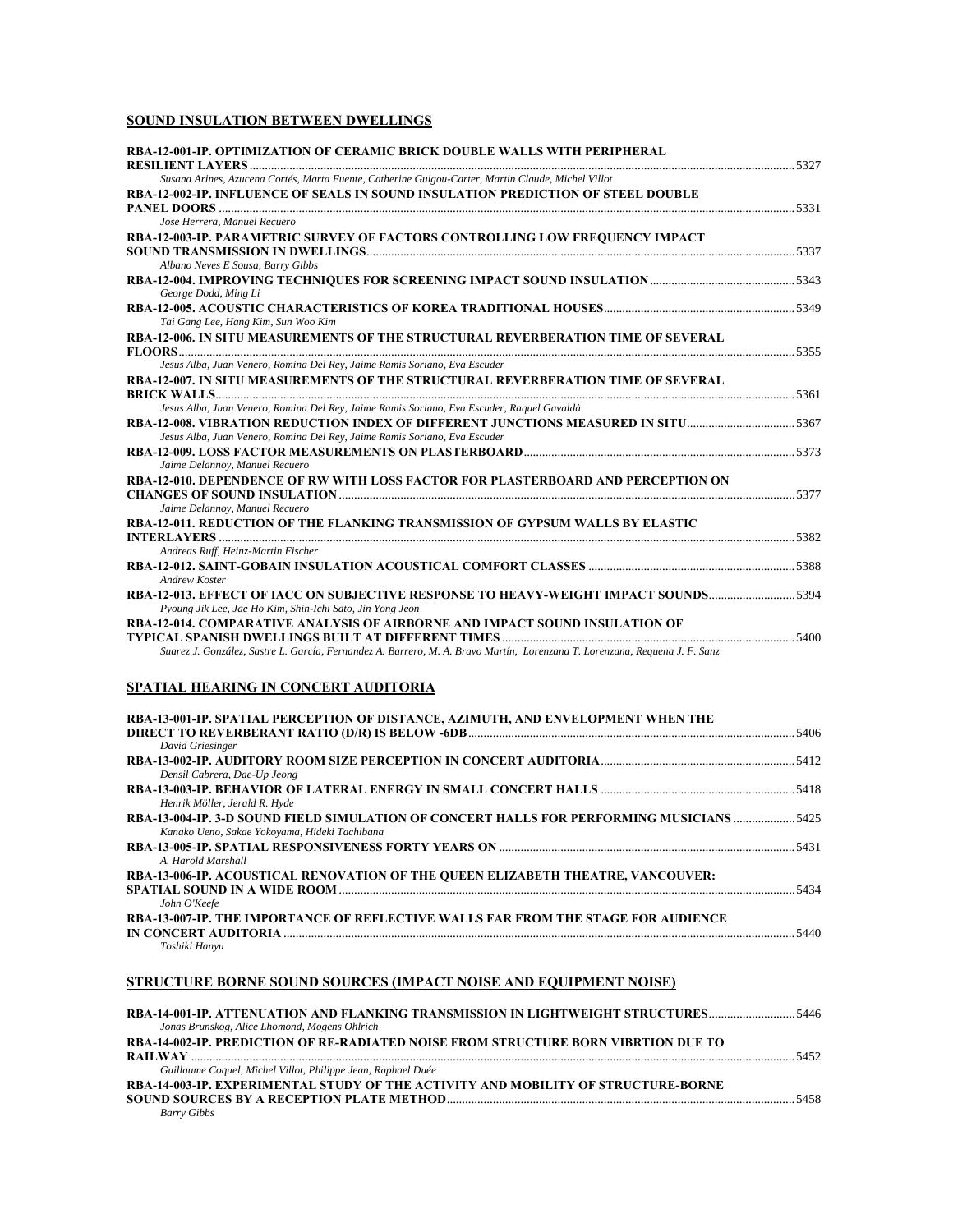| RBA-14-004-IP. SOUND ABSORPTION IN ROOMS AT LOW FREQUENCIES: ROOM CONTENT AS                                 |  |
|--------------------------------------------------------------------------------------------------------------|--|
|                                                                                                              |  |
| Gustavo Da S. V. De Melo, Samir N. Y. Gerges, Barry M. Gibbs                                                 |  |
| Matthias Lievens, Jonas Brunskog                                                                             |  |
| RBA-14-006-IP. ON THE USE OF A SINGLE EQUIVALENT RECEIVER MOBILITY IN LIGHTWEIGHT<br>5476<br><b>BULDINGS</b> |  |
| Andreas R. Mayr, Barry Gibbs                                                                                 |  |
| RBA-14-007-IP. DIRECT AND INDIRECT METHODS TO ASSESS THE STRUCTURE-BORNE POWER                               |  |
| Jochen Scheck, Heinz-Martin Fischer, Barry Gibbs                                                             |  |
| RBA-14-008-IP. STRUCTURE BORNE SOUND OF WASHING MACHINES CALCULATED WITH prEN                                |  |
| <b>Christian Simmons</b>                                                                                     |  |
| RBA-14-009-IP. TESTING FLOOR COVERINGS MOUNTED ON LIGHTWEIGHT FLOORS USING IS0/FDIS<br>5494                  |  |
| Michel Villot, Jean-Baptiste Chene, Simon Houssain                                                           |  |
| RBA-14-010-IP. SOUND TRANSMISSION THROUGH PIPE SYSTEMS AND INTO PLATE STRUCTURES IN                          |  |
| Susanne Bron-Van Der Jagt                                                                                    |  |
| RBA-14-011-IP. A COMPREHENSIVE ANALYTICAL MODEL FOR PREDICTION OF LOW FREQUENCY                              |  |
| Albano Neves E Sousa, Barry Gibbs                                                                            |  |
| RBA-14-012. CHARACTERISATION OF A STRUCTURE-BORNE SOUND SOURCE USING INDEPENDENT<br>5512                     |  |
| Andrew Elliott, Andy Moorhouse, Goran Pavic                                                                  |  |
| RBA-14-013. FLOOR IMPACT SOUND INSULATION AND VIBRATION USING STANDARD HEAVY AND                             |  |
| Atsuo Hiramitsu, Yukio Tsujimura, Hirotsugu Houno, Tomonori Murakami                                         |  |
| RBA-14-014. HOW TO IMPROVE IMPACT SOUND INSULATION IN A LIGHTWEIGHT MODULE BASED                             |  |
| 5524                                                                                                         |  |
| Fredrik Ljunggren, Anders Ägren                                                                              |  |
| <b>RBA-14-015. CONTROL OF NOISE AND VIBRATIONS PRODUCED BY HVAC MECHANICAL</b>                               |  |
|                                                                                                              |  |

#### *Diogo Mateus, Paulo Santos*

### **VIRTUAL ACOUSTICS AND ARURALISATION METHODS**

| Tobias Behrens, Wolfgang Ahnert<br>Ville Pulkki<br>Nicolas Tsingos<br>RBA-15-004-IP. INVESTIGATIONS OF MULTI-CHANNEL AURALIZATION TECHNIQUE FOR SOLO<br>Michelle C. Vigeant, Lily M. Wang, Jens Holger Rindel<br>RBA-15-005. VIRTUAL ACOUSTIC PROTOTYPE TECHNIQUES APPLIED TO THE SIMULATION OF<br>Andy Moorhouse<br>RBA-15-006. ASSESSMENT OF ROOM ABSORPTION BY NORMAL AND HEARING IMPAIRED PEOPLE5566<br>Konca Saher, Jens Holger Rindel, Lau Nijs<br>RBA-15-007. ASSESSMENT OF MUSICAL INSTRUMENT PERFORMANCES FOR PRACTICE ROOMS BY<br>Konca Saher, Feridun Özis, Jens Holger Rindel<br>RBA-15-008. CALCULATION OF INTERAURAL CROSS-CORRELATION COEFFICIENT (IACC) OF ANY<br>MUSIC SIGNAL CONVOLVED WITH IMPULSE RESPONSES BY USING THE IACC OF THE SOUND<br>Ryota Shimokura, Lamberto Tronchin, Alessandro Cocchi<br>RBA-15-009. SPATIAL COHERENCE BETWEEN MICROPHONES WITH ARBITRARY FIRST-ORDER |
|---------------------------------------------------------------------------------------------------------------------------------------------------------------------------------------------------------------------------------------------------------------------------------------------------------------------------------------------------------------------------------------------------------------------------------------------------------------------------------------------------------------------------------------------------------------------------------------------------------------------------------------------------------------------------------------------------------------------------------------------------------------------------------------------------------------------------------------------------------------------------------------------------------|
|                                                                                                                                                                                                                                                                                                                                                                                                                                                                                                                                                                                                                                                                                                                                                                                                                                                                                                         |
|                                                                                                                                                                                                                                                                                                                                                                                                                                                                                                                                                                                                                                                                                                                                                                                                                                                                                                         |
|                                                                                                                                                                                                                                                                                                                                                                                                                                                                                                                                                                                                                                                                                                                                                                                                                                                                                                         |
|                                                                                                                                                                                                                                                                                                                                                                                                                                                                                                                                                                                                                                                                                                                                                                                                                                                                                                         |
|                                                                                                                                                                                                                                                                                                                                                                                                                                                                                                                                                                                                                                                                                                                                                                                                                                                                                                         |
|                                                                                                                                                                                                                                                                                                                                                                                                                                                                                                                                                                                                                                                                                                                                                                                                                                                                                                         |
|                                                                                                                                                                                                                                                                                                                                                                                                                                                                                                                                                                                                                                                                                                                                                                                                                                                                                                         |
|                                                                                                                                                                                                                                                                                                                                                                                                                                                                                                                                                                                                                                                                                                                                                                                                                                                                                                         |
|                                                                                                                                                                                                                                                                                                                                                                                                                                                                                                                                                                                                                                                                                                                                                                                                                                                                                                         |
|                                                                                                                                                                                                                                                                                                                                                                                                                                                                                                                                                                                                                                                                                                                                                                                                                                                                                                         |
|                                                                                                                                                                                                                                                                                                                                                                                                                                                                                                                                                                                                                                                                                                                                                                                                                                                                                                         |
|                                                                                                                                                                                                                                                                                                                                                                                                                                                                                                                                                                                                                                                                                                                                                                                                                                                                                                         |
|                                                                                                                                                                                                                                                                                                                                                                                                                                                                                                                                                                                                                                                                                                                                                                                                                                                                                                         |
|                                                                                                                                                                                                                                                                                                                                                                                                                                                                                                                                                                                                                                                                                                                                                                                                                                                                                                         |
|                                                                                                                                                                                                                                                                                                                                                                                                                                                                                                                                                                                                                                                                                                                                                                                                                                                                                                         |
|                                                                                                                                                                                                                                                                                                                                                                                                                                                                                                                                                                                                                                                                                                                                                                                                                                                                                                         |
|                                                                                                                                                                                                                                                                                                                                                                                                                                                                                                                                                                                                                                                                                                                                                                                                                                                                                                         |
|                                                                                                                                                                                                                                                                                                                                                                                                                                                                                                                                                                                                                                                                                                                                                                                                                                                                                                         |
|                                                                                                                                                                                                                                                                                                                                                                                                                                                                                                                                                                                                                                                                                                                                                                                                                                                                                                         |
|                                                                                                                                                                                                                                                                                                                                                                                                                                                                                                                                                                                                                                                                                                                                                                                                                                                                                                         |
|                                                                                                                                                                                                                                                                                                                                                                                                                                                                                                                                                                                                                                                                                                                                                                                                                                                                                                         |
| Martin Kuster, Maarten Van Walstijn                                                                                                                                                                                                                                                                                                                                                                                                                                                                                                                                                                                                                                                                                                                                                                                                                                                                     |
| RBA-15-010-IP. INTERACTIVE MULTI-CHANNEL AURALIZATION WITH CAMERA-BASED TRACKING 5590                                                                                                                                                                                                                                                                                                                                                                                                                                                                                                                                                                                                                                                                                                                                                                                                                   |
| Raine Kajastila, Tapio Lokki, Lauri Savioja                                                                                                                                                                                                                                                                                                                                                                                                                                                                                                                                                                                                                                                                                                                                                                                                                                                             |
| RBA-15-011. EFFECTS OF DIRECTIVITY OF MICROPHONES AND LOUDSPEAKERS IN SOUND FIELD                                                                                                                                                                                                                                                                                                                                                                                                                                                                                                                                                                                                                                                                                                                                                                                                                       |
|                                                                                                                                                                                                                                                                                                                                                                                                                                                                                                                                                                                                                                                                                                                                                                                                                                                                                                         |
| Toshiyuki Kimura, Kazuhiko Kakehi                                                                                                                                                                                                                                                                                                                                                                                                                                                                                                                                                                                                                                                                                                                                                                                                                                                                       |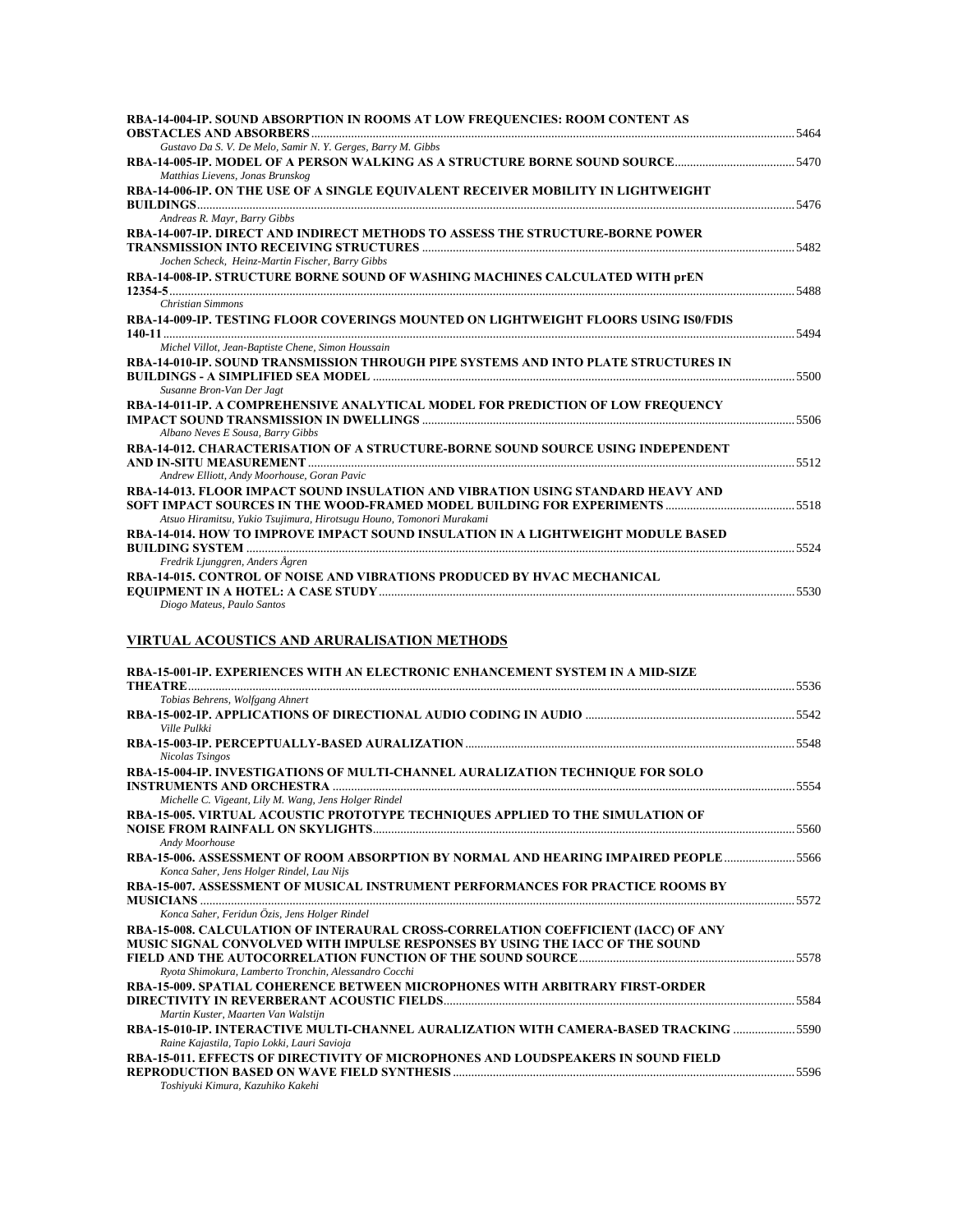| Yoshinori Takahashi. Mikio Tohyama                                                                                                                                  |  |
|---------------------------------------------------------------------------------------------------------------------------------------------------------------------|--|
| <b>RBA - GENERAL</b>                                                                                                                                                |  |
| Hyeon Ku Park, John S. Bradley, Bradford N. Gover                                                                                                                   |  |
| RBA-16-002. A MATLAB SIMULATION OF "SHOEBOX" ROOM ACOUSTICS AND ITS EDUCATIONAL<br>Douglas R. Campbell                                                              |  |
| Domenico Stanzial                                                                                                                                                   |  |
| RBA-16-004. PREDICTION OF SPEECH INTELLIGIBILITY ALONG UNDERGROUND PLATFORMS                                                                                        |  |
| <b>Stephen Dance</b><br>RBA-16-005. CHARACTERISTICS OF SOUND ABSORPTION AND INSULATION PERFORMANCE OF                                                               |  |
| Hang Kim, Tai Gang Lee, Sun Woo Kim<br>Francesco Martellotta                                                                                                        |  |
| RBA-16-007. THE ASSESSMENT OF REVERBERANT CONDITIONS OF UNDERGROUND STATIONS5643<br>Elzbieta Nowicka                                                                |  |
| RBA-16-008. PASSIVE TUNED LOUDSPEAKERS AS ABSORBERS FOR ROOM ACOUSTICS …………………………………………5647<br>Robert G. Oldfield, Trevor J. Cox                                    |  |
| Menino Allan S. M. Peter Tavares, S. Rajagopalan, Satish Jagannath Sharma                                                                                           |  |
| RBA-16-010. ARCHITECTURAL ACOUSTICS AMONG NONSPECIALISTS: MYTHS AND<br>Elvira Viveiros, Elisabeth De A. C. Duarte                                                   |  |
| RBA-16-011. MEASUREMENT OF NORMAL AND OBLIQUE INCIDENCE ABSORPTION COEFFICIENTS<br>Cedric Vuye, Steve Vanlanduit, Gert De Sitter, Patrick Guillaume, Laurens Boeckx |  |
| RBA-16-012. ON THE CALCULATION OF UNCERTAINTIES OF SINGLE NUMBER RATINGS IN<br>Volker Wittstock                                                                     |  |
| Georgia Zepidou, Stephen Dance, Christos Nestoras                                                                                                                   |  |
| RBA-16-014. STUDY ON ACOUSTIC CHARACTERISTICS FOR CIVIC BUILDING LOBBIES IN TAIWAN5682<br>Rong-Ping Lai, Yu-Shing Chiang, Kai-Hua Liu                               |  |

#### **SAV – STRUCTURAL ACOUSTICS AND VIBRATION APPLICATIONS OF ANALYTICAL TCHNIQIES IN GENERAL**

| Juan Lladó, Beatriz Sánchez, Abelardo Martínez, F. Jose Pérez, Bonifacio Martín, Eduardo Laloya, Tomas Pollán, Javier Vicuña |  |
|------------------------------------------------------------------------------------------------------------------------------|--|
| P. M. Jordan                                                                                                                 |  |
| H. A. Bonhoff, B. A. T. Petersson                                                                                            |  |
| <b>SAV-01-005. INFLUENCE OF CAM PROFILE ERRORS ON THE DYNAMIC BEHAVIOR OF A CAM</b>                                          |  |
|                                                                                                                              |  |
| Hassen Trabelsi, Fakher Chaâri, Mohamed Haddar                                                                               |  |
| SAV-01-006. ENERGY APPROACH TO EVALUATION OF VIBRATIONAL ENERGY TRANSMISSION IN                                              |  |
|                                                                                                                              |  |
| Jacek Cieslik, Wojciech Bochniak                                                                                             |  |
| SAV-01-007. WAVE APPROACH MODELING OF SANDWICH AND LAMINATE COMPOSITE                                                        |  |
|                                                                                                                              |  |
| Sebastian Ghinet, Noureddine Atalla                                                                                          |  |
| SAV-01-008. DISCRETE VIBRATING SYSTEMS WITH RANDOM DAMPING: AN IDENTIFICATION                                                |  |
|                                                                                                                              |  |
| Christophe Heinkelé                                                                                                          |  |
| SAV-01-009. RETRIEVAL OF A MODEL FOR THE REMOVAL OF DISPERSION FROM WAVE FIELDS IN                                           |  |
| PLATES                                                                                                                       |  |
| Lars Hörchens, Diemer De Vries                                                                                               |  |
| SAV-01-010, VIBRATION AND ACOUSTIC RADIATION ANALYSIS OF A STIFFENED FLUID-LOADED                                            |  |
|                                                                                                                              |  |
| Laurent Maxit                                                                                                                |  |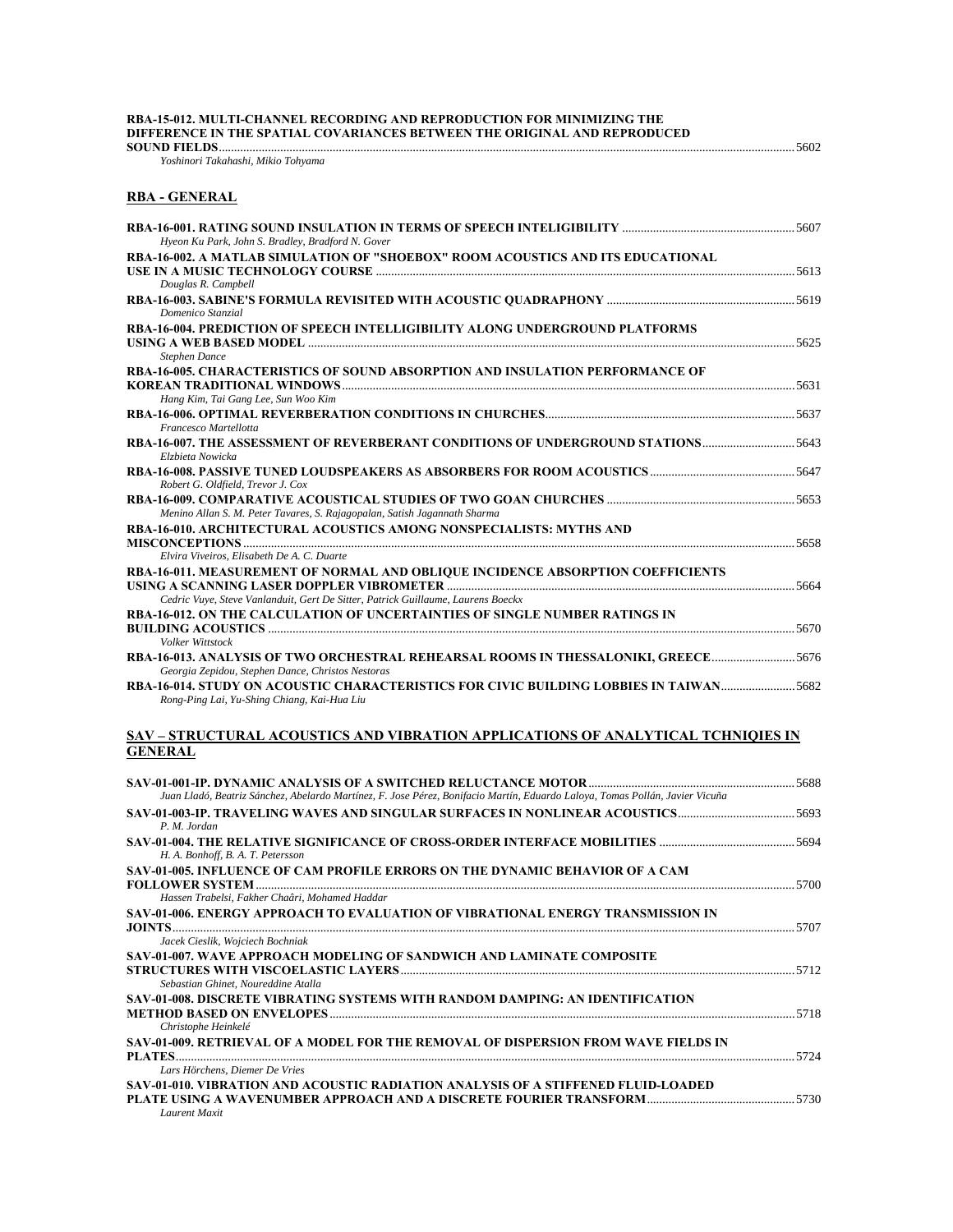| Azma Putra, David Thompson                                                                                                                    |      |
|-----------------------------------------------------------------------------------------------------------------------------------------------|------|
| SAV-01-012. COMPARISON OF INTEGRAL AND MATRIX FORMULATION TO ESTIMATE THE                                                                     |      |
| Jorge Arenas, Jesus Alba, Jaime Ramis                                                                                                         |      |
| SAV-01-013. THE INFLUENCE OF MATERIAL PARAMETERS AND GEOMETRY ON AN ACTIVE                                                                    |      |
| Jonas L. Svensson, Patrik B. U. Andersson, Wolfgang Kropp                                                                                     |      |
| <b>SAV-01-014. THE ATTENUATION OF STRUCTURE-BORNE SOUND IN NON-PERIODICALLY</b><br>R. Tschakert, B. A. T. Petersson                           |      |
| SAV-01-015. VIBRATION ANALYSIS OF A TYRE MODEL USING THE WAVE FINITE ELEMENT<br>Yoshiyuki Waki, Brian Mace, Michael Brennan                   |      |
| SAV-01-016. APPROXIMATE MODAL MODEL OF A DISCONTINOUSLY VARYING THICKNESS                                                                     |      |
| Raul Pastrian, Miguel Angel Morcillo, Emmanuel Redon, Marta Herráez<br>Francisco J. Nieves, Ana Bayón, Felix Salazar, Francisco Gascón        |      |
| SAV-01-018. MODAL ANALYSIS AND NUMERICAL SIMULATION OF THE DYNAMIC BEHAVIOUR IN                                                               | 5778 |
| S. Ivorra Chorro, J. G. Segura Alcaraz, J. M. Gadea Borrell, J. Francés Monllor<br>Petr Svec, Vojtech Jandak, Ondrej Jiricek, Marek Brothanek |      |
|                                                                                                                                               |      |

### **SIMULATION AND ENVIRONMENTAL FACTORS**

| Hideo Suzuki, Yun-Fan Hwang                                                       |      |
|-----------------------------------------------------------------------------------|------|
| SAV-02-002-IP. NUMERICAL SIMULATION OF FLUID-STRUCTURE INTERACTIONS IN A JAPANESE |      |
|                                                                                   | 5796 |
| Y. F. Hwang, Weng Chia-Pei, Hideo Suzuki                                          |      |
| SAV-02-003. FINITE ELEMENT MODELLING FOR DETERMINATION OF ACOUSTICS ATTENUATION   |      |
| Julia Sonnerup, Delphine Bard, Per-Anders Wernberg, Göran Sandberg                |      |
|                                                                                   |      |
| Desheng Ding, Bing-Jean Lee, Jin H. Huang                                         |      |
| SAV-02-005. NUMERICAL COMPUTATION OF THE ACOUSTIC PRESSURE IN A COUPLED           |      |
|                                                                                   | 5814 |
| Xabier Sagartzazu, Luis Hervella-Nieto, Juan Manuel Pagalday                      |      |

### **VOLUME 10**

| Yu-Cheng Liu, Y. F. Hwang, Jin H. Huang                                                                                       |      |
|-------------------------------------------------------------------------------------------------------------------------------|------|
| SAV-02-007-IP. ENHANCED WORKING-AMPLITUDE DISTRIBUTION OF ULTRASONIC WIDE-BLADE<br>Wen-Long Dai, Y. C. Liu, Jin H. Huang      |      |
| SAV-02-008. INVESTIGATION ON THE DYNAMIC BEHAVIOR OF A COMPOUND PLANETARY GEAR                                                |      |
| Seddik Dhouib, Riadh Hbaieb, Fakher Chaari, Mohamed Haddar                                                                    |      |
| Slim Abbes, Tahar Fakhfakh; Mohamed Haddar<br>SAV-02-010. EXPERIMENTAL AND NUMERICAL ANALYSIS OF VIBROACOUSTIC ATTENUATION IN | 5844 |
| Manex Martinez, Fernando Cortés, Maria Jesus Elejabarrieta                                                                    |      |

### **SAV - GENERAL**

| SAV-03-001. MEASUREMENT OF DYNAMIC PROPERTIES OF RECYCLED TIRE RUBBER GRANULATES      |      |
|---------------------------------------------------------------------------------------|------|
|                                                                                       |      |
| Chettah Ameur, Chedly Slah, Ichchou Mohamed, Bareille Olivier                         |      |
| SAV-03-002. HYBRID TECHNIQUES FOR SIMULATING THE TRANSMISSION LOSS OF A CAR DOOR 5860 |      |
| Juan Sabas Martín Sánchez, Antonio Hidalgo Otamendi, Jose Andres González Ganso       |      |
|                                                                                       |      |
| Deahwan Kim, Chinsuk Hong, Weui Bong Jeong                                            |      |
| SAV-03-004, WAVE GUIDING EFFECTS IN LIGHT WEIGHT PLATES WITH TRUSS-LIKE CORE          |      |
|                                                                                       | 5872 |
| Torsten Kohrs, Bjorn A. T. Petersson                                                  |      |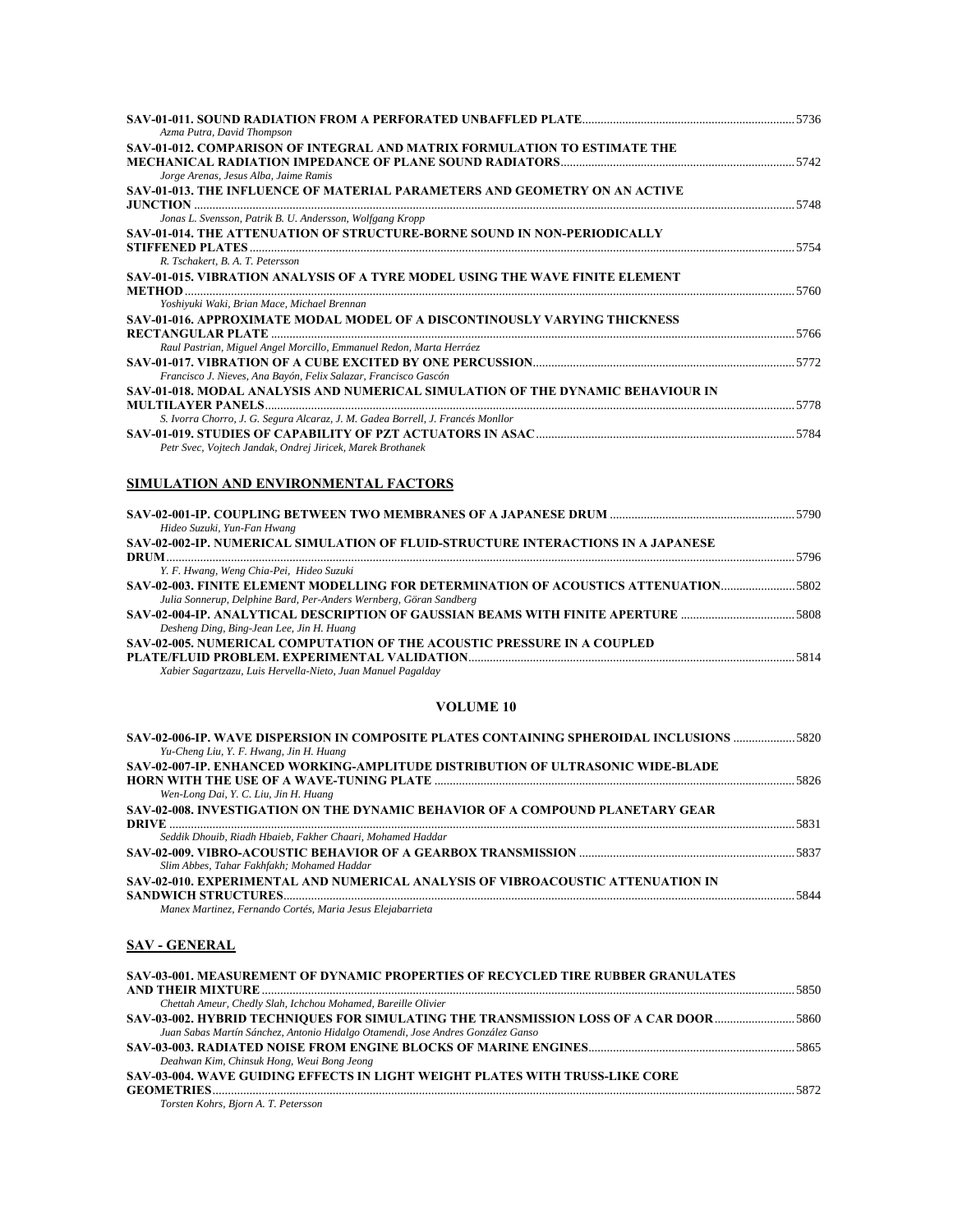| SAV-03-005. MODELLING WAVE PROPAGATION IN CYLINDERS USING A WAVE/FINITE ELEMENT                            |      |
|------------------------------------------------------------------------------------------------------------|------|
|                                                                                                            |      |
| Elisabetta Manconi, Brian R. Mace                                                                          |      |
| SAV-03-006. PLATE VIBRATION AND INTERNAL ACOUSTIC CHARACTERISTICS IN CYLINDRICAL                           |      |
|                                                                                                            |      |
| Tomoaki Kawanabe, Naoya Masuda, Hiroyuki Moriyama                                                          |      |
| Eric Savin                                                                                                 |      |
| SAV-03-008. A SYSTEMATIC APPROCH FOR DETERMINING THE ACOUSTIC RADIATION MODES OF                           |      |
|                                                                                                            |      |
| Jiancheng Tao, Xiaojun Oiu                                                                                 |      |
| SAV-03-009. THE EFFECTS OF INTERNAL RESONANCES IN VIBRATION ISOLATORS UNDER                                |      |
|                                                                                                            | 5901 |
| Bo Yan, Mike Brennan, Steve Elliott, Neil Ferguson                                                         |      |
| SAV-03-010, LEVEL MEASUREMENT BASED ON VIBRATION ANALYSIS ……………………………………………………………………………5907<br>Romina Kehl |      |
| SAV-03-011. STATE OF THE ART AND PERSPECTIVE ABOUT HUMAN VIBRATION MEASUREMENT &                           |      |
| 5908                                                                                                       |      |
| Miccoli Giuseppe Via Canalbianco                                                                           |      |
| SAV-03-012. THE STUDY ON SOUND-ABSORBING PROPERTIES OF OBLIQUE MICRO-PERFORATED                            |      |
|                                                                                                            |      |
| Rong-Ping Lai, Chung-Chiech Chiang, Kai-Hua Liu                                                            |      |
| SAV-03-013, SELECTIVE NEAR-FIELD ACOUSTIC HOLOGRAPHY …………………………………………………………………………………5914                   |      |
| Jesus Alba Fernández, Eva Escuder Silla, Jaime Ramis Soriano, Romina Del Rey Tormos                        |      |
| SAV-03-014, VIBRO-ACOUSTIC BEHAVIOR OF SPANISH BELLS WITH METALLIC AND WOODEN                              |      |
| $\bf{YOKE}$ 5920                                                                                           |      |
| Savador Ivorra, Jenaro Vera, Jorge Francés                                                                 |      |
|                                                                                                            |      |
| Hyun-Sil Kim, Jae-Seung Kim, Bong-Ki Kim                                                                   |      |
| SAV-03-016. INSERTION LOSS OF CYLINDRICAL STRUCTURES EXCITED BY HIGH INTENSITY                             |      |
|                                                                                                            |      |
|                                                                                                            |      |

*S. H. Park, S. H. Seo, H. K. Jeong, Y. S. Jang, Y. M. Yi, G. R. Cho* 

### **ULT - ULTRASONICS**

### **ACOUSTIC RADIATION FORCE AND BIOMEDICAL APPLICATIONS**

| Armen Sarvazyan                                                                                                                                                                                                                                            |      |
|------------------------------------------------------------------------------------------------------------------------------------------------------------------------------------------------------------------------------------------------------------|------|
| Mathias Fink                                                                                                                                                                                                                                               |      |
| ULT-01-003-IP. CLINICAL APPLICATIONS OF ACOUSTIC ADIATION FORCE IMPULSE IMAGING<br>Kathryn Nightingale, Mark Palmeri, Liang Zhai, Kristin Frinkley, Michael Wang, Jeremy Dahl, Gianmarco Pinton, Stephen Hsu,<br>Brian Fahey, Douglas Dumont, Gregg Trahey |      |
| ULT-01-004-IP. APPLICATION OF DYNAMIC RADIATION FORCE OF ULTRASOUND AND TISSUE                                                                                                                                                                             |      |
|                                                                                                                                                                                                                                                            | 5946 |
| M. Fatemi, A. Alizad, D. H. Whaley, J. F. Greenleaf                                                                                                                                                                                                        |      |
|                                                                                                                                                                                                                                                            |      |
| James F. Greenleaf, Shigao Chen, Xiaoming Zhang                                                                                                                                                                                                            |      |
| ULT-01-006. IDENTIFICATION OF PROSTATE TISSUE STRUCTURES AND LESIONS BY VIBRO-                                                                                                                                                                             |      |
|                                                                                                                                                                                                                                                            |      |
| A. Alizad, F. G. Mitri, B. J. Davis, J. F. Greenleaf, M. Fatemi                                                                                                                                                                                            |      |
| ULT-01-007. IN VIVO ARFI IMAGING OF ATHEROSCLEROSIS WITH VALIDATION IN A RELEVANT                                                                                                                                                                          |      |
|                                                                                                                                                                                                                                                            | 5953 |
| Russell Behler, Timothy Nichols, Elizabeth Merricks, Caterina Gallippi                                                                                                                                                                                     |      |
| ULT-01-008. GENERATION AND PROPAGATION OF SHEAR WAVES IN INHOMOGENEOUS RUBBER-                                                                                                                                                                             |      |
|                                                                                                                                                                                                                                                            |      |
| Valeriy Andreev, Andrey Vedernikov                                                                                                                                                                                                                         |      |
| ULT-01-009, TRANSIENT ACOUSTIC RADIATION FORCE ELASTOGRAPHY FOR HIFU APPLICATIONS5965                                                                                                                                                                      |      |
| Gearoid Berry, David Melodelima, Lijun Xu, Jacqueline Shipley, Jeffrey Bamber, Gail Ter Haar, Ian Rivens, Francis Duck                                                                                                                                     |      |

### **AIR-BORNE TRANSDUCERS FOR ULTRASONIC DETECTION**

| ULT-02-001-IP. DESIGN OF AIR-COUPLED ULTRASOUND TRANSDUCERS FOR USE IN SCANNING     |      |
|-------------------------------------------------------------------------------------|------|
|                                                                                     | 5966 |
| Jurgen Deveugele, Dirk Bulcaen, Erik Blomme                                         |      |
| ULT-02-002-IP. NON-CONTACT ULTRASOUND FOR THE CHARACTERIZATION OF POROUS MEDIA 5972 |      |
| Laurens Boeckx, Naima Sebaa, Laurent De Ryck, Bert Lagrain, Walter Lauriks          |      |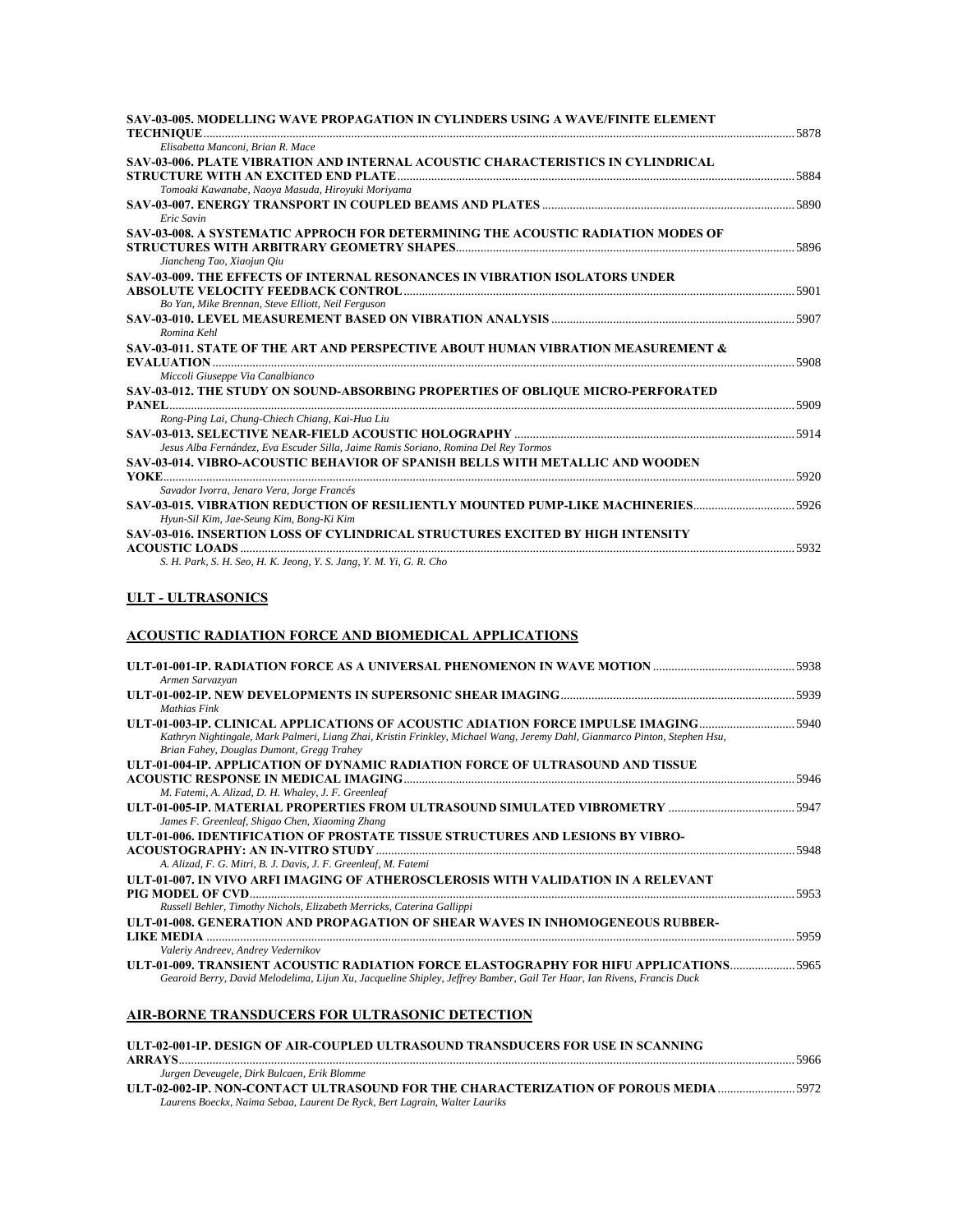| ULT-02-003. ACOUSTIC AND ACOUSTO-OPTIC CHARACTERISTICS OF SILICONE NANOFOAM 5978                                                                                                                               |      |
|----------------------------------------------------------------------------------------------------------------------------------------------------------------------------------------------------------------|------|
| Takeshi IIno, Kentaro Nakamura, Sadayuki Ueha                                                                                                                                                                  |      |
|                                                                                                                                                                                                                |      |
| David Hutchins, Tat Hean Gan, Prakash Pallay, David Schindel                                                                                                                                                   |      |
| ULT-02-005-IP. A NON-CONTACT SYSTEM FOR TRANSPORTING OBJECTS USING ULTRASONIC                                                                                                                                  |      |
|                                                                                                                                                                                                                |      |
| Tadeusz Gudra, Daniel Perkowski, Krzystof J. Opielinski                                                                                                                                                        |      |
| ULT-02-006. PLANE WAVE FRONT AMPLITUDE EQUALIZATION FOR AIR-COUPLED CONCAVE                                                                                                                                    |      |
|                                                                                                                                                                                                                |      |
| Jose Luis Prego Borges, Mercedes García, Yago Yañez, Juan Antonio Chávez, Jordi Salazar, Antoni Turó, Miguel Jesus Garcia                                                                                      |      |
| Hernandez                                                                                                                                                                                                      |      |
| ULT-02-007. UNDERGROUND IMAGING USING SHEAR WAVES - RESOLUTION IMPROVEMENT USING                                                                                                                               |      |
|                                                                                                                                                                                                                | 6002 |
| $\boldsymbol{v}$ . $\boldsymbol{v}$ . $\boldsymbol{v}$ . $\boldsymbol{v}$ . $\boldsymbol{v}$ . $\boldsymbol{v}$ . $\boldsymbol{v}$ . $\boldsymbol{v}$ . $\boldsymbol{v}$ . $\boldsymbol{v}$ . $\boldsymbol{v}$ |      |

#### *Kawasaki Hiraku, Sugimoto Tsuneyoshi*

### **ANALYTICAL AND NUMERICAL (FEM) TRANSDUCER MODELLING**

| ULT-03-001-IP. PIEZO-TRANSDUCER MODELLING WITH A SWITCHED OUTPUT VOLTAGE:        |      |
|----------------------------------------------------------------------------------|------|
|                                                                                  |      |
| Daniel Guyomar, Mickael Lallart                                                  |      |
| ULT-03-002-IP. FE ANALYSIS OF A HIGH DISPLACEMENT ULTRASONIC ACTUATOR BASED ON A |      |
|                                                                                  | 6014 |
| Antonio Iula, Nicola Lamberti, Massimo Pappalardo                                |      |
| ULT-03-003-IP. A METHOD FOR THE AUTOMATIC CHARACTERIZATION OF PIEZOELECTRIC      |      |
|                                                                                  | 6020 |
| Nicola Antonio Lamberti, Antonio Iula, Andrea Caputo                             |      |
|                                                                                  |      |
| Reinhard Lerch, Madfred Kaltenbacher, Martin Meiler                              |      |
| ULT-03-005. THE POTENTIAL FOR FINITE DIFFERENCE TIME DOMAIN IN PIEZOELECTRIC     |      |
| <b>MATERIALS</b>                                                                 | 6032 |
| M. Ferri, R. Picó, F. Camarena, B. Roig, J. Redondo, M. R. Avis                  |      |
|                                                                                  |      |

### **CAPACITIVE ULTRASONIC TRANSDUCERS: MODELLING AND TECHNOLOGY**

| David Hutchins, Duncan Billson, Robert Bradley                                                                             |  |
|----------------------------------------------------------------------------------------------------------------------------|--|
|                                                                                                                            |  |
| Heyrettin Köymen, Muhammed N. Senlik, Selim Olcum, Abdullah Atalar                                                         |  |
|                                                                                                                            |  |
| Giosue Caliano, Alessandro Savoia, Alessandro Caronti, Cristina Longo, Philipp Gatta, Massimo Pappalardo                   |  |
|                                                                                                                            |  |
| B. Pierre. T. Khuri-Yakub                                                                                                  |  |
|                                                                                                                            |  |
| Alberto Octovio Manzanares, Oscar Martínez Crayllera, Carlos I, Martín Arquedas, Luis Cómez IIIlate Alvear, Freijo Montero |  |

#### *Alberto Octavio Manzanares, Oscar Martínez Graullera, Carlos J. Martín Arguedas, Luis Gómez-Ullate Alvear, Freijo Montero De Espinosa*

### **HIFU IN MEDICAL THERAPY**

| Jean Yves Chapelon, Emmanuel Blanc, Albert Gelet                                                                                                                         |  |
|--------------------------------------------------------------------------------------------------------------------------------------------------------------------------|--|
| Joo Ha Hwang, Yak-Nam Wang, Steve Kargl, Bryan Cunitz, Cinderella Warren, Barbrina Dunmire, Francesco Curra, Yufeng<br>Zhou, Melissa Upton, Frank Starr, Stuart Mitchell |  |
| ULT-05-003-IP. THE ROLE OF BUBBLES IN CLINICAL HIGH INTENSITY FOCUSED ULTRASOUND<br>G. Ter Haar, J. McLaughlan, I. Rivens                                                |  |
| Kullervo Hynynen                                                                                                                                                         |  |
| Yuri Makov, Victor Sánchez-Morcillo, Francisco Camarena, Victor Espinosa                                                                                                 |  |
| ULT-05-006. PERSPECTIVES OF TUMOUR THERAPY BY LOCAL ULTRASONIC HYPERTHERMIA AND<br>Ernst G. Lierke, Tobias Hemsel, Martin Leibenger                                      |  |
| ULT-05-007. INVESTIGATING THE ROLE OF ULTRASONIC SCATTERING IN THE WAVE ABSORPTION                                                                                       |  |
| Guillermo Cortela, Wagner C. A. Pereira, Jose Luis San Emeterio, Carlos Negreira<br>ULT-05-008. ULTRASOUND-INDUCED MECHANICAL DAMAGE ON CELLS ENHANCED BY                |  |
| Loreto B. Feril, Katsuro Tachibana, Takashi Kondo, Kazuki Yamaguchi                                                                                                      |  |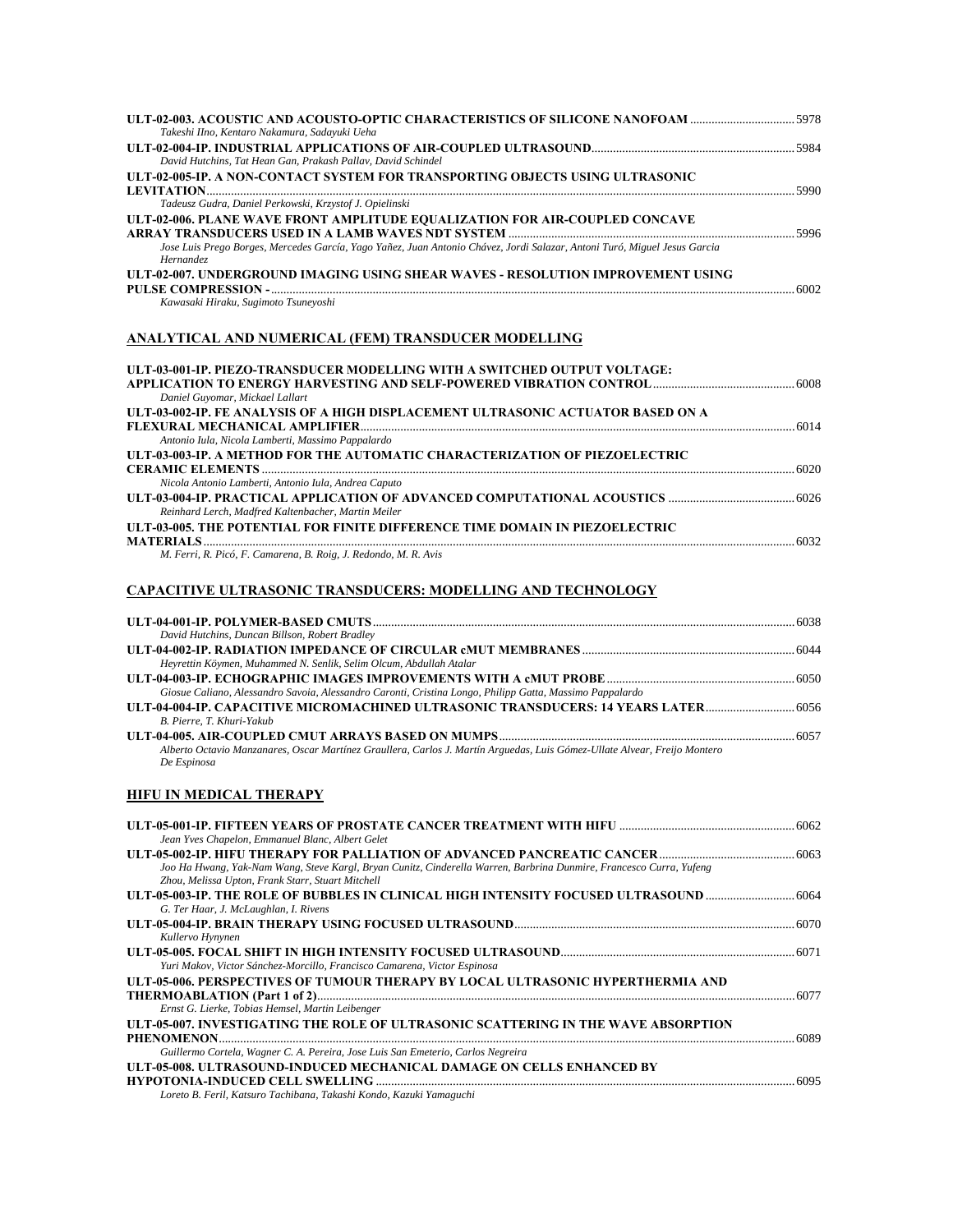# **ULT-05-009. EFFECT OF LOW-INTENSITY ULTRASOUND ON HUMAN GASTRIC CARCINOMA IN NUDE**

**MICE** .............................................................................................................................................................................................................6096 *Hitomi Endo, Katsiko Tachibana, Loreto B. Feril, Kazuki Yamaguchi* 

### **HIGH INTENSITY ACOUSTICS NEAR SURFACES AND INTERFACES**

| ULT-06-001-IP. NON-LINEAR ACOUSTIC EFFECTS INDUCED BY TEMPERATURE GRADIENTS NEAR   |      |
|------------------------------------------------------------------------------------|------|
|                                                                                    | 6097 |
| Vitalyi Gusev, Guillaume Penelet                                                   |      |
| ULT-06-002-IP. ACOUSTICALLY-INDUCED NONLINEAR SEISMIC EFFECTS ABOVE BURIED OBJECTS |      |
| Keith Attenborough, Oin Oin                                                        |      |
| ULT-06-003-IP. A NON-CONTACT SLIDING TABLE BASED ON NEAR FIELD ACOUSTIC LEVITATION |      |
| Kentaro Nakamura, Sadayuki Ueha                                                    |      |
| ULT-06-004. HIGH-SPEED JETTING FOLLOWING SHOCK-WAVE REFLECTION AT PLANAR AND       |      |
|                                                                                    | 6115 |
| Aaldert Zijlstra, Claus-Dieter Ohl                                                 |      |

### **HIGH-POWER ULTRASONIC TRANSDUCERS**

| ULT-07-001-IP. INDUSTRIAL REQUIREMENTS IN HIGH-POWER ULTRASONIC TRANSDUCERS FOR                            |      |
|------------------------------------------------------------------------------------------------------------|------|
| German Rodriguez, Victor M. Acosta, Alberto Pinto, Juan A. Gallego-Juárez                                  |      |
|                                                                                                            |      |
| Luis Gaete-Garretón, Yolanda Vargas-Hernández, Francisco Sepúlveda-Palma                                   |      |
| ULT-07-003. FEASIBILITY OF GENERATING PREDETERMINED COMPLEX PATTERNS OF MULTIPLE                           |      |
| Leonid R. Gavrilov, Jeff W. Hand                                                                           |      |
| ULT-07-004-IP. ULTRASONIC COMPLEX VIBRATION SYSTEMS FOR HIGH-POWER ULTRASONICS                             |      |
| USING DIAGONAL SLIT CONVERTERS AND DIFFERENT VELOCITY METAL RING-PAIR                                      |      |
|                                                                                                            |      |
| Tsujino Jiromaru, Ueoka Tetsugi, Karatsu Ryohei, Tanaka Shun, Kishimoto Goh, Kubodera Yuu, Suzuki Atsuyuki |      |
| ULT-07-005-IP. POINT-CONVERGENCE TYPE AERIAL ULTRASONIC SOUND SOURCE USING A                               |      |
| FLEXURAL VIBRATING CIRCULAR PLATE AND HIGH-INTENSITY SOUND WAVES BY THAT SOUND                             |      |
|                                                                                                            |      |
| Youichi Ito                                                                                                |      |
| ULT-07-006-IP. LARGE CAPACITY ULTRASONIC COMPLEX VIBRATION SOURCES USING MULTIPLE                          |      |
| Tsujino Jiromaru, Ueoka Tetsugi, Aoyama Tohru, Kyuzen Takafumi, Doi Takaharu                               |      |
| ULT-07-007-IP. INFLUENCE OF ACOUSTIC PARAMETERS IN ULTRASONIC COMMINUTION OF Zn                            |      |
|                                                                                                            |      |
| Luis Gaete-Garretón, Yolanda Vargas-Hernández, Maria Cares-Pacheco, Ricardo Vega                           |      |
| ULT-07-008. A NOVEL ULTRASONIC LINEAR MOTOR USING PLATE LONGITUDINAL VIBRATORS                             |      |
|                                                                                                            | 6158 |
| Manabu Aoyagi, Yuki Matsutate, Yoshiro Tomikawa, Takehiro Takano                                           |      |
| ULT-07-009. ULTRASONIC MOTOR USING A PIEZOELECTRIC CERAMIC MULTILAYER VIBRATOR                             |      |
|                                                                                                            |      |
| Takehiro Takano, Hideki Tamura, Yoshiro Tomikawa, Manabu Aoyagi                                            |      |
|                                                                                                            |      |
|                                                                                                            |      |

### **HIGH-POWER ULTRASOUND IN LARGE-SCALE SONOCHEMICAL REACTORS**

| Timothy J. Mason                                                                   |  |
|------------------------------------------------------------------------------------|--|
| ULT-08-002-IP. RESULTS OF THE COUPLING OF MICROBIOLOGICAL AND SONOCHEMICAL         |  |
| <b>TREATMENT OF AZO DYE WASTEWATER IN A PILOT-PLANT SCALE BIO-MEMBRANE REACTOR</b> |  |
|                                                                                    |  |
| Astrid Rehorek                                                                     |  |
| ULT-08-003-IP. THE PROSPECTS FOR SCALE-UP OF THE ULTRASONIC EXTRACTION OF          |  |
|                                                                                    |  |
| Larysa Paniwnyk                                                                    |  |
| ULT-08-004-IP. POWER ULTRASOUND AND SCALE-UP: FLOW-CELL REACTORS, CRYSTALLISATION, |  |
|                                                                                    |  |
| Graham Ruecroft                                                                    |  |
| ULT-08-005-IP. SOME APPROACHES TO THE SCALE UP OF UTRASONIC PROCESSING BY VTT IN   |  |
|                                                                                    |  |
| Juha Heikkinen                                                                     |  |
|                                                                                    |  |
| A. F. Collings, P. B. Gwan, A. P. Sosa Pintos                                      |  |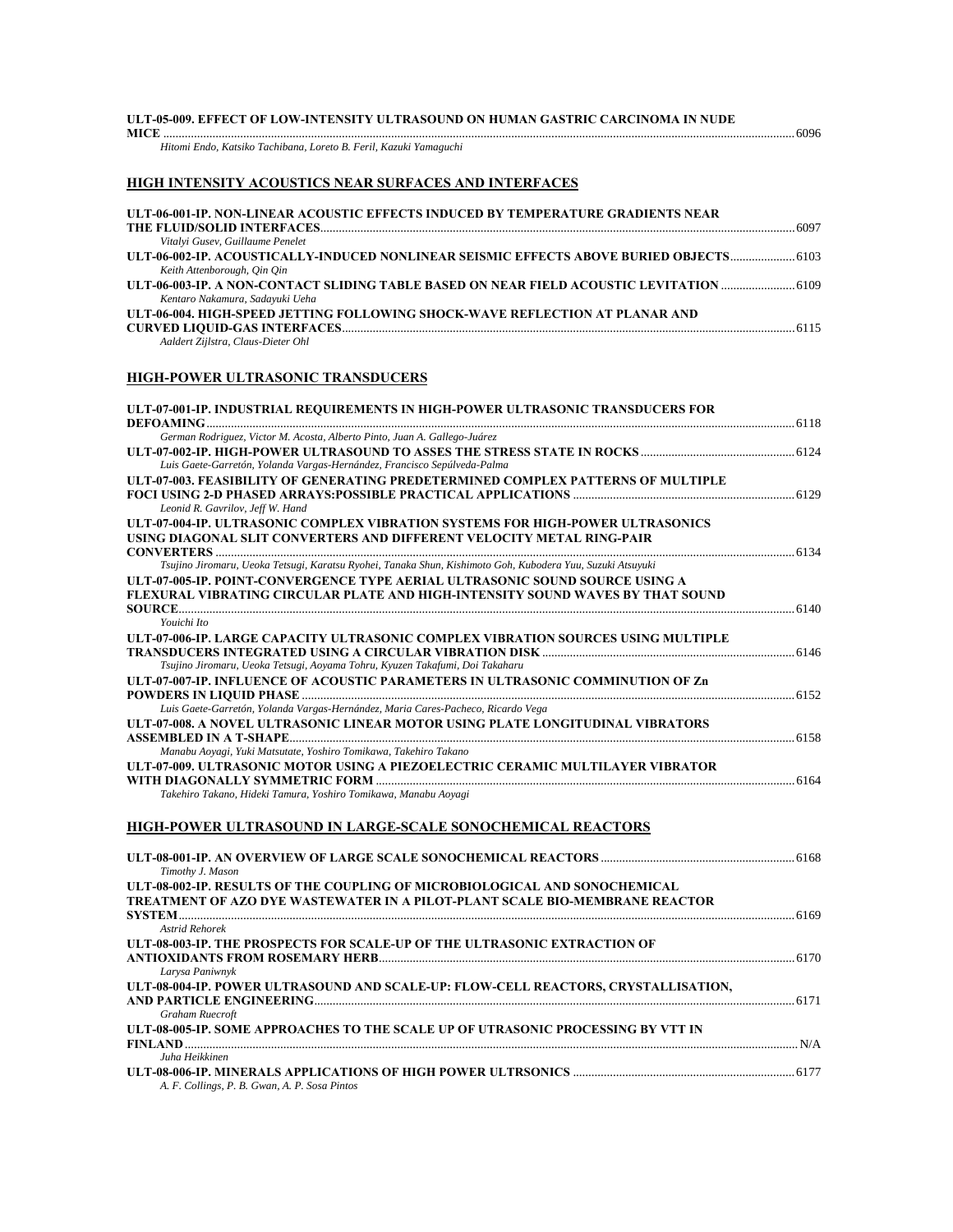| ULT-08-007-IP. SYNTHESIS OF NANO-ZNO/POLY (METHYLMETHACRYLATE) COMPOSITE THROUGH |      |
|----------------------------------------------------------------------------------|------|
|                                                                                  | 6184 |
| Audrey Mandroyan, L. Paniwnyk, T. J. Mason                                       |      |
| ULT-08-008. EFFECT OF ULTRASOUND ON BIOLOGICAL CONTAMINATION (BACTERIA AND ALGAE |      |
|                                                                                  | 6185 |
| E. Joyce                                                                         |      |

### **NEW POWER ULTRASONIC PROCESSES AND SYSTEMS**

| Carmen Stavarache, Mircea Vinatoru, Yasuaki Maeda, Hiroshi Bandow                                                          |  |
|----------------------------------------------------------------------------------------------------------------------------|--|
|                                                                                                                            |  |
| Achim Loske, Gonzalo Martínez De La Escalera, Eduardo Armenta, Alfredo Varela                                              |  |
| ULT-09-003-IP. THE ENHANCEMENT OF MASS TRANSPORT PROCESSES USING ULTRASOUND 6198                                           |  |
| Sandra Kentish, Muthupandian Ashokkumar                                                                                    |  |
| ULT-09-004-IP. A BRIEF HISTORY OF THE APPLICATION OF ULTRASONICS IN FOOD PROCESSING<br>Raymond Mawson, Kai Knoerzer        |  |
| ULT-09-005-IP. INFLUENCE OF PROCESS VARIABLES ON HOT AIR DRYING ASSISTED BY POWER                                          |  |
|                                                                                                                            |  |
| Jose V. García-Pérez, Juan A. Cárcel, Jose Benedito, Enrique Riera, Antonio Mulet                                          |  |
|                                                                                                                            |  |
| Enrique Riera, Alfonso Blanco, Victor M. Acosta, Juan A. Gallego-Juárez, Miguel Blasco, Antonio Mulet                      |  |
| ULT-09-007-IP. SONO-CRYSTALLIZATION: FROM EXPERIMENTAL RESULTS TO MICROSCOPICAL                                            |  |
|                                                                                                                            |  |
| Olivier Louisnard, Fabienne Espitalier<br>ULT-09-009-IP. EFFECT OF US TREATMENT ON THE PHYSICAL PROPERTIES OF WHEY AND SOY |  |
|                                                                                                                            |  |
| Vesna Lelas, Anet Režek Jambrak, Zoran Herceg, Suzana Rimac Brncic                                                         |  |
| ULT-09-010-IP. CHEMISTRY UNDER SIMULTANEOUS MICROWAVE AND ULTRASONIC IRRADIATION  6233                                     |  |
| Pedro Cintas, Giancarlo Cravotto                                                                                           |  |
| ULT-09-011. POROSITY ENGINEERING OF POLYMERIC FOAMS BY LOCALISED SONICATION                                                |  |
| Carmen Torres-Sanchez, Jonathan Corney                                                                                     |  |
| ULT-09-012. MEASURING OUTPUT ACOUSTIC POWER OF AN ULTRASONIC SURGICAL SYSTEM                                               |  |
|                                                                                                                            |  |
| Antonio Petošic, Bojan Ivancevic, Kristian Jambrošic                                                                       |  |
| ULT-09-013. THE RECEIVING RANGE OF SOUND FIELD MEASUREMENTS IN CAVITATING MEDIA:                                           |  |
|                                                                                                                            |  |
| Christian Koch, Klaus-Vitold Jenderka                                                                                      |  |
| ULT-09-014. TECHNICAL ASPECTS OF USE OF ULTRASOUND FOR INTENSIFICATION PROCESSING:                                         |  |
| Val Yachmenev, Brian Condon, Allan Lambert                                                                                 |  |
| ULT-09-015. DESIGN OF A MULTI-DOF LINEAR ULTRASONIC MOTOR BY USE OF A FIRST                                                |  |
|                                                                                                                            |  |
| Hideaki Kanasugi, Takashi Maeno                                                                                            |  |
| ULT-09-016. DESIGN OF A RING-TYPE ULTRASONIC MOTOR BY USE OF MIXED VIBRATION MODES                                         |  |
|                                                                                                                            |  |
| Makoto Toeda, Takashi Maeno                                                                                                |  |
| ULT-09-017. ATOMIZATION OF HIGH-VISCOSITY MATERIALS BY ONE POINT CONVERGENCE OF                                            |  |
| SOUND WAVES RADIATED FROM AN AERIAL ULTRASONIC SOURCE USING A TRANSVERSE                                                   |  |
| <b>VIBRATING PLATE</b>                                                                                                     |  |
| Hikaru Miura                                                                                                               |  |
|                                                                                                                            |  |

### **SIGNAL PROCESSING FOR ULTRASONIC IMAGING AND DETECTION**

| ULT-10-001-IP. AUTOMATIC SEGMENTATION OF BREAST TUMOURS ON ULTRASOUND IMAGES           |  |
|----------------------------------------------------------------------------------------|--|
|                                                                                        |  |
| Andre V. Alvarenga, Wagner C. A. Pereira, Antonio F. C. Infantosi, Carolina M. Azevedo |  |
| ULT-10-002-IP. ANGLE-DEPENDENT DECONVOLUTION OF ULTRASONIC TIME-OF-FLIGHT              |  |
|                                                                                        |  |
| Farhang Honarvar, Amin Yaghootian                                                      |  |
| ULT-10-003-IP. ON THE USE OF THE NON-STATIONARITY OF THE STRUCTURAL NOISE FOR DEFECT   |  |
|                                                                                        |  |
| M. A. G. Izquierdo, M. G. Hernández, M. Molero, J. J. Anaya                            |  |
| ULT-10-004-IP. COMPARISON OF DIGITAL SIGNAL PROCESSING METHODS FOR THE DETECTION       |  |
|                                                                                        |  |
| Miguel A. Rodríguez, Antonio Ramos, Jose L. San Emeterio                               |  |
|                                                                                        |  |
| Emilia Pardo, Jose Luis San Emeterio, Miguel Angel Rodriguez, Antonio Ramos            |  |
|                                                                                        |  |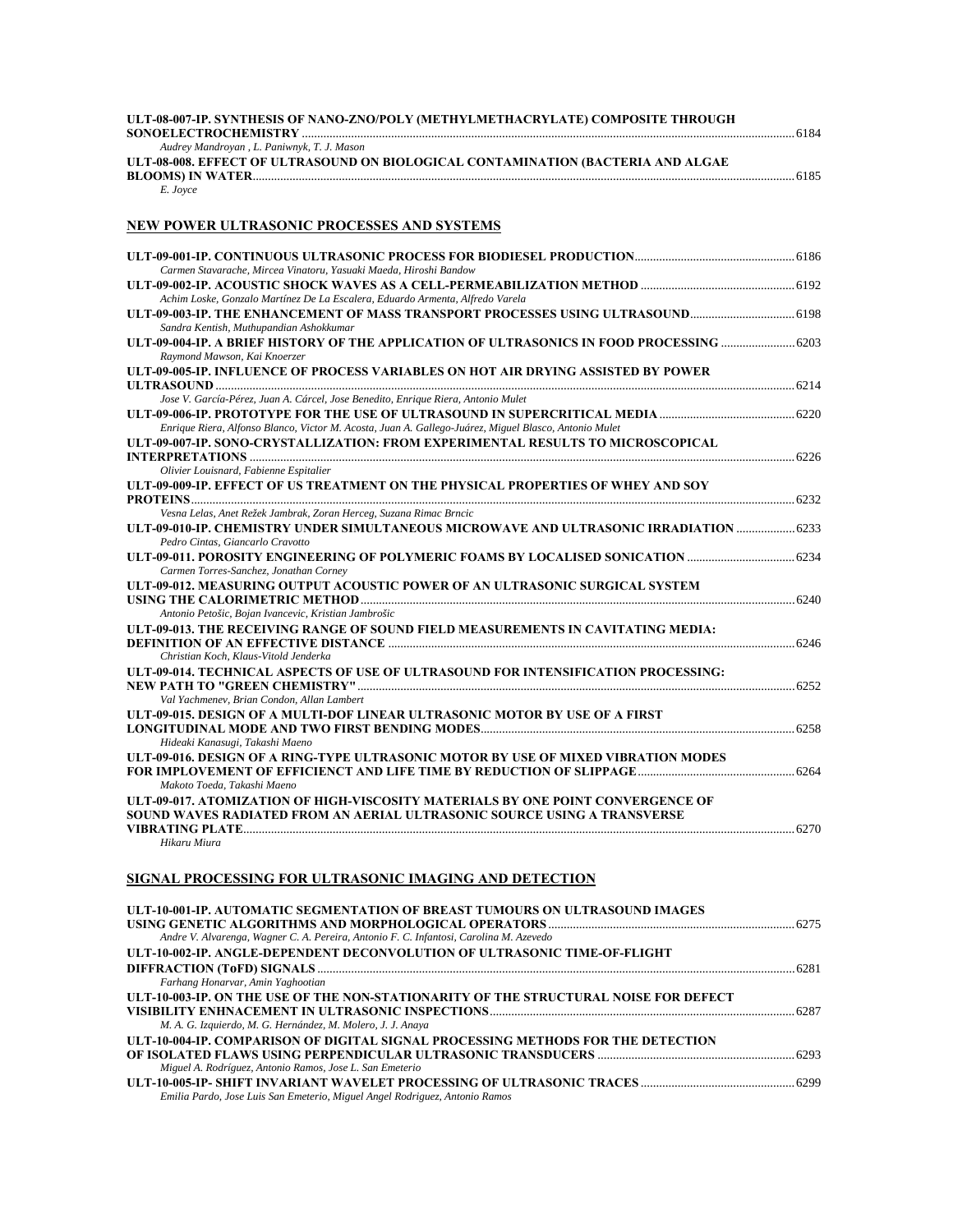| ULT-10-006-IP. A NEURO-GENETIC APPROACH TO NON-INVASIVE TEMPERATURE ESTIMATION IN                                           |  |
|-----------------------------------------------------------------------------------------------------------------------------|--|
|                                                                                                                             |  |
| C. A. Teixeira, M. Graca, A. E. Ruano, W. C. A. Pereira                                                                     |  |
| ULT-10-007-IP. ULTRASONIC SIGNAL PROCESSING FOR ARCHAEOLOGICAL CERAMIC                                                      |  |
|                                                                                                                             |  |
| Addisson Salazar, Angela Parra, Luis Vergara, Maria Teresa Doménech, Arturo Serrano                                         |  |
| ULT-10-008. LAMB WAVE GENERATION WITH AN AIR-COUPLED PIEZOELECTRIC ARRAY USING                                              |  |
|                                                                                                                             |  |
| Mercedes Garcia-Rodriguez, Yago Yañez, Miguel Garcia-Hernandez, Jordi Salazar, Antoni Turo, Juan Antonio Chavez             |  |
|                                                                                                                             |  |
| Jonathan Mamou, Jeffrey A. Ketterling, Ronald H. Silverman                                                                  |  |
| ULT-10-010. ULTRASONIC MULTISCALE MODELLING FOR MATERIAL CHARACTERISATION: THE                                              |  |
|                                                                                                                             |  |
| Fairouz Bettayeb                                                                                                            |  |
|                                                                                                                             |  |
| Aurelien Roux, Laurent Simon, Jerome Idier, Catherine Potel, Stephane Lebon, Jean-Francois De Belleval, Jean-Marc Gherbezza |  |
| ULT-10-012. EVALUATION OF THE CONCRETE STRENGTH BY USING THE QUALITY FACTOR OF                                              |  |
|                                                                                                                             |  |
| Liang Tao, Yahiro Mori, Seiichi Motooka                                                                                     |  |
| ULT-10-013-IP. SEPARATION OF CONCURRENT ECHOES DEPENDING ON THE EMITTING SOURCE                                             |  |
|                                                                                                                             |  |
| J. Ureña, M. C. Pérez, A. Ochoa, A. Hernández, C. De Marziani, F. J. Álvarez, J. J. García, A. Jiménez, J. A. Jiménez       |  |
| ULT-10-014. A WAVELET APPLICATION TO IMPROVE THE QUALITY OF IMAGES OBTAINED USING                                           |  |
|                                                                                                                             |  |
| Hector Calas, Pedro Acevedo, Eduardo Moreno                                                                                 |  |
| ULT-10-015. STUDY OF AN ALGORITHM'S PERFORMANCE TO GENERATE ULTRASONIC IMAGES                                               |  |
|                                                                                                                             |  |
| Pedro Acevedo, Hector Calas                                                                                                 |  |
| ULT-10-016. FLAW DETECTION ON HIGHLY SCATTERING MATERIALS USING MULTIRESOLUTION                                             |  |
|                                                                                                                             |  |
| M. Molero, M. A. G. Izquierdo, M. G. Hernández, J. J. Anaya, T. Sánchez                                                     |  |
| ULT-10-017. TIME REVERSAL DETERMINATION OF PARTICLE CONCENTRATION IN LIQUID MEDIA                                           |  |
| Nicolas Pérez, Carlos Negreira, Rafael Canetti                                                                              |  |
|                                                                                                                             |  |
| ULT-10-018. STUDY ON THE SUBMERGED UNDERGROUND IMAGING WITH ULTRASONIC WAVE                                                 |  |
| Kunihiko Seo, Takashi Shirakawa, Tsuneyoshi Sugimoto                                                                        |  |
| ULT-10-019. MODELING A TURBULENT ATMOSPHERE AS A DYNAMIC CHANNEL FOR NARROW-                                                |  |
|                                                                                                                             |  |
| F. J. Álvarez, J. Ureña, A. Hernández, A. Jiménez, J. M. Villadangos, M. C. Pérez                                           |  |
|                                                                                                                             |  |
| Guillermo Cortela, Alina Aulet, Hector Calas, Wagner C. A. Pereira, Jose A. Eiras, Eduardo Moreno, Carlos Negreira          |  |

### **SONOCHEMICAL WATER TREATMENT**

| ULT-11-001-IP. PROCESS DESIGN APPROACH TO SONOCHEMICAL WATER TREATMENT BASED ON                         |  |
|---------------------------------------------------------------------------------------------------------|--|
|                                                                                                         |  |
| Astrid Rehorek                                                                                          |  |
|                                                                                                         |  |
| A. F. Collings, P. B. Gwan, M. T. Binet, J. L. Stauber                                                  |  |
| ULT-11-003-IP. USE OF HIGH POWER ULTRASONICS IN PROCESSES OF WASTE WATER                                |  |
|                                                                                                         |  |
| Oleg V. Abramov, Vladimir O. Abramov, Anatoly V. Shkolnikov                                             |  |
| ULT-11-004. COMPARISON BETWEEN PHOTOCATALYSIS WITH TIO, AND ULTRASOUND IN THE                           |  |
|                                                                                                         |  |
| Silvia Ardizzone, Claudia L. Bianchi, Giuseppe Cappelletti, Carlo Pirola, Elena Selli, Vittorio Ragaini |  |
|                                                                                                         |  |
| Larysa Paniwyk                                                                                          |  |
| ULT-11-006-IP. ULTRASONICALLY ASSISTED DEWATERING OF WASTE ACTIVATED SLUDGE                             |  |
| Hanna Kyllönen, Pentti Pirkonen, Antti Grönroos                                                         |  |
|                                                                                                         |  |
| <b>SONOELECTROCHEMICAL PROCESSES</b>                                                                    |  |
|                                                                                                         |  |

| ULT-12-001-IP. ELECTROCHEMISTRY WITH ULTRASOUND: STATE OF THE RESEARCH IN THE                            |  |
|----------------------------------------------------------------------------------------------------------|--|
|                                                                                                          |  |
| Veronica Sáez, Pedro Bonete, Deseada Esclapez-Vicente, Jesus Iniesta, Jose González-García, David Walton |  |
| ULT-12-002-IP. CAVITATION, SHOCKWAVES AND ELECTROCHEMISTRY - AN EXPERIMENTAL AND                         |  |
|                                                                                                          |  |
| Peter Birkin, Douglas Offin, Timothy Leighton                                                            |  |
| ULT-12-003. ACOUSTIC CAVITATION NEAR A SURFACE EXPLORED VIA NANOSECOND                                   |  |
|                                                                                                          |  |
| Emmanuel Maisonhaute                                                                                     |  |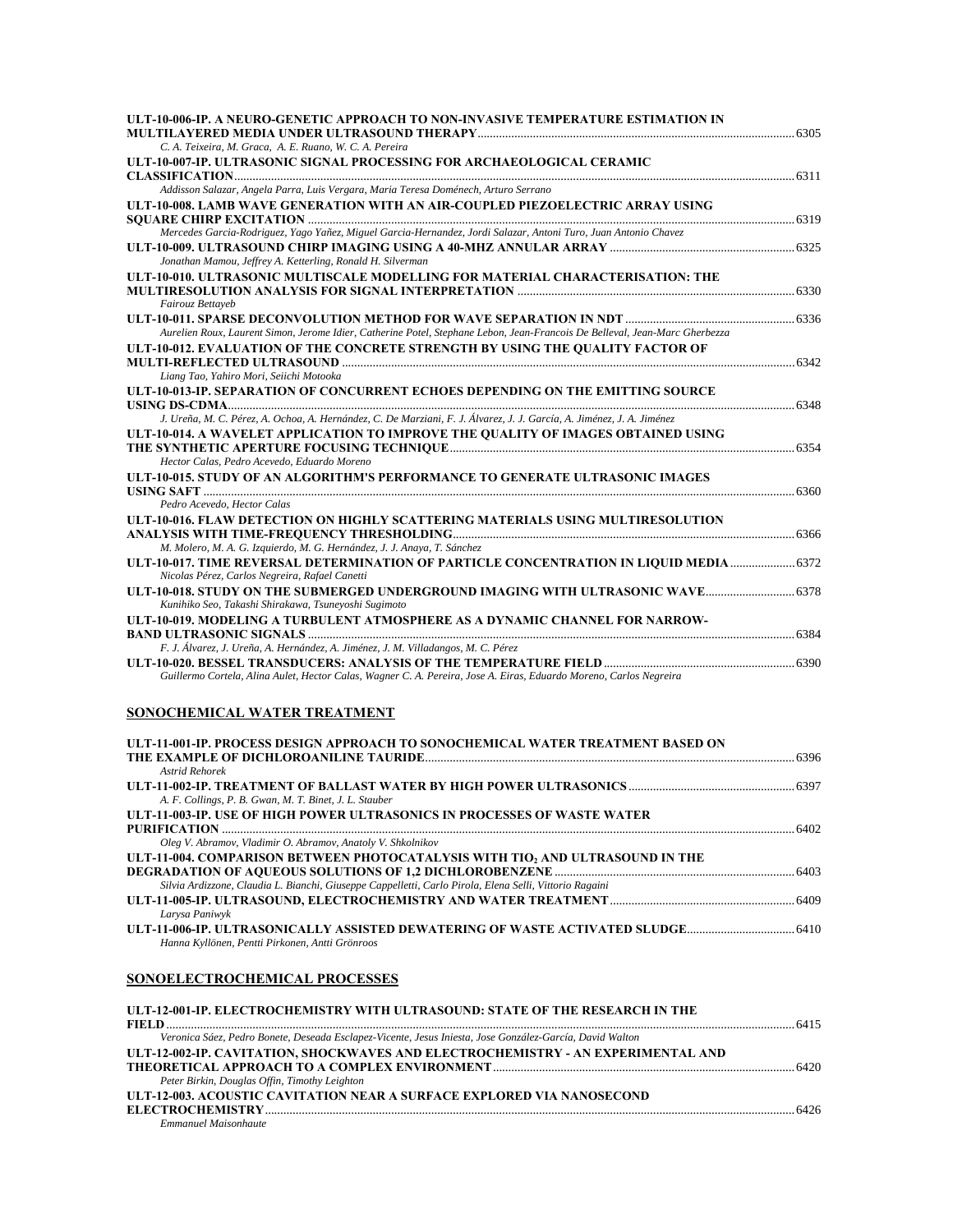| ULT-12-004-IP. ELECTROCHEMICAL MEASUREMENTS OF ULTRASONIC WIND AND ASYMETRIC                                          |      |
|-----------------------------------------------------------------------------------------------------------------------|------|
| <b>CAVITATION.</b>                                                                                                    |      |
| Jean-Yves Hihn, Marie-Laure Doche, Audrey Mandroyan, Bruno Pollet, Remy Viennet, Emmanuel Maisonhaute, Yannick Bailly |      |
| ULT-12-005-IP. SMALL SCALE PREPARATIVE ELECTROLYSIS IN SONOELECTROCHEMICAL CELL                                       |      |
|                                                                                                                       |      |
| Jiri Klima, Jiri Ludvik, Jiri Urban, Jose González-García, Veronica Sáez, Angel Frías- Ferrer                         |      |
| ULT-12-006. SONOELECTROCHEMICAL DEPOSITION OF CATALYTICALLY ACTIVE IRON METAL AT                                      |      |
| <b>BORON DOPED DIAMOND ELECTRODES: APLICATION TO ELECTROREDUCTION OF</b>                                              |      |
| <b>CHLOROACETATES</b>                                                                                                 | 6441 |
| Veronica Sáez, Jose González-Garcia, M. Anbu Kulandainathan, Frank Marken                                             |      |
| ULT-12-007. SONOCHEMICAL IMMOBILIZATION OF NOBLE METAL NANOPARTICLES ON THE                                           |      |
|                                                                                                                       | 6447 |
| Yoshiteru Mizukoshi, Naoya Masahashi, Shuji Tanabe, Satoshi Seino, A. Takao Yamamoto                                  |      |
| ULT-12-008. SYNTHESIS OF Co <sub>65</sub> Fe <sub>35</sub> ALLOY NANOPARTICLES BY PULSED                              |      |
|                                                                                                                       | 6451 |
| Valentina Zin, Manuele Dabalà                                                                                         |      |
| ULT-12-009-IP. THE APPLICATION OF SONOELECTROCHEMISTRY IN THE SYNTHESIS OF                                            |      |
| NANOMETALS                                                                                                            | 6457 |
| Aharon Gedanken                                                                                                       |      |
| ULT-12-010. AN IN-SITU EQCM STUDY OF SONOELECTROCHEMICAL DEPOSITION OF METALLIC                                       |      |
| <b>MATERIALS.</b>                                                                                                     | 6458 |
| Sladjana Matic, Oliver Schneider, Christos Argirusis                                                                  |      |

### **VOLUME 11**

| 0464-ULT-12-011. SONOELECTROCHEMICAL PRODUCTION OF GOLD AND SILVER NANOPARTICLES                         |  |
|----------------------------------------------------------------------------------------------------------|--|
| Manuele Dabal, Paula Cojocaru, Antonello Vicenzo, Valentina Zin, Katya Brunelli, Luigi Cavallotti Pietro |  |

### **TISSUE CHARACTERIZATION BY ULTRASOUND**

| ULT-13-001-IP. HIGH FREQUENCY ULTRASONIC IMAGING AND TISSUE CHARACTERIZATION                                                                 |        |
|----------------------------------------------------------------------------------------------------------------------------------------------|--------|
| K. K. Shung                                                                                                                                  |        |
| Anton Fw Van Der Steen, Johannes A. Schaar, David Goertz, Martijn Frijlink, Nico De Jong Patrick W Serruys, Nicolaas Bom                     |        |
|                                                                                                                                              |        |
| Jeffrey Bamber, Paul Barbone, Gearoid Berry, Nigel Bush, Aabir Chakraborty, Louise Coutts, Remo Crescenti, Francis Duck,                     |        |
| Ricardo Liederman, David Melodelima, Naomi Miller, Assad Oberai, Jacqueline Shipley                                                          |        |
|                                                                                                                                              |        |
| Chris L. De Korte, Richard G. P. Lopata, Hendrik H. G. Hansen, Maartje M. Nillessen, Inge H. G. Gerrits, Livia Kapusta, Johan<br>M. Thijssen |        |
| ULT-13-005. A NEW HIGH FREOUENCY ULTRASONIC INDENTATION METHOD DEDICATED TO THE                                                              |        |
| 6490 ELASTIC PROPERTIES ASSESSEMENT: DIAGNOSTIC OF MUSCULAR DYSTROPHY                                                                        |        |
| Audrey Leydier, Karim Hnia, Didier Laux, Gerald Hugon, Jerome Mathieu, Jean-Yves Ferrandis, Gilles Despaux, Dominique<br>Mornet              |        |
|                                                                                                                                              |        |
| Francois Tranquart, Ayache Bouakaz, Aurore Bleuzen, Peggy Palanchon, Monica Olar, Jean-Michel Correas                                        |        |
| Ernest J. Feleppa                                                                                                                            |        |
|                                                                                                                                              |        |
| Francisco Chinchurreta, Rob Hekkenberg, Francisco Montero De Espinosa                                                                        |        |
|                                                                                                                                              |        |
| Johan M. Thijssen, Gert Weijers, Chris L. De Korte                                                                                           |        |
| Pascal Laugier, Maryline Talmant                                                                                                             |        |
| ULT-13-011. STATISTICAL SENSITIVITY OF THE ENVELOPE OF PULSE-ECHO SIGNAL                                                                     |        |
|                                                                                                                                              |        |
| Jerzy Litniewski                                                                                                                             |        |
| ULT-13-012. MONITORING THERMAL CHANGES IN SOFT TISSUE BY 1D TRANSIENT                                                                        |        |
|                                                                                                                                              | 0.6529 |
| Nicolas Benech, Carlos Negreira                                                                                                              |        |
| ULT-13-013. SIMULATION OF BIOLOGIC TISSUE IMAGE FORMATION BY ULTRASOUND BACK-                                                                | .6535  |
| Rafik Serhane, Takek Boutkedjirt, Hakim Djelouah                                                                                             |        |
| ULT-13-014, REFLECTION AND TRANSMISSION OF PLANE ULTRASONIC PULSES IN A THREE LAYER                                                          |        |
| 6541                                                                                                                                         |        |
| J. C. B. Leite, J. L. San Emeterio, W. C. A. Pereira                                                                                         |        |
| Mahmoud Meziri, Wagner C. A. Pereira, Naamane Remita, Bouzid Boudjema, Pascal Laugier                                                        |        |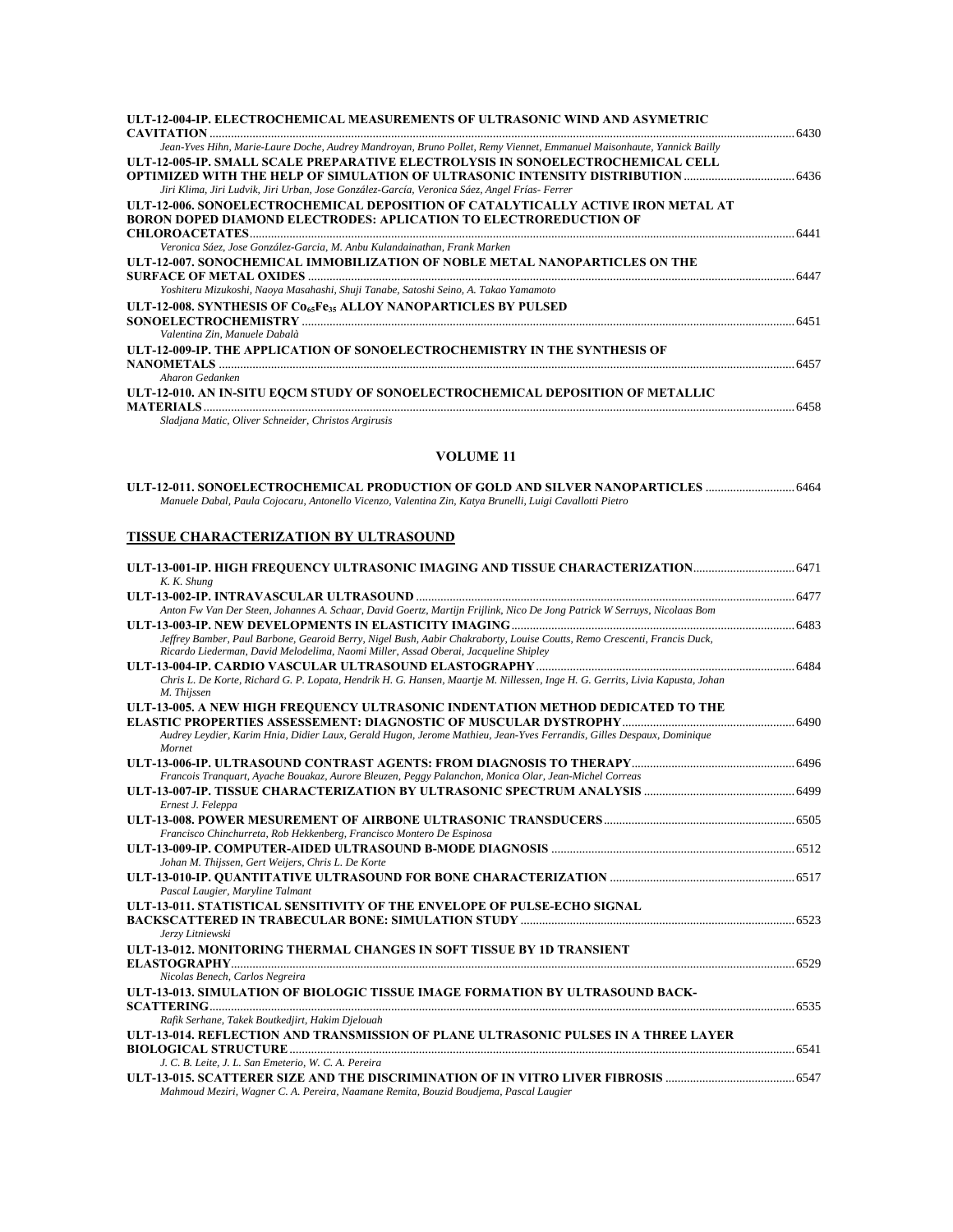#### **ULT-13-016. A COMPUTER-CONTROLLED PHANTOM OF THE HEART VALVE MOVEMENT DESIGNED FOR ULTRASONIC EXAMINATIONS**...................................................................................................................................................6548

*Krzysztof J. Opielinski, Elzbieta Tubis, Tadeusz Gudra* 

### **ULTRASONIC MANIPULATION OF MICRON-SIZED PARTICLES AND CELLS**

| ULT-14-001-IP. MANIPULATION OF CELLS IN ULTRASOUND STANDING WAVES FOR LIFE SCIENCES                                                                                                                    |       |
|--------------------------------------------------------------------------------------------------------------------------------------------------------------------------------------------------------|-------|
| Despina Bazou, W. Terence Coakley                                                                                                                                                                      | 6554  |
| ULT-14-002-IP. ULTRASONIC PARTICLE MANIPULATION DEVICES FORMED BY RESONANTLY-                                                                                                                          |       |
|                                                                                                                                                                                                        |       |
| Gregory Kaduchak, Michael D. Ward, Gregory R. Goddard                                                                                                                                                  |       |
| ULT-14-003-IP. MODELING OF THE ACOUSTIC FIELD WITHIN MICROMACHINED FLUIDIC DEVICES<br>Stefano Oberti, Adrian Neild, Jürg Dual                                                                          |       |
| ULT-14-004-IP. ULTRASONIC PARTICLE MANIPULATION APPROACHES IN ON-LINE VIBRATIONAL                                                                                                                      |       |
|                                                                                                                                                                                                        |       |
| Stefan Radel, Johannes Schnöller, Ana Dominguez-Vidal, Bernhard Lendl, Martin Gröschl, Ewald Benes                                                                                                     |       |
| Jeremy J. Hawkes, Rito Mijarez-Castro, Peter R. Fielden, Pramukh N. Jayassekera                                                                                                                        |       |
| ULT-14-006. GENTLE CELL HANDLING USING ULTRASONIC STANDING WAVES IN A CHIP-BASED                                                                                                                       |       |
|                                                                                                                                                                                                        |       |
| Jessica Hultström, Otto Manneberg, Hans M. Hertz, Martin Wiklund                                                                                                                                       |       |
| ULT-14-007. EXPERIMENTS AND MODELLING OF A STEPPED HORN AND A PLATE USING NATURAL                                                                                                                      |       |
| Rito Mijarez-Castro, Jeremy J. Hawkes, Peter R. Fielden, Pramukh N. Jayassekera                                                                                                                        |       |
|                                                                                                                                                                                                        |       |
| Shungo Hirawa, Tetsuo Okada                                                                                                                                                                            |       |
| ULT-14-009-IP. ULTRASONIC MANIPULATION IN MINIATURE FOCUSED RESONATORS AS A                                                                                                                            |       |
| MULTIPURPOSE TOOLBOX FOR HANDLING AND ENRICHMENT OF BIO-ACTIVE PARTICLES AND                                                                                                                           |       |
|                                                                                                                                                                                                        | N/A   |
| Martin Wiklund                                                                                                                                                                                         |       |
| ULT-14-010-IP. DESIGNING FOR NODAL POSITION IN PLANAR RESONATORS FOR ULTRASONIC                                                                                                                        |       |
|                                                                                                                                                                                                        |       |
| Martyn Hill, Rosemary J. Townsend, Nicholas R. Harris                                                                                                                                                  |       |
|                                                                                                                                                                                                        |       |
| Seyed Tabaei, Hongyan Liu, Loy Alkafadji, Estera Dey, Eva Degerman, Jonas Johansson, Anders Kristensen, Staffan Nilsson<br>ULT-14-012. ULTRASONIC IMMUNO-AGGLUTINATION TESTS FOR FOOD-BORNE PATHOGENIC |       |
|                                                                                                                                                                                                        |       |
| Natalya Ossina, Nikolai Panikov, Maria Sizova, Simon Bystryak                                                                                                                                          |       |
| ULT-14 -013. HIV ANTIBODY DETECTION USING AN ULTRASOUND PARTICLE AGGLUTINATION                                                                                                                         |       |
|                                                                                                                                                                                                        | .6601 |
| Natalya Ossina, Fassil Ketema, Niel Constantine, Simon Bystryak                                                                                                                                        |       |

#### **ULTRASONIC TRANSDUCER SYSTEMS FOR IMAGING AND DETECTION**

| Wolfgang Hillger                                                                                                                               |      |
|------------------------------------------------------------------------------------------------------------------------------------------------|------|
|                                                                                                                                                |      |
| Ralf Lucklum, Ulrike Hempel, Garcia Osorio, Isabel Maria, Peter Hauptmann, Frieder Lucklum, John F. Vetelino                                   |      |
|                                                                                                                                                |      |
| Fabian García-Nocetti, Julio Solano-González, Martin Fuentes-Cruz, Eduardo Moreno-Hernández, Alejandro Villar-Inclán, Juan<br>Prohias-Martínez |      |
| ULT-15-004-IP. PIEZOELECTRIC THICK FILM TECHNOLOGIES FOR HIGH FREQUENCY                                                                        |      |
|                                                                                                                                                |      |
| Franck Levassort, Rasmus Lou-Moeller, Erling Ringgaard, E. Filoux, Konstantin Astafiev, Wanda Wolny, Marc Lethiecq                             |      |
| ULT-15-005-IP. DESIGN, FABRICATION AND CHARACTERIZATION OF MULTIMODE MONOLITHIC                                                                |      |
|                                                                                                                                                |      |
| Anne-Christine Hladky, Robert E. Newnham, Bertrand Dubus                                                                                       |      |
| ULT-15-006-IP. ADVANCED ELECTRONIC INTERFACES FOR THE MONITORING OF AT-CUT QUARTZ                                                              |      |
|                                                                                                                                                |      |
| Antonio Arnau, Jose Vicente García, Yolanda Jiménez, Vittorio Ferrari, Marco Ferrari                                                           |      |
|                                                                                                                                                |      |
| Miguel J. Garcia-Hernandez, Hassanne Kichou, Jose Luis Prego-Borges, Mercedes Garcia- Rodriguez, Jordi Salazar, Antoni                         |      |
| Turo, Juan Antonio Chavez                                                                                                                      |      |
|                                                                                                                                                |      |
| Eduardo Moreno                                                                                                                                 |      |
| ULT-15-009-IP. SPATIAL FOCALIZATION IN "CHAOTIC-CAVITIES- TRANSDUCERS" WITH TIME                                                               |      |
|                                                                                                                                                | 6645 |
| Nicolas Pérez, Carlos Negreira                                                                                                                 |      |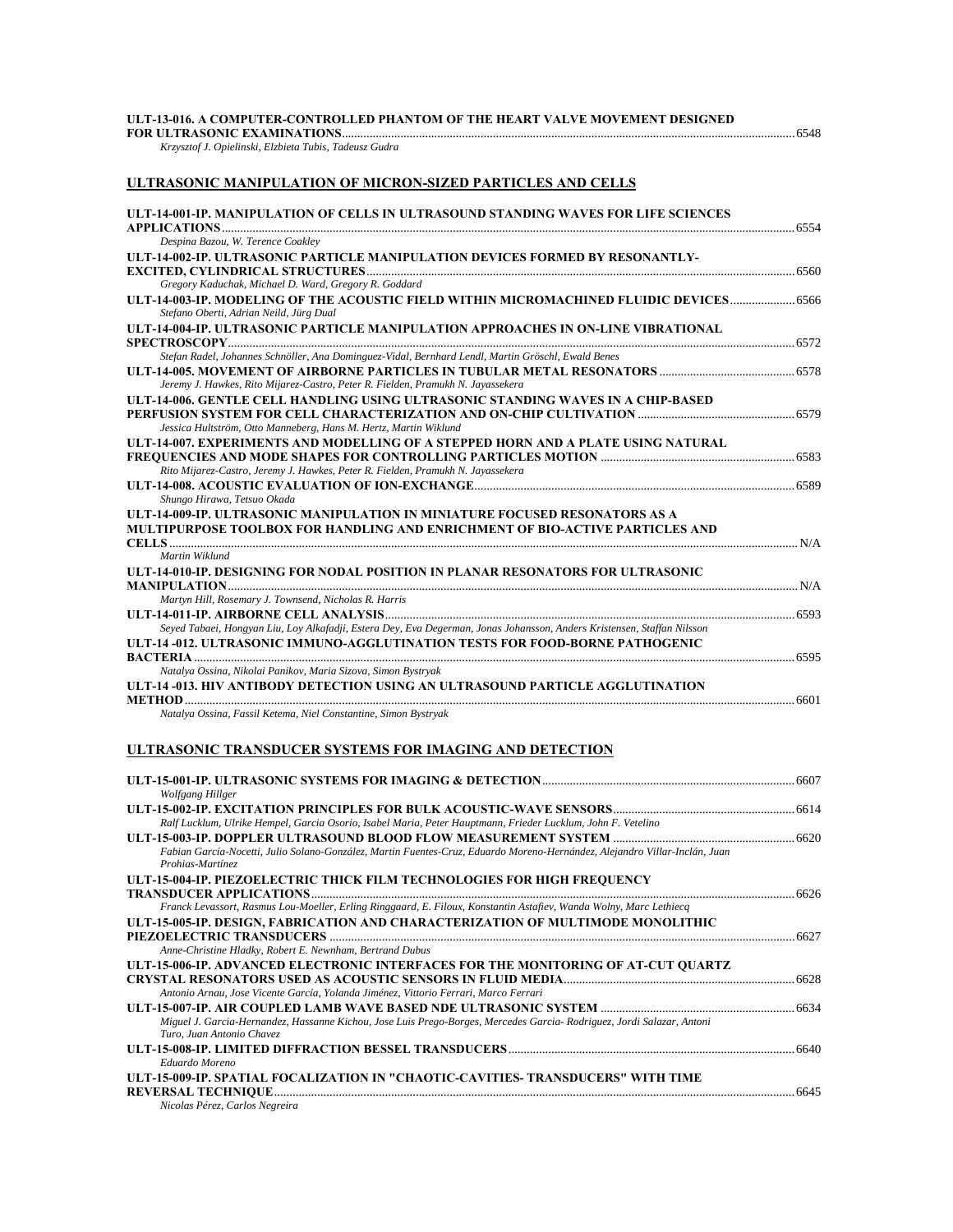| ULT-15-010-IP. ULTRASONIC DEVICE DEVELOPMENT FOR SEWAGE VELOCITY AND SEDIMENT                                            |       |
|--------------------------------------------------------------------------------------------------------------------------|-------|
|                                                                                                                          | .6651 |
| Anne Pallares, Farès Abda, Abdelhalim Azbaid, Denis Ensminger, Stéphane Fischer, Pierre Francois, Philippe Schmitt       |       |
| ULT-15-011-IP. ULTRASONIC TRANSDUCTION SYSTEM FOR IMAGING WITH A LOW NUMBER OF                                           |       |
|                                                                                                                          | 6657  |
| Miguel A. Rodríguez, Antonio Ramos, Jose L. San Emeterio                                                                 |       |
| ULT-15-012-IP. CIRCUITAL MODELLING IN TRANSIENT REGIME OF ULTRASONIC TRANSCEIVERS                                        |       |
|                                                                                                                          |       |
| Abelardo Ruíz, Antonio Ramos, Jose Luis San Emeterio, Pedro Tomas Sanz                                                   |       |
| ULT-15-013-IP. NON DESTRUCTIVE TESTING AND EVALUATION OF HETEROGENEOUS SOLIDS                                            |       |
| USING NON LINEAR ULTRASONICS AND ACOUSTIC EMISSION: TOWARDS THE ASSESSMENT OF                                            |       |
|                                                                                                                          |       |
| Rachid El Guerjouma, Mourad Bentahar, Hanane Nechad, Anne Marec, Jean-Hugh Thomas                                        |       |
| ULT-15-014. TIME DOMAIN ANALYSIS OF ULTRASONIC SIGNALS FOR NON-INVASIVE                                                  |       |
|                                                                                                                          | .6675 |
| Salido Ricardo, Bazan Ivonne, Ramos Antonio, Vera Arturo, Leija Lorenzo                                                  |       |
| ULT-15-015, DESIGN OF A PULSED WAVE DOPPLER ULTRASOUND BLOOD FLOW DETECTOR FOR                                           |       |
|                                                                                                                          | 6681  |
| Martin Fuentes-Cruz, Julio Solano-González, Fabian García-Nocetti                                                        |       |
| ULT-15-016. EXTENSION OF THE MOT MODEL FOR RADIAL MODES OF PIEZOELECTRIC CERAMICS                                        |       |
|                                                                                                                          | .6686 |
| H. Calás, L. D. Pérez-Fernández, J. Figueredo, E. Moreno, J. A. Eiras, L. Leija                                          |       |
|                                                                                                                          | .6693 |
| Francisco Camarena, Tobias Hemsel, Victor Espinosa, Jens Twiefel, Miquel Ardid, Joan Martínez-Mora, Joan Babtiste Gandia |       |
| ULT-15-018. A NEW APPROACH TO MODELLING LAMB WAVES BEAM GENERATED IN LAMINATE                                            |       |
|                                                                                                                          | 6699  |
| H. B. Kichou, J. A. Chavez, J. Salazar, A. Turo, M. J. Garcia-Hernandez                                                  |       |
| ULT-15-019. MANUFACTURING AND EXPERIMENTAL INVESTIGATION OF 2-2 PIEZOCOMPOSITE                                           |       |
| <b>TRANSDUCER ARRAYS</b>                                                                                                 |       |
| Adriano Alippi, Angelo Biagion, Francesco Paolo Branca, Franco Marinozzi, Fabiano Bini, Federico Patanè                  |       |

### **ULTRASOUND CONTRAST AGENTS**

| ULT-16-001. RECENT DEVELOPMENTS IN THEORETICAL MODELING OF MICROBUBBLE CONTRAST                                                                                 |  |
|-----------------------------------------------------------------------------------------------------------------------------------------------------------------|--|
| Charles C. Church                                                                                                                                               |  |
| ULT-16-002-IP. COMBINED OPTICAL AND ACOUSTICAL CHARACTERIZATION OF INDIVIDUAL US                                                                                |  |
| Jeroen Sijl, Rik Vos, Nico De Jong, Detlef Lohse, Michel Versluis                                                                                               |  |
| ULT-16-003-IP. ENGINEERING MICROBUBBLE AGENTS FOR ENHANCED DETECTABILITY IN                                                                                     |  |
| Eleanor Stride, Robert Eckersley, Kevin Chetty, Charles Sennoga                                                                                                 |  |
| ULT-16-004-IP. POLYMER-SHELLED GAS CONTAINING CAPSULES FOR ULTRASOUND MEDIATED                                                                                  |  |
| Marcel Böhmer, Ceciel Chlon, Constant Guédon, William Shi, Christopher Hall, Brian Schmidt, Annemieke Van Wamel, Klazina<br>Kooiman, Marcia Emmer, Nico De Jong |  |
| ULT-16-005-IP. POLYMER-SHELLED CONTRAST AGENTS EXCITED WITH 40-MHZ ULTRASOUND<br>Jeffrey A. Ketterling, Jonathan Mamou                                          |  |
| ULT-16-006. 3D OPTICAL MICROMANIPULATION OF ULTRASOUND CONTRAST AGENTS: BUBBLE-                                                                                 |  |
| Marlies Overvelde, Valeria Garbin, Benjamin Dollet, Dan Cojoc, Enrico Ferrari, Nico De Jong, Enzo Di Fabrizio, Detlef Lohse,<br>Michel Versluis                 |  |
| ULT-16-007-IP. CAVITATION BIOLOGY AND THE SAFETY OF CONTRAST-AIDED DIAGNOSTIC                                                                                   |  |
| Douglas L. Miller                                                                                                                                               |  |
| ULT-16-008-IP. EXPERIMENTAL INVESTIGATION OF THERMAL RESPONSE OF THE BACKSCATTER<br>FROM UNTRASOUND CONTRAST AGENT SONOVUE™ BY MEANS OF A COMMERCIAL CLINICAL   |  |
| Adriano Alippi, Andrea Bettucci, Angelo Biagioni, Francesco Paolo Branca, Franco Marinozzi, Fabiano Bini, Federico Patanè,<br>Francesco Repanotti               |  |
| <b>ULT - GENERAL</b>                                                                                                                                            |  |
| Anders Boström                                                                                                                                                  |  |

| ULT-17-002. A VIRTUAL INSTRUMENT FOR MEASUREMENT AND VISUALIZATION OF ACOUSTIC |  |
|--------------------------------------------------------------------------------|--|
|                                                                                |  |
| A. V. Alvarenga, R. P. B. Costa-Felix, E. G. Oliveira                          |  |
|                                                                                |  |
| J. García-álvarez, M. Gómez, A. Turó, J. A. Chávez, M. J. García, J. Salazar   |  |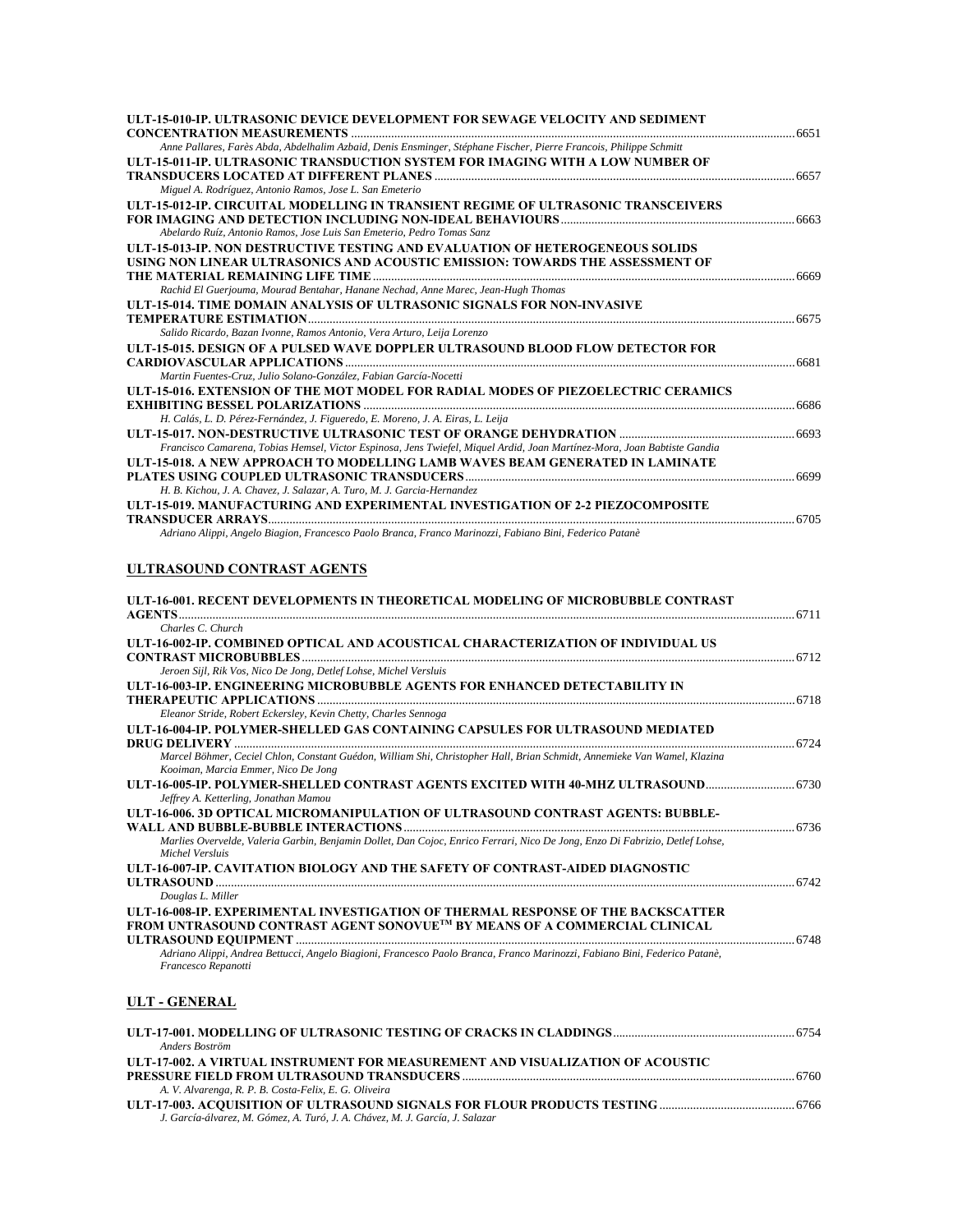| ULT-17-004. INTERACTION OF GAUSSIAN LASER BEAM WITH THE ULTRASONIC WAVE OF                                                                            |  |
|-------------------------------------------------------------------------------------------------------------------------------------------------------|--|
|                                                                                                                                                       |  |
| Ireneusz Grulkowski, Dawid Jankowski, Piotr Kwiek<br>ULT-17-005. ACOUSTICAL PROPERTIES OF BINARY MIXTURES OF HEPTANE WITH ETHYL                       |  |
|                                                                                                                                                       |  |
| Manisha Gupta, Divya Shukla, Shashi Singh, Shahla Parveen, J. P. Shukla                                                                               |  |
| ULT-17-006 ACOUSTICAL, OPTICAL AND THERMODYNAMICAL INVESTIGATION OF TERNARY                                                                           |  |
| Irudayaraj Johnson                                                                                                                                    |  |
| ULT-17-007. ULTRASONIC STUDY OF INTERMEDIATE-VALENT INTERMETALLIC YbAL2 AT                                                                            |  |
| P. K. Yadawa, R. R. Yadav                                                                                                                             |  |
| ULT-17-008. COMPARISON BETWEEN THE METHODS OF THE NORM L1, L2, HILBERT TRANSFORM                                                                      |  |
| Luis Castellanos, Arturo Vera, Antonio Ramos, Miguel Rodríguez, Lorenzo Leija                                                                         |  |
| W. N. Cobb                                                                                                                                            |  |
| ULT-17-010. COMPARISON OF EXPERIMENTAL RESULTS AND NUMERICAL CALCULATIONS OF                                                                          |  |
| Janusz Wojcik, Tadeusz Powalowski, Zbigniew Trawinski                                                                                                 |  |
|                                                                                                                                                       |  |
| R. R. Yadav, A. K. Yadav                                                                                                                              |  |
| ULT-17-012. REFRACTO-VIBROMETRY - ACONVENIENT METHOD FOR VISUALIZING ULTRASOUND  6817<br>Lothar Zipser, Heinz Franke                                  |  |
| ULT-17-013. MEASUREMENTS OF THE ELASTIC MODULI OF LAMINATED COMPOSITES USING                                                                          |  |
|                                                                                                                                                       |  |
| A. M. Elhabak, M. Adly, A. Ali Gharieb                                                                                                                |  |
| Frederic Coutard, Patrick Schweitzer, Etienne Tisserand                                                                                               |  |
| ULT-17-015. DETECTION OF DELAMINATION DEFECTS IN CARBON FIBER USING ULTRASONIC                                                                        |  |
|                                                                                                                                                       |  |
| Abdessalem Benammar, R. Drai, A. Kechida, A. Guessoum                                                                                                 |  |
| ULT-17-016. TACTILE DISPLAYING METHOD USING ULTRASONIC VIBRATOR FOR CONTROLLING                                                                       |  |
| Tazo Atsushi, Maeno Takashi                                                                                                                           |  |
| ULT-17-017. RESONANCE-BASED ACOUSTIC TECHNIQUE APPLIED TO THE DETERMINATION OF                                                                        |  |
|                                                                                                                                                       |  |
| Luis Mariano Del Río, Felicisima López, Beatriz Calleja, Juan Jose Tejado, M. Isabel Mota, Israel González, Jose Luis San<br>Emeterio, Antonio Ramos  |  |
| Luis Mariano Del Río, Felicisima López, Consuelo Pareja, Beatriz Calleja                                                                              |  |
| ULT-17-019. THEORETICAL AND EXPERIMENTAL STUDY OF THE ULTRASONIC PROPAGATION IN                                                                       |  |
|                                                                                                                                                       |  |
| Maghlaoui, Nadir; Hakim, Djelouah; Tarek, Boutkedjirt                                                                                                 |  |
| ULT-17-020. FINITE-DIFFERENCE TIME-DOMAIN SIMULATION OF ULTRASONIC WAVE                                                                               |  |
| Atsushi Hosokawa                                                                                                                                      |  |
|                                                                                                                                                       |  |
| Farid G. Mitri, Mostafa Fatemi                                                                                                                        |  |
| ULT-17-022. QUALITY CONTROL OF LIQUID PIGMENT-BASED SUSPENSIONS USING ULTRASOUNDS                                                                     |  |
| Carlos Sierra, Pablo Resa, Luis Elvira                                                                                                                |  |
| ULT-17-023. ASYMMETRIC COLLAPSE PROCESS OF A BUBBLE ADHERED TO OUARTZ GLASS;<br>Kenji Yoshida, Takaaki Fujikawa, Shintaro Nakatani, Yoshiaki Watanabe |  |
|                                                                                                                                                       |  |

### **UNW – UNDERWATER ACOUSTICS**

### **INVERSION METHOD IN UNDERWATER ACOUSTICS**

| UNW-01-001-IP. GEOACOUSTIC INVERSION IN RANGE DEPENDENT SHALLOW WATER            |      |
|----------------------------------------------------------------------------------|------|
|                                                                                  | 6883 |
| N. Ross Chapman, Yongmin Jiang                                                   |      |
| UNW-01-002. BOTTOM PARAMETERS ESTIMATION FROM LOW FREOUENCY SIGNALS IN SHALLOW   |      |
|                                                                                  | 6889 |
| Fenghua Li, Renhe Zhang                                                          |      |
|                                                                                  |      |
| Marek Moszynski                                                                  |      |
| UNW-01-004. ACOUSTIC MONITORING OF ENVIRONMENTAL VARIABILITY INDUCED BY STORM ON |      |
|                                                                                  |      |
| Boris Kuryanov, Andrey Serebryany                                                |      |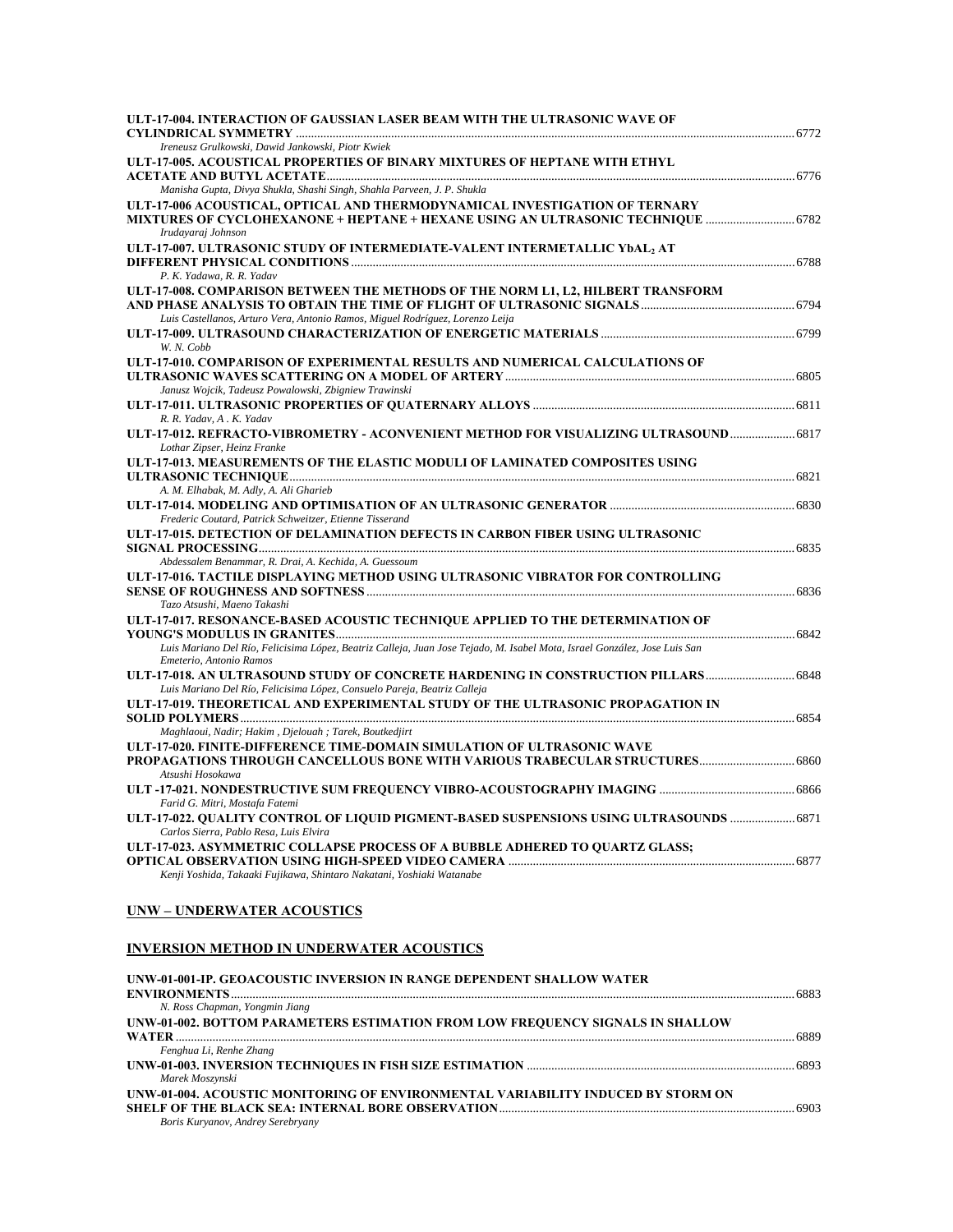| Eugeniusz Kozaczka, Grazyna Grelowska, Ignacy Gloza                                                                                                                                         |  |
|---------------------------------------------------------------------------------------------------------------------------------------------------------------------------------------------|--|
| <b>SCATTERING</b>                                                                                                                                                                           |  |
| UNW-02-001-IP. NEW PASSIVE NON-SCATTERING AND ABSORBING COATINGS OF HIGHER                                                                                                                  |  |
| Yuri Bohrovnitskii                                                                                                                                                                          |  |
| Y. H. Byun, J. S. Kim, J. H. Cho<br>UNW-02-003. INTERNAL SOLITONS IN THE SEA AND SOME ACOUSTIC EFFECTS CAUSED BY THEM:                                                                      |  |
| Andrey Serebryany, Samuil Rybak, Nikolay Galybin, Leonid Tarasov, Nikolay Okhrimenko, Aleksander Aredov                                                                                     |  |
| UNW-02-004. COHERENCE FUNCTION OF A LOW-FREQUENCY SOUND FIELD IN AN OCEANIC                                                                                                                 |  |
| Alexander Voronovich, Vladimir Ostashev                                                                                                                                                     |  |
| UNW-02-005. RELATION BETWEEN APERTURE DIAMETER AND INCIDENT ANGLE OF UNDERWATER                                                                                                             |  |
| Nobuyuki Endoh, Sayuri Matsumoto, Takenobu Tsuchiya, Tetsuo Anada<br>UNW-02-006. NUMERICAL APPLICATION OF NONUNIFORM PSEUDO-SPECTRAL TIME-DOMAIN                                            |  |
| Yonghoon Ha, Keunhwa Lee, Woojae Seong, Cheolsoo Park                                                                                                                                       |  |
| Lionel Haumesser, Fernand Léon                                                                                                                                                              |  |
| <b>SEAFLOOR CHARACTERIZATION, IMAGING, AND GIS</b>                                                                                                                                          |  |
|                                                                                                                                                                                             |  |
| Philippe Blondel                                                                                                                                                                            |  |
| UNW-03-002-IP. ESTIMATION OF SEA FLOOR PARAMETERS BY MODAL ARRIVAL MEASUREMENTS<br>Panagiotis Papadakis, Michael Taroudakis                                                                 |  |
| UNW-03-003. APPLICATION OF ANGULAR DEPENDENCE OF SONAR ECHO FEATURES IN SEAFLOOR                                                                                                            |  |
| Zbigniew Lubniewski, Krzysztof Bikonis, Andrzej Chybicki, Andrzej Stepnowski                                                                                                                |  |
| UNW-03-004. DIFFICULTIES AND OPPORTUNITIES FACING THE DEVELOPMENT OF AN OPEN<br>Noela Sánchez-Carnero, Cristina Bernárdez, Marek Moszynski, Juan Freire                                     |  |
| UNW - GENERAL                                                                                                                                                                               |  |
| UNW-04-001-IP. UNDERWATER SOUND PROPAGATION MODELING UNDER CONDITIONS INCLUDING<br>Dieter Brecht                                                                                            |  |
| UNW-04-002. NUMERICAL ANALYSIS OF PRESSURE FIELDS OF ACOUSTIC LENS BY METHOD OF                                                                                                             |  |
| C. P. Chen, T. Tsuchiya, T. Anada, N. Endoh, S. Matsumoto<br>UNW-04-003. CORRECTING SUBTLE ENVIRONMENTAL MEASUREMENT ERRORS WITH BEAR TO<br>Lisa A. Pflug, Donald R. Delbalzo, Erik R. Rike |  |
| UNW-04-004. NON-STANDARD GRID STRUCTURES FOR EFFICIENT TRANSMISSION LOSS                                                                                                                    |  |
| Donald R. Delbalzo, Kevin P. Grant, Erik R. Rike, Lisa A. Pflug<br>UNW-04-005. TACTICAL PLANNING WITH GENETIC ALGORITHMS FOR MULTI-STATIC ACTIVE                                            |  |
| Chacko George, Donald R. Delbalzo                                                                                                                                                           |  |
| Yangze Dong, Pingxiang Liu                                                                                                                                                                  |  |
| Zhenglin Li, Li He, Renhe Zhang, Zhaohui Peng<br>UNW-04-008. AN EXPERIMENTAL STUDY ON MEASURING AND LOCALIZING PROPELLER NOISES                                                             |  |
| Cheolsoo Park, Hanshin Seol, Yongjin Cho                                                                                                                                                    |  |
| UNW-04-009. A MODAL REPRESENTATION OF UNDERWATER SOUND PROPAGATION BY A MOVING                                                                                                              |  |
| Zhaohui Peng, Hui Li<br>UNW-04-010. PHASE FLUCTUATIONS OF THE SOUND FIELD DUE TO INTERNAL WAVES IN                                                                                          |  |
| B. G. Katsnelson, A. V. Tshoidze                                                                                                                                                            |  |

**UNW-01-005. SOUND INTENSITY IN SHIPS NOISE MEASURING** ................................................................................................6909